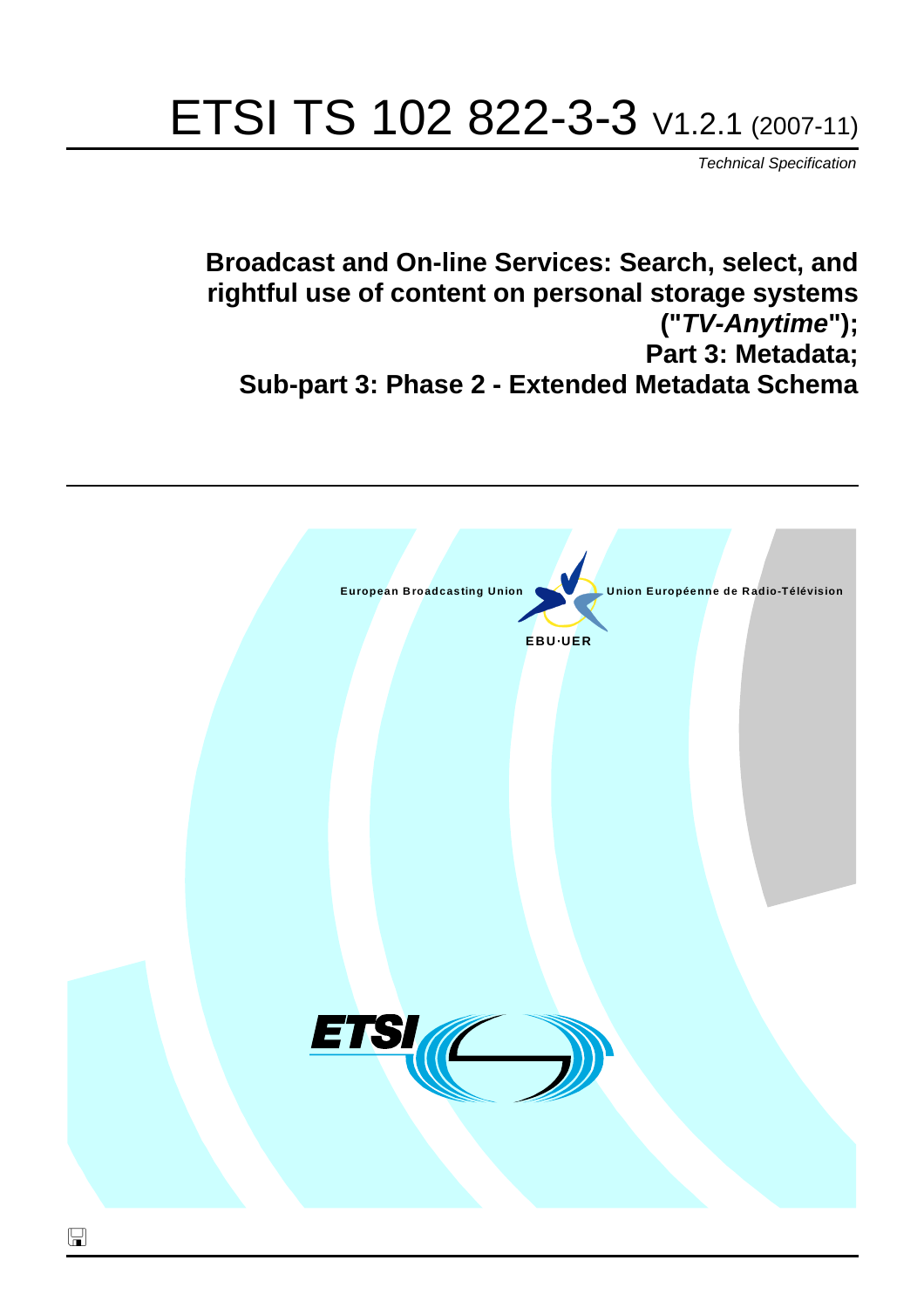Reference DTS/JTC-TVA-PH1-28-03-03

Keywords

broadcasting, content, data, TV, video

#### *ETSI*

#### 650 Route des Lucioles F-06921 Sophia Antipolis Cedex - FRANCE

Tel.: +33 4 92 94 42 00 Fax: +33 4 93 65 47 16

Siret N° 348 623 562 00017 - NAF 742 C Association à but non lucratif enregistrée à la Sous-Préfecture de Grasse (06) N° 7803/88

#### *Important notice*

Individual copies of the present document can be downloaded from: [http://www.etsi.org](http://www.etsi.org/)

The present document may be made available in more than one electronic version or in print. In any case of existing or perceived difference in contents between such versions, the reference version is the Portable Document Format (PDF). In case of dispute, the reference shall be the printing on ETSI printers of the PDF version kept on a specific network drive within ETSI Secretariat.

Users of the present document should be aware that the document may be subject to revision or change of status. Information on the current status of this and other ETSI documents is available at <http://portal.etsi.org/tb/status/status.asp>

If you find errors in the present document, please send your comment to one of the following services: [http://portal.etsi.org/chaircor/ETSI\\_support.asp](http://portal.etsi.org/chaircor/ETSI_support.asp)

#### *Copyright Notification*

No part may be reproduced except as authorized by written permission. The copyright and the foregoing restriction extend to reproduction in all media.

> © European Telecommunications Standards Institute 2007. © European Broadcasting Union 2007. All rights reserved.

**DECT**TM, **PLUGTESTS**TM and **UMTS**TM are Trade Marks of ETSI registered for the benefit of its Members. **TIPHON**TM and the **TIPHON logo** are Trade Marks currently being registered by ETSI for the benefit of its Members. **3GPP**TM is a Trade Mark of ETSI registered for the benefit of its Members and of the 3GPP Organizational Partners.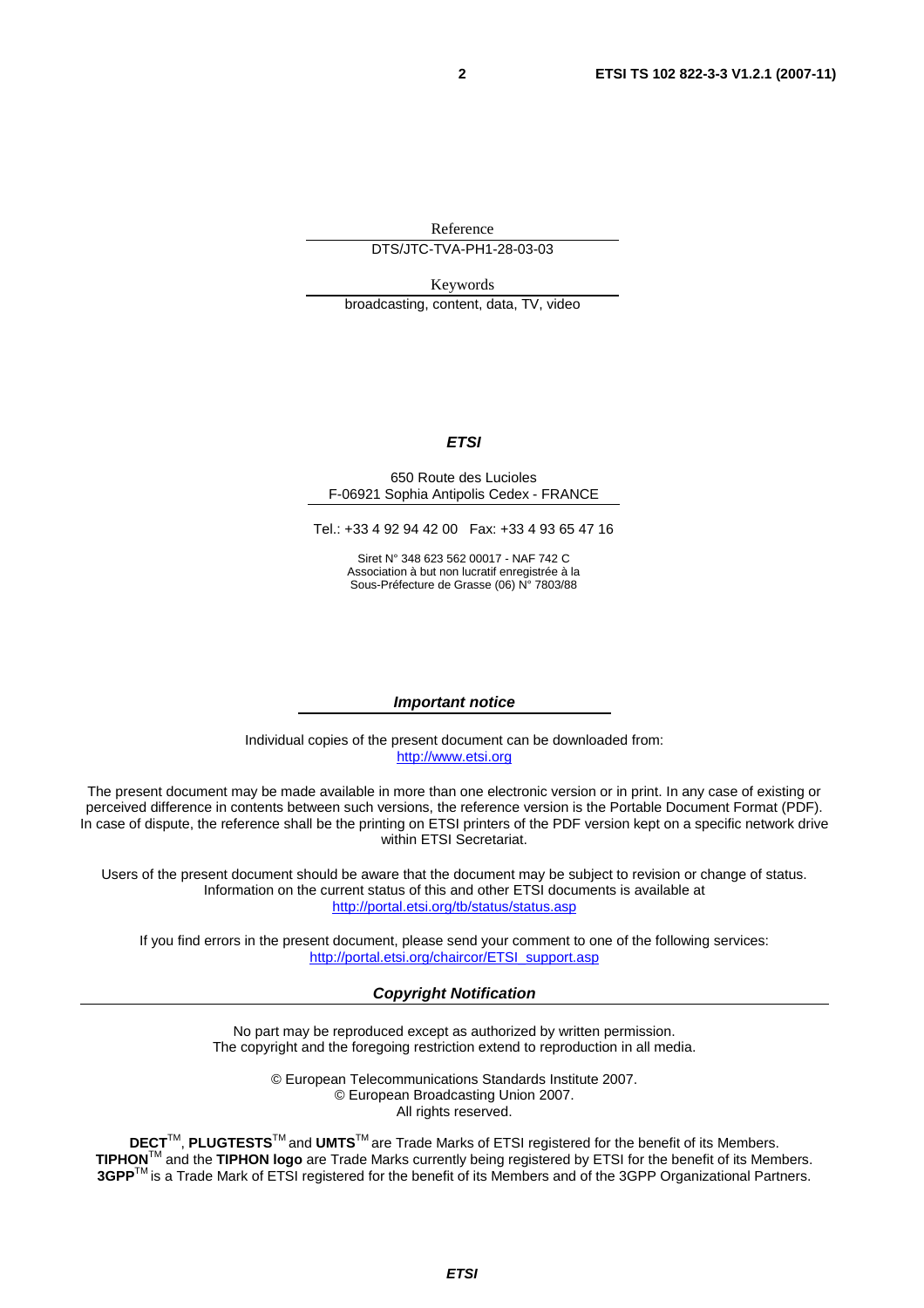# Contents

| 1                  |  |  |  |
|--------------------|--|--|--|
| 2                  |  |  |  |
| 3                  |  |  |  |
| 3.1                |  |  |  |
| 3.2                |  |  |  |
| 4                  |  |  |  |
| 4.1                |  |  |  |
| 4.2                |  |  |  |
| 4.3                |  |  |  |
| 5                  |  |  |  |
| 5.1                |  |  |  |
| 5.2                |  |  |  |
| 5.3                |  |  |  |
| 6                  |  |  |  |
| 6.1                |  |  |  |
| 6.1.1              |  |  |  |
| 6.1.1.1            |  |  |  |
| 6.1.1.2            |  |  |  |
| 6.1.1.3            |  |  |  |
| 6.1.2              |  |  |  |
| 6.1.2.1<br>6.1.2.2 |  |  |  |
| 6.1.2.3            |  |  |  |
| 6.1.2.4            |  |  |  |
| 6.1.2.5            |  |  |  |
| 6.1.3              |  |  |  |
| 6.2                |  |  |  |
| 6.2.1              |  |  |  |
| 6.2.2              |  |  |  |
| 6.2.3              |  |  |  |
| 6.2.4              |  |  |  |
| 6.2.5              |  |  |  |
| 6.2.6<br>6.2.7     |  |  |  |
| 6.2.8              |  |  |  |
| 6.3                |  |  |  |
| 6.4                |  |  |  |
| 7                  |  |  |  |
| 7.1                |  |  |  |
| 7.2                |  |  |  |
|                    |  |  |  |
| 8                  |  |  |  |
| 8.1                |  |  |  |
| 8.2                |  |  |  |
| 8.3                |  |  |  |
| 8.4<br>8.5         |  |  |  |
| 8.6                |  |  |  |
|                    |  |  |  |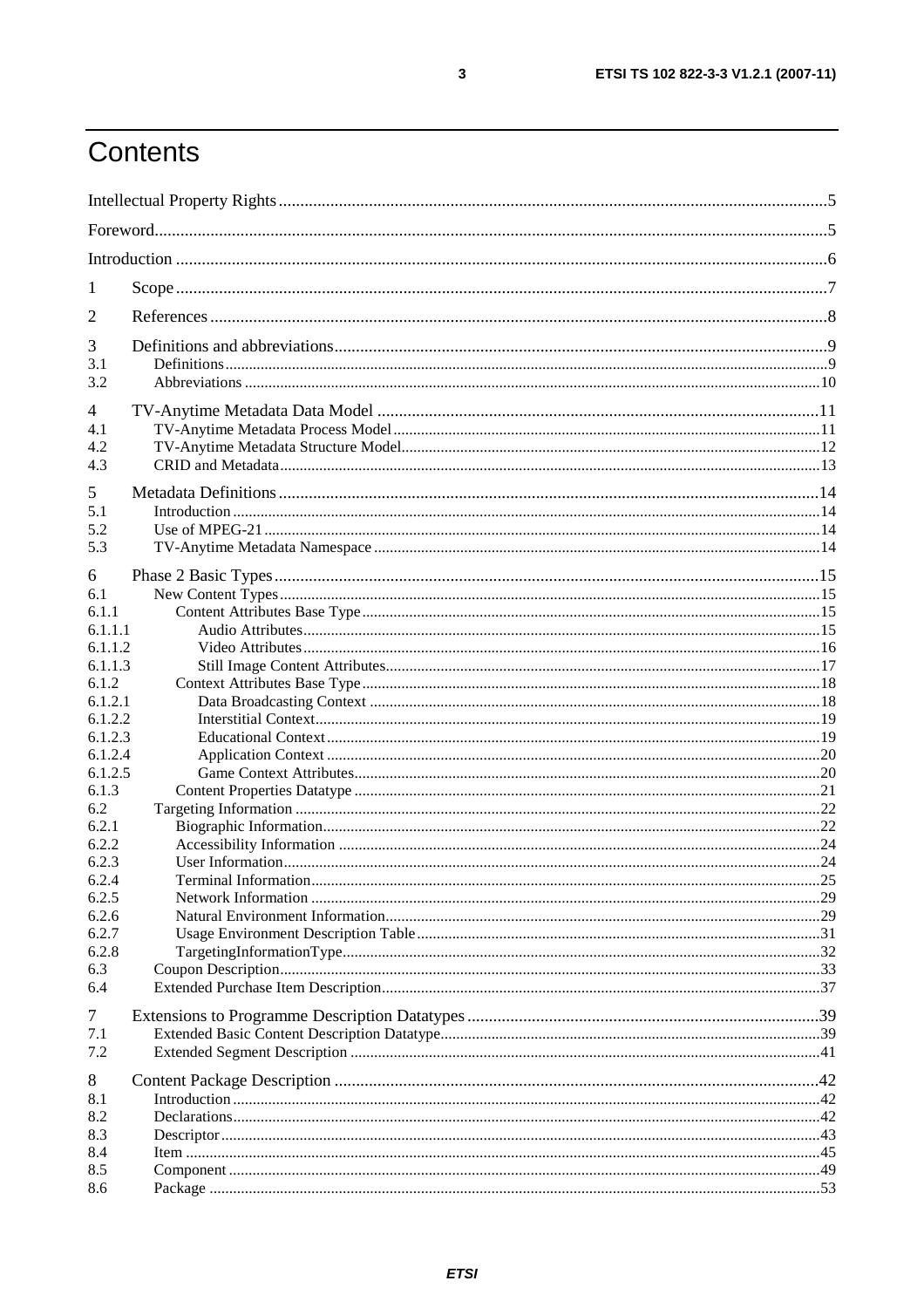| 9            |                             |                                                            |      |
|--------------|-----------------------------|------------------------------------------------------------|------|
| 10           |                             |                                                            |      |
| 10.1<br>10.2 |                             |                                                            |      |
| 10.3         |                             |                                                            |      |
| 10.4         |                             |                                                            |      |
| 10.5         |                             |                                                            |      |
| 11           |                             |                                                            |      |
|              | <b>Annex A (normative):</b> |                                                            |      |
| A.1          |                             |                                                            |      |
| A.2          |                             |                                                            |      |
| A.3          |                             |                                                            |      |
| A.4          |                             |                                                            |      |
| A.5          |                             |                                                            |      |
| A.6          |                             |                                                            |      |
| A.7          |                             |                                                            |      |
| A.8          |                             |                                                            |      |
| A.9          |                             |                                                            |      |
|              |                             |                                                            |      |
|              |                             |                                                            |      |
|              |                             |                                                            |      |
|              |                             |                                                            |      |
|              |                             |                                                            |      |
|              |                             |                                                            |      |
|              |                             |                                                            |      |
|              |                             |                                                            |      |
|              | <b>Annex B</b> (normative): | TV-Anytime Extended Description Schemes and Classification |      |
|              |                             |                                                            |      |
| History.     |                             |                                                            | . 93 |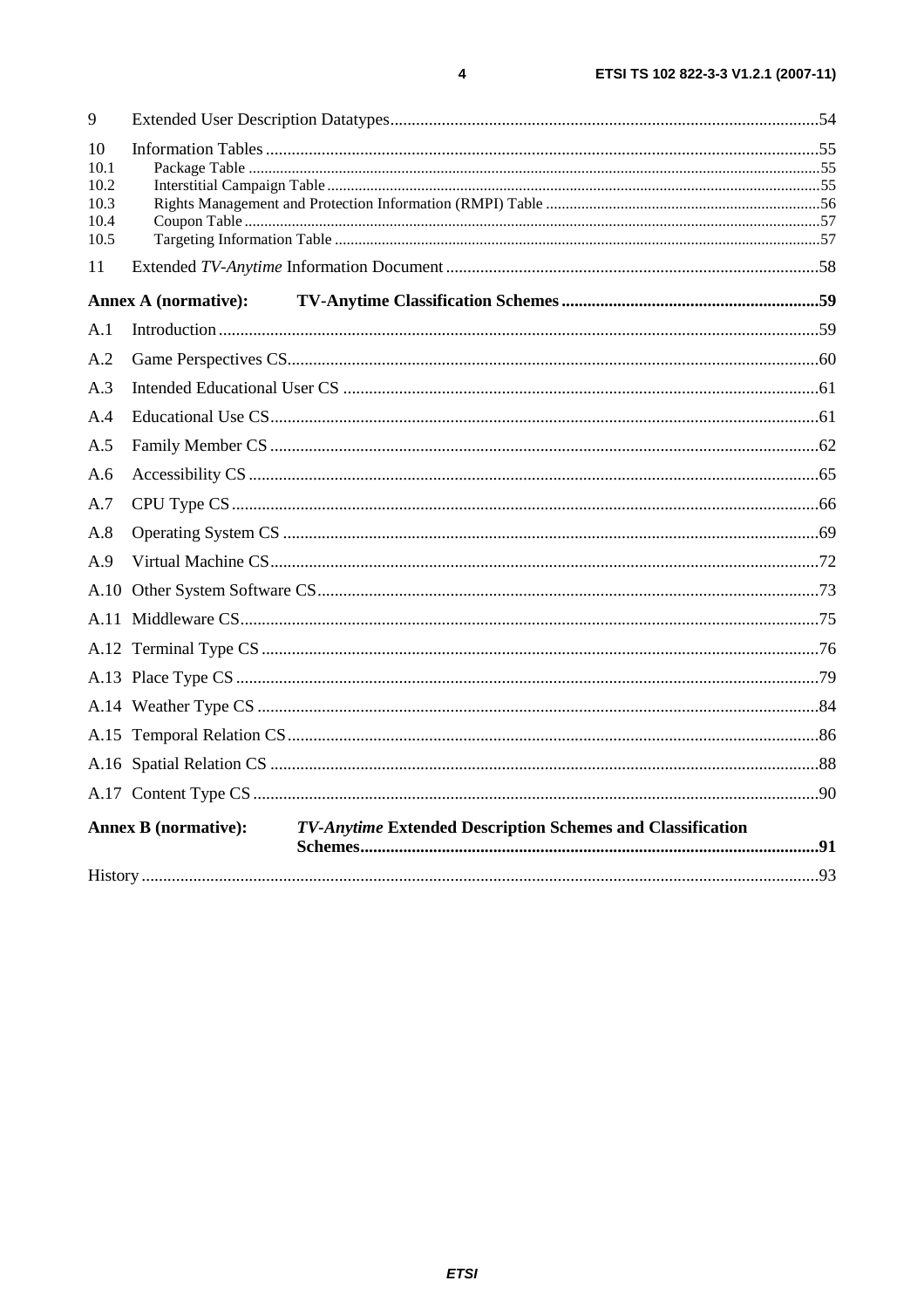# Intellectual Property Rights

IPRs essential or potentially essential to the present document may have been declared to ETSI. The information pertaining to these essential IPRs, if any, is publicly available for **ETSI members and non-members**, and can be found in ETSI SR 000 314: *"Intellectual Property Rights (IPRs); Essential, or potentially Essential, IPRs notified to ETSI in respect of ETSI standards"*, which is available from the ETSI Secretariat. Latest updates are available on the ETSI Web server ([http://webapp.etsi.org/IPR/home.asp\)](http://webapp.etsi.org/IPR/home.asp).

Pursuant to the ETSI IPR Policy, no investigation, including IPR searches, has been carried out by ETSI. No guarantee can be given as to the existence of other IPRs not referenced in ETSI SR 000 314 (or the updates on the ETSI Web server) which are, or may be, or may become, essential to the present document.

### Foreword

This Technical Specification (TS) has been produced by Joint Technical Committee (JTC) Broadcast of the European Broadcasting Union (EBU), Comité Européen de Normalisation ELECtrotechnique (CENELEC) and the European Telecommunications Standards Institute (ETSI).

NOTE: The EBU/ETSI JTC Broadcast was established in 1990 to co-ordinate the drafting of standards in the specific field of broadcasting and related fields. Since 1995 the JTC Broadcast became a tripartite body by including in the Memorandum of Understanding also CENELEC, which is responsible for the standardization of radio and television receivers. The EBU is a professional association of broadcasting organizations whose work includes the co-ordination of its members' activities in the technical, legal, programme-making and programme-exchange domains. The EBU has active members in about 60 countries in the European broadcasting area; its headquarters is in Geneva.

European Broadcasting Union CH-1218 GRAND SACONNEX (Geneva) Switzerland Tel: +41 22 717 21 11 Fax: +41 22 717 24 81

The present document is part 3, sub-part 3 of a multi-part deliverable covering Broadcast and On-line Services: Search, select and rightful use of content on personal storage systems ("*TV-Anytime*"), as identified below:

Part 1: "Phase 1 - Benchmark Features";

Part 2: "Phase 1 - System description";

#### **Part 3: "Metadata";**

Sub-part 1: "Phase 1 - Metadata schemas";

Sub-part 2: "System aspects in a uni-directional environment";

**Sub-part 3: "Phase 2 - Extended Metadata Schema";** 

Sub-part 4: "Phase 2 - Interstitial metadata";

- Part 4: "Phase 1 Content referencing";
- Part 5: "Phase 1 Rights Management and Protection (RMP)";
- Part 6: "Delivery of metadata over a bi-directional network";
- Part 7: "Phase 1 Bi-directional metadata delivery protection";
- Part 8: "Phase 2 Interchange Data Format";
- Part 9: "Phase 2 Remote Programming".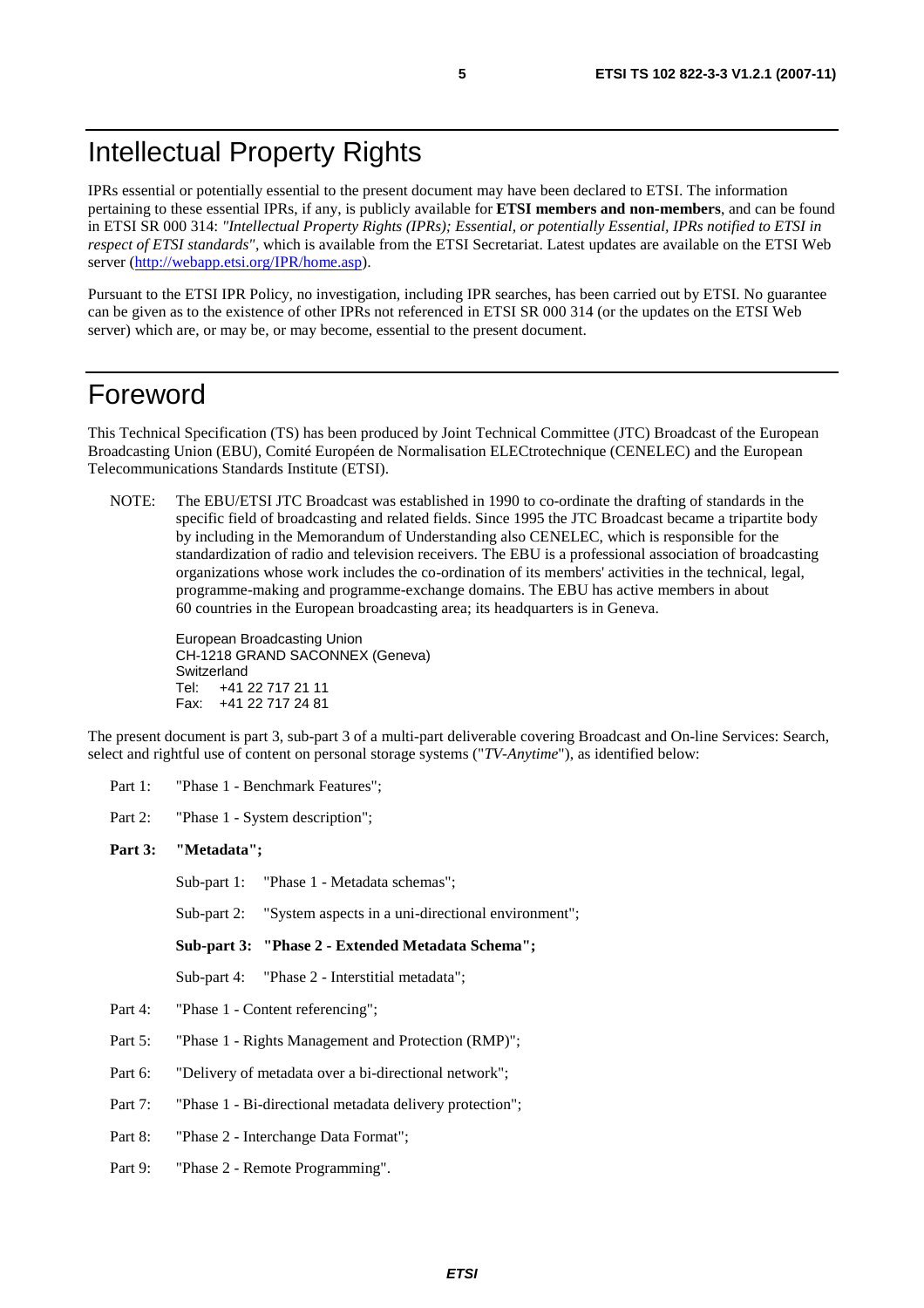# Introduction

The present document is based on a submission by the *TV-Anytime* forum ([http://www.tv-anytime.org](http://www.tv-anytime.org/)).

"*TV-Anytime*" (TVA) is a full and synchronized set of specifications established by the *TV-Anytime* Forum. TVA features enable the search, selection, acquisition and rightful use of content on local and/or remote personal storage systems from both broadcast and online services.

TS 102 822-1 [1] and TS 102 822-2 [2] set the context and system architecture in which the standards for Metadata, Content referencing, Bi-directional metadata and Metadata protection are to be implemented in the *TV-Anytime* environment. TS 102 822-1 [1] provides benchmark business models against which the *TV-Anytime* system architecture is evaluated to ensure that the specification enable key business applications. TS 102 822-2 [2] presents the *TV-Anytime* System Architecture. These two documents are placed ahead of the others for their obvious introductory value. These first two documents are largely informative, while the remainder of the series is normative.

The features are supported and enabled by the specifications for Metadata (TS 102 822-3-1 [3], TS 102 822-3-2 [4], TS 102 822-3-3 and TS 102 822-3-4 [5]), Content Referencing (TS 102 822-4 [6]), Rights Management (TS 102 822-5-1 [7] and TS 102 822-5-2 [8]), Bi-directional Metadata Delivery (TS 102 822-6-1 [9], TS 102 822-6-2 [10] and TS 102 822-6-3 [11]) and Protection (TS 102 822-7 [12]), Interchange Data Format (TS 102 822-8 [13]) and Remote Programming (TS 102 822-9 [14]).

The present document addresses more specifically the Phase 2 extended metadata features of the *TV-Anytime* specification as identified in TS 102 822-1 [1].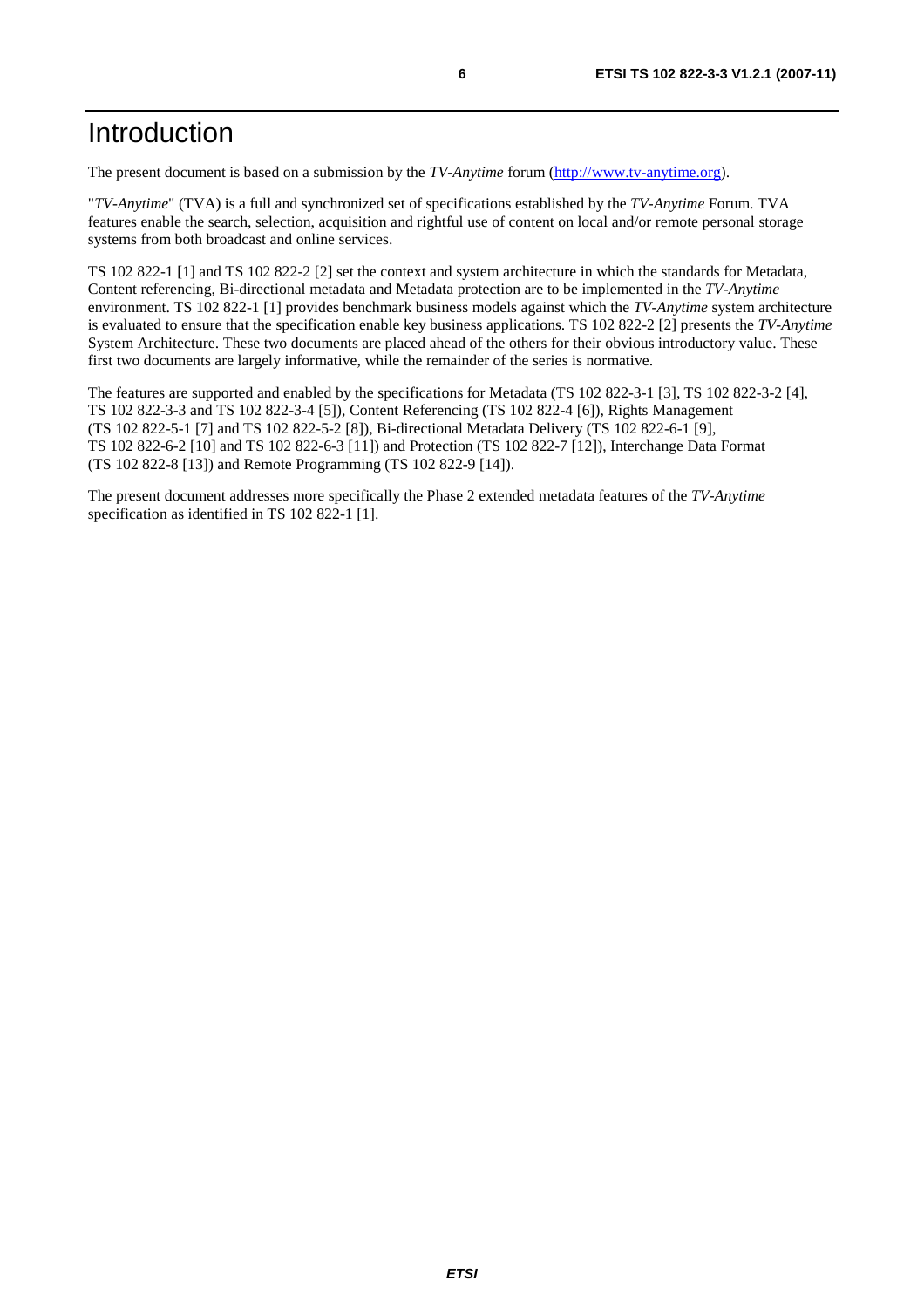### 1 Scope

The present document is part of *TV-Anytime* Phase 2 that proposes an evolutionary range of features which describe PDR (Personal Digital Recorder) usage models that the *TV-Anytime* standards facilitate. The *TV-Anytime* specifications enable search, select, acquire and rightful use of content on local and/or remote personal storage systems from both broadcast and online services.

The features are supported and enabled by the specifications for Metadata (TS 102 822-3-1 [3], TS 102 822-3-2 [4], the present document and TS 102 822-3-4 [5]), Content Referencing (TS 102 822-4 [6]), Rights Management (TS 102 822-5-1 [7] and TS 102 822-5-2 [8]), Bi-directional Metadata Delivery (TS 102 822-6-1 [9], TS 102 822-6-2 [10] and TS 102 822-6-3 [11]) and Protection (TS 102 822-7 [12]), Interchange Data Format (TS 102 822-8 [13]) and Remote Programming (TS 102 822-9 [14]).

The present document addresses more specifically the Phase 2 extended metadata features of the *TV-Anytime* specification as identified in TS 102 822-1 [1].

Metadata is generally defined as "data about data". Within the *TV-Anytime* environment, the most visible parts of metadata are the attractors/descriptors or hyperlinks used in Electronic Programme Guides, or in Web pages. This is the information that the consumer or agent will use to decide whether or not to acquire a particular piece of content.

The *TV-Anytime* metadata system allows the consumer to find, navigate and manage content from a variety of internal and external sources including, for example, enhanced broadcast, interactive TV, Internet and local storage. It defines a standard way to describe device profiles, consumer preferences to facilitate automatic filtering and acquisition of content by agents on behalf of the consumer. Consumers, as used in the present document, include educators and students, who may use selected programme segments in the classroom or laboratory.

There is a need to associate metadata with content to facilitate human and automated searching for content of interest. Such metadata includes descriptive elements and attractors to aid the search process as well as elements essential to the acquisition, capture and presentation processes; content rights, formats, duration, etc. Many of these descriptive elements can be found in EPGs and HTML documents.

The process of creation and evolution of metadata for an individual content item may involve many organizations during the course of creation, distribution and delivery to the consumer. Thus, there is a clear need to define a common metadata framework and a standard set of metadata elements in order to ensure a high level of interoperability within the chain from content creation to content delivery.

*TV-Anytime* Phase 2 extends the definition of *TV-Anytime* Phase 1 metadata to cover descriptive data about content, such as content title and synopsis, but also data about how the content should be consumed. Such metadata is called "attractors" because they can attract a consumer to content. Attractors allow consumers to find, navigate and manage content from various sources. New Phase 2 attractors include:

- Content Packaging.
- Targeting metadata.
- Device Capabilities.
- Interstitial Content.
- New Content Type.

The formal definitions of metadata schemas should be read in conjunction with the system specification defining how they could be used in an end-to-end system TV-Anytime only defines the metadata format for metadata that may be exchanged between various entities such as between the content provider and consumer, among consumers, or between a third-party metadata provider and the consumer.

XML [15] is the "representation format" used to define the schemas of the TV-Anytime Metadata Specification. Although XML Schema is used to define how metadata is represented in XML, it can also be used to describe equivalent, non-XML representations of the same metadata.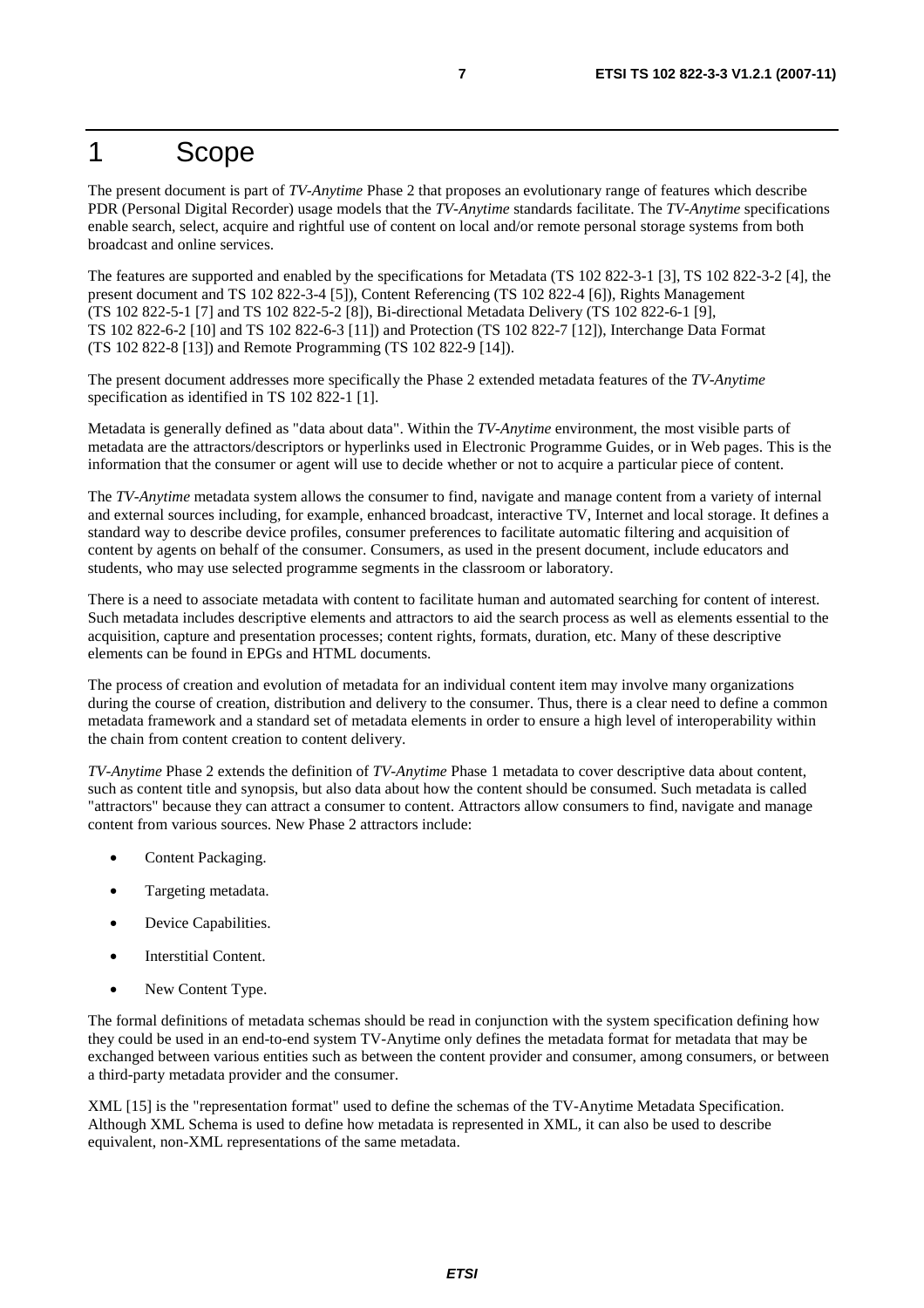# 2 References

The following documents contain provisions which, through reference in this text, constitute provisions of the present document.

- References are either specific (identified by date of publication and/or edition number or version number) or non-specific.
- For a specific reference, subsequent revisions do not apply.
- For a non-specific reference, the latest version applies.

Referenced documents which are not found to be publicly available in the expected location might be found at <http://docbox.etsi.org/Reference>.

- NOTE: While any hyperlinks included in this clause were valid at the time of publication ETSI cannot guarantee their long term validity.
- [1] ETSI TS 102 822-1: "Broadcast and On-line Services: Search, select, and rightful use of content on personal storage systems ("TV-Anytime"); Part 1: Benchmark Features".
- [2] ETSI TS 102 822-2: "Broadcast and On-line Services: Search, select, and rightful use of content on personal storage systems ("TV-Anytime Phase 1"); Part 2: System description".
- [3] ETSI TS 102 822-3-1: "Broadcast and On-line Services: Search, select, and rightful use of content on personal storage systems ("TV-Anytime"); Part 3: Metadata; Sub-part 1: Phase 1 -Metadata schemas".
- [4] ETSI TS 102 822-3-2: "Broadcast and On-line Services: Search, select, and rightful use of content on personal storage systems ("TV-Anytime"); Part 3: Metadata; Sub-part 2: System aspects in a uni-directional environment".
- [5] ETSI TS 102 822-3-4: "Broadcast and On-line Services: Search, select, and rightful use of content on personal storage systems ("TV-Anytime"); Part 3: Metadata; Sub-part 4: Phase 2 - Interstitial metadata".
- [6] ETSI TS 102 822-4: "Broadcast and On-line Services: Search, select, and rightful use of content on personal storage systems ("TV-Anytime Phase1"); Part 4: Content referencing".
- [7] ETSI TS 102 822-5-1: "Broadcast and On-line Services: Search, select, and rightful use of content on personal storage systems ("TV-Anytime"); Part 5: Rights Management and Protection (RMP) Sub-part 1: Information for Broadcast Applications".
- [8] ETSI TS 102 822-5-2: "Broadcast and On-line Services: Search, select, and rightful use of content on personal storage systems ("TV-Anytime"); Part 5: Rights Management and Protection (RMP) Sub-part 2: RMPI binding".
- [9] ETSI TS 102 822-6-1: "Broadcast and On-line Services: Search, select, and rightful use of content on personal storage systems ("TV-Anytime"); Part 6: Delivery of metadata over a bi-directional network; Sub-part 1: Service and transport".
- [10] ETSI TS 102 822-6-2: "Broadcast and On-line Services: Search, select, and rightful use of content on personal storage systems ("TV-Anytime"); Part 6: Delivery of metadata over a bi-directional network; Sub-part 2: Phase 1 - Service discovery".
- [11] ETSI TS 102 822-6-3: "Broadcast and On-line Services: Search, select, and rightful use of content on personal storage systems ("TV-Anytime"); Part 6: Delivery of metadata over a bi-directional network; Sub-part 3: Phase 2 - Exchange of Personal Profile".
- [12] ETSI TS 102 822-7: "Broadcast and On-line Services: Search, select, and rightful use of content on personal storage systems ("TV-Anytime Phase 1"); Part 7: Bi-directional metadata delivery protection".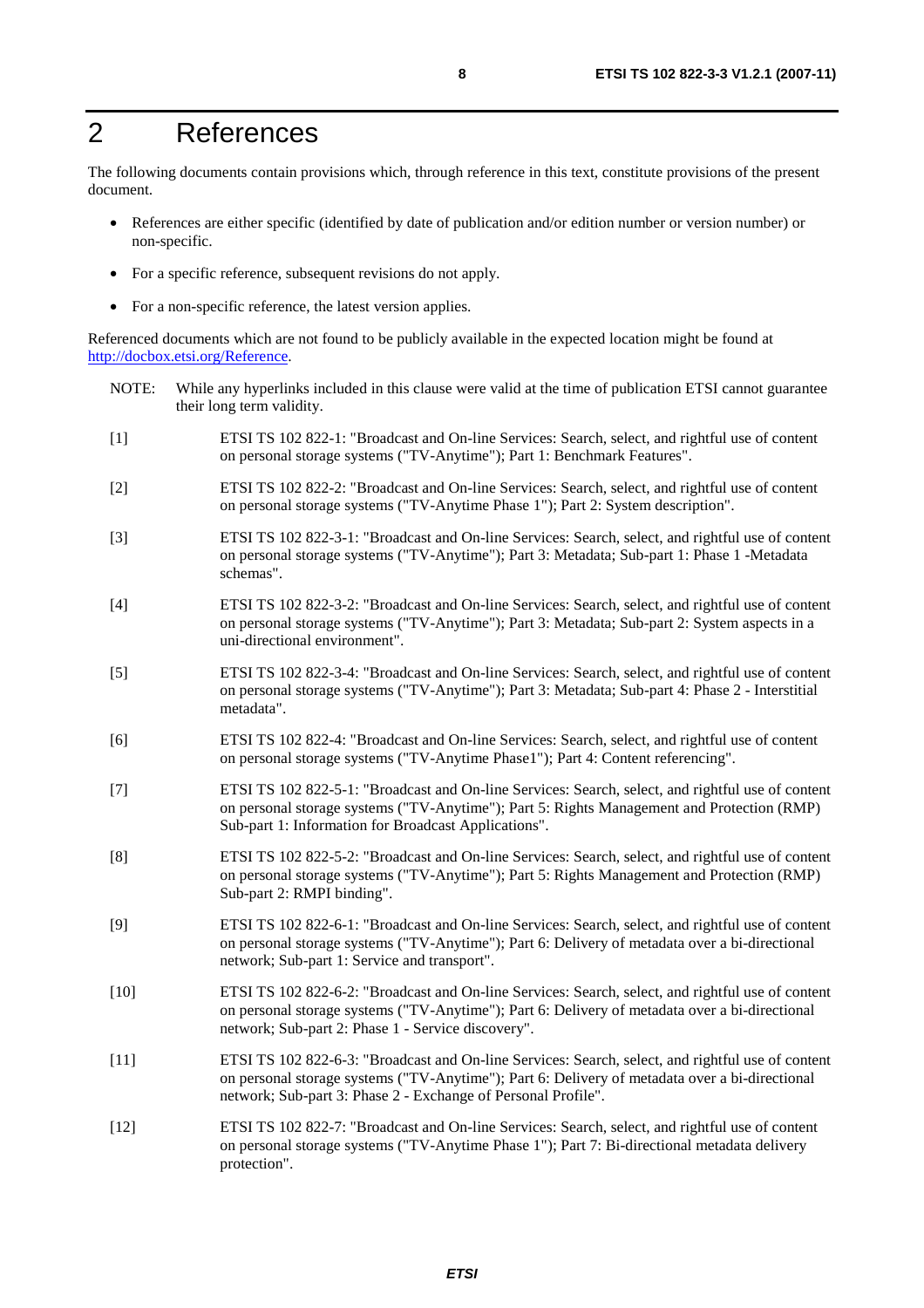- [13] ETSI TS 102 822-8: "Broadcast and On-line Services: Search, select, and rightful use of content on personal storage systems ("TV-Anytime"); Part 8: Phase 2 - Interchange data format".
- [14] ETSI TS 102 822-9: "Broadcast and On-line Services: Search, select, and rightful use of content on personal storage systems ("TV-Anytime"); Part 9: Phase 2 - Remote Programming".
- [15] XML Schema, W3C Recommendations (version 20010502).

#### NOTE: Available at: <http://www.w3.org/TR/2001/REC-xmlschema-0-20010502>. <http://www.w3.org/TR/2001/REC-xmlschema-1-20010502>. [http://www.w3.org/TR/2001/REC-xmlschema-2-20010502](http://www.w3.org/XML/Schema).

- [16] ISO/IEC 15938-5 (2003): "Information Technology Multimedia content description interface Part 5: Multimedia Description Schemes".
- [17] ISO/IEC 15938-2 (2002): "Information Technology Multimedia content description interface Part 2: Description Definition Language (DDL)".
- [18] ISO/IEC 21000-2: "Information Technology Multimedia Framework Part 2 Digital Item Declaration (DID)".
- [19] ISO/IEC 21000-7: "Information Technology Multimedia Framework Part 7: Digital Item Adaptation (DIA)".

# 3 Definitions and abbreviations

### 3.1 Definitions

For the purposes of the present document, the following terms and definitions apply:

**application:** specific set of functions running on the PDR

NOTE: Some applications use metadata, either automatically or under consumer control.

**attractor:** metadata element that is accessible by the consumer in order to aid in the content selection process, thus attracting the consumer

EXAMPLE: Title and name of an actor in a television programme.

**content creator:** producers of the content

**content item:** entity that can be acquired as a single unit

EXAMPLE: AV file, Audio stream.

**content package:** collection of content items, which may be consumed as a whole or individually

**content provider:** entity that acts as the agent for and is the prime exploiter of the content

**content reference:** pointer to a specific content item

**content:** anything the consumer would like to access and that can be stored on a PDR

**description scheme:** formal definition of a metadata schema written in the MPEG-7 Description Definition Language (DDL)

NOTE: see ISO/IEC 15938-2 [17].

**descriptor:** metadata element, such as an attractor or other information about content such as the key frame index of a piece of video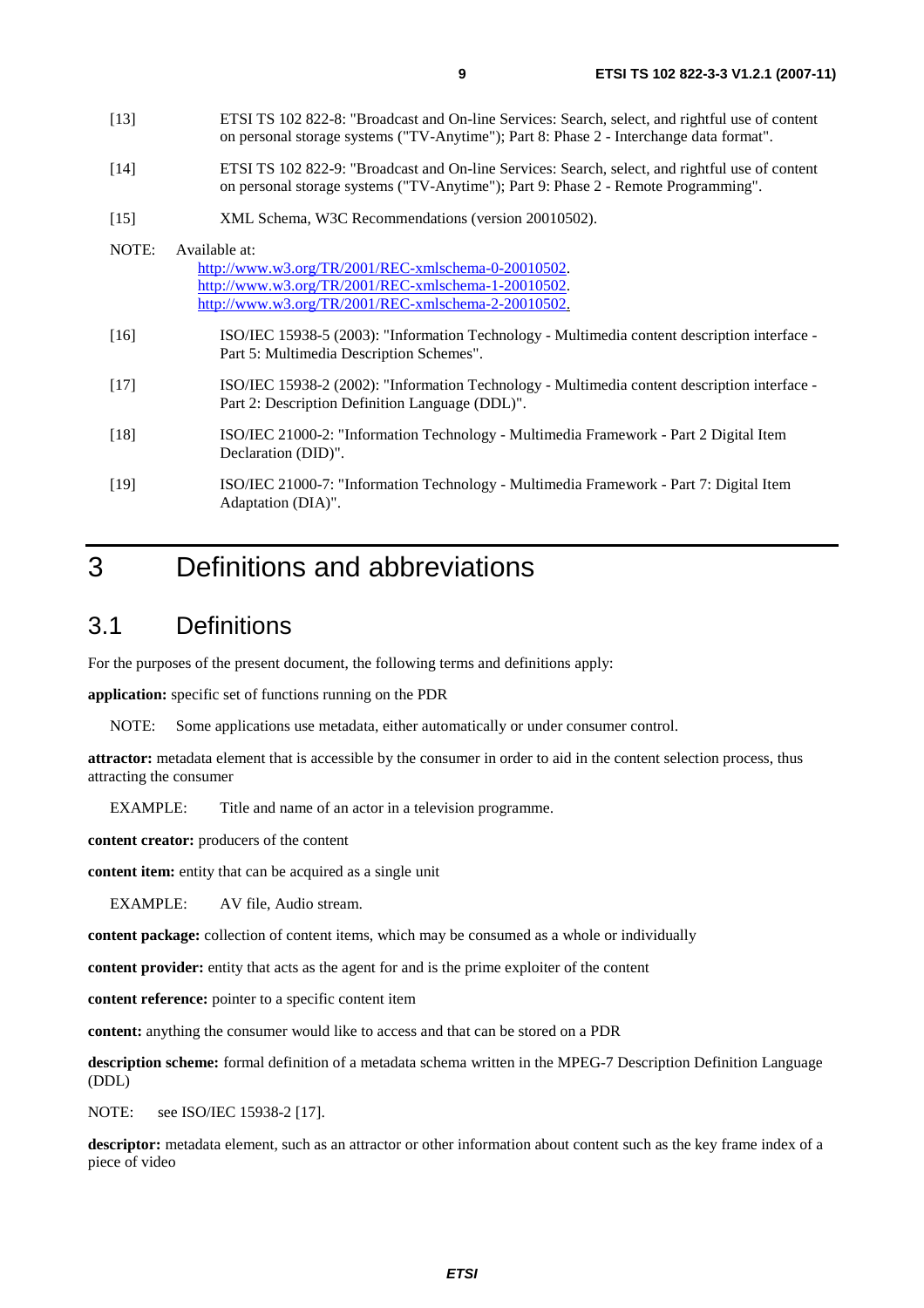**enhanced TV:** television that includes additional information and/or applications related to content, but does not use a return path

**interactive TV:** television that includes additional information and/or applications related to content and which takes advantage of a return path

**interstitial:** material shown between programme elements in a linear stream

NOTE: Interstitials can comprise advertising, station idents, promotional material, graphics etc. See "spot".

life cycle: process of creation, usage, storage, and deletion of metadata

**location resolution:** process of establishing the address (location and time) of a specific content instance from its CRID

**metadata:** data about content

EXAMPLE: The title, genre and summary of a television programme.

NOTE: In the context of *TV-Anytime*, metadata also includes consumer profile and history data.

**metadata schema:** identifier associated with a set of XML schemas that globally identifies those schemas so that they can be referenced externally

NOTE: A globally unique namespace ensures that the names of types defined by schemas in that namespace do not conflict with types of the same name defined elsewhere.

**metadata system:** set of rules describing the syntax and semantics of metadata

**MPEG-7:** generic name of the ISO-IEC 15938 standard set of content-related metadata applicable to a broad range of applications

**MPEG-21:** generic name of the ISO-IEC 21000 standard set defining a framework for multimedia digital items

**namespace:** collection of components that allows the end-to-end operation of the *TV-Anytime* metadata solution

**programme:** editorially coherent piece of content

NOTE: Typically, a programme is acquired by the PDR as a whole.

**programme group:** one or more programmes that are grouped together

NOTE: *TV-Anytime* defines several types of programme groups such as "series" and "programme compilation".

**provider:** entity that delivers content or services to the PDR

**return path:** part of a bi-directional distribution system over which data flows from the consumer to the service provider

**targeting:** process which allows providers to deliver relevant content to specific individuals or groups of individuals

### 3.2 Abbreviations

For the purposes of the present document, the following abbreviations apply:

| AV          | Audio-Visual                                                                                         |  |
|-------------|------------------------------------------------------------------------------------------------------|--|
| <b>CRID</b> | Content Reference IDentifier                                                                         |  |
| NOTE:       | As defined in TS 102 822-4 [6], it is an identifier for content that is independent of its location. |  |
| CS.         | <b>Classification Scheme</b>                                                                         |  |
| <b>DDL</b>  | <b>Description Definition Language</b>                                                               |  |
| NOTE:       | The language used to define description schemes in MPEG-7 (see ISO/IEC 15938-2 [17]).                |  |
| DIA         | Digital Item Adaptation                                                                              |  |
| <b>DID</b>  | Digital Item Declaration                                                                             |  |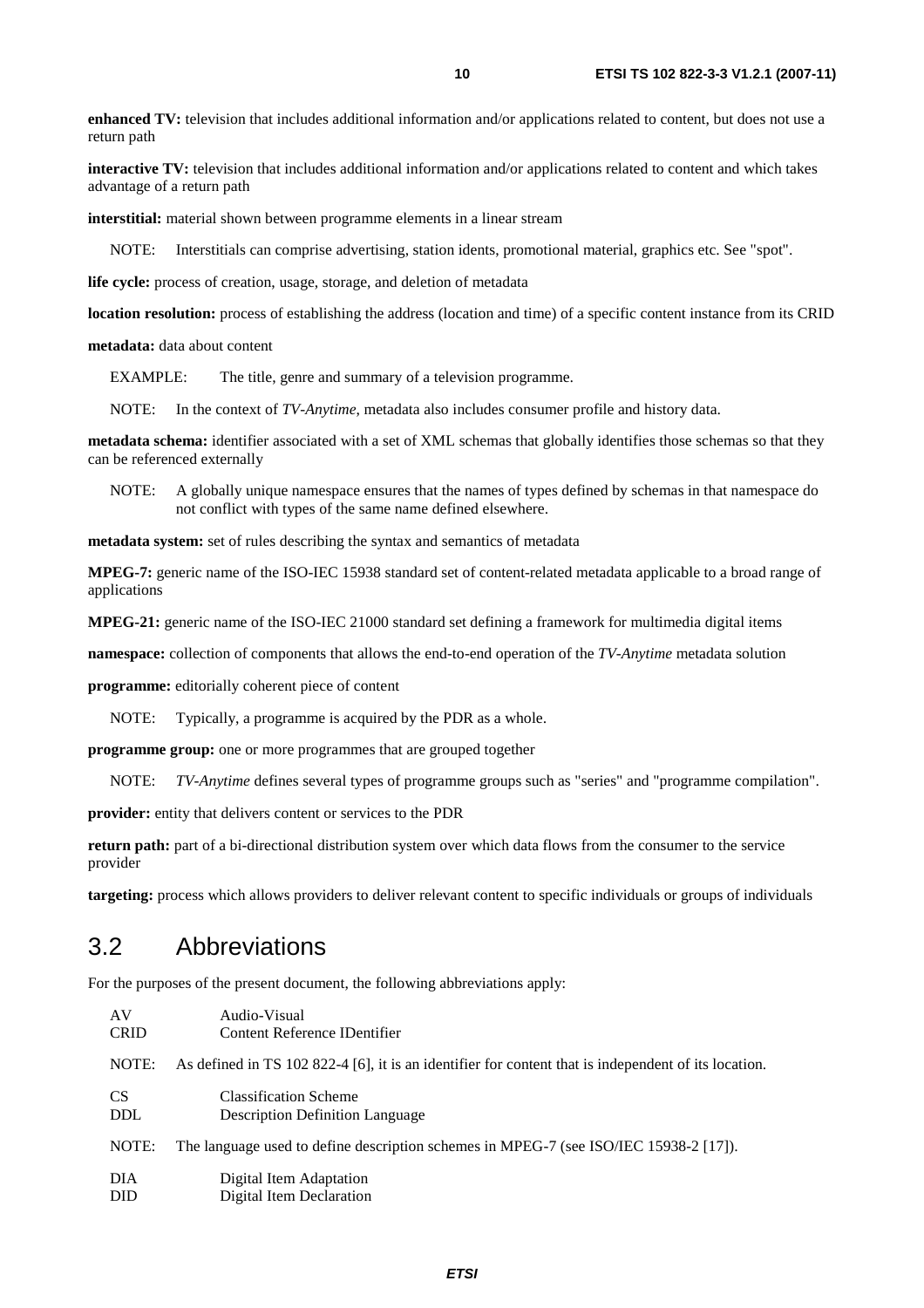EPG Electronic Programme Guide

NOTE: A means of presenting available content to the consumer, allowing selection of desired content.

| <b>HTML</b> | HyperText Markup Language                    |
|-------------|----------------------------------------------|
| <b>IPR</b>  | <b>Intellectual Property Rights</b>          |
| <b>PDR</b>  | Personal Digital Recorder                    |
| <b>RMPI</b> | Rights Management and Protection Information |
| <b>TVA</b>  | TV-Anytime                                   |
| <b>XML</b>  | eXtensible Markup Language                   |

# 4 TV-Anytime Metadata Data Model

### 4.1 TV-Anytime Metadata Process Model



**Figure 1: Metadata and Content flow** 

Figure 1 shows the flow of metadata and content through various stages of creation and delivery to the end consumer.

This model clearly identifies the separation of the processing of metadata and content while at the same time illustrating the parallels between the processing of metadata and content.

#### **Content creation**

The content creation process represents the production of a piece of content. During the production process, the content is created and information about the content may also be captured. At this stage, however, the metadata is unlikely to be in a form that can be directly exposed to a user - some form of editing will be required before the description of the content can be published.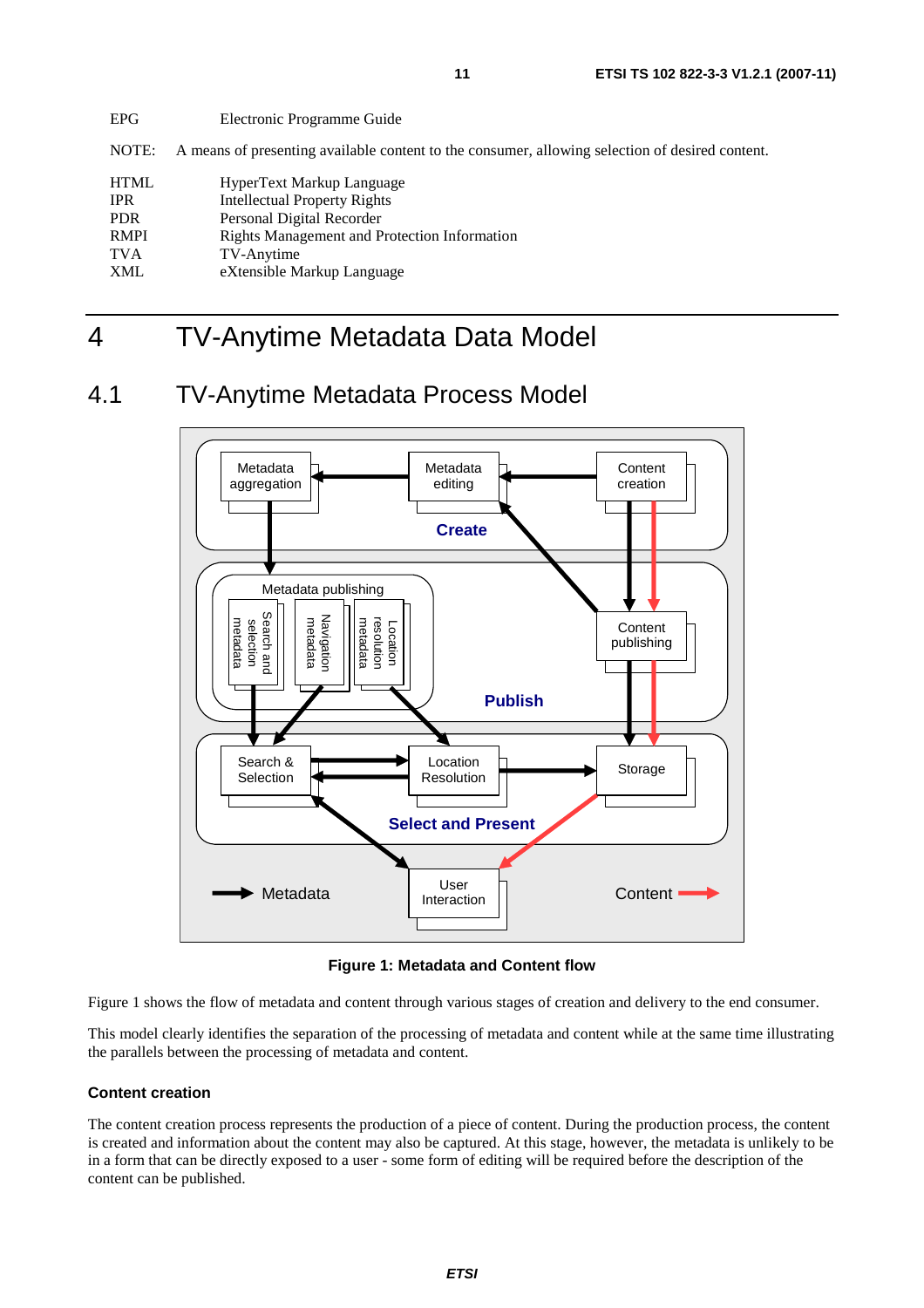#### **Content publishing**

Once content has been created, the content is then available for publication by a content publisher. This could be, for example, as part of a broadcast service or as a publication on the Internet. The content publishing process defines instantiations of content items - in other words, one output from the content publishing process is information about "where" the content can be found. In the broadcast case, this means a schedule for the services that are published.

#### **Metadata editing**

The metadata editing process takes *raw* information from the content creation and publishing processes and edits this into a form that is suitable for representing the content to the end consumer. The output of this process is edited metadata for the content and/or metadata describing the location of the content.

#### **Metadata aggregation**

In order to support a given *TV-Anytime* system, it is likely that metadata from a number of independent content creators and publishers will need to be aggregated. It is important to recognize that the process of metadata aggregation may result in the original metadata being changed.

#### **Metadata publishing**

Without prejudice to whether or not a *TV-Anytime* system is horizontally or vertically integrated, an aggregated metadata set will need to be published to both the content selection and location resolution processes. The content selection process will be largely concerned with the metadata describing content but may also involve use of the content location information. The location resolution service will simply require information about the location of programmes.

#### **Content selection**

The content selection process may occur through the direct involvement of the consumer or may be performed on the consumer's behalf by a software agent. In order for a software agent to function correctly, metadata describing the consumer, his receiver and his preferences will need to be provided to the content selection process. This may be either inferred from the consumer's past history of content selection or by the explicit specification of preferences by the user (or a combination of the two). The content selection process may be, in part, affected by knowledge of the contents location.

#### **Location resolution**

The process of location resolution is simply one of discovering where (or when) a content item can be found. Details of this discovery process can be found in the TS 102 822-4 [6].

### 4.2 TV-Anytime Metadata Structure Model

Two modelling approaches are used in the following clauses.

A simple data modelling methodology is shown in figure 2 that allows to describe metadata structures at a high level in a manner independent of any particular representation. This syntax allows relationships between *TV-Anytime* entities to be clearly stated (e.g. one-to-many), as well as enabling the powerful concept of inheritance, which allows specific types of entity to be derived from generic types.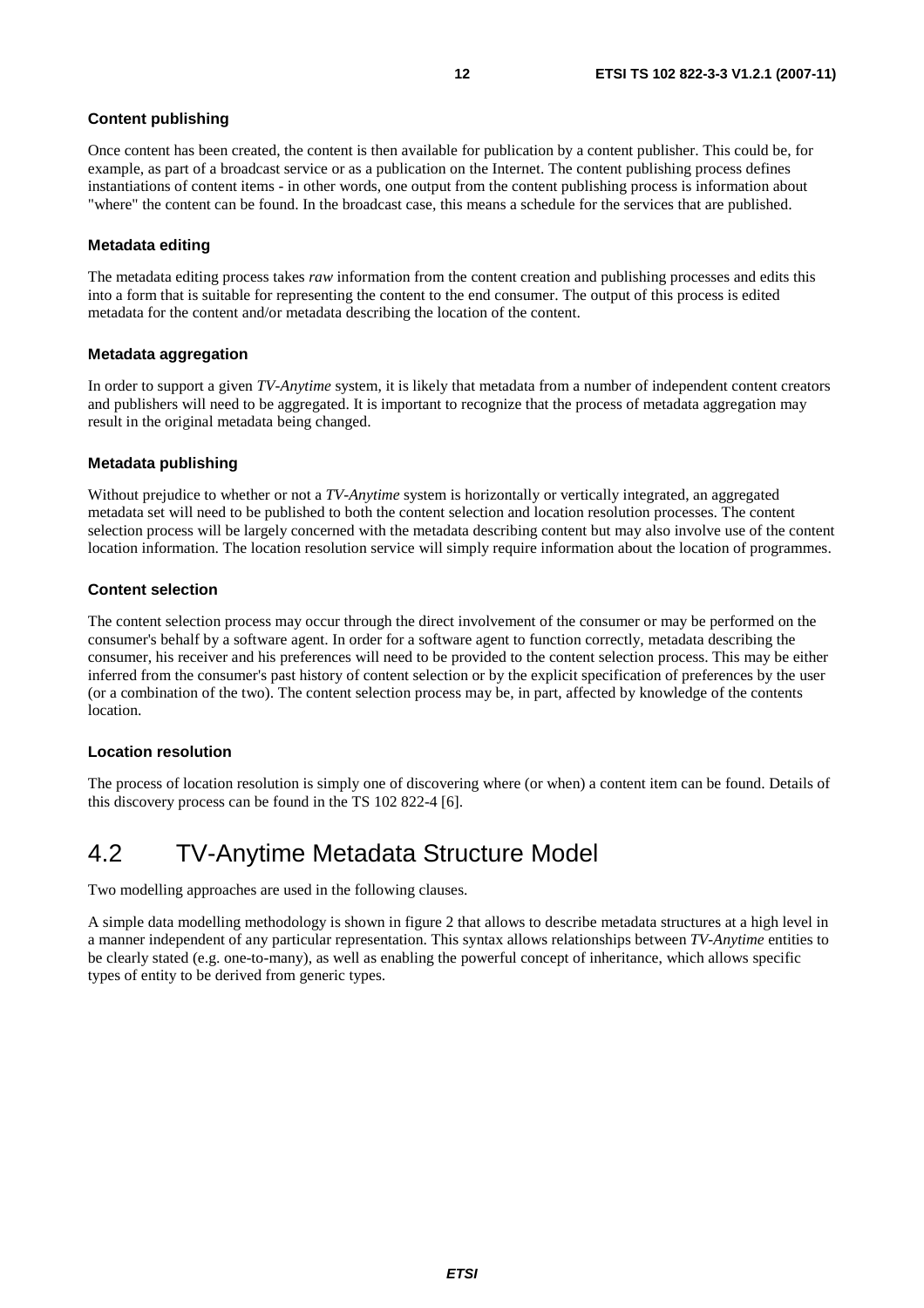

**Figure 2: Basic Entity-Relation graph syntax** 

The other modelling approach followed by *TV-Anytime* is the representation of the metadata schemas using a UML-like (Unified Modelling Language) language defined in more details in annex D of TS 102 822-3-1 [3].

### 4.3 CRID and Metadata

The cornerstone of *TV-Anytime* metadata is the CRID [6]. As a content reference identifier, a CRID refers to a piece of content, though in some cases it may refer to one or more other CRIDs.

The CRID also acts as the link that connects different content-related metadata descriptions.

Content-related metadata is classified as either *content description metadata, instance description metadata or package description metadata.*

*Content description metadata* is general information about a piece of content that does not change regardless of how the content is published or broadcast. It includes information such as the content's title, textual description, and genre. Typically, the content creator assigns content description metadata before publication.

*Instance description metadata* describes a particular instance of a piece of content, including information such as the content location, usage rules (pay-per-view, etc.), and delivery parameters (e.g. video format). Instance description metadata is assigned by the content provider as a part of the publication of content.

*Package description metadata* enables the device or consumer to make choices about which components that make up the content are acquired. In addition it describes the way in which the individual components making up the content should be consumed.

During the search and selection process, a consumer may use general *content description*, *instance description*, and *package description* metadata.

A fourth category of metadata called *device capabilities metadata* provides a standardized way of defining the capabilities of the receiving device like Codec support, return path, etc.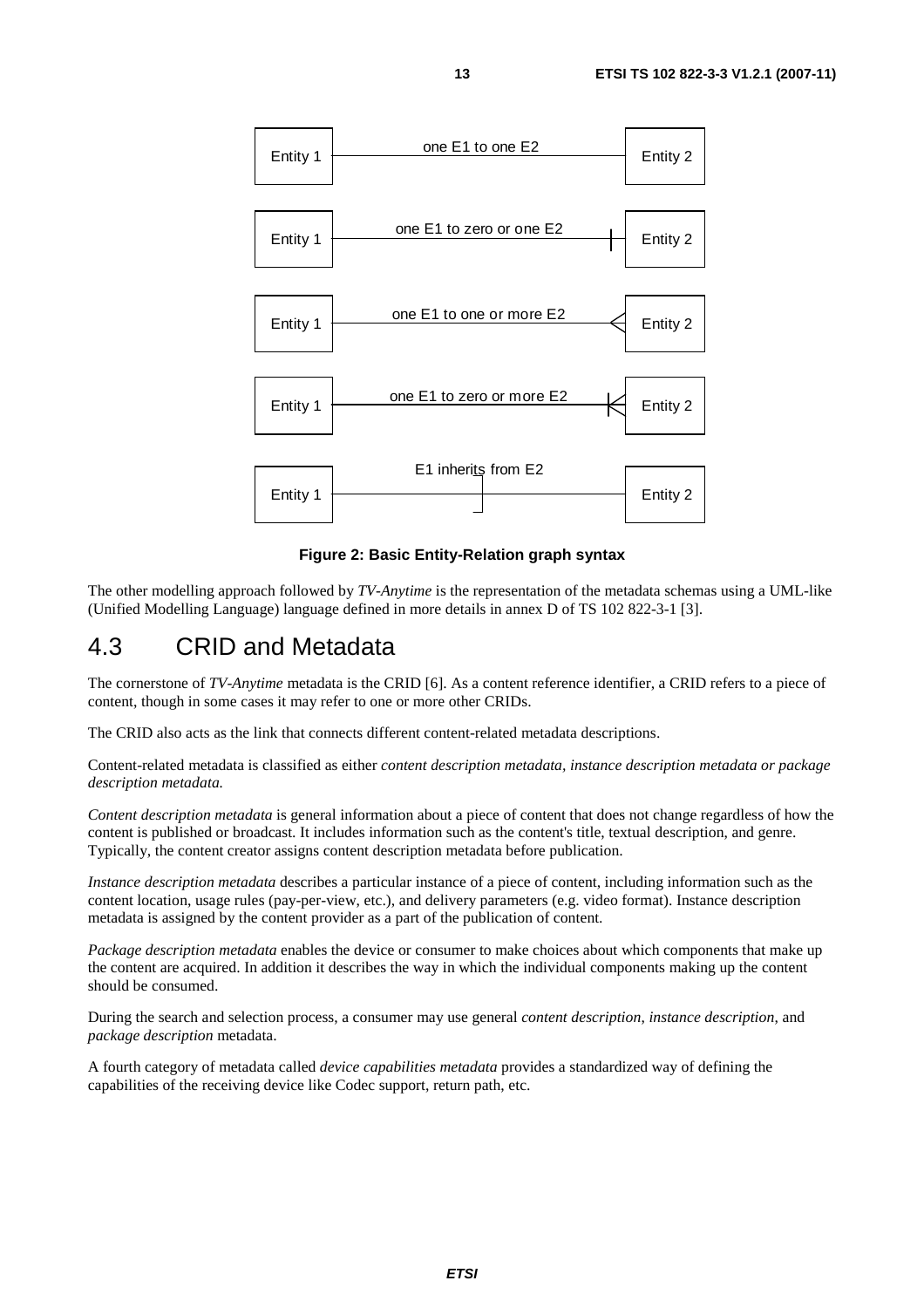# 5 Metadata Definitions

### 5.1 Introduction

For the purpose of interoperability, *TV-Anytime* has adopted XML [15] as the common representation format for metadata. XML offers many advantages: it allows for extensibility, supports the separation of data from the application, and is widely used. XML schema is mainly used to represent the data model. *TV-Anytime* descriptions may however be instantiated in a format other than textual. *TV-Anytime* has described some of these mechanisms such as binary encoding in TS 102 822-3-2 [4].

### 5.2 Use of MPEG-21

In the areas of content packages and targeting the specification makes use of existing data types defined by MPEG-21. In particular types are borrowed from the Digital Item Declaration (DID) specification [18], and Digital Item Adaptation (DIA) specification [19].

### 5.3 TV-Anytime Metadata Namespace

*TV-Anytime* metadata description schemes are associated with the *TV-Anytime* metadata XML namespace. The *TV-Anytime* Phase 2 metadata namespace is defined as:

xmlns:tva2="urn:tva:metadata:extended:2007"

*TV-Anytime* Phase 1 metadata namespace is defined as:

xmlns:tva="urn:tva:metadata:2007"

<import namespace="urn:tva:metadata:2007" schemaLocation="tva\_metadata\_3-1\_v141.xsd"/>

*TV-Anytime* metadata includes description schemes defined by XML as included in the XML stub attached to the present document.

xmlns="http://www.w3.org/2001/XMLSchema"

<import namespace="http://www.w3.org/XML/2001/namespace" schemaLocation="xml.xsd"/>

*TV-Anytime* also includes DSs defined by MPEG-7 as included in the MPEG7 stub attached to the present document, which use the MPEG-7 namespace as described in ISO/IEC 15938-5 [16].

xmlns:mpeg7="urn:tva:mpeg7:2005"

<import namespace="urn:tva:mpeg7:2005" schemaLocation="tva\_mpeg7.xsd"/>

*TV-Anytime* also includes description schemes defined by *TV-Anytime* for Interstitials.

xmlns:int="urn:tva:metadata:interstitial:2007"

<import namespace="urn:tva:metadata:interstitial:2007" schemaLocation="tva\_interstitial\_3- 4\_v121.xsd"/>

*TV-Anytime* also includes description schemes defined by MPEG-21.

xmlns:mpeg21="urn:tva:mpeg21:2007"

<import namespace="urn:tva:mpeg21:2007" schemaLocation="tva\_mpeg21.xsd"/>

*TV-Anytime* RMPI namespace is defined as:

xmlns:rmpi=" urn:tva:rmpi:2007"

<import namespace="urn:tva:rmpi:2007" schemaLocation="tva\_rmpi\_5-1\_v131.xsd"/>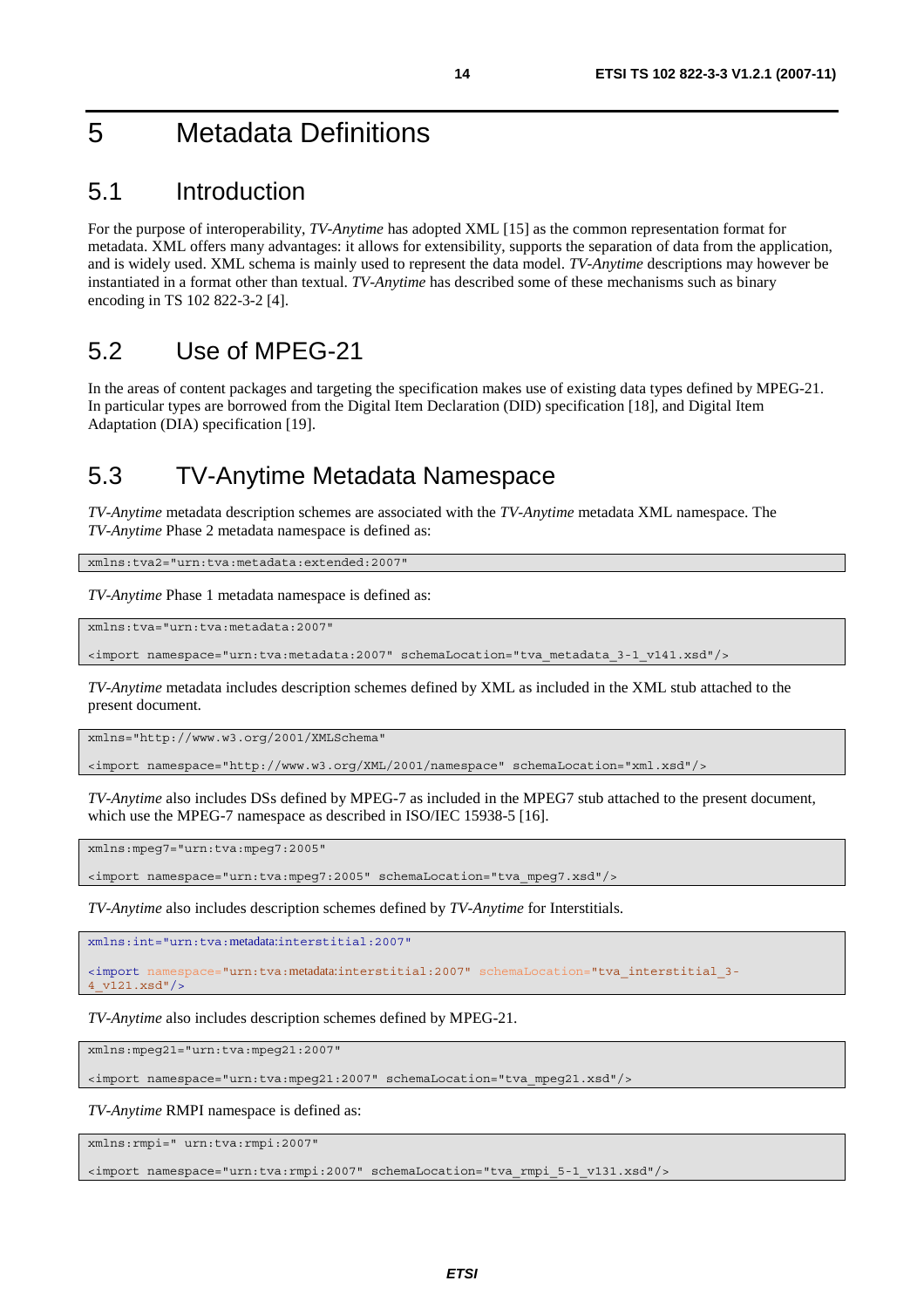# 6 Phase 2 Basic Types

# 6.1 New Content Types

Clause 6.1 contains types that may be used to describe components that are not traditional broadcast content. These content types may be standalone content items or included as part of a Package, where a Package is a collection of content grouped with a certain application scenario in the background.

The new content types are described using two sets of attributes. The first set of attributes describes properties that are inherent to a particular content item regardless of the context in which it is consumed. The second set of attributes describes properties that are context-dependent.

### 6.1.1 Content Attributes Base Type

This is the abstract base type for all specific context-independent attribute types.

| <complextype abstract="true" name="ContentAttributesType"></complextype> |                                                             |  |
|--------------------------------------------------------------------------|-------------------------------------------------------------|--|
|                                                                          |                                                             |  |
| Name                                                                     | <b>Definition</b>                                           |  |
| ContentAttributesType                                                    | An abstract type to indicate content attribute according to |  |
|                                                                          | content type.                                               |  |

#### 6.1.1.1 Audio Attributes

The audio attributes may be used to describe the characteristics of an audio component or audio content item.

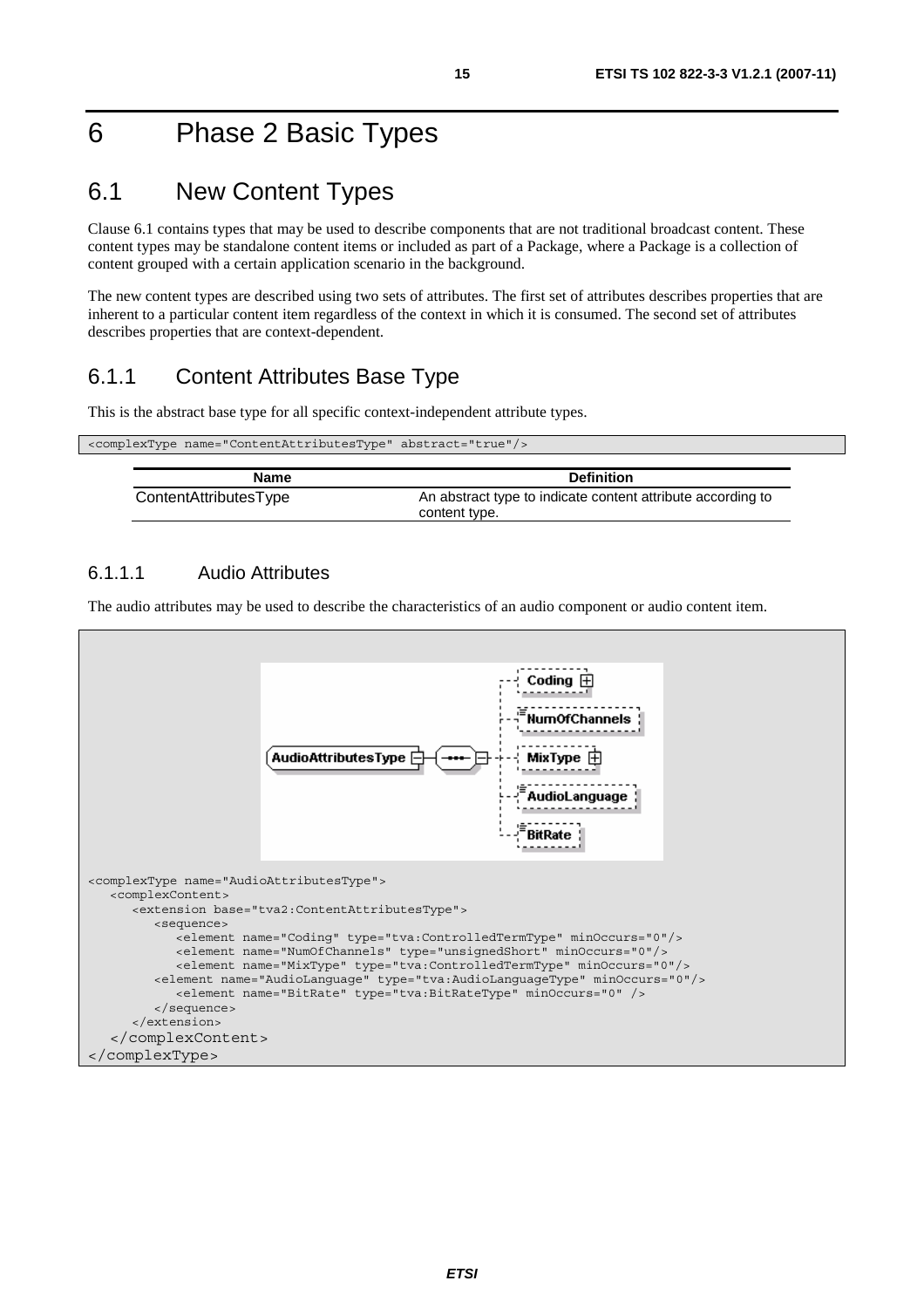| <b>Name</b>          | <b>Definition</b>                                                                                                                                                                                                                             |
|----------------------|-----------------------------------------------------------------------------------------------------------------------------------------------------------------------------------------------------------------------------------------------|
| AudioAttributesType  | A complex type that defines a set of elements that describes<br>characteristics of audio content.                                                                                                                                             |
| Coding               | The coding format of the audio. This term should be taken<br>from the MPEG-7 "AudioCodingFormatCS" classification<br>scheme listed in clause B.2.3 of [16], i.e. AC3, DTS, MP3,<br>MPEG-1, MPEG-2 Layer III, MPEG-2 AAC, MPEG-4, AMR.         |
| <b>NumOfChannels</b> | The number of channels of audio: e.g. 1 for mono, 2 for<br>stereo or more for multi-channel audio.                                                                                                                                            |
| MixType              | The type of the audio mix. This term should be taken from<br>the MPEG-7 "AudioPresentationCS" Classification Scheme<br>listed in clause B.2.6 of [16], i.e. no sound, mono, stereo,<br>surround, home theatre 5.1 surround and movie theatre. |
| AudioLanguage        | The spoken language of the audio.                                                                                                                                                                                                             |
| <b>BitRate</b>       | A complex type that defines the bitrate of the audio<br>components/content.                                                                                                                                                                   |

#### 6.1.1.2 Video Attributes

The video attributes may be used to describe the characteristics of a video component or video content item.

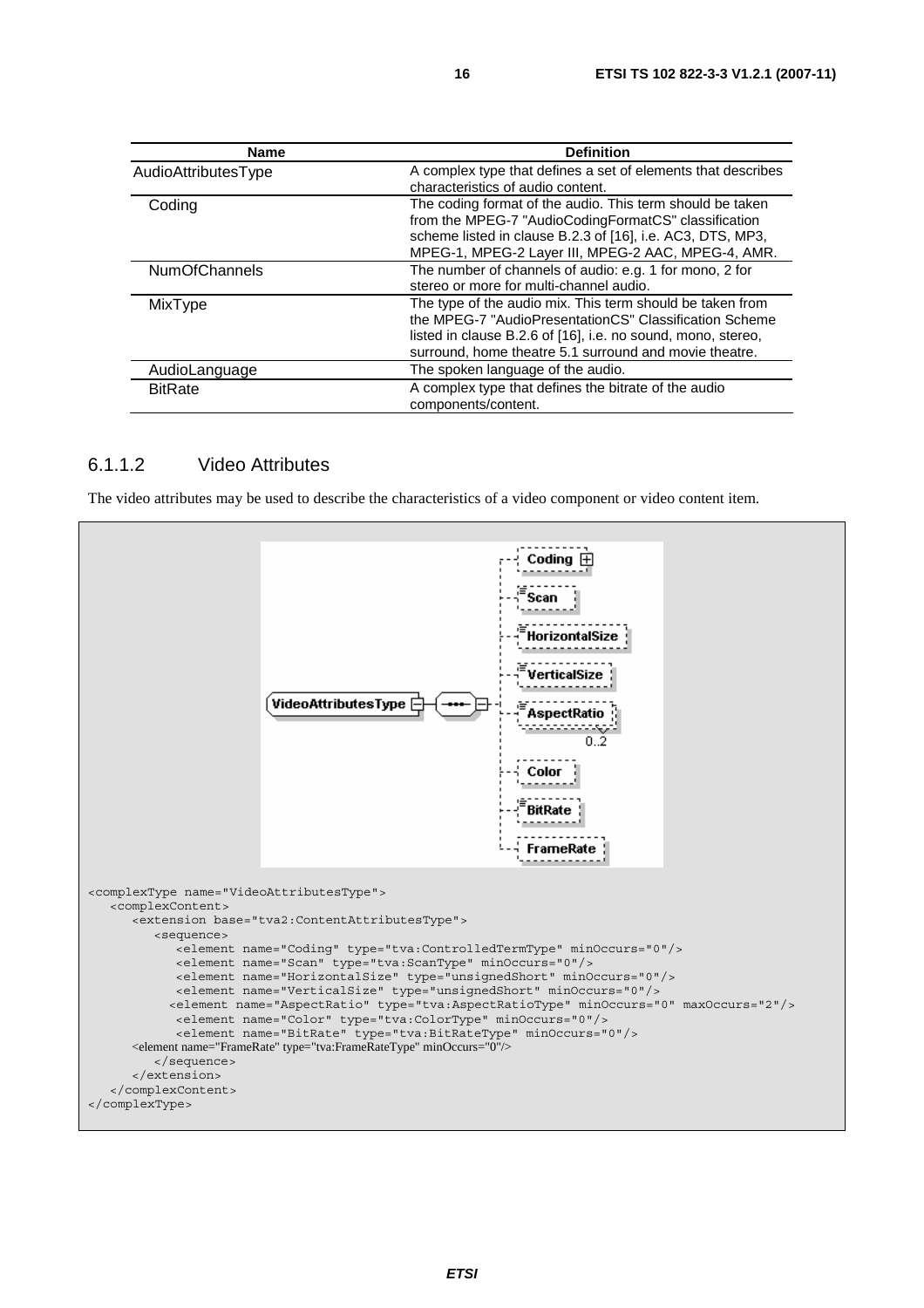| <b>Name</b>         | <b>Definition</b>                                             |
|---------------------|---------------------------------------------------------------|
| VideoAttributesType | A complex type that defines a set of elements that describes  |
|                     | characteristics of a video component or content.              |
| Coding              | The coding format of the video. This term should be taken     |
|                     | from the MPEG-7 "VisualCodingFormatCS" classification         |
|                     | scheme listed in clause B.2.34 of [16].                       |
| Scan                | The scan type of the video.                                   |
| HorizontalSize      | The horizontal size in pixels of the video.                   |
| VerticalSize        | The vertical size in pixels of the video.                     |
| AspectRatio         | The aspect ratio of the video. There may be two aspect        |
|                     | ratios associated with a programme: the original aspect ratio |
|                     | that the programme is available in, and the aspect ratio of a |
|                     | particular instance of the programme.                         |
| Color               | The colour format of the video (e.g. black and white).        |
| <b>BitRate</b>      | A complex type that defines the bitrate of the video          |
|                     | component/content.                                            |
| FrameRate           | An element expressing the frame rate of the video.            |

#### 6.1.1.3 Still Image Content Attributes

The still image content attributes may be used to describe the characteristics of a "still image" content item.



| <b>Name</b>                     | <b>Definition</b>                                             |
|---------------------------------|---------------------------------------------------------------|
| OrientationType                 | A simple type that is used to indicate the orientation of the |
|                                 | original source image in degrees clockwise. It does not       |
|                                 | indicate the orientation for rendering.                       |
| StillImageContentAttributesType | A complex type that defines a set of elements that describes  |
|                                 | characteristics of a still image content.                     |
| Width                           | The width of the image in pixels.                             |
| Height                          | The height of the image in pixels.                            |
| Orientation                     | Indicates orientation (rotation) of the original image.       |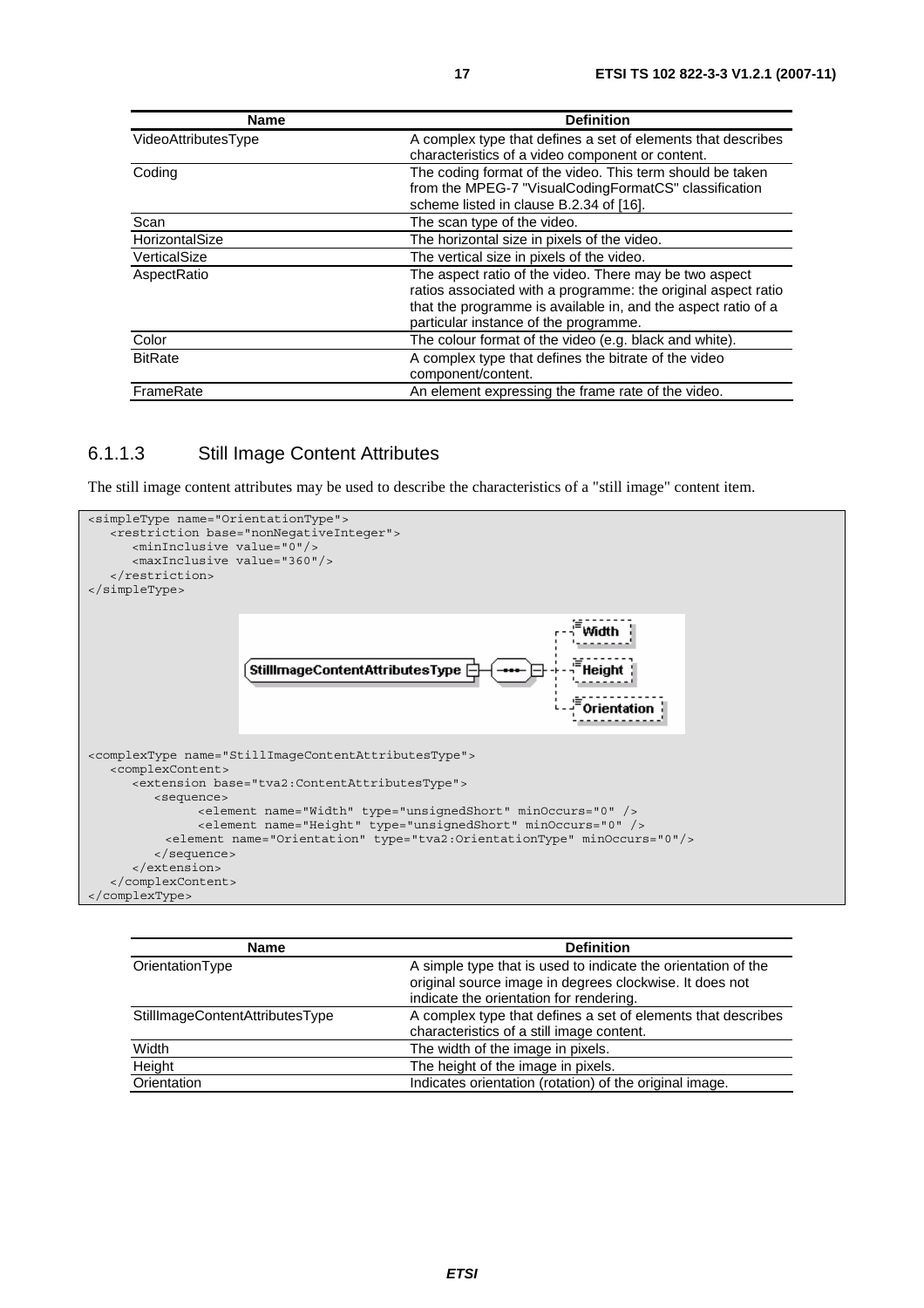### 6.1.2 Context Attributes Base Type

This context attributes type serves as the base attribute for context specific attributes. *Context* specific attributes differ from the previously described *content* specific attributes in a way that they are dependent on the environment and the circumstances content is consumed. The context may be different for example, if a collection of travel-related information is consumed in a travel magazine (with an emphasis on entertainment), compared to the presentation of the same content in a geographic, educational programme. Such data can be provided as context attribute types.

```
<complexType name="ContextAttributesType" abstract="true"/>
```

| Name                  | <b>Definition</b>                                                             |
|-----------------------|-------------------------------------------------------------------------------|
| ContextAttributesType | An abstract type to indicate context attribute according to application type. |

#### 6.1.2.1 Data Broadcasting Context

Data broadcasting context describes context attributes specific to a data broadcasting service and its applications. A data broadcasting service provides procedural and declarative contents over broadcasting TV channel. Users can play and interact with the data broadcasting content at the set-top box connected to the broadcasting TV network.



| <b>Name</b>                           | <b>Definition</b>                                                                                                                                 |
|---------------------------------------|---------------------------------------------------------------------------------------------------------------------------------------------------|
| RenderingStyleType                    | A complex type that describes rendering style of the<br>data broadcasting service.                                                                |
| fullScreen                            | This attribute indicates whether this service is<br>rendered on the full screen mode.                                                             |
| transparency                          | This attribute indicates whether the background of<br>this service is transparent.                                                                |
| DataBroadcastingContentAttributesType | A complex type that defines a set of elements that<br>describes characteristics of a data broadcasting<br>content.                                |
| <b>InteractiveContentService</b>      | This element indicates whether the service (or<br>application/content) is interactive service (true:<br>Two-way service, False: One-way service). |
| RenderingStyle                        | This element indicates the rendering style of the<br>data broadcasting service.                                                                   |
| <b>UpdateCycle</b>                    | This element indicates the update cycle of contents<br>by using television network (0 means there is no<br>update).                               |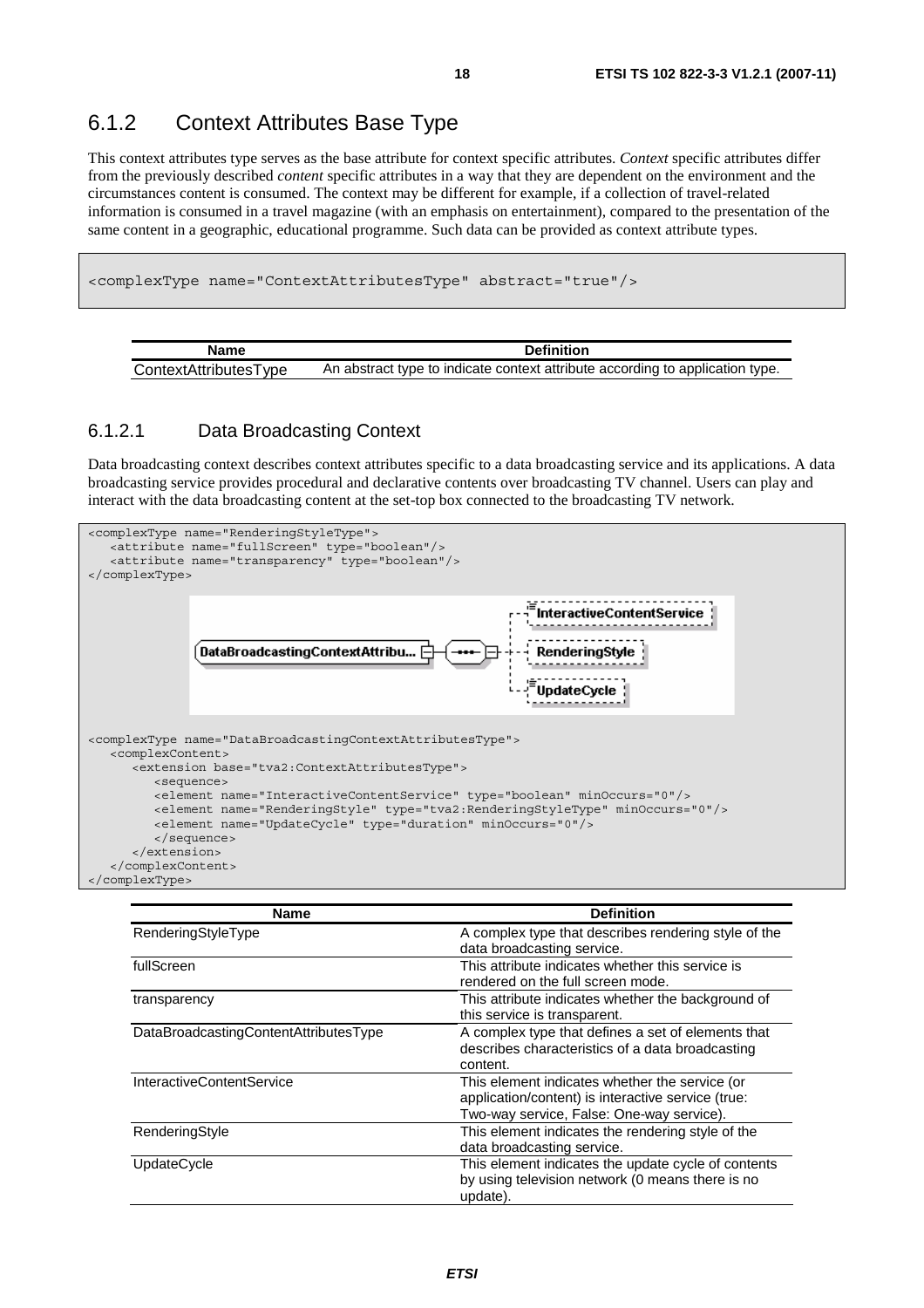#### 6.1.2.2 Interstitial Context

The interstitial context may be used to describe the context of an interstitial content item.



| <b>Name</b>                       | <b>Definition</b>                                                                                                                                                            |
|-----------------------------------|------------------------------------------------------------------------------------------------------------------------------------------------------------------------------|
| InterstitialContextAttributesType | A complex type that defines a set of elements that<br>describes the context of the Interstitial content.                                                                     |
| <b>MemberOfCampaign</b>           | Identifies one or more Campaigns that this content item is<br>a member of. The reference is to a CampaignDescription<br>element, where details of the Campaign can be found. |
| <b>BrandName</b>                  | Indicates the brand being promoted within this interstitial<br>content item.                                                                                                 |

#### 6.1.2.3 Educational Context

Content that is used in an educational context has special description requirements that are met by the EducationalContextAttributesType.

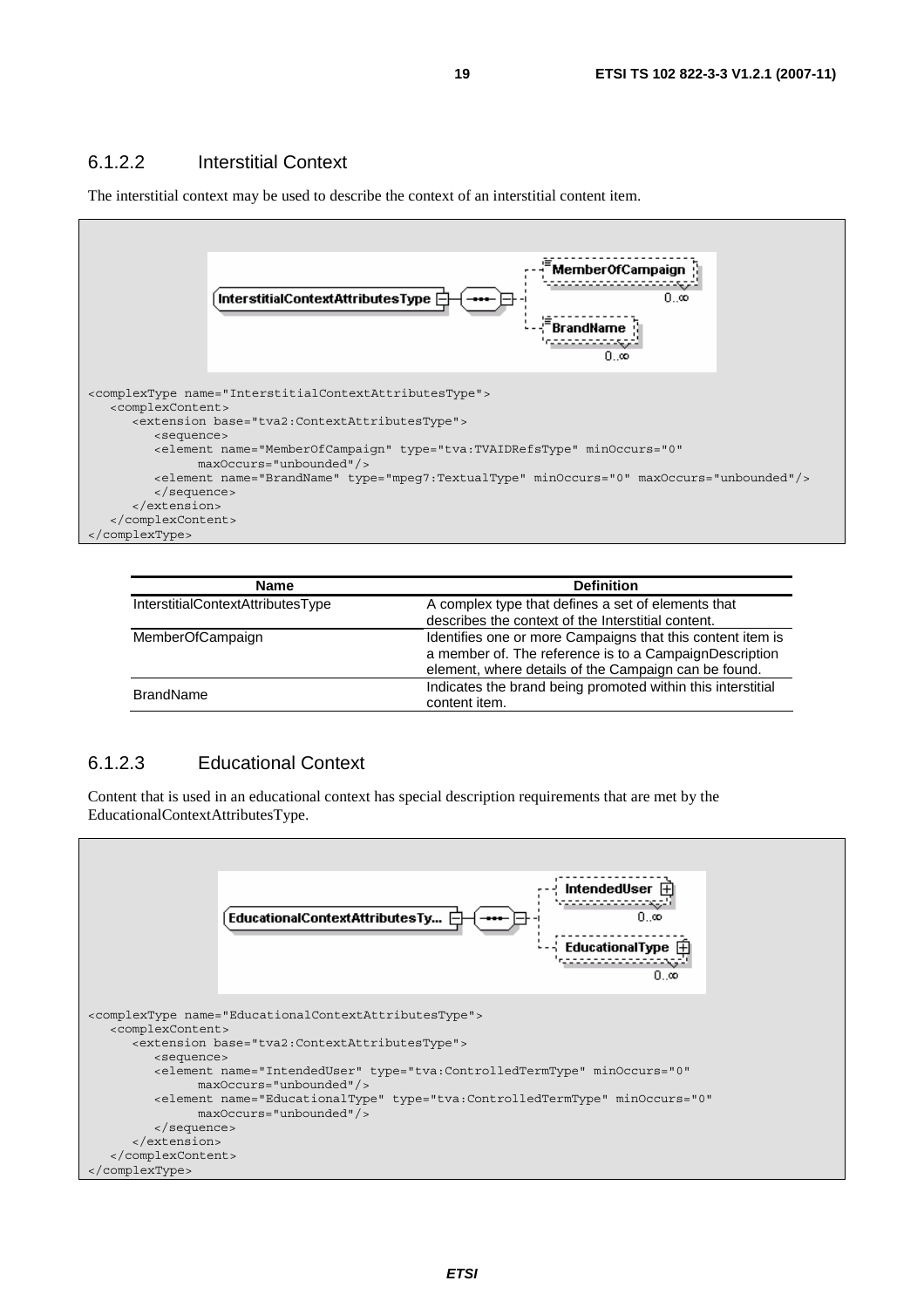| <b>Name</b>                      | <b>Definition</b>                                                                                                                                                                                                                   |
|----------------------------------|-------------------------------------------------------------------------------------------------------------------------------------------------------------------------------------------------------------------------------------|
| EducationalContextAttributesType | A complex type that defines a set of elements that<br>describes characteristics of content consumed in an<br>educational context.                                                                                                   |
| IntendedUser                     | The primary intended educational user group for a content<br>item (e.g. school teachers). The default for controlled<br>terminology for this datatype is the EducationalUserCS.                                                     |
| EducationalType                  | A specific kind of educational content (e.g. exercise,<br>simulation, exam, narrative text, experiment, self<br>assessment or lecture). The default for controlled<br>terminology for this datatype is the<br>EducationalUseTypeCS. |

#### 6.1.2.4 Application Context

This following defines syntax and semantics to describe the feature of the application program which is a set of functions to be run on the PDR.



| Name                             | <b>Definition</b>                                                                                       |
|----------------------------------|---------------------------------------------------------------------------------------------------------|
| ApplicationContextAttributesType | A complex type that defines a set of elements that<br>describes characteristics of application content. |
| Freeware                         | The value of this field is true/false. If true, the application is<br>free.                             |
| Uninstall                        | This field indicates whether the application provides<br>uninstall functionality.                       |

#### 6.1.2.5 Game Context Attributes

The following defines syntax and semantics to describe the features of game content.

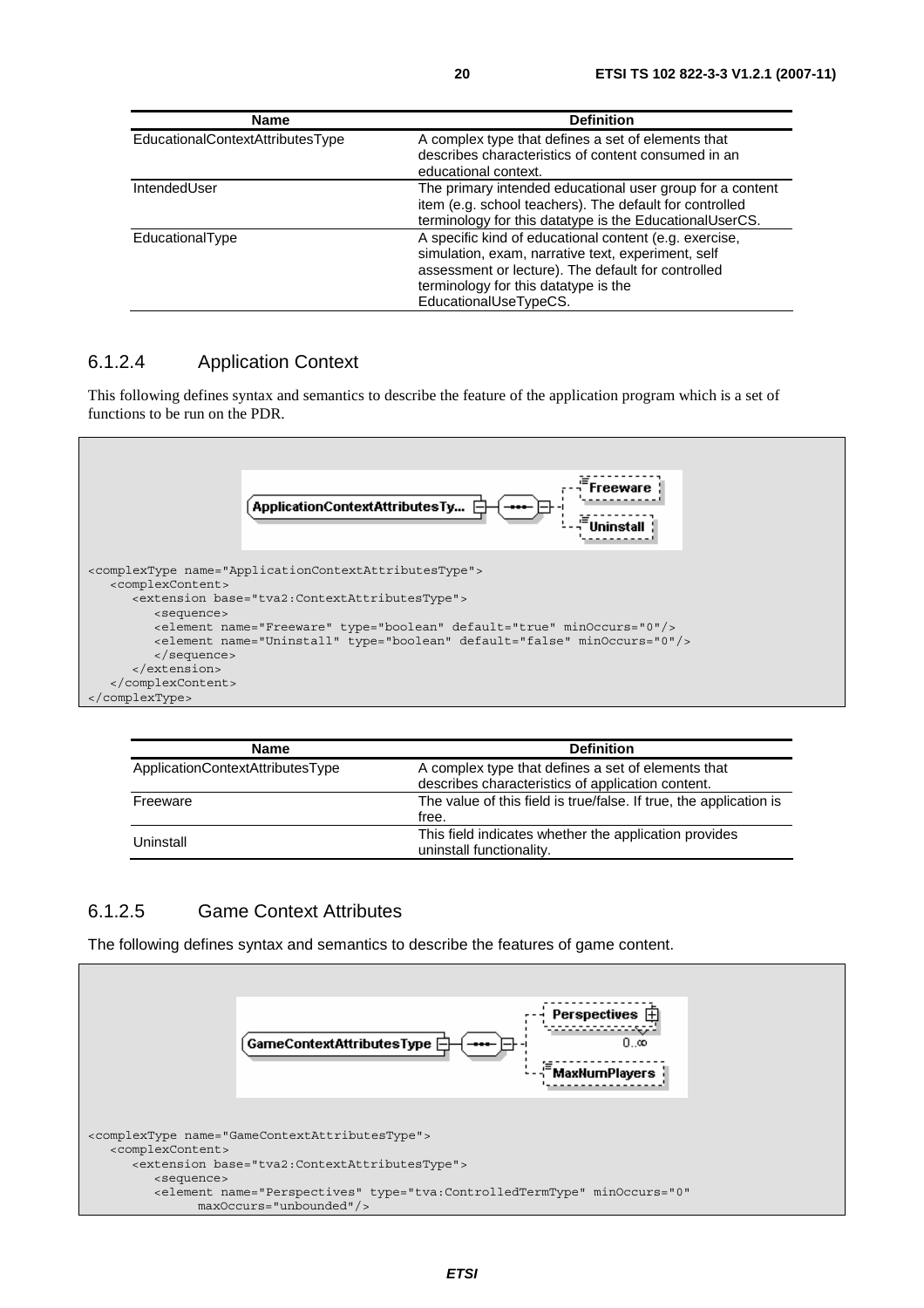```
 <element name="MaxNumPlayers" type="positiveInteger" minOccurs="0"/> 
          </sequence> 
       </extension> 
    </complexContent> 
</complexType>
```

| <b>Name</b>                      | <b>Definition</b>                                                                                                                                                                                                                                                                 |
|----------------------------------|-----------------------------------------------------------------------------------------------------------------------------------------------------------------------------------------------------------------------------------------------------------------------------------|
| <b>GameContentAttributesType</b> | A complex type that defines a set of elements that describes<br>characteristics of game content.                                                                                                                                                                                  |
| Perspectives                     | Playing perspectives define the role or point of view that the player<br>has on the game. (e.g. first-person, third-person, top-down,<br>isometric, side-scroller, platform, and text-based). The default CS for<br>this element, GamePerspectivesCS, can be found in clause A.2. |
| <b>MaxNumPlayers</b>             | Maximal number of players who can access a game.                                                                                                                                                                                                                                  |

### 6.1.3 Content Properties Datatype

The ContentPropertiesType serves as the base element for content properties. Content properties can consist of file specific properties (described below), content attributes and context attributes.

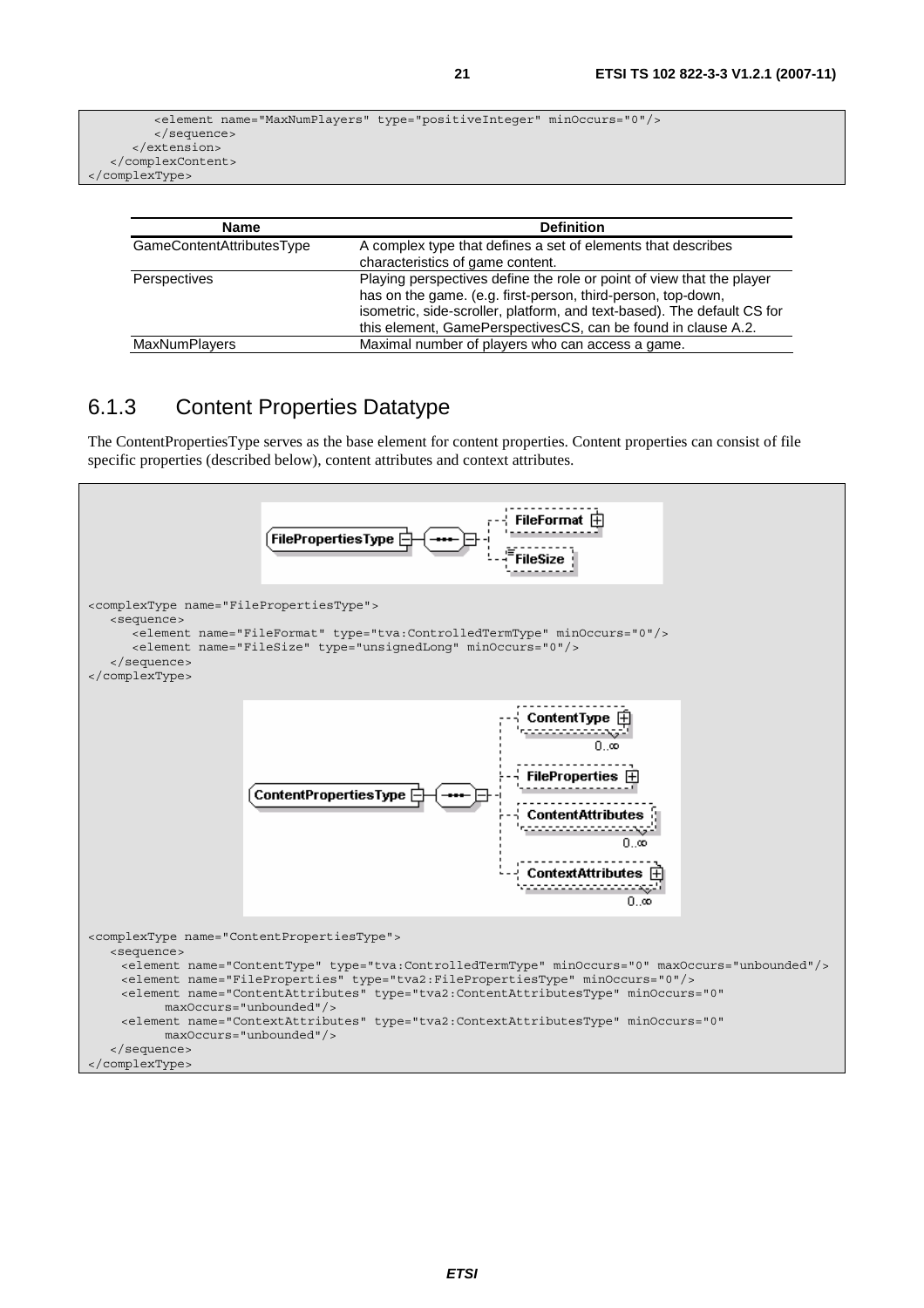| <b>Name</b>              | <b>Definition</b>                                                                              |  |
|--------------------------|------------------------------------------------------------------------------------------------|--|
| FilePropertiesType       | File attributes of the content.                                                                |  |
| <b>FileFormat</b>        | Indicates the file format.                                                                     |  |
| FileSize                 | Indicates the size, in bytes, of the file where the content instance is<br>stored.             |  |
| ContentPropertiesType    | A complex type to indicate content properties.                                                 |  |
| ContentType              | Indicates content type such as still image, and game. (See Content Type<br>CS in clause A.17). |  |
| <b>FileProperties</b>    | File attributes of the content.                                                                |  |
| <b>ContentAttributes</b> | Indicates attribute of content according to content type.                                      |  |
| ContextAttributes        | Indicates attributes of content according to environment and<br>circumstances.                 |  |

# 6.2 Targeting Information

The present clause defines descriptions applicable to a typical consumer's environment including terminal characteristics, network characteristics and natural environment. Various targeting scenarios can be enabled by matching the provided usage environment and the targeting conditions of the content.

*TV-Anytime's* usage environment description is based on the "Usage Environment Tools" as specified in ISO/IEC 21000-7 [19], clause 6.

### 6.2.1 Biographic Information

The following describes descriptive properties of consumer's biographic information.

```
<complexType name="AgeRangeType"> 
    <attribute name="min" type="byte" use="optional"/> 
    <attribute name="max" type="byte" use="optional"/> 
</complexType> 
<complexType name="LanguageType"> 
    <simpleContent> 
       <extension base="language"> 
          <attribute name="type" use="optional" default="mainSpoken"> 
             <simpleType> 
                <restriction base="NMTOKEN"> 
                    <enumeration value="mainSpoken"/> 
                    <enumeration value="secondarySpoken"/> 
                   <enumeration value="otherSpoken"/> 
                   <enumeration value="mainLiteral"/> 
                   <enumeration value="secondaryLiteral"/> 
                    <enumeration value="otherLiteral"/> 
                </restriction> 
             </simpleType> 
          </attribute> 
       </extension> 
    </simpleContent> 
</complexType>
```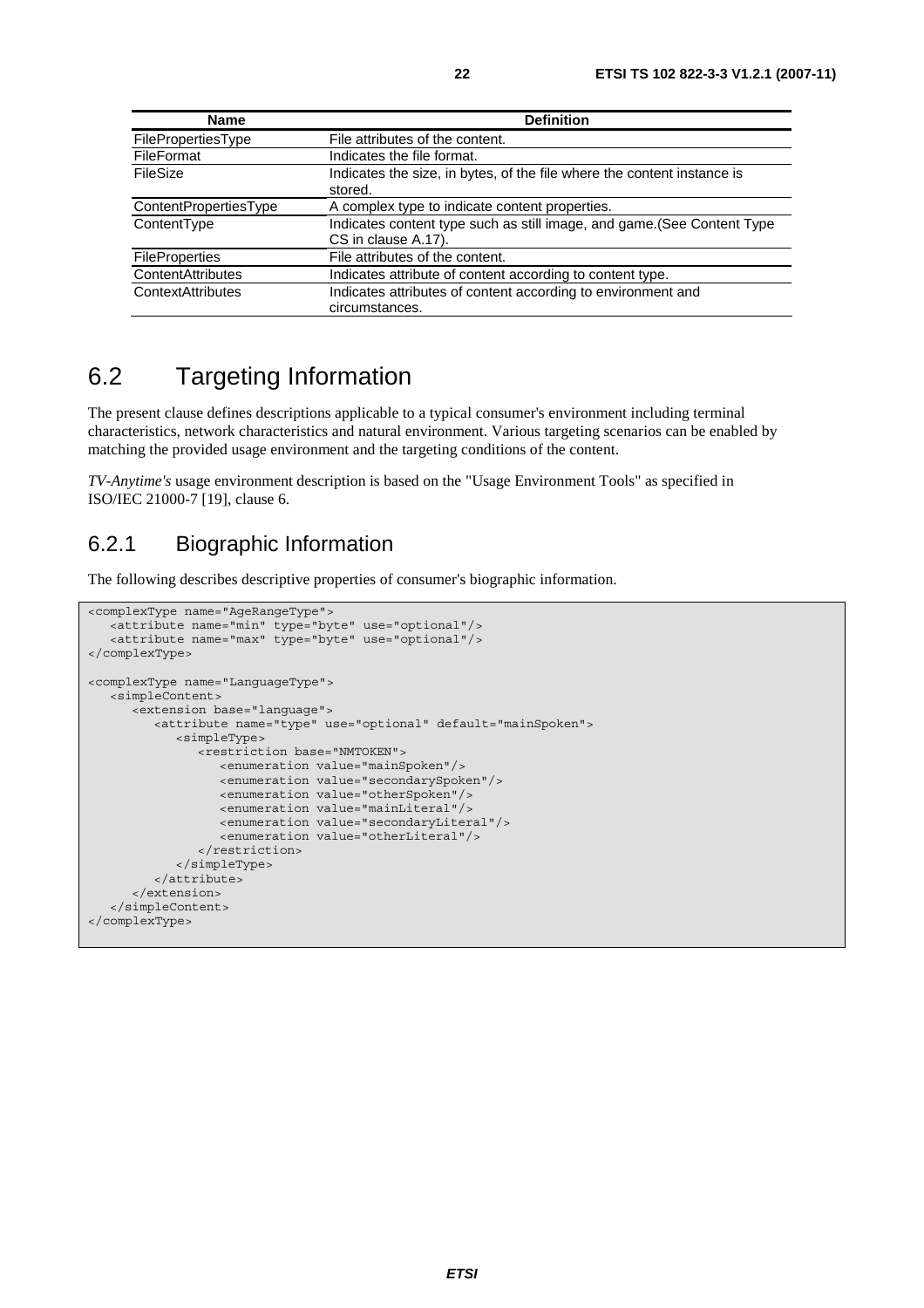

| <b>Name</b>               | <b>Definition</b>                                                                                                                                                                                                                                                                                                                                                                                                                                                                                                                                                 |  |
|---------------------------|-------------------------------------------------------------------------------------------------------------------------------------------------------------------------------------------------------------------------------------------------------------------------------------------------------------------------------------------------------------------------------------------------------------------------------------------------------------------------------------------------------------------------------------------------------------------|--|
| AgeRangeType              | Describes the range that an age belongs.                                                                                                                                                                                                                                                                                                                                                                                                                                                                                                                          |  |
| min                       | Defines the lower bound of the age range.                                                                                                                                                                                                                                                                                                                                                                                                                                                                                                                         |  |
| max                       | Defines the upper bound of the age range.                                                                                                                                                                                                                                                                                                                                                                                                                                                                                                                         |  |
| BiographicInformationType | Defines consumer information in general, such as<br>biographic information and special condition that the<br>consumer might have.                                                                                                                                                                                                                                                                                                                                                                                                                                 |  |
| Name                      | Describes the name of the consumer.                                                                                                                                                                                                                                                                                                                                                                                                                                                                                                                               |  |
| Language                  | Describes the language that the consumer uses.<br>mainSpoken: Main spoken language of the<br>consumer.<br>secondarySpoken: Secondary spoken language of<br>$\bullet$<br>the consumer.<br>otherSpoken: Other additional spoken language of<br>$\bullet$<br>the consumer.<br>mainLiteral: Main language for reading/writing of the<br>$\bullet$<br>consumer.<br>secondaryLiteral: Secondary language for<br>$\bullet$<br>reading/writing of the consumer.<br>otherLiteral: Other additional language that the<br>$\bullet$<br>consumer can use for reading/writing. |  |
| type                      | Defines the type used to describe the language. Default<br>value is "mainSpoken".                                                                                                                                                                                                                                                                                                                                                                                                                                                                                 |  |
| <b>BirthDate</b>          | Describes the date of birth of the consumer.                                                                                                                                                                                                                                                                                                                                                                                                                                                                                                                      |  |
| Age                       | Describes the age of the consumer.                                                                                                                                                                                                                                                                                                                                                                                                                                                                                                                                |  |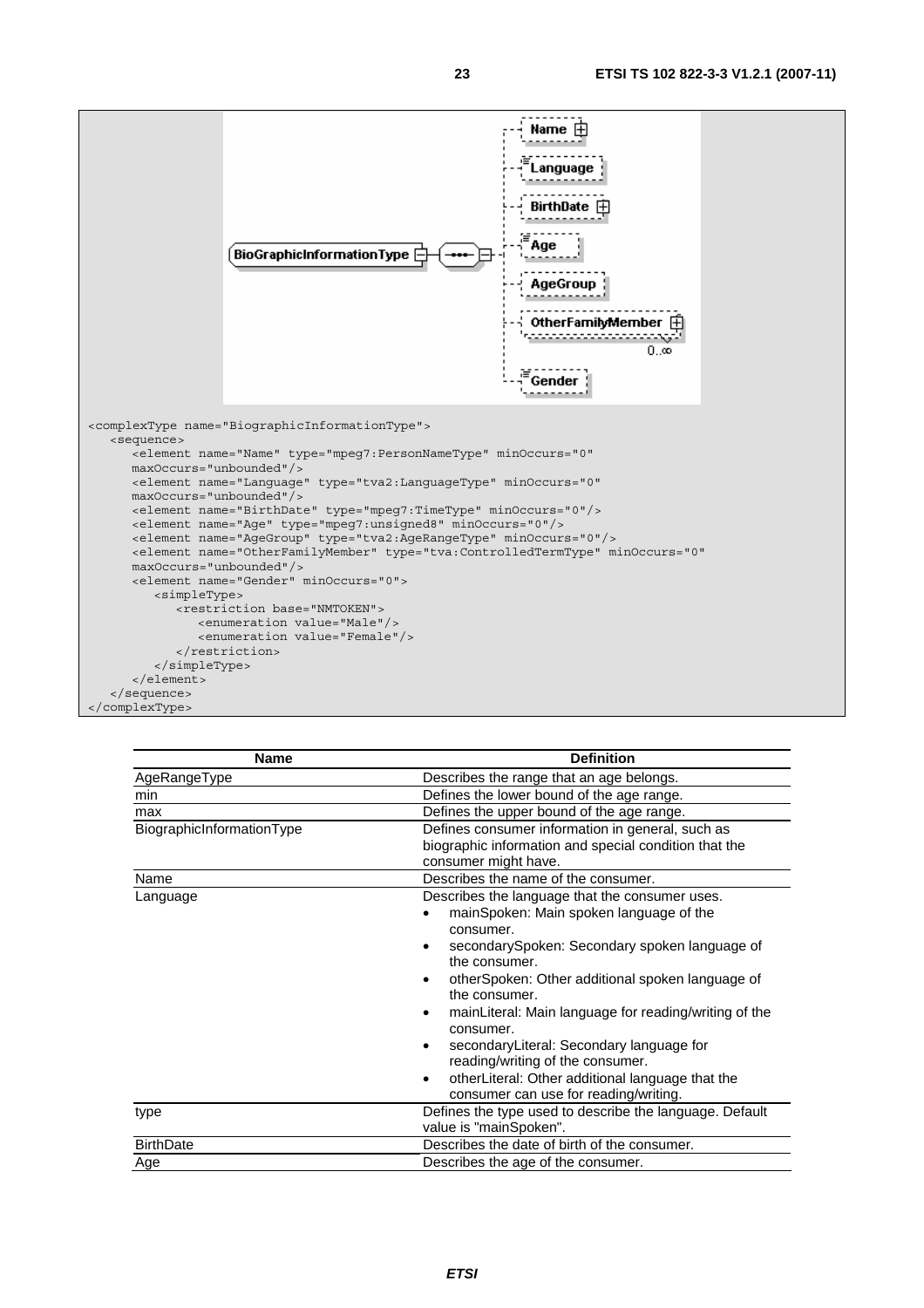| <b>Name</b>       | <b>Definition</b>                                                                   |
|-------------------|-------------------------------------------------------------------------------------|
| AgeGroup          | Describes the age of the consumer in terms of range.                                |
| OtherFamilyMember | Describes the family members of the consumer. See<br>FamilyMembersCS in clause A.6. |
| Gender            | Describes the gender of the consumer.                                               |

### 6.2.2 Accessibility Information

If the consumer has special access condition needed to consume content, the following AccessibilityInformation table is to be used to describe such conditions.



| <b>Name</b>                       | <b>Definition</b>                                                                                                                                    |
|-----------------------------------|------------------------------------------------------------------------------------------------------------------------------------------------------|
| AccessibilityInformationType      | Defines special conditions of the consumer that might<br>affect the consumption of the content.                                                      |
| AuditoryImpairment                | Describes the impairment of a consumer's auditory<br>system for the left and the right ear.<br>See ISO/IEC 21000-7 [19] clause 6.4.15.3 for details. |
| VisualImpairment                  | Describes the impairment of a consumer's visual system.<br>See ISO/IEC 21000-7 [19] clause 6.4.16.3 for details.                                     |
| OtherAccessibilityCharacteristics | Describes other accessibility constraints of relevance to<br>the targeting of content.                                                               |

### 6.2.3 User Information

The user information table holds multiples of user information, and each user information describes information of a single consumer.

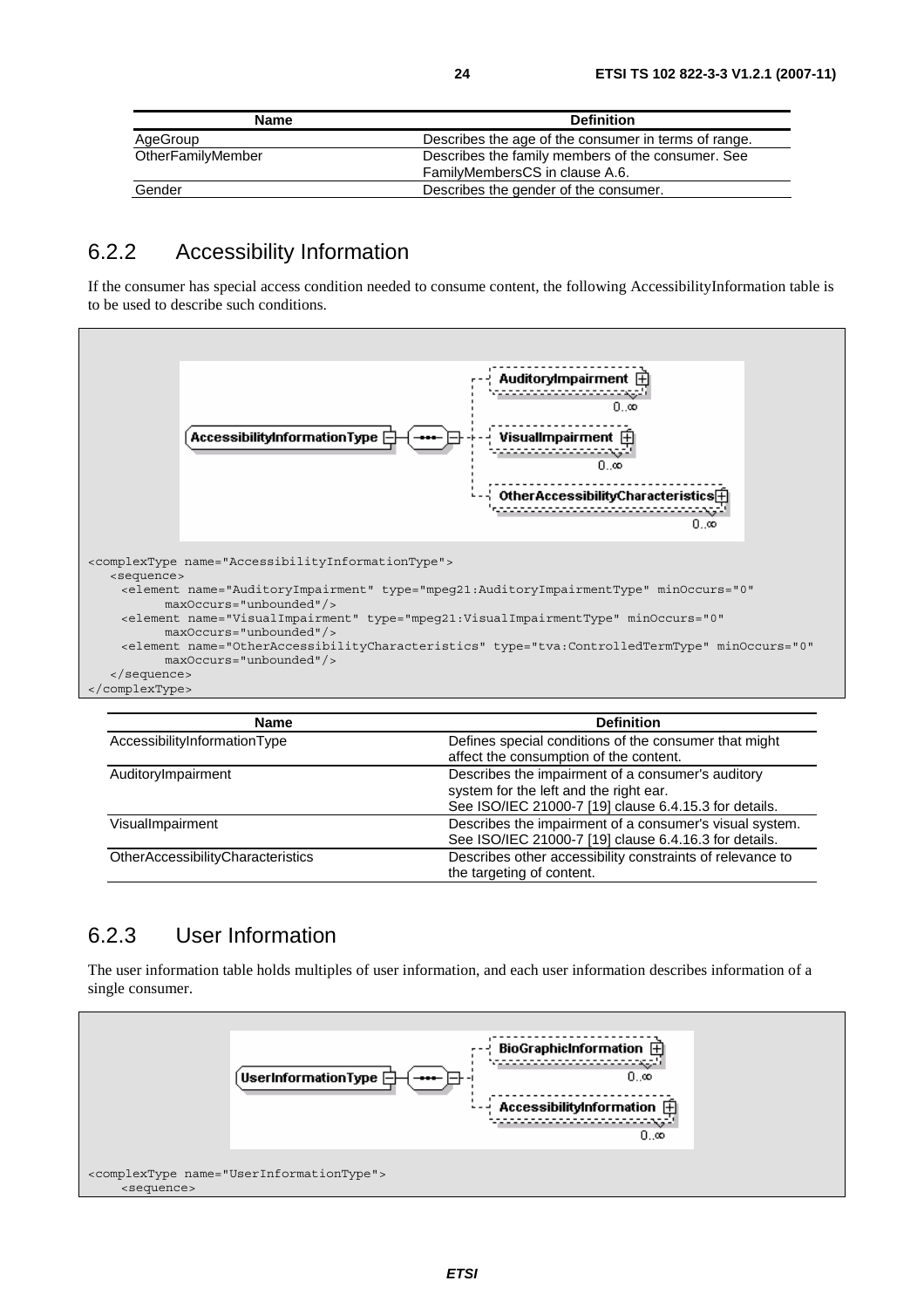

| <b>Name</b>              | <b>Definition</b>                                                                                                                                                                             |
|--------------------------|-----------------------------------------------------------------------------------------------------------------------------------------------------------------------------------------------|
| UserInformationType      | Defines biographic information and accessibility<br>information of a single consumer. The link between a<br>consumer information and other user information can be<br>provided at this level. |
| BiographicInformation    | Describes biographic information of a consumer.                                                                                                                                               |
| AccessibilityInformation | Describes the impairment of a consumer's visual and                                                                                                                                           |
|                          | auditory system.                                                                                                                                                                              |
| userInformationId        | An attribute that uniquely identifies the user information.                                                                                                                                   |
| UserInformationTableType | A placeholder for a list of user information.                                                                                                                                                 |
| UserInformation          | A user information record.                                                                                                                                                                    |

### 6.2.4 Terminal Information

The following describes descriptive properties of terminal information.

```
<simpleType name="VersionType"> 
   <restriction base="string"> 
       <whiteSpace value="collapse"/> 
       <pattern value="[0-9]+(.[0-9]+)*"/> 
    </restriction> 
</simpleType> 
<complexType name="CPUType"> 
    <complexContent> 
       <extension base="tva:ControlledTermType"> 
 <attribute name="clockSpeed" type="nonNegativeInteger" use="required"/> 
 <attribute name="unit" use="required"> 
                <simpleType> 
                <restriction base="string"> 
                   <enumeration value="Hz"/> 
                   <enumeration value="KHz"/> 
                   <enumeration value="MHz"/> 
                   <enumeration value="GHz"/> 
                   <enumeration value="THz"/> 
                   <enumeration value="PHz"/> 
                </restriction> 
             </simpleType> 
          </attribute> 
       </extension> 
    </complexContent> 
</complexType> 
<complexType name="RAMType"> 
 <attribute name="size" type="nonNegativeInteger" use="required"/> 
 <attribute name="unit" use="required"> 
       <simpleType> 
          <restriction base="string"> 
             <enumeration value="Bit"/> 
             <enumeration value="KBit"/> 
             <enumeration value="MBit"/>
```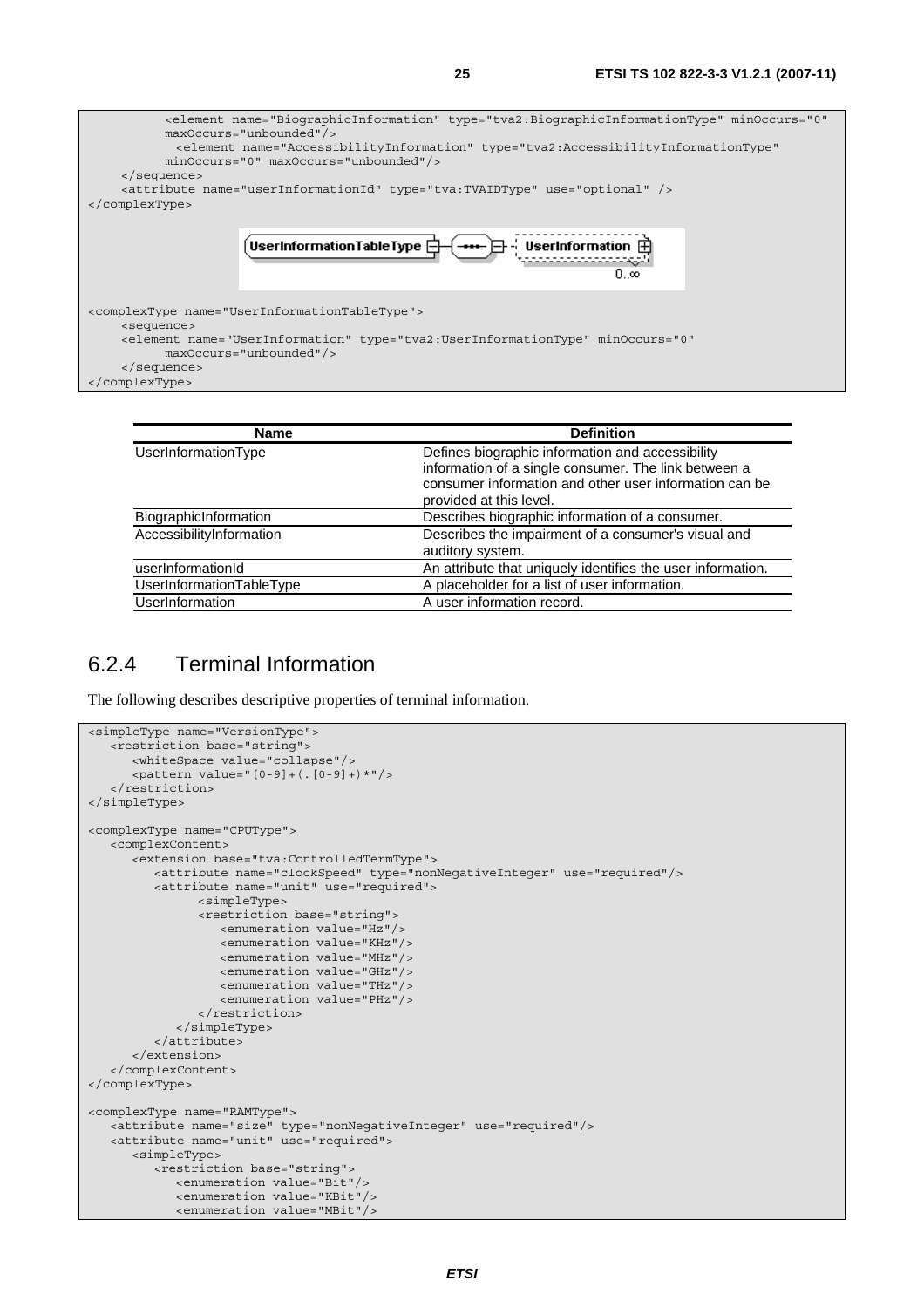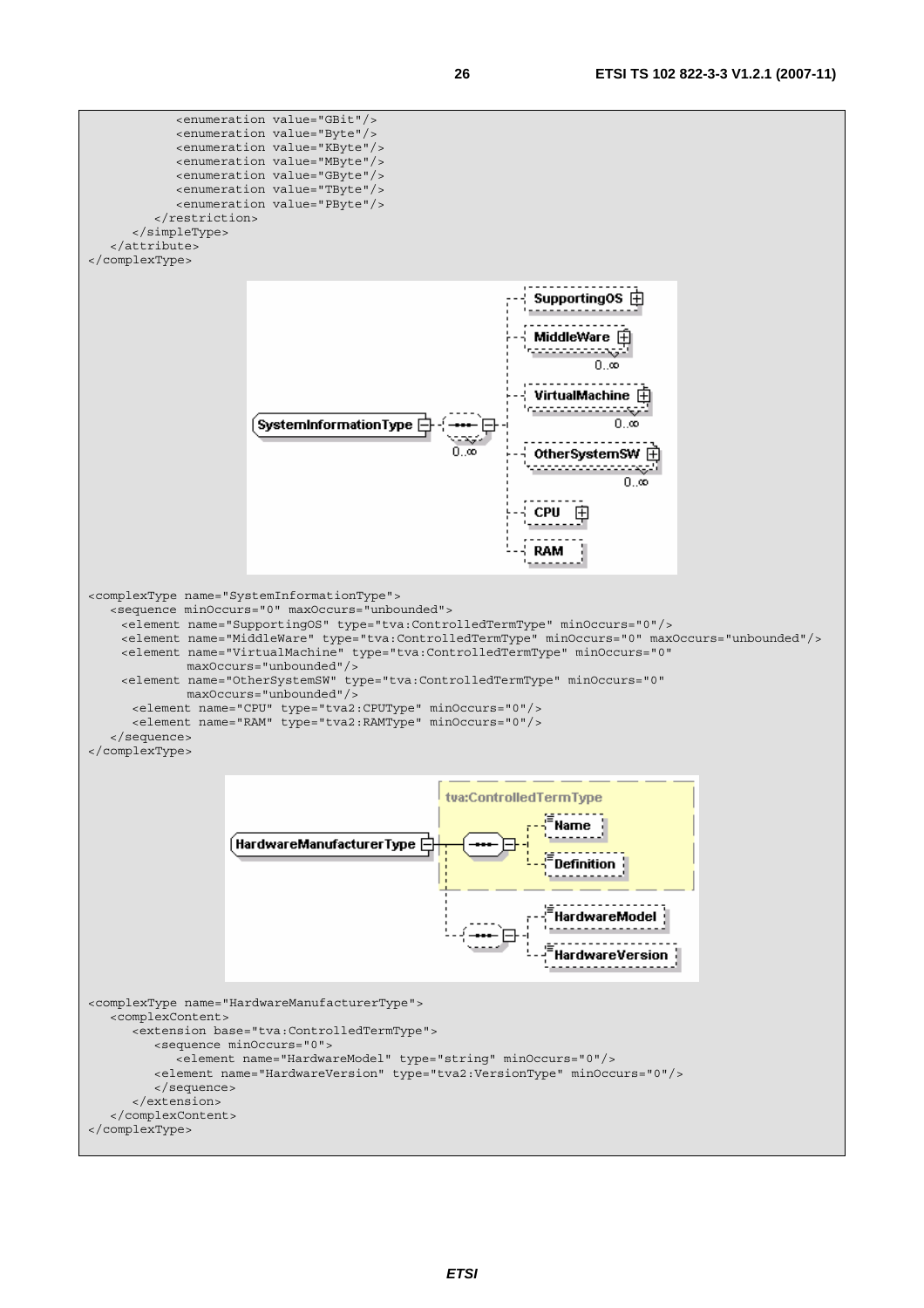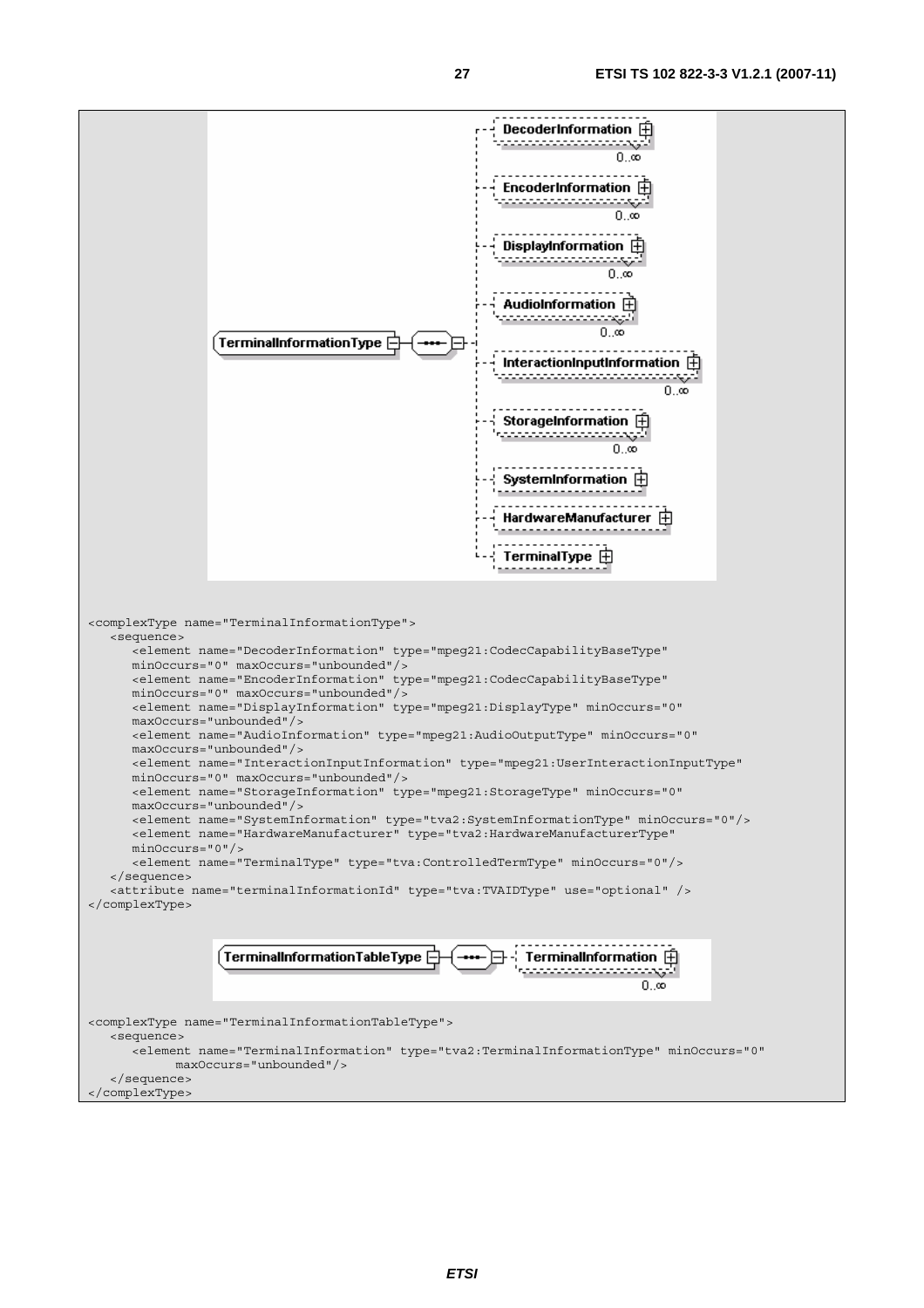| <b>Name</b>                  | <b>Definition</b>                                                                                              |  |
|------------------------------|----------------------------------------------------------------------------------------------------------------|--|
| VersionType                  | A simple type that defines a version of the object.                                                            |  |
| CPUType                      | A complex type that describes the properties of the                                                            |  |
|                              | processor.                                                                                                     |  |
| clockSpeed                   | Describes the clock speed of the CPU.                                                                          |  |
| unit                         | Defines the unit used to describe the CPU clock speed.                                                         |  |
| RAMType                      | A complex type that describes the properties of the                                                            |  |
|                              | Random Access Memory being used within the terminal.                                                           |  |
| size                         | Describes the size of the RAM.                                                                                 |  |
| unit                         | Defines the unit used to describe the RAM size.                                                                |  |
| SystemInformationType        | A complex type that describe the properties of the overall                                                     |  |
|                              | system.                                                                                                        |  |
| SupportingOS                 | Describes the OS used in the terminal.                                                                         |  |
| MiddleWare                   | Describes the middleware running in the terminal.                                                              |  |
| VirtualMachine               | Describes the virtual machines running in the terminal.                                                        |  |
| OtherSystemSW                | Describes System software running in the terminal other                                                        |  |
|                              | than middleware and virtual machines.                                                                          |  |
| CPU                          | Describes the CPU of the terminal. See annex A for the                                                         |  |
| <b>RAM</b>                   | classification scheme of the CPU names.<br>Describes the RAM of the terminal.                                  |  |
|                              |                                                                                                                |  |
| HardwareManufacturerType     | A complex type that describes the properties of the<br>hardware.                                               |  |
| HardwareModel                | Describes the terminal device model depending on a                                                             |  |
|                              | specific manufacturer.                                                                                         |  |
| HardwareVersion              | Describes the version of embedded operating system in a                                                        |  |
|                              | terminal device.                                                                                               |  |
| TerminalInformationType      | Describes the capability of a single terminal device.                                                          |  |
| DecoderInformation           | Describes the decoding capability of the terminal. See                                                         |  |
|                              | ISO/IEC 21000-7 [19], clause 6.5.4.                                                                            |  |
| EncoderInformation           | Describes the encoding capability of the terminal.                                                             |  |
|                              | See ISO/IEC 21000-7 [19], clause 6.5.4.                                                                        |  |
| DisplayInformation           | Tool for describing the capability of displays.<br>See ISO/IEC 21000-7 [19], clause 6.5.8.                     |  |
| AudioInformation             | Describes the audio presentation capability of the                                                             |  |
|                              | terminal. See ISO/IEC 21000-7 [19], clause 6.5.12. Note                                                        |  |
|                              | that the audio capabilities regarding codec are described                                                      |  |
|                              | in DecoderInformation and/or EncoderInformation.                                                               |  |
| InteractionInputInformation  | Describes the User interaction input support of the                                                            |  |
|                              | terminal. See ISO/IEC 21000-7 [19], clause 6.5.14.                                                             |  |
| StorageInformation           | Describes the characteristics of the storage unit.                                                             |  |
|                              | See ISO/IEC 21000-7 [19], clause 6.5.18.                                                                       |  |
| SystemInformation            | Describes the system information of the terminal.<br>Indicates manufacturer of the hardware.                   |  |
| HardwareManufacturer         |                                                                                                                |  |
| TerminalType                 | Describes the terminal type based on the types of device<br>such as PC, PDA and so on. See appendix xx for the |  |
|                              | classification scheme of the terminal types.                                                                   |  |
| terminalInformationId        | An attribute that uniquely identifies the terminal                                                             |  |
|                              | information.                                                                                                   |  |
| TerminalInformationTableType | A complex type that describes a table of the capability of                                                     |  |
|                              | terminal device.                                                                                               |  |
| TerminalInformation          | A list of the capability of terminal information records for a                                                 |  |
|                              | single terminal.                                                                                               |  |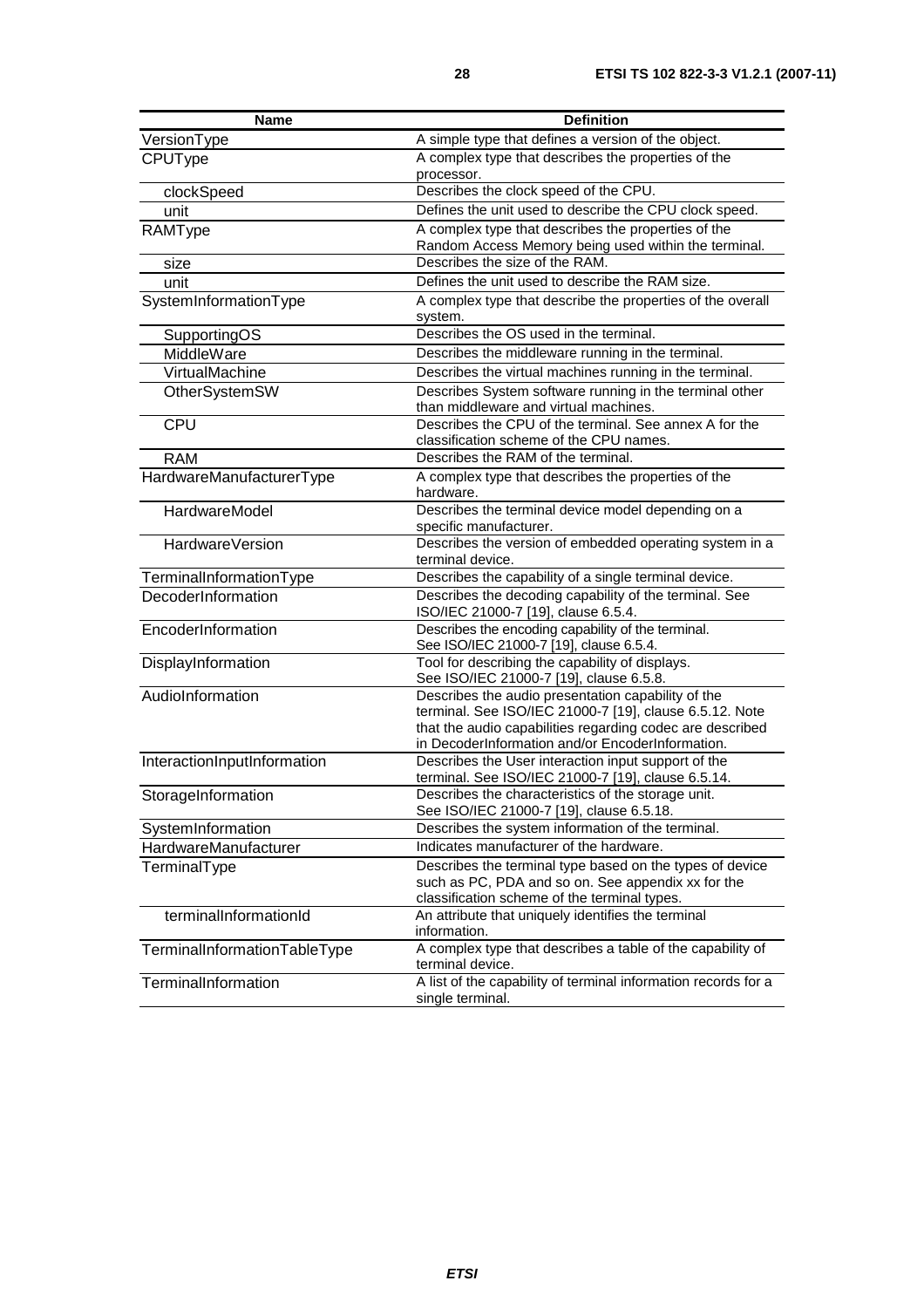### 6.2.5 Network Information

The following describes descriptive properties of network information.



| <b>Name</b>                  | <b>Definition</b>                                      |
|------------------------------|--------------------------------------------------------|
| NetworkInformationType       | A definition of NetworkInformation.                    |
| <b>NetworkCharacteristic</b> | An element to provide the definition of a subset of    |
|                              | types defined as part of the NetworkType.              |
|                              | See ISO/IEC 21000-7 [19], clause 6.6.4.                |
| networkInformationId         | An attribute that uniquely identifies the network      |
|                              | information.                                           |
| NetworkInformationTableType  | Place holder to contain descriptions of the            |
|                              | characteristics of a network connected to the TVA Box. |
| NetworkInformation           | A place contains descriptions of a single network.     |

### 6.2.6 Natural Environment Information

The following describes descriptive properties of natural information.

|                                                                                                                                                                                                                                                                                                             | ⊹ MinTemperature<br>TemperatureType<br><b>MaxTemperature</b>                                                                                                                                                                                  |
|-------------------------------------------------------------------------------------------------------------------------------------------------------------------------------------------------------------------------------------------------------------------------------------------------------------|-----------------------------------------------------------------------------------------------------------------------------------------------------------------------------------------------------------------------------------------------|
| <complextype name="TemperatureType"><br/><sequence><br/><math>\langle</math> sequence&gt;<br/><attribute name="unit" use="required"><br/><simpletype><br/><restriction base="string"><br/></restriction><br/></simpletype><br/><math>\langle</math> attribute&gt;<br/></attribute></sequence></complextype> | <element minoccurs="0" name="MinTemperature" type="float"></element><br><element minoccurs="0" name="MaxTemperature" type="float"></element><br><enumeration value="Celsius"></enumeration><br><enumeration value="Fahrenheit"></enumeration> |
|                                                                                                                                                                                                                                                                                                             | MinHumidity<br>HumidityType <b>E</b><br>MaxHumidity                                                                                                                                                                                           |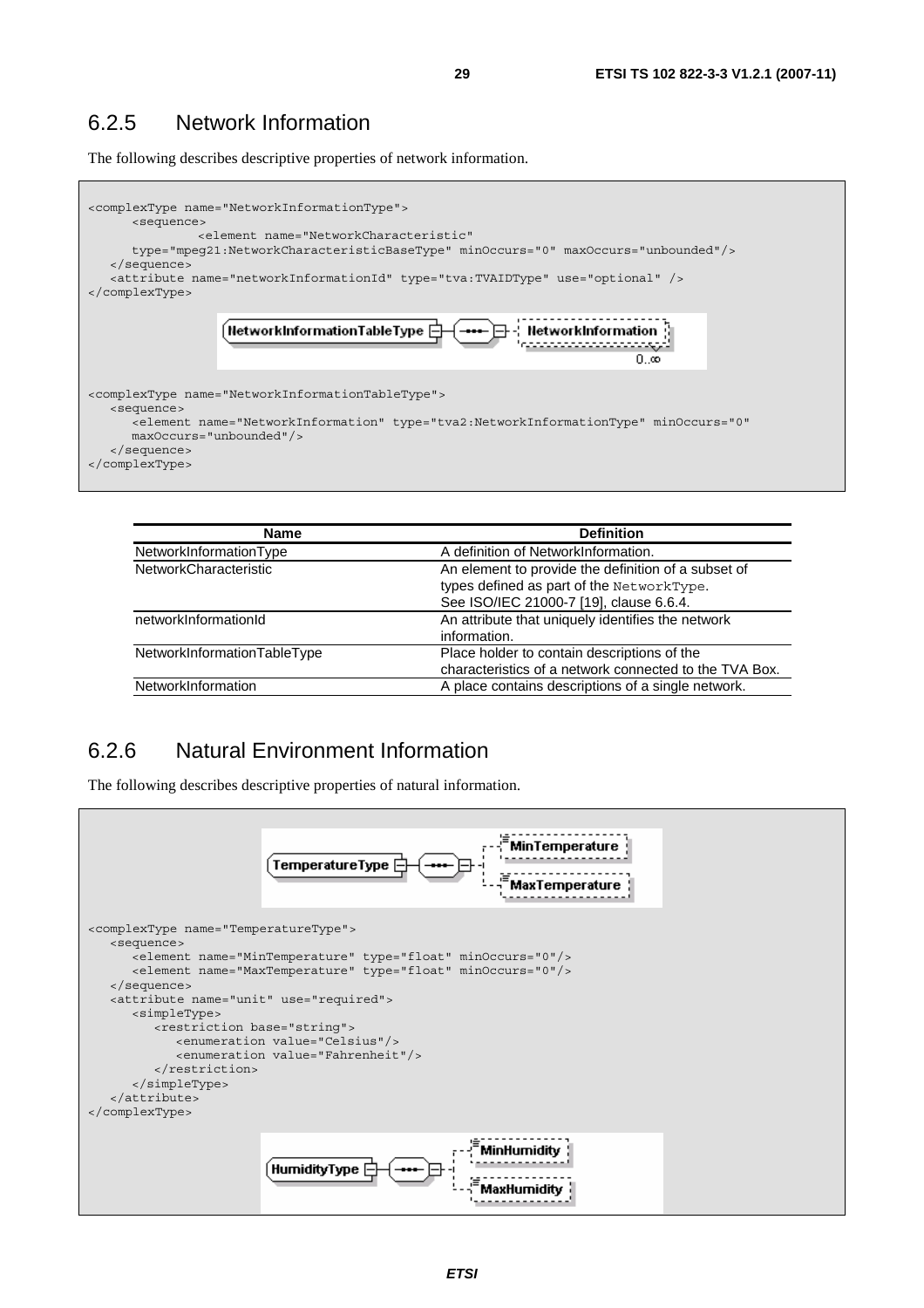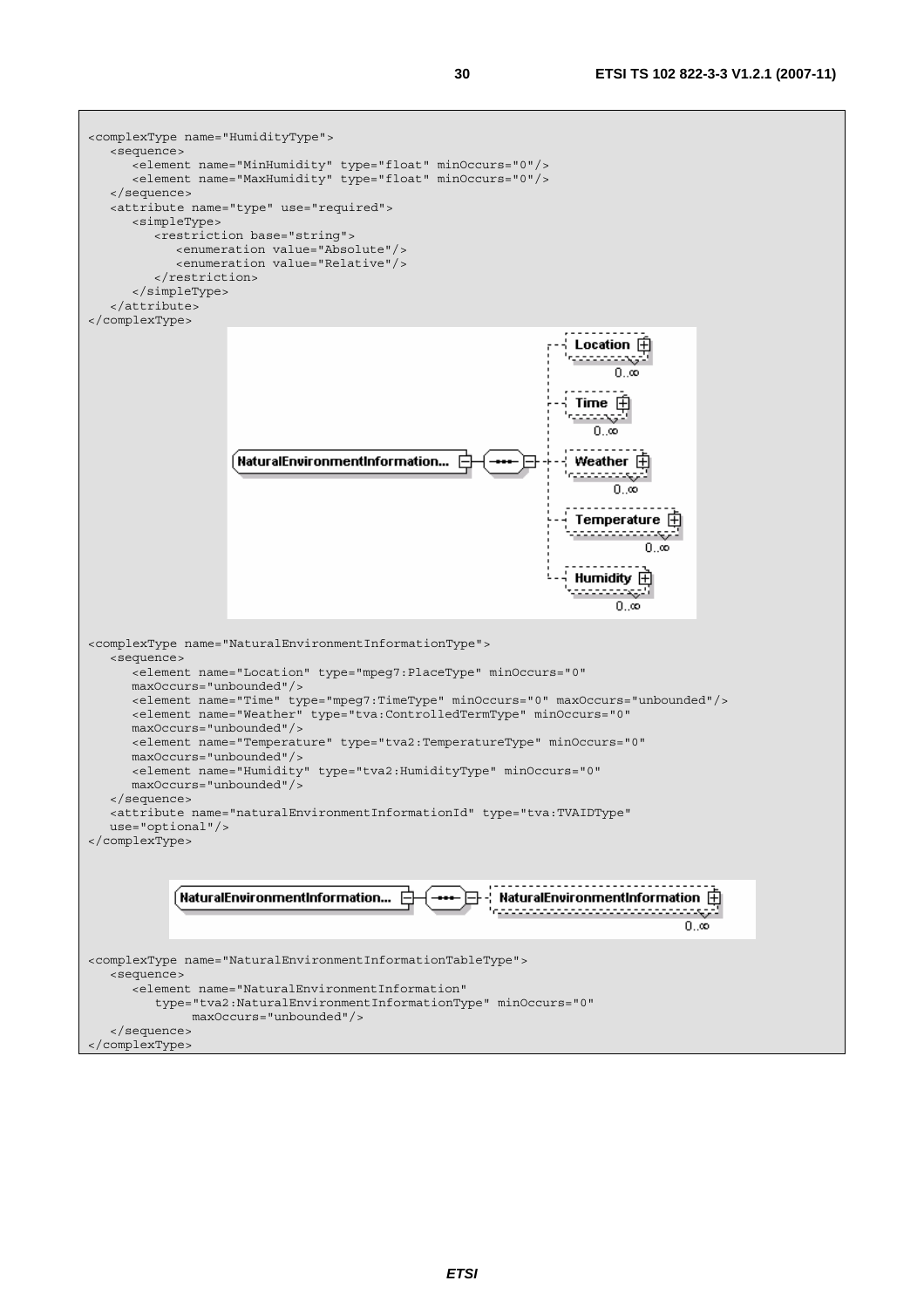| <b>Name</b>                            | <b>Definition</b>                                  |
|----------------------------------------|----------------------------------------------------|
| TemperatureType                        | A complex type that describes the temperature      |
| MinTemperature                         | Describes the lower bound of the temperature.      |
| MaxTemperature                         | Describes the upper bound of the temperature.      |
| unit                                   | Defines the unit of the temperature.               |
|                                        | One of Celsius or Fahrenheit.                      |
| HumidityType                           | A complex type that describes the humidity.        |
| MinHumidity                            | Describes the lower bound of the humidity.         |
| MaxHumidity                            | Describes the upper bound of the humidity.         |
| type                                   | Defines the type used to describe the humidity.    |
|                                        | Either Absolute or Relative.                       |
| NaturalEnvironmentInformationType      | Describes the present natural environment of the   |
|                                        | content consumption.                               |
| Location                               | Describes the physical location of the content     |
|                                        | consumption.                                       |
| Time                                   | Describes the present time.                        |
| Weather                                | Describes the weather of the given time and        |
|                                        | location.                                          |
| Temperature                            | Describes the temperature of the user              |
|                                        | environment.                                       |
| Humidity                               | Describes the humidity of the user environment.    |
| naturalEnvironmentInformationId        | An attribute that uniquely identifies the natural  |
|                                        | environment information.                           |
| NaturalEnvironmentInformationTableType | A complex type that describes a table of natural   |
|                                        | environment of the content consumption.            |
| NaturalEnvironmentInformation          | A list of natural environment description records. |

### 6.2.7 Usage Environment Description Table

The following describes descriptive properties of usage environment.



| <b>Name</b>                        | <b>Definition</b>                                                 |
|------------------------------------|-------------------------------------------------------------------|
| UsageEnvironmentDescriptionType    | Defines description of the environment of content<br>consumption. |
| TerminalInformationTable           | The terminal information table.                                   |
| NetworkInformationTable            | The network information table.                                    |
| NaturalEnvironmentInformationTable | The natural environment information table.                        |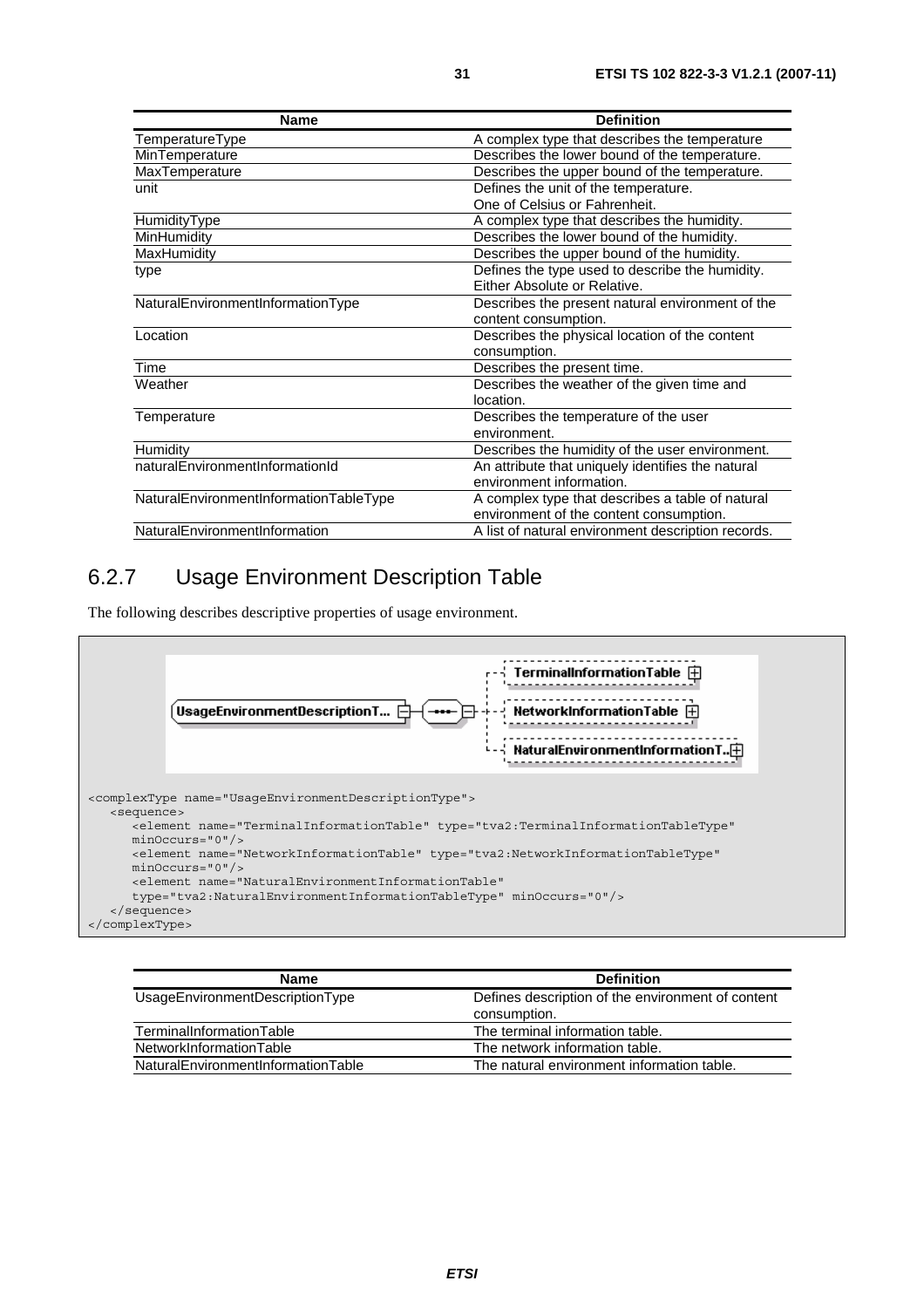### 6.2.8 TargetingInformationType

The following describes information on targeted user(s), user preferences, usage history, device(s), and network capabilities.

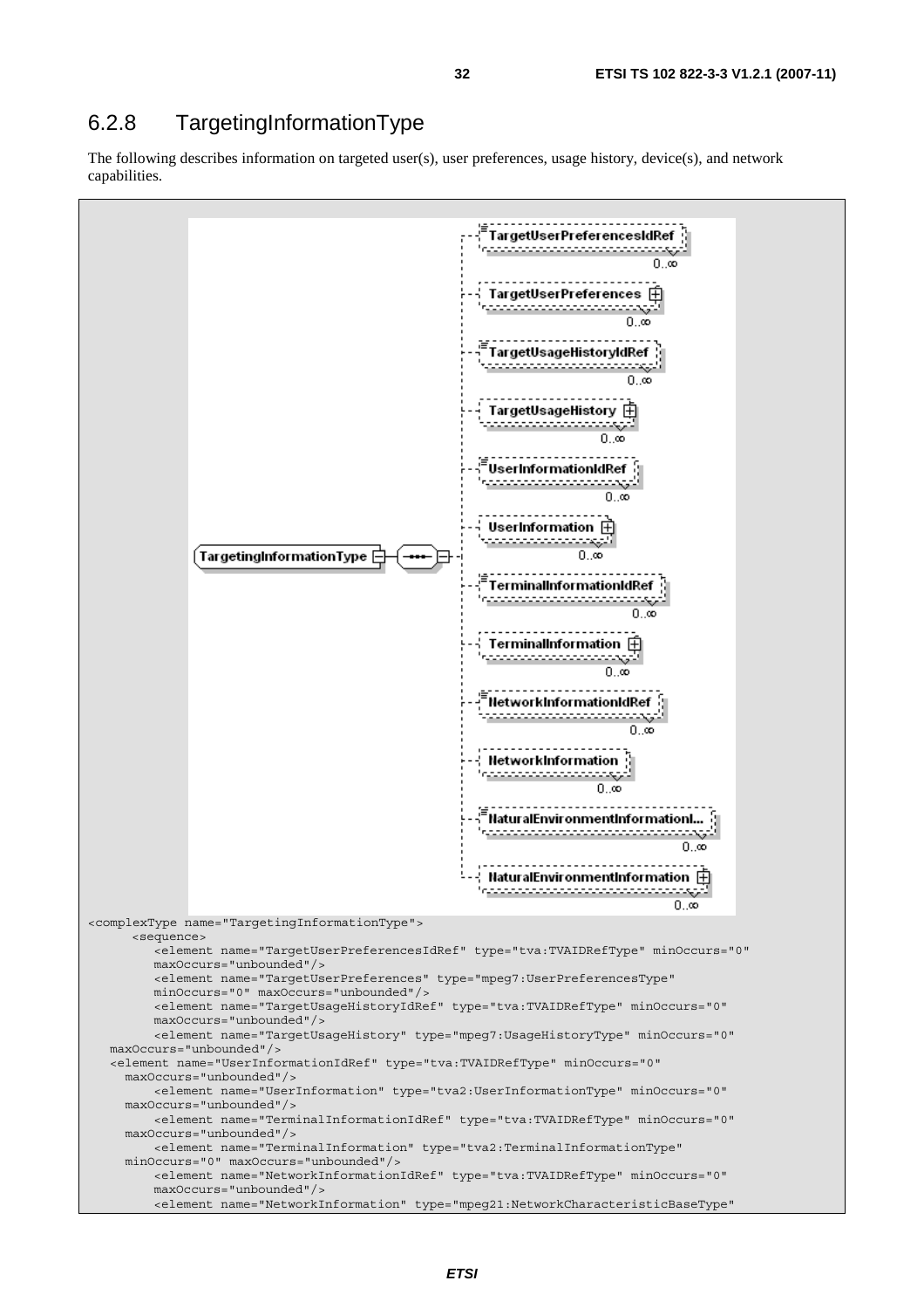| <b>Name</b>                        | <b>Definition</b>                                           |
|------------------------------------|-------------------------------------------------------------|
| TargetingInformationType           | Information that describes the targeted User, and device,   |
|                                    | network capabilities.                                       |
| TargetUserPreferencesIDRef         | A reference to a globally declared set of user preference   |
|                                    | information contained within the                            |
|                                    | TargetingInformationTable.                                  |
| TargeUserPreferences               | Information about user preferences.                         |
| TargetUsageHistoryIDRef            | A reference to a globally declared set of user usage        |
|                                    | history information contained within the                    |
|                                    | TargetingInformationTable.                                  |
| TargetUsageHistory                 | Information about usage history.                            |
| UserInformationIdRef               | A reference to a globally declared set of User Information, |
|                                    | contained within the TargetingInformationTable.             |
| <b>UserInformation</b>             | Information about the targeted User.                        |
| TerminalInformationIdRef           | A reference to a globally declared set of Terminal          |
|                                    | Information, contained within the                           |
|                                    | TargetingInformationTable.                                  |
| TerminalInformation                | Information about the required terminal capabilities.       |
| NetworkInformationIdRef            | A reference to a globally declared set of Network           |
|                                    | Information, contained within the                           |
|                                    | TargetingInformationTable.                                  |
| NetworkInformation                 | Information about the required Network capabilities.        |
| NaturalEnvironmentInformationIdRef | A reference to a globally declared set of Natural           |
|                                    | Environment Information, contained within the               |
|                                    | TargetingInformationTable.                                  |
| NaturalEnvironmentInformation      | Information about the targeted Natural Environment.         |
| targetingId                        | A unique identifier for the Targeting Information.          |

# 6.3 Coupon Description

A coupon description allows you to describe pricing and discount information for a content item.

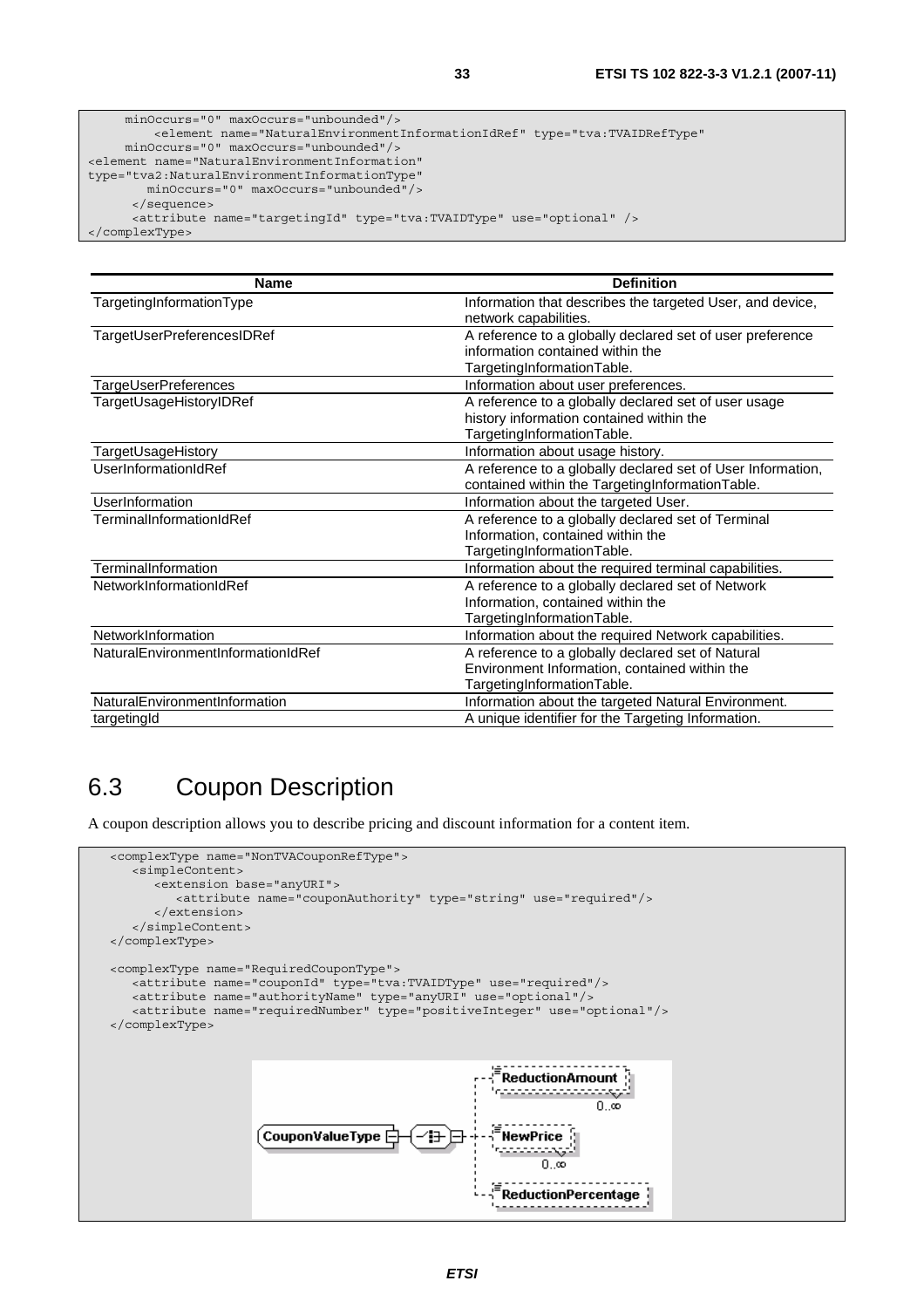

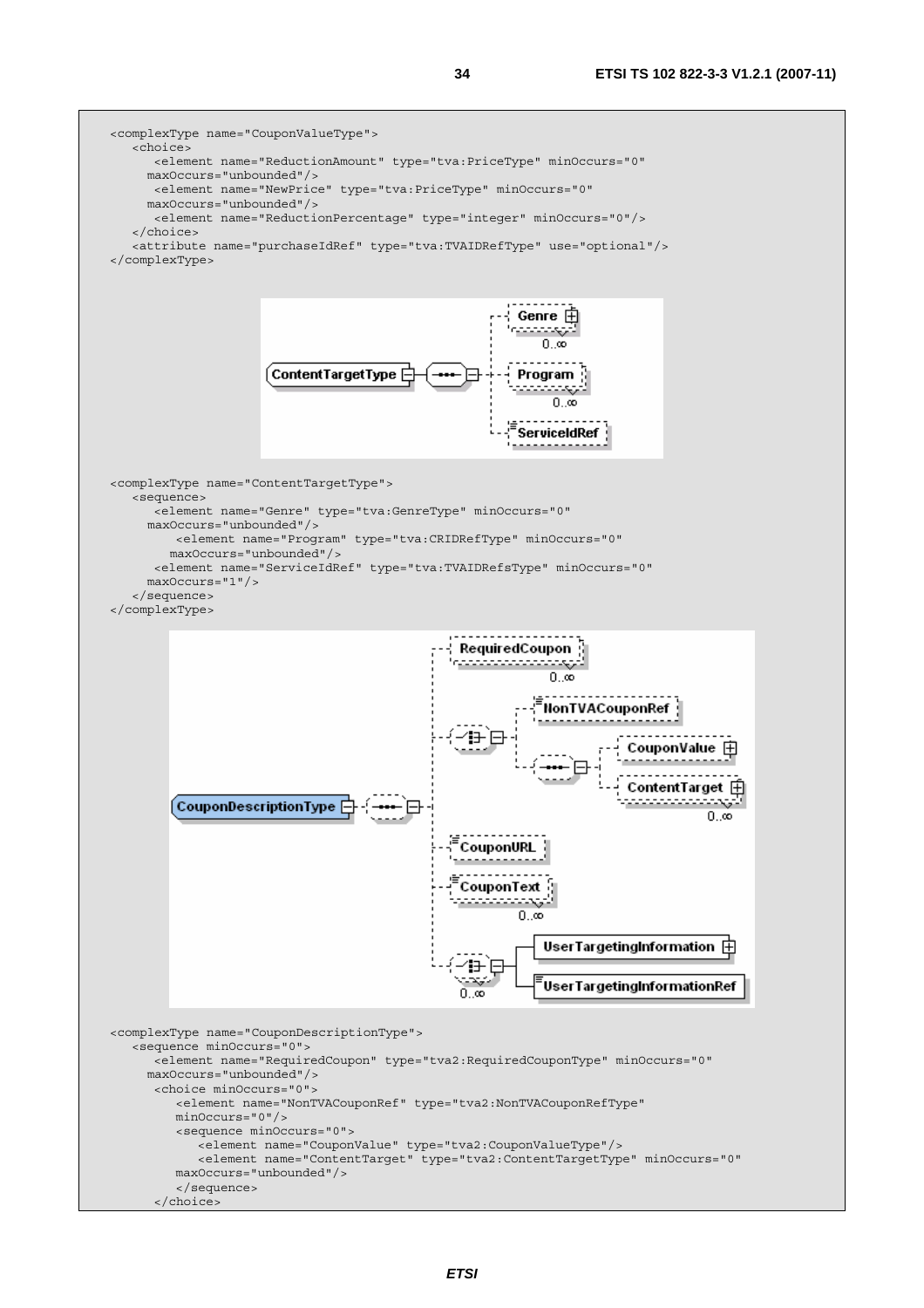

| <b>Name</b>         | <b>Definition</b>                                                                                                                                                                                |
|---------------------|--------------------------------------------------------------------------------------------------------------------------------------------------------------------------------------------------|
| NonTVACouponRefType | A complex type to indicate a reference to a coupon<br>delivered by an authority for products or services<br>outside the TVA context.                                                             |
| couponAuthority     | An attribute to indicate an authority for products or<br>services outside the TVA context.                                                                                                       |
| RequiredCouponType  | A complex type to identify the coupon.                                                                                                                                                           |
| couponid            | This mandatory attribute identifies the coupon within<br>a specific authority and allows to refer to it from a<br>"PurchaseItem" or from "RewardCoupon" in a<br>"Purchaseltem".                  |
| authorityName       | This optional attribute contains the identity of the<br>authority responsible for this coupon.<br>The authority Name has to be a registered Internet<br>domain name (similar to CRID Authority). |
| requiredNumber      | This optional attribute indicates the number of<br>copies of the required coupon the client has to                                                                                               |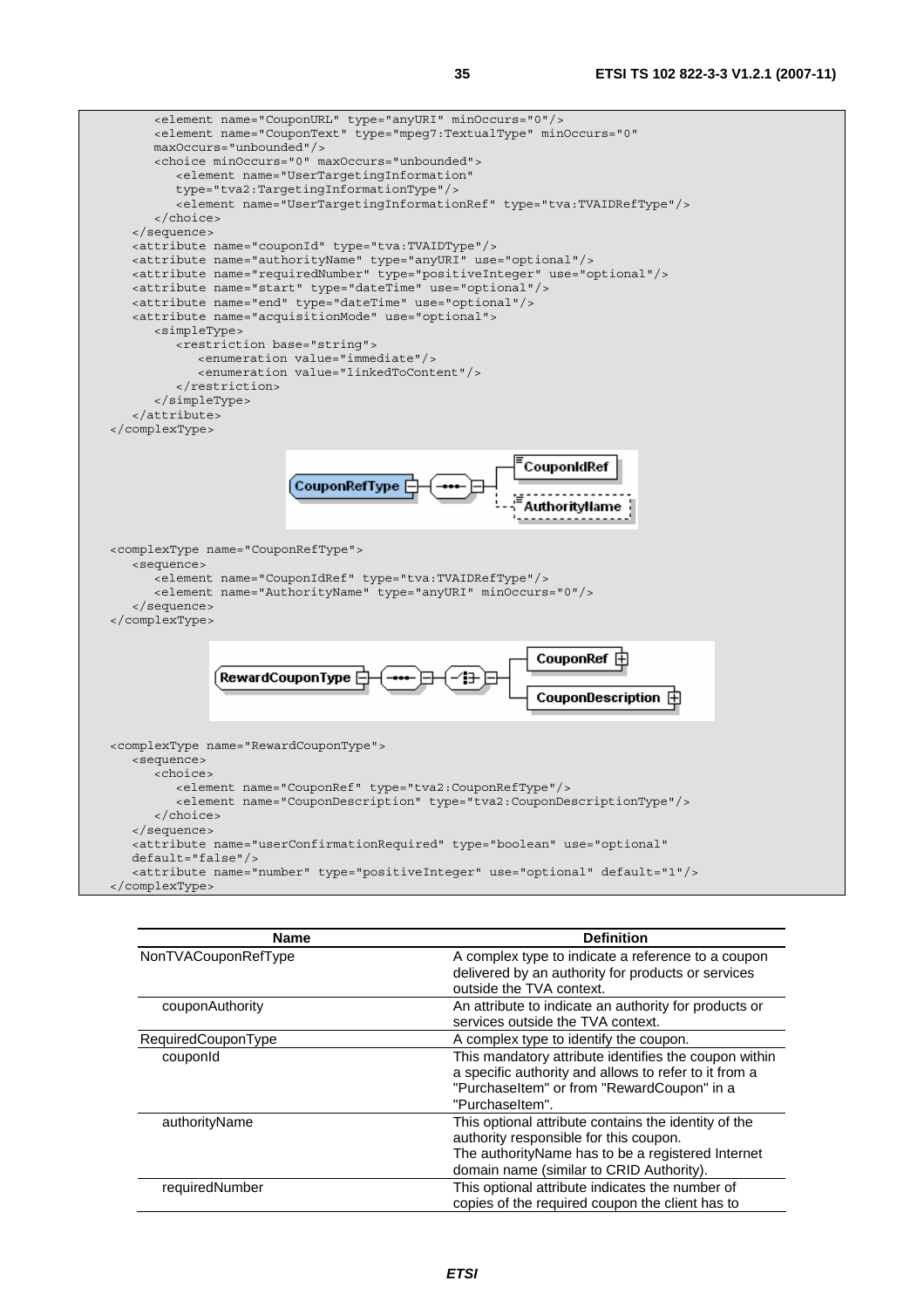| <b>Name</b>            | <b>Definition</b>                                                          |
|------------------------|----------------------------------------------------------------------------|
|                        | acquire.                                                                   |
|                        | For example, this can be used to express that 2                            |
|                        | coupons A and 3 coupons B give the user a better                           |
|                        | price for a specific content. The default value is "1".                    |
| CouponValueType        | A complex type to define the value of the coupon in                        |
|                        | terms of reduction amount, new content price or                            |
|                        | reduction percentage.                                                      |
| <b>ReductionAmount</b> | This optional element is used to express the                               |
|                        | reduction amount to be applied to the price available                      |
|                        | in the "Purchaseltem".                                                     |
| <b>NewPrice</b>        | This optional element is used to express the new                           |
|                        | price of the targeted content.                                             |
| ReductionPercentage    | This optional element is used to express the                               |
|                        | reduction percentage to be applied to the price                            |
|                        | available in the "Purchaseltem".                                           |
| purchaseIdRef          | When there are several "Purchaseltem" included in                          |
|                        | a basic description, this optional attribute allows to                     |
|                        | refer to a specific one. If this attribute is not present,                 |
|                        | this coupon applies to the "main" "Purchaseltem" of<br>the "PurchaseList". |
| ContentTargetType      | A complex type to indicate the contents for which                          |
|                        | the coupon can be used.                                                    |
| Genre                  | This optional element is used to specify the genre of                      |
|                        | the contents to which this coupon applies.                                 |
| Program                | This optional element is used to specify a program                         |
|                        | to which this coupon applies.                                              |
| ServiceIdRef           | This optional element is used to specify specific                          |
|                        | channel(s) to be discounted.                                               |
| CouponDescriptionType  | This element contains the coupon description.                              |
| RequiredCoupon         | This optional element signals a coupon that must be                        |
|                        | held before this offer is valid. In the case where                         |
|                        | there are multiple instances of RequiredCoupon                             |
|                        | then all must be held before the offer is valid. If this                   |
|                        | element is present, there are at least two                                 |
|                        | "RequiredCoupons".                                                         |
| NonTVACouponRef        | This optional element contains a reference to a                            |
|                        | coupon delivered by an authority for products or                           |
|                        | services outside the TVA context.                                          |
| CouponValue            | This mandatory element is used to express the                              |
|                        | value of the coupon in terms of reduction amount,                          |
|                        | new content price or reduction percentage.                                 |
| ContentTarget          | This optional element is used to identify the contents                     |
|                        | for which the coupon can be used.                                          |
| CouponURL              | This optional element contains a server address.                           |
|                        | It can be used by the client to inquire about acquired                     |
|                        | coupons.                                                                   |
|                        | It can also be used to synchronize the coupon                              |
|                        | situation of the STB by implementation specific                            |
|                        | protocols.                                                                 |
| CouponText             | This optional element allows to provide a description                      |
|                        | of the coupon to be displayed to the user.                                 |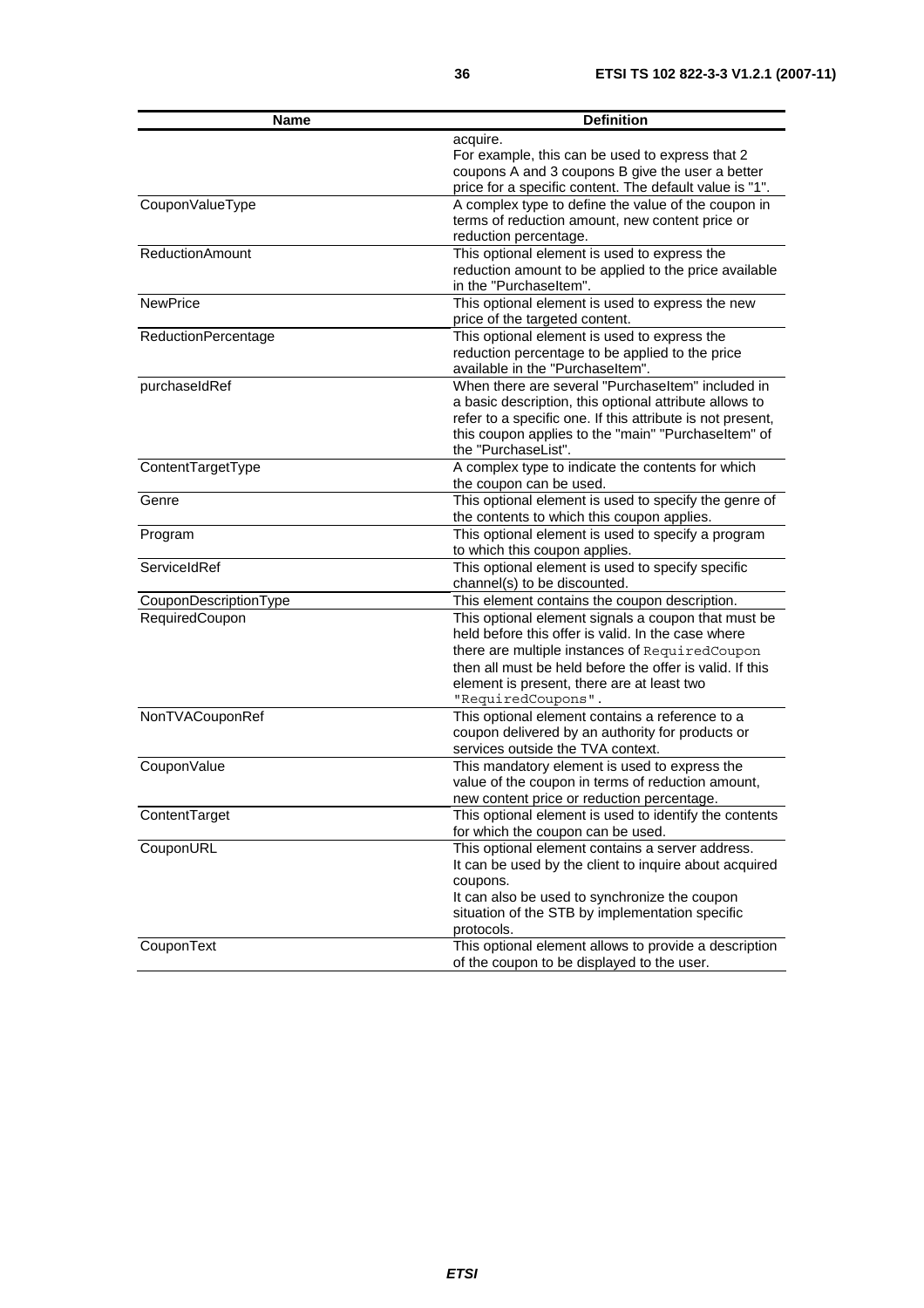| Name                        | <b>Definition</b>                                                                           |
|-----------------------------|---------------------------------------------------------------------------------------------|
| UserTargetingInformation    | This optional element allows to specify a type of                                           |
|                             | user and/or device for which this coupon is valid.                                          |
| UserTargetingInformationRef | A reference to a globally declared set of Targeting                                         |
|                             | Information, contained within the                                                           |
|                             | TargetingInformationTable.                                                                  |
| couponId                    | This mandatory attribute identifies the coupon within                                       |
|                             | a specific authority and allows to refer to it from a                                       |
|                             | "PurchaseItem" or from "RewardCoupon" in a                                                  |
|                             | "PurchaseItem".                                                                             |
| authorityName               | This optional attribute contains the identity of the                                        |
|                             | authority responsible for this coupon.<br>The authorityName has to be a registered Internet |
|                             | domain name (similar to CRID Authority).                                                    |
| requiredNumber              | This optional attribute indicates the number of                                             |
|                             | copies of this coupon the client has to acquire to be                                       |
|                             | able to use it. For example, each movie purchase                                            |
|                             | gives a coupon A and three such coupons A give                                              |
|                             | the right to get a fourth movie at a discounted price.                                      |
|                             | The default value is "1".                                                                   |
| start                       | This optional attribute indicates the start date and                                        |
|                             | time of the coupon validity period. The default value                                       |
|                             | means "validity period has already started".                                                |
| end                         | This optional attribute indicates the end date and                                          |
|                             | time of the coupon validity period. The default value                                       |
|                             | means "validity is permanent".                                                              |
| acquisitionMode             | This optional attribute states that this coupon is                                          |
|                             | acquired at the reception of its description (value =                                       |
|                             | "immediate") or acquired with the<br>purchase/acquisition/viewing of some content (value    |
|                             | = "linkedToContent"). The default value is                                                  |
|                             | "linkedToContent".                                                                          |
| CouponRefType               | A complex type that defines a reference to a                                                |
|                             | coupon.                                                                                     |
| CouponIdRef                 | A reference to a globally declared coupon,                                                  |
|                             | contained within the CouponTable.                                                           |
| AuthorityName               | This optional element contains the identity of the                                          |
|                             | authority responsible for this coupon.                                                      |
| RewardCouponType            | A complex type that defines the coupon to be                                                |
|                             | delivered as a reward on this content acquisition.                                          |
| CouponRef                   | This optional element identifies a reward coupon.                                           |
| CouponDescription           | This optional element contains the description of the                                       |
|                             | reward coupon.                                                                              |
| userConfirmationRequired    | This optional attribute indicates that the PDR has to                                       |
|                             | request the user confirmation to get the coupon. If                                         |
|                             | the user does not accept the coupon, it will not be                                         |
|                             | kept by the STB. Default value is "false".                                                  |
| number                      | This optional attribute indicates the number of                                             |
|                             | reward coupons. Default value is "1".                                                       |

### 6.4 Extended Purchase Item Description

The following allows instantiation of rights information and coupon information with a purchase item.

```
<complexType name="NonTVARightsInformationRefType"> 
    <simpleContent> 
       <extension base="anyURI"> 
          <attribute name="rightsExpressionFormat" type="mpeg7:termReferenceType" 
          use="required"/> 
       </extension> 
    </simpleContent> 
</complexType>
```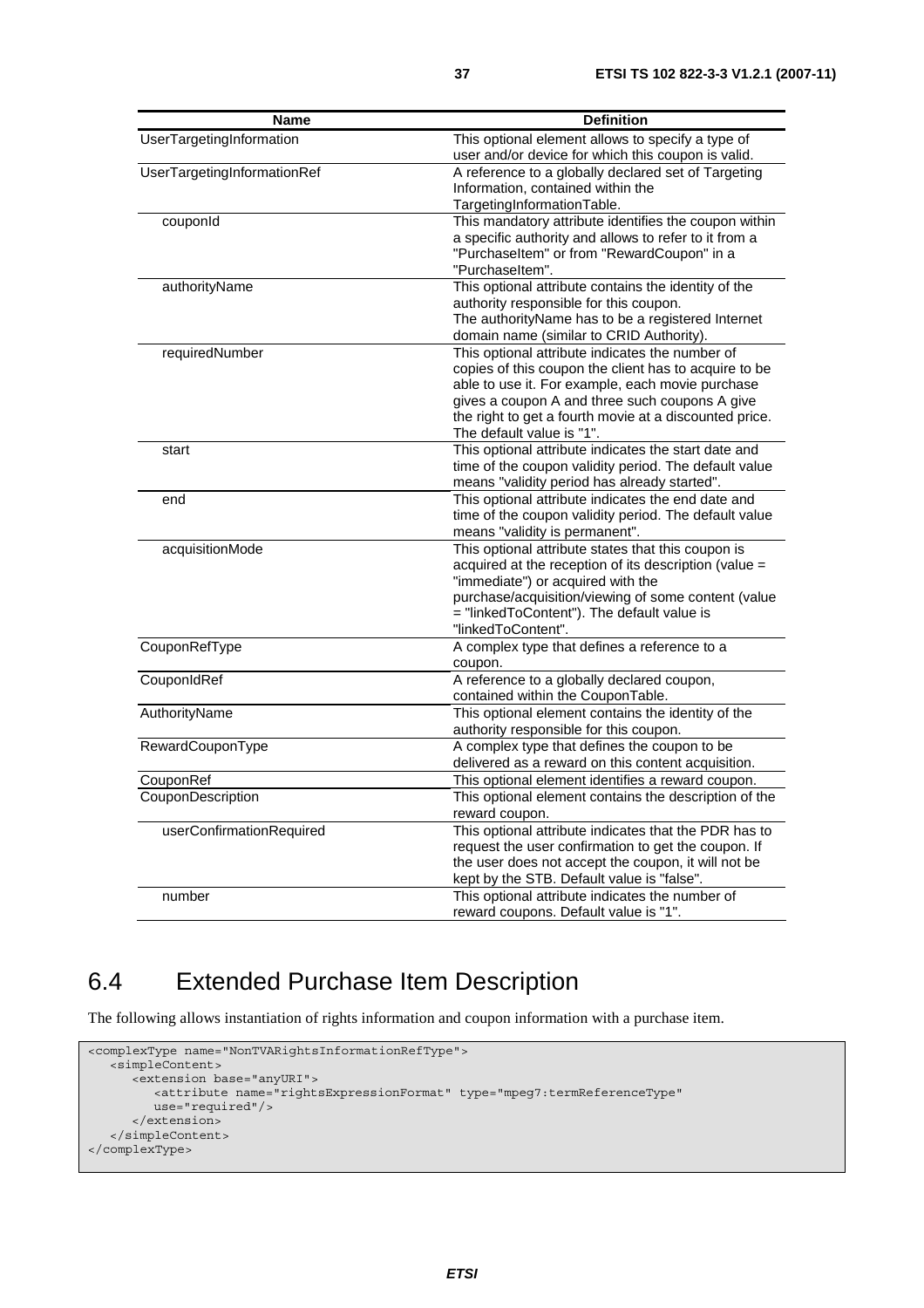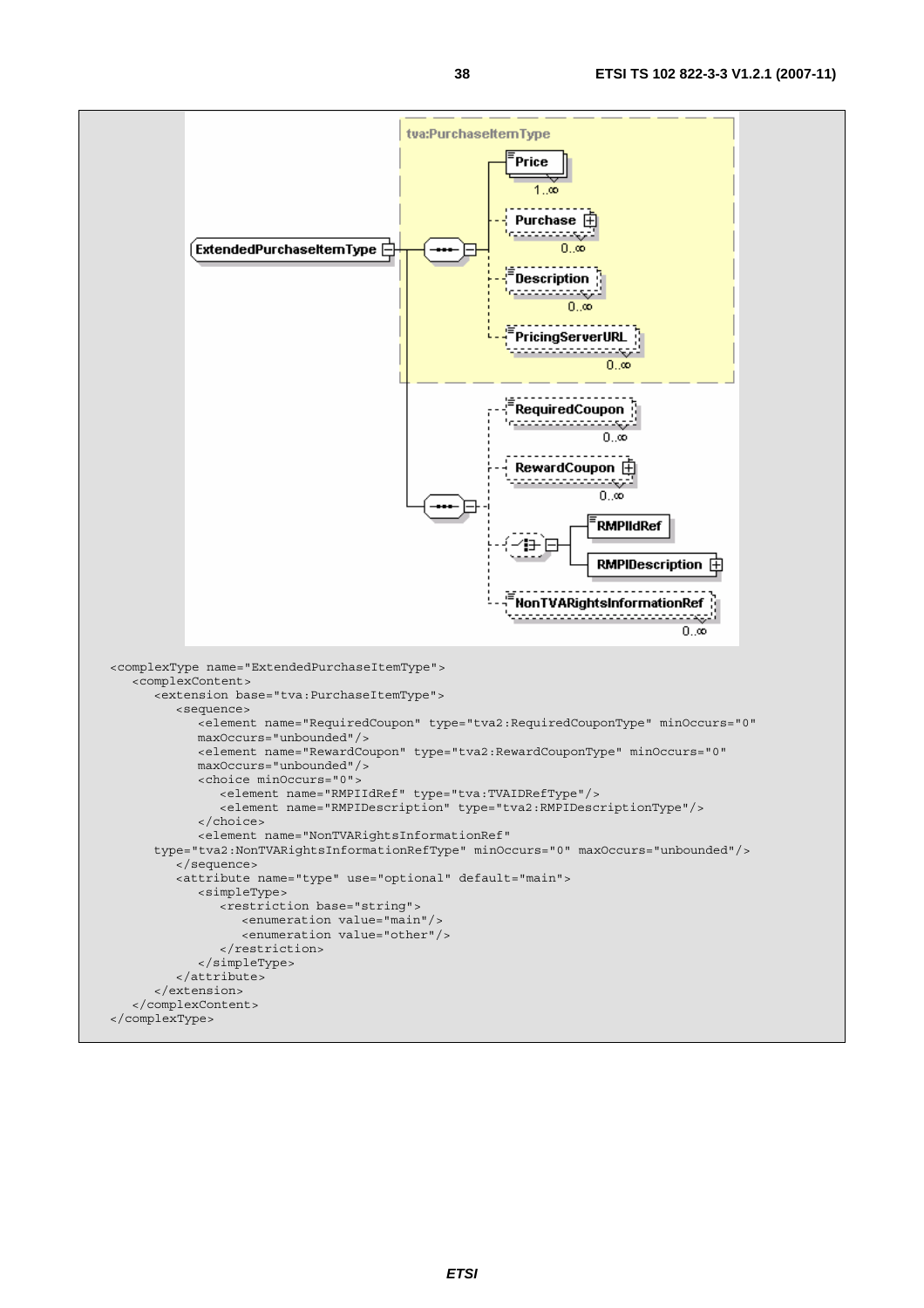| <b>Name</b>                    | <b>Definition</b>                                                                                                                                                                                                                                                          |
|--------------------------------|----------------------------------------------------------------------------------------------------------------------------------------------------------------------------------------------------------------------------------------------------------------------------|
| NonTVARightsInformationRefType | A complex type that is used to point to an external resource<br>containing rights information expressed in a non-TVA-<br>compliant format.                                                                                                                                 |
| rightsExpressionFormat         | This attribute is used to indicate the format of the rights<br>information.                                                                                                                                                                                                |
| ExtendedPurchaseItemType       | A complex type that defines the description of the<br>"purchaseltem" extended with rights and coupon<br>information.                                                                                                                                                       |
| RequiredCoupon                 | This element identifies one of the coupons if several, which<br>is necessary to acquire the content at the conditions of this<br>purchaseltem.                                                                                                                             |
| RewardCoupon                   | This element contains the description of a coupon to be<br>delivered as a reward on this content acquisition.                                                                                                                                                              |
| RMPIIdRef                      | This element is used to refer to an instance of<br>RMPIDescription in the RMPITable.                                                                                                                                                                                       |
| RMPIDescription                | This element is used for direct incorporation of<br>TVA-compliant RMPI information.                                                                                                                                                                                        |
| NonTVARightsInformationRef     | This element is used to point to an external resource<br>containing rights information expressed in a<br>non-TVA-compliant format.                                                                                                                                         |
| type                           | This optional attribute identifies the type of "purchaseltem",<br>the value "main" is for the official or public price. The other<br>value is "other". Only one "purchaseltem" in a purchaseList<br>can have a type with the value "main". The default value is<br>"main". |

# 7 Extensions to Programme Description Datatypes

### 7.1 Extended Basic Content Description Datatype

In the present document, the Phase 1 BasicContentDescriptionType has been extended to enable the description of new content types, content packages, content targeting and the association of printable material with content.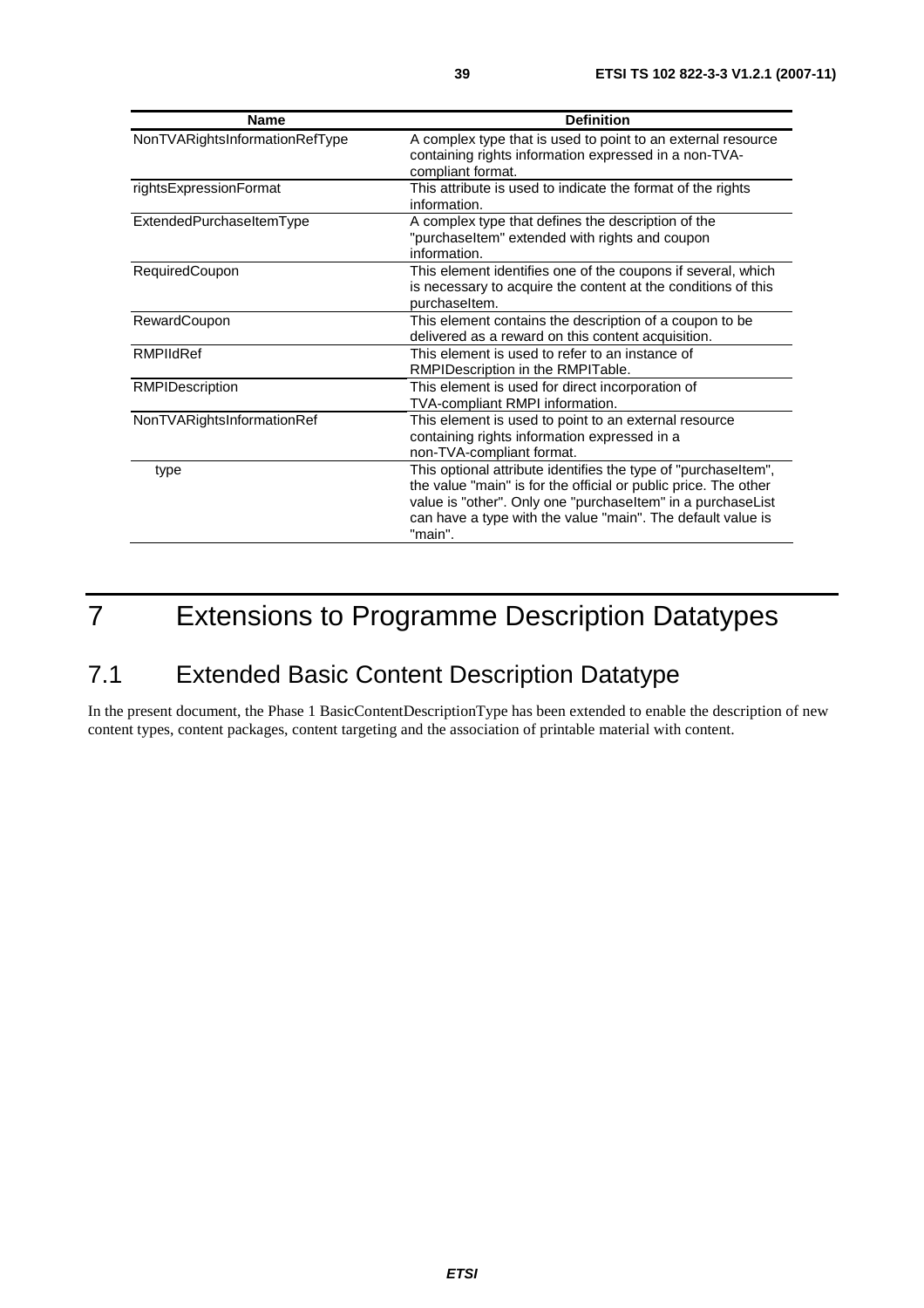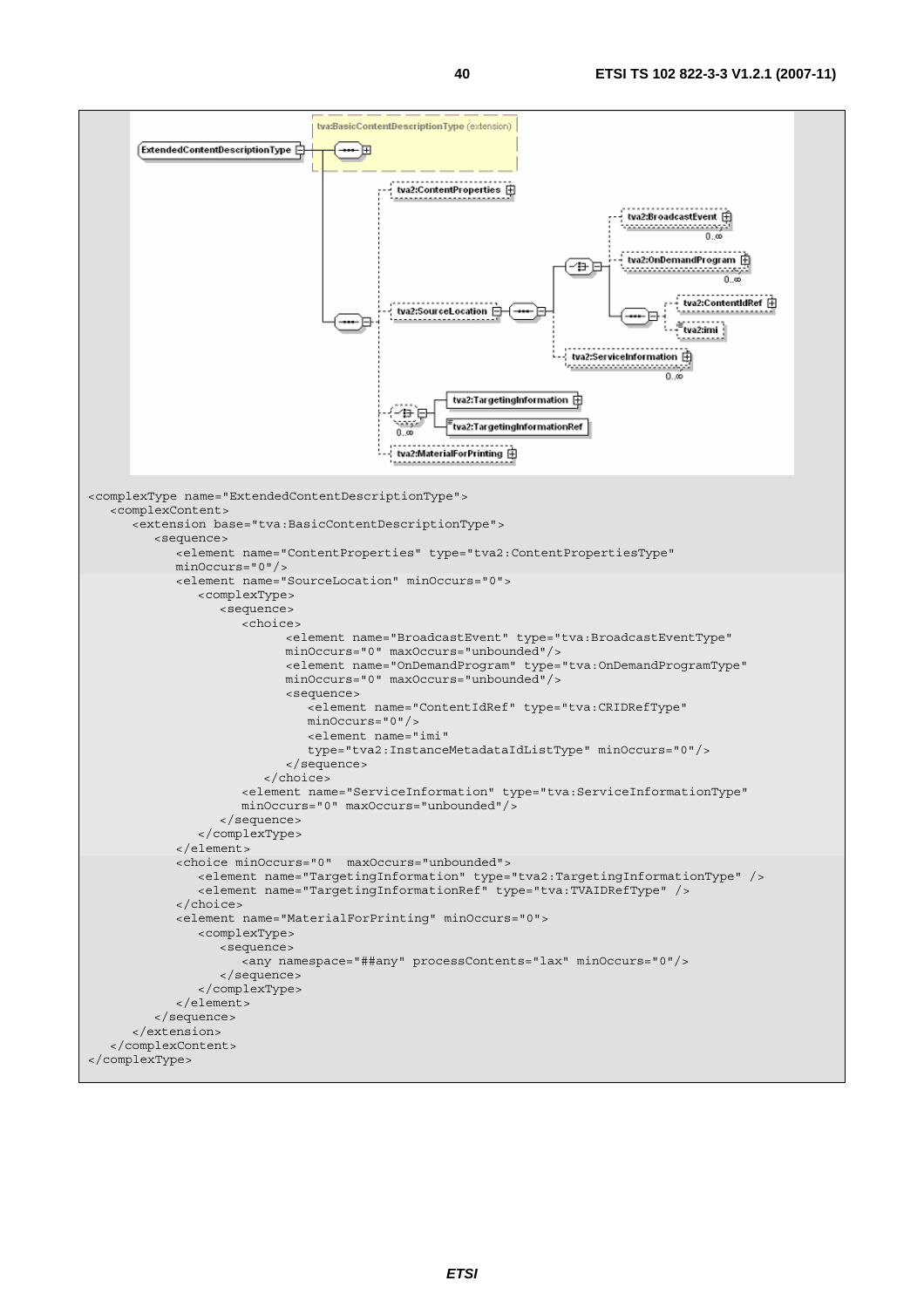| <b>Name</b>                    | <b>Definition</b>                                        |
|--------------------------------|----------------------------------------------------------|
| ExtendedContentDescriptionType | A complex type that extends                              |
|                                | BasicContentDescriptionType to support non AV            |
|                                | content types (e.g. still image, game, application).     |
| <b>ContentProperties</b>       | Information describing the type of content, its physical |
|                                | properties, and intended use.                            |
| TargetingInformation           | Information about the target user group and required     |
|                                | usage environment for the content.                       |
| TargetingInformationRef        | A reference to a globally declared set of targeting      |
|                                | information, contained within the                        |
|                                | TargetingInformationTable.                               |
| MaterialForPrinting            | Indicates whether content is used as material for        |
|                                | printing. Material can be main-picture, template,        |
|                                | clip-art, text, etc.                                     |
| ##any                          | Descriptive information for each material type that is   |
|                                | imported from other namespace standardized by other      |
|                                | national body.                                           |

NOTE: It is recommended to instantiate ExtendedContentDescription with all the conditions necessary to activate or consume the package, so that the user or client system does not have to download the package and to find out that it is not playable.

### 7.2 Extended Segment Description

The ExtendedSegmentDescriptionType enables content providers and others to provide content consumers with coupons as a reward for consuming a content segment.

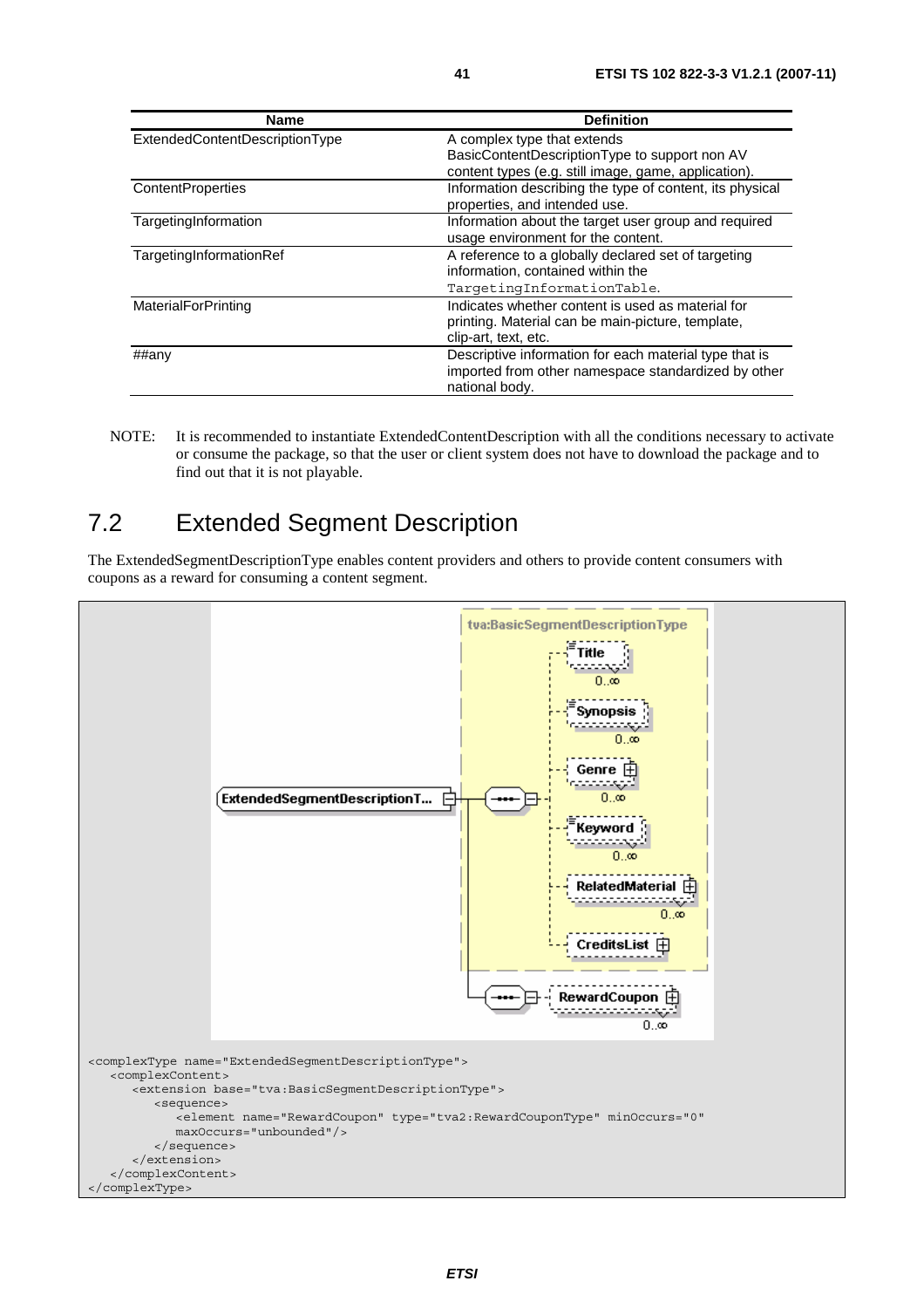| <b>Name</b>                    | <b>Definition</b>                                         |
|--------------------------------|-----------------------------------------------------------|
| ExtendedSegmentDescriptionType | A complex type that extends the Phase 1                   |
|                                | BasicSegmentDescriptionType.                              |
| RewardCoupon                   | This element contains the description of the coupon to be |
|                                | delivered as a reward for the acquisition of the current  |
|                                | segment.                                                  |

### 8 Content Package Description

#### 8.1 Introduction

A package is defined as a collection of items, where an item is a consumable entity, and the terminal/user is able to select between the various items of a package, therefore personalizing the end experience.

An item is made up of one or more components, which again can be selected depending on such criteria as:

- the terminal capabilities;
- the user preferences;
- the user input.



#### **Figure 3: Content Package Data Model**

#### 8.2 Declarations

The following defines the syntax and semantics for the declarations. Declarations are used to define items, descriptors, components, and anchors, which are elements of a package so that, within the same document, those elements can be referenced more than once by using ReferenceType to compose the package.

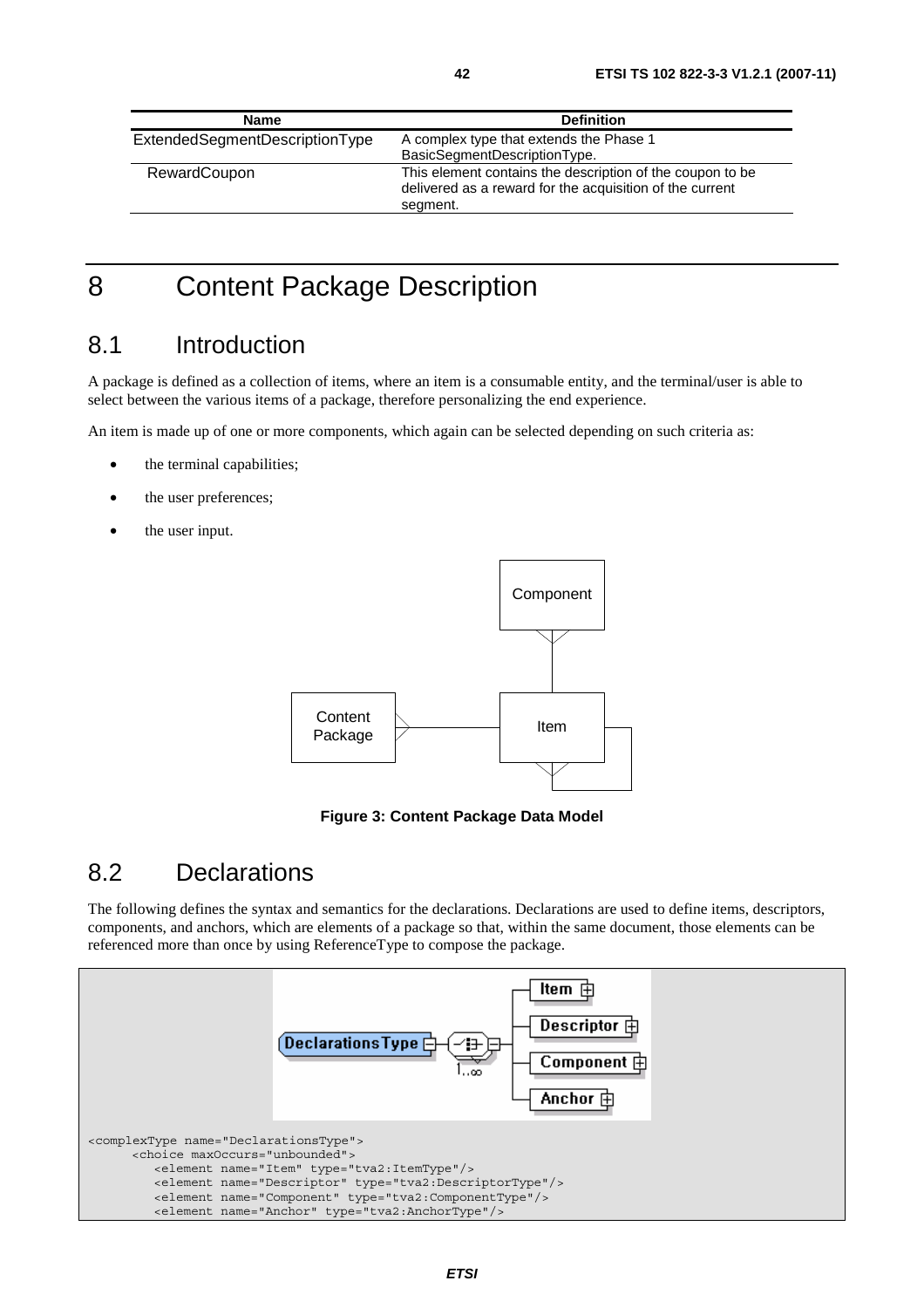</choice> </complexType>

| <b>Name</b>      | <b>Definition</b>                                                                                                                             |  |
|------------------|-----------------------------------------------------------------------------------------------------------------------------------------------|--|
| DeclarationsType | A complex type used to represent a Declarations element that is used<br>to define a set of Package elements (such as Item, Component,         |  |
|                  | Descriptor, and Anchor) - without instantiating them - for later use in                                                                       |  |
|                  | a document by using ReferenceType.                                                                                                            |  |
| Item             | An element that represents an Item which is a grouping of possible                                                                            |  |
|                  | sub-Items and/or Components, bound to a set of relevant                                                                                       |  |
|                  | Descriptors containing descriptive information about the item.                                                                                |  |
| Descriptor       | A descriptive information that is used for package, item, component,<br>anchor, choice and selection.                                         |  |
| Component        | An element that consists of a Resource or a set of Anchors with a set<br>of relevant Descriptors containing descriptive information about the |  |
|                  | component.                                                                                                                                    |  |
| Anchor           | An element that binds Descriptors to a specific location or part of a                                                                         |  |
|                  | resource identified by the Resource element.                                                                                                  |  |

#### 8.3 Descriptor

The following defines the syntax and semantics for the descriptor. A descriptor is used to associate descriptive data with a parent element which can a package, an item, a component, an anchor, a choice or a selection.

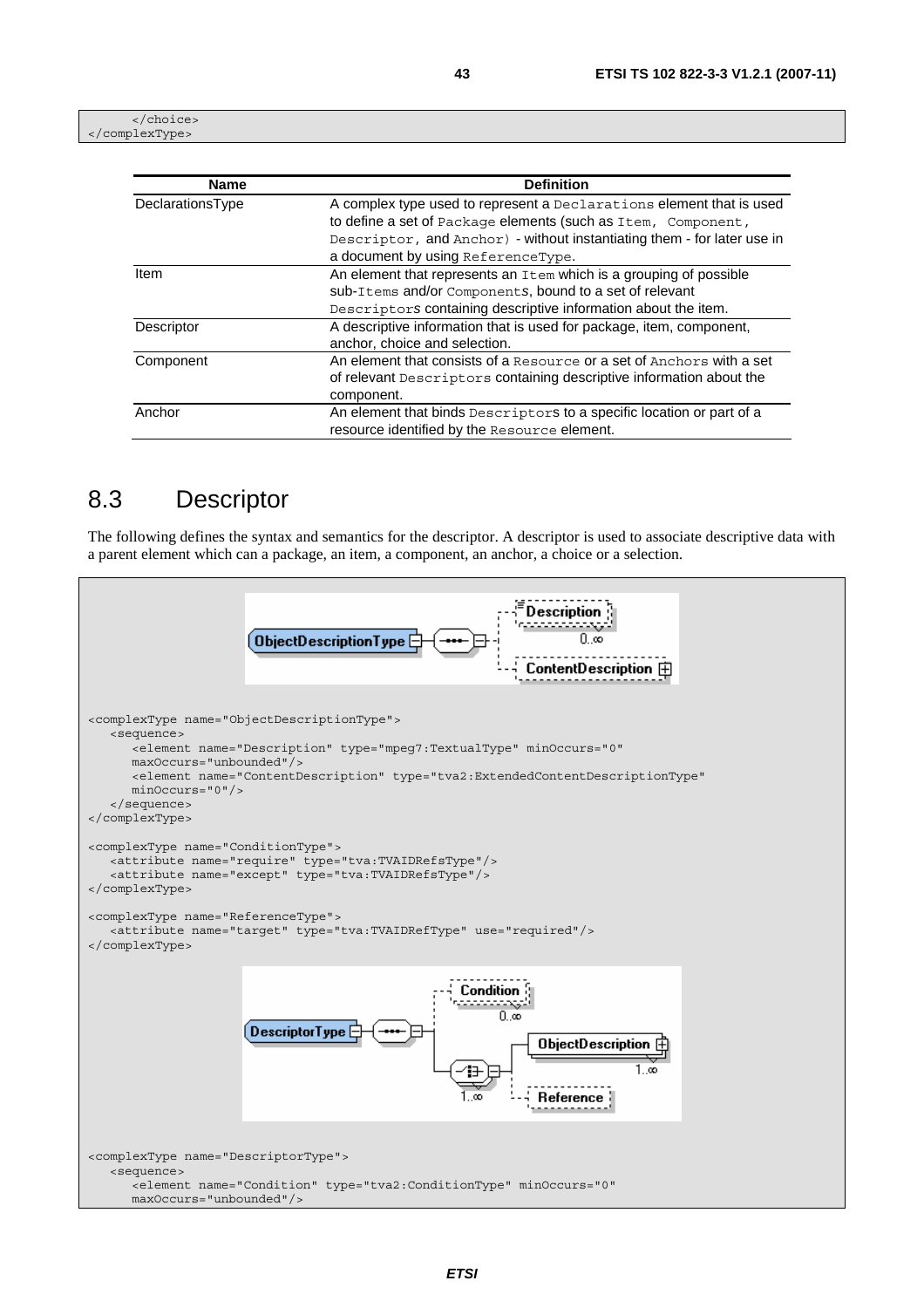```
 <choice maxOccurs="unbounded"> 
 <element name="ObjectDescription" type="tva2:ObjectDescriptionType"/> 
 <element name="Reference" type="tva2:ReferenceType"/> 
      </choice> 
 </sequence> 
 <attribute name="descriptor_id" type="tva:TVAIDType" use="optional"/> 
 <attribute ref="xml:lang" use="optional"/> 
</complexType>
```

| <b>Name</b>           | <b>Definition</b>                                                                                                                                                                                                                                                                                                                                                                                                                                                                                                                                                                                                                                                                                                                                                                                                                                                                             |
|-----------------------|-----------------------------------------------------------------------------------------------------------------------------------------------------------------------------------------------------------------------------------------------------------------------------------------------------------------------------------------------------------------------------------------------------------------------------------------------------------------------------------------------------------------------------------------------------------------------------------------------------------------------------------------------------------------------------------------------------------------------------------------------------------------------------------------------------------------------------------------------------------------------------------------------|
| ObjectDescriptionType | A complex type that defines descriptive information related to content.                                                                                                                                                                                                                                                                                                                                                                                                                                                                                                                                                                                                                                                                                                                                                                                                                       |
| Description           | Textual description for the content.                                                                                                                                                                                                                                                                                                                                                                                                                                                                                                                                                                                                                                                                                                                                                                                                                                                          |
| ContentDescription    | The description of the content.                                                                                                                                                                                                                                                                                                                                                                                                                                                                                                                                                                                                                                                                                                                                                                                                                                                               |
| ConditionType         | A complex type that defines a Condition which denotes the parent<br>element as being conditional on a set of predicate tests. Multiple<br>predicates within a Condition are combined as a conjunction (an AND<br>relationship). Any predicate can be negated within a Condition.<br>Multiple conditions associated with a given parent element are combined<br>as a disjunction (an OR relationship) when determining whether to<br>include the element.                                                                                                                                                                                                                                                                                                                                                                                                                                      |
| require               | An attribute listing the set of predicates that must become true in order<br>for the Condition to be satisfied. Each predicate is identified by the<br>value of the select id attribute in a Selection element located<br>somewhere within an Item element that is an ancestor of the<br>Condition.                                                                                                                                                                                                                                                                                                                                                                                                                                                                                                                                                                                           |
| except                | An attribute listing the set of predicates that must become false in order<br>for the Condition to be satisfied. Each predicate is identified by the<br>value of the select id attribute in a Selection element located<br>somewhere within an Item element that is an ancestor of the<br>Condition.                                                                                                                                                                                                                                                                                                                                                                                                                                                                                                                                                                                          |
| ReferenceType         | A complex type that represents a reference to one of the following<br>package elements: Item, Component, Descriptor, or Anchor.<br>It has to represent a reference to another element located somewhere<br>within the same document (note that referencing any element belonging<br>to its own sibling elements or children of them is not allowed).<br>Semantically, a reference links the contents of the referenced element<br>(the element identified by the value of the Reference's target<br>attribute) to the existing contents of the referring element (the<br>Reference's parent element). In addition, the values of any attributes<br>not specified in the referring element are inherited from the referent<br>element.<br>The Reference allows a document author to maintain a single source<br>for an element that occurs in more than one place within the same<br>document. |
| target                | An ID identifying the referent element. For example, ID of Item,<br>Descriptor, Component, or Anchor defined in Declarations can<br>be an ID for target to be referenced.                                                                                                                                                                                                                                                                                                                                                                                                                                                                                                                                                                                                                                                                                                                     |
| DescriptorType        | A complex type to define Descriptor that associates information with<br>its following parent element: Package, Item, Component,<br>Descriptor, Anchor, Choice, and Selection.                                                                                                                                                                                                                                                                                                                                                                                                                                                                                                                                                                                                                                                                                                                 |
| Condition             | A descriptor may be conditional via a set of Condition elements<br>(on predicates asserted by Selections defined in the Choices). - A<br>Descriptor element cannot be conditional on any of its descendant<br>Selection elements.                                                                                                                                                                                                                                                                                                                                                                                                                                                                                                                                                                                                                                                             |
| ObjectDescription     | descriptive information related to content.                                                                                                                                                                                                                                                                                                                                                                                                                                                                                                                                                                                                                                                                                                                                                                                                                                                   |
| Reference             | Indicates a reference to a Descriptor that is located somewhere within                                                                                                                                                                                                                                                                                                                                                                                                                                                                                                                                                                                                                                                                                                                                                                                                                        |
|                       | the same document. See ReferenceType.                                                                                                                                                                                                                                                                                                                                                                                                                                                                                                                                                                                                                                                                                                                                                                                                                                                         |
| descriptor_id         | A unique ID value of a Descriptor that can be referenced in<br>Reference element.                                                                                                                                                                                                                                                                                                                                                                                                                                                                                                                                                                                                                                                                                                                                                                                                             |
| xml:lang              | Specifies the language of the description.                                                                                                                                                                                                                                                                                                                                                                                                                                                                                                                                                                                                                                                                                                                                                                                                                                                    |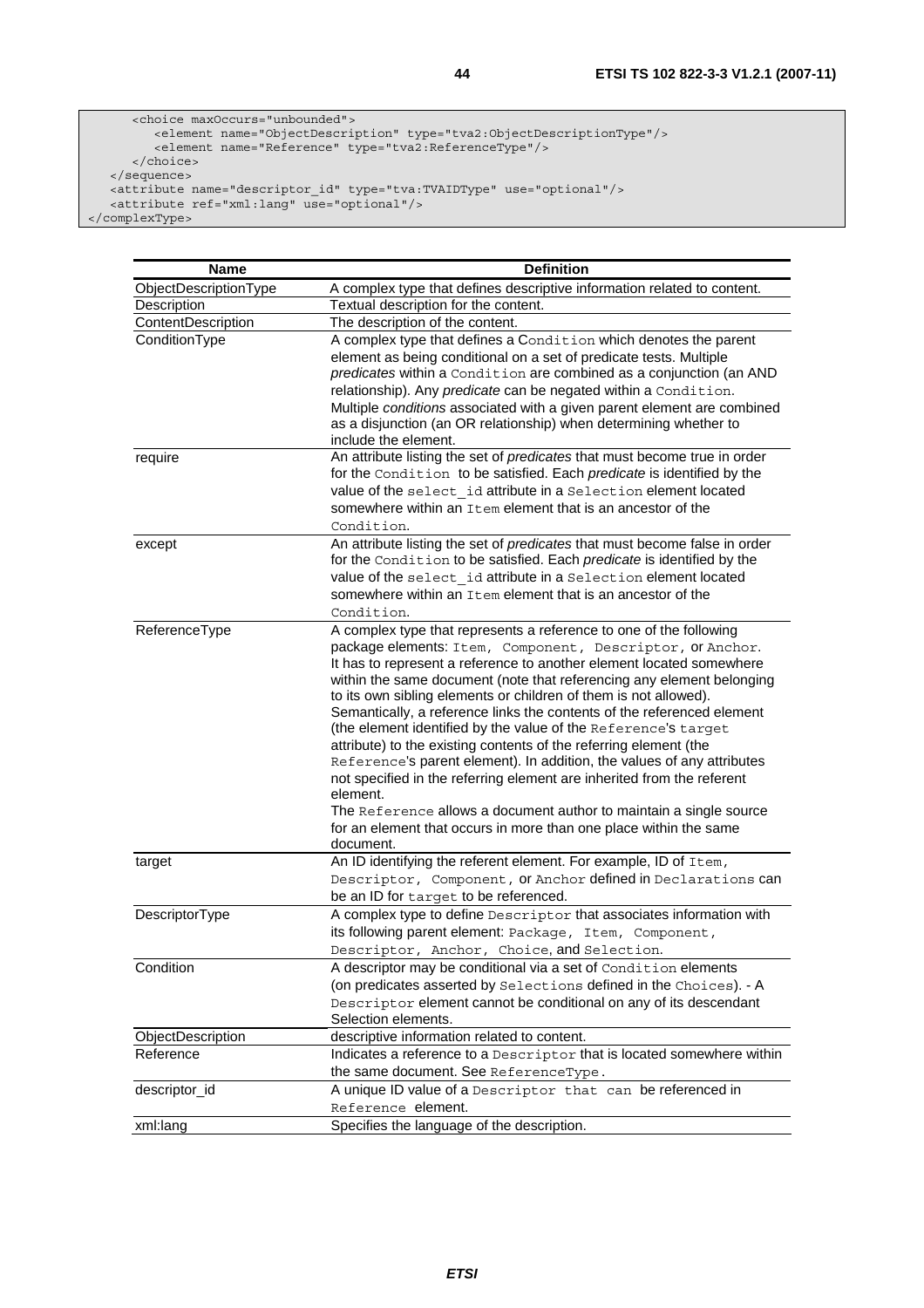#### 8.4 Item

An item represents a multimedia experience as an unit of consumption. For example, it may be a video/audio clip, for which there is a choice between different encoding formats. In addition, an item itself can contain further items which allow the further refinement of the multimedia experience. For example, in the case of an interactive sports application that enables the user to view a football match from different camera angles, there would be a top-level item that defines the interactive sports experience. This item could then contain a further item that allows the selection of the video encoding format based on receiver capabilities.

The following defines the syntax and semantics for the item.

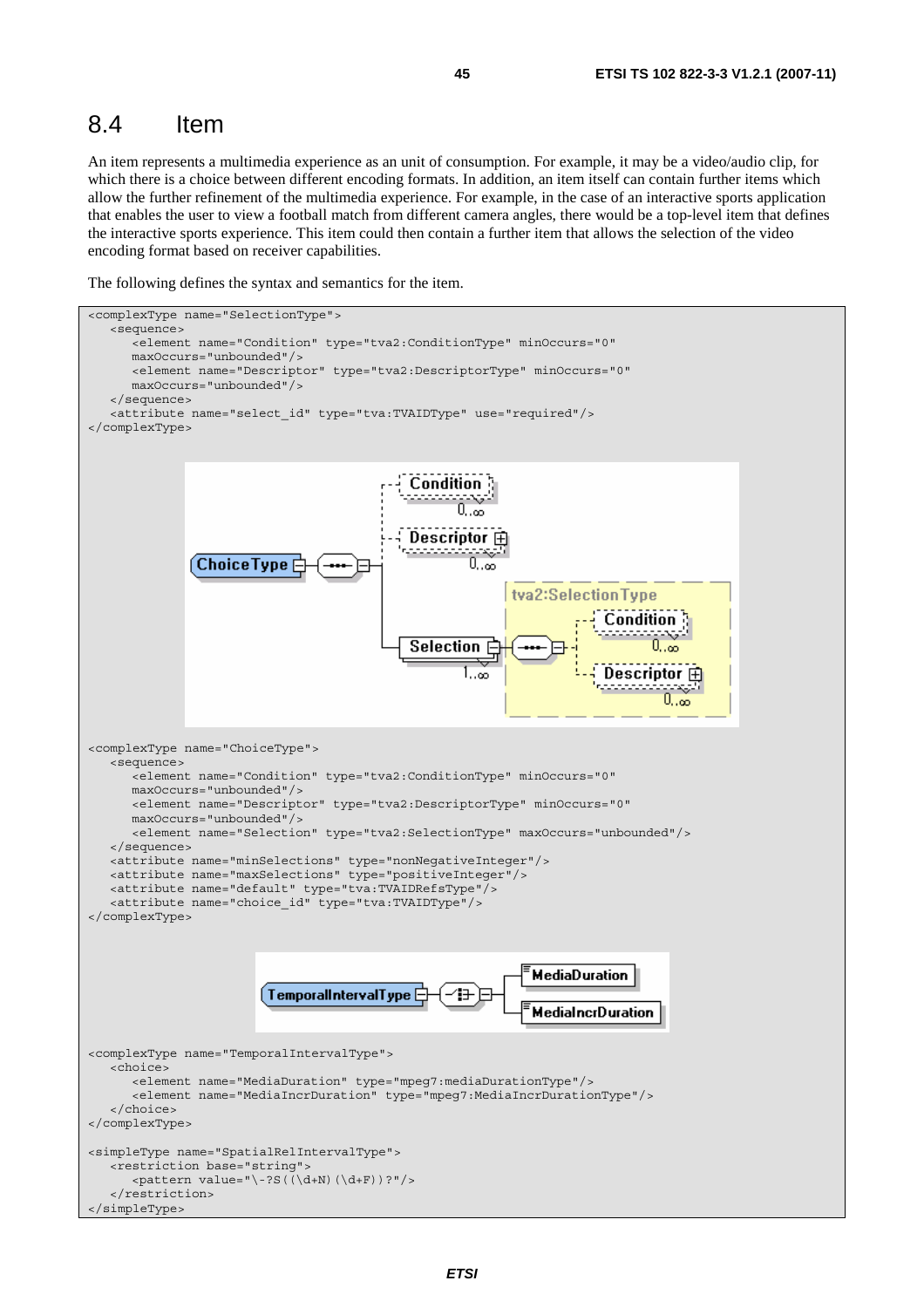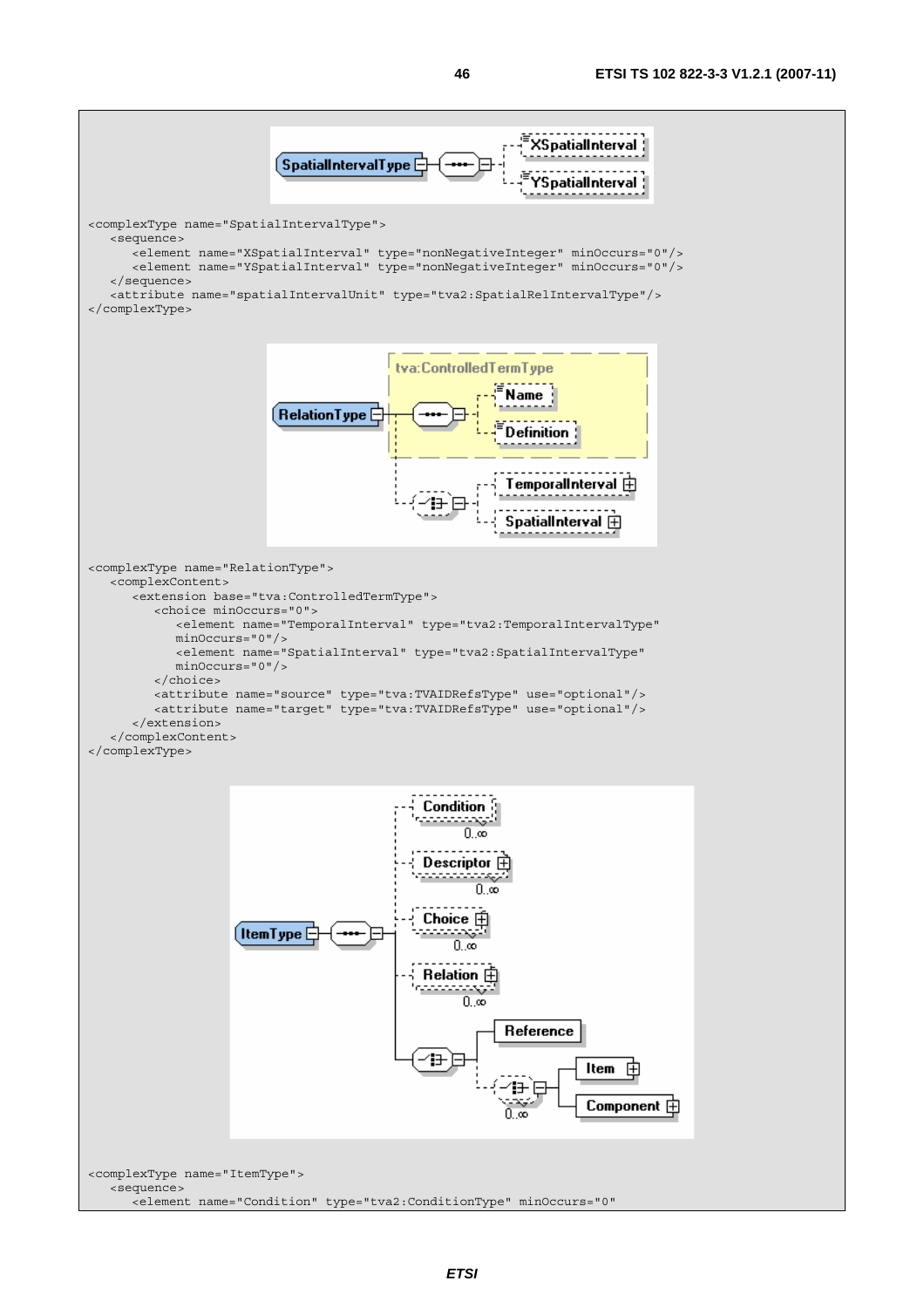```
 maxOccurs="unbounded"/> 
      <element name="Descriptor" type="tva2:DescriptorType" minOccurs="0" 
      maxOccurs="unbounded"/> 
      <element name="Choice" type="tva2:ChoiceType" minOccurs="0" maxOccurs="unbounded"/> 
      <element name="Relation" type="tva2:RelationType" minOccurs="0" 
      maxOccurs="unbounded"/> 
      <choice> 
         <element name="Reference" type="tva2:ReferenceType"/> 
         <choice minOccurs="0" maxOccurs="unbounded"> 
            <element name="Item" type="tva2:ItemType"/> 
             <element name="Component" type="tva2:ComponentType"/> 
         </choice> 
      </choice> 
   </sequence> 
 <attribute name="item_id" type="tva:TVAIDType" use="optional"/> 
 <attribute ref="xml:lang" use="optional"/> 
</complexType>
```

| <b>Name</b>   | <b>Definition</b>                                                                                                                                                                                                                                                                                                                                                                                                                                                                                                                                                                                                                                                                                                                                                                                                                                                                                                                                                               |
|---------------|---------------------------------------------------------------------------------------------------------------------------------------------------------------------------------------------------------------------------------------------------------------------------------------------------------------------------------------------------------------------------------------------------------------------------------------------------------------------------------------------------------------------------------------------------------------------------------------------------------------------------------------------------------------------------------------------------------------------------------------------------------------------------------------------------------------------------------------------------------------------------------------------------------------------------------------------------------------------------------|
| SelectionType | A complex type that defines a Selection consisting of Condition<br>and/or descriptive information (Descriptor) required to make a<br>specific decision that will affect one or more Conditions somewhere<br>within an Item. If the Selection is chosen, its predicate becomes<br>true; if it is not chosen, its predicate becomes false; if it is left<br>unresolved, its predicate is undecided.<br>Note that Selections and entire Choices may be made conditional<br>(i.e. they may have one or more Condition child elements). This<br>makes it possible to implement complex decision trees in which certain<br>selections may make certain subsequent Choices or Selections<br>redundant. For example, a PackageTable document might contain a<br>Choice on whether to include a supplemental video clip, followed by a<br>Choice on the encoding preference of the video clip. If, during<br>configuration time, the video clip selection is rejected, then the encoding |
|               | preference Choice should be skipped.                                                                                                                                                                                                                                                                                                                                                                                                                                                                                                                                                                                                                                                                                                                                                                                                                                                                                                                                            |
| Condition     | An element to represent a Condition. In this case, it denotes the<br>parent Selection element as being conditional on a set of predicate<br>tests. If the condition is satisfied, the Selection can be considered to<br>be chosen.                                                                                                                                                                                                                                                                                                                                                                                                                                                                                                                                                                                                                                                                                                                                              |
| Descriptor    | A descriptive information about the selection, which can be used to<br>decide whether to choose the Selection.                                                                                                                                                                                                                                                                                                                                                                                                                                                                                                                                                                                                                                                                                                                                                                                                                                                                  |
| select id     | An ID value that identifies the <i>predicate</i> embodied by the Selection,<br>and can be referenced in one or more Conditions somewhere within<br>an Item and/or Component so that the Selection element allows<br>Condition elements to be associated with specific selections.                                                                                                                                                                                                                                                                                                                                                                                                                                                                                                                                                                                                                                                                                               |
| ChoiceType    | A complex type that defines a Choice encapsulating a set of related<br>Selections that can affect the configuration of an Item. For<br>example, in case of a Choice for audio encoding format, one<br>Selection can be MP3 encoding format and the other Selection<br>can be WAV encoding format. The client system may select first<br>supportable selection and may not check the rest of selections listed in<br>the choice. It is recommended to list the selections in the order of<br>importance.                                                                                                                                                                                                                                                                                                                                                                                                                                                                         |
| Condition     | It denotes the parent Choice element as being conditional on a set of<br>predicate tests. If the condition is satisfied, Selections under the<br>Choice can be considered to be chosen.                                                                                                                                                                                                                                                                                                                                                                                                                                                                                                                                                                                                                                                                                                                                                                                         |
| Descriptor    | A descriptive information about the choice.                                                                                                                                                                                                                                                                                                                                                                                                                                                                                                                                                                                                                                                                                                                                                                                                                                                                                                                                     |
| Selection     | A specific decision about a particular choice such as MP3 or WAV<br>encoding format.                                                                                                                                                                                                                                                                                                                                                                                                                                                                                                                                                                                                                                                                                                                                                                                                                                                                                            |
| minSelections | Minimum number of selections that must be made. If not present, there<br>is no minimum number.                                                                                                                                                                                                                                                                                                                                                                                                                                                                                                                                                                                                                                                                                                                                                                                                                                                                                  |
| maxSelections | Maximum number of selections that must be made. If not present, there<br>is no maximum number.                                                                                                                                                                                                                                                                                                                                                                                                                                                                                                                                                                                                                                                                                                                                                                                                                                                                                  |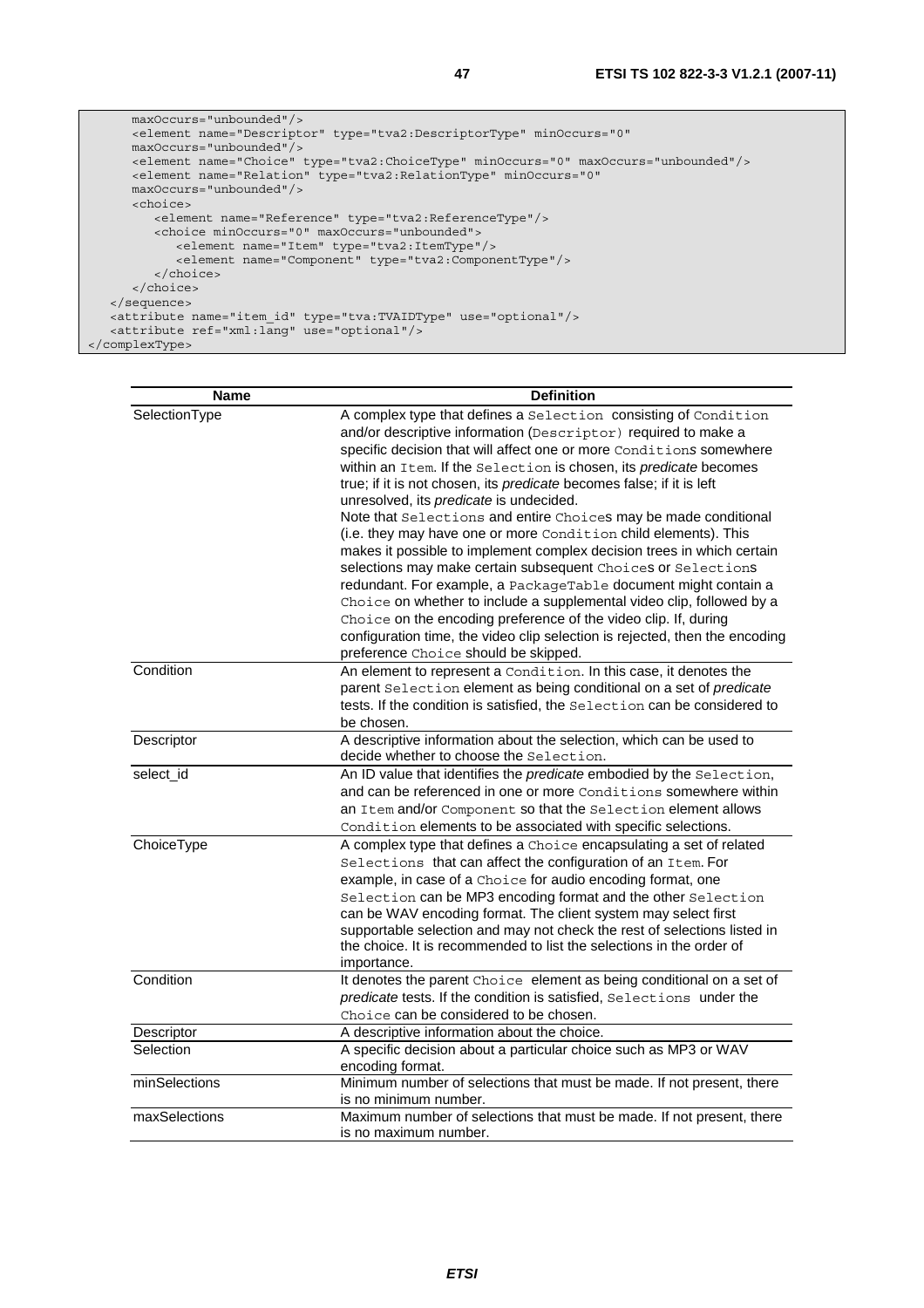| <b>Name</b>              | <b>Definition</b>                                                                                                                       |
|--------------------------|-----------------------------------------------------------------------------------------------------------------------------------------|
| default                  | Denotes a list of ID values defined in select id of Selection within                                                                    |
|                          | the Choice to indicate the set of default selections for the Choice.                                                                    |
|                          | If the default attribute is specified, the number of individual values in                                                               |
|                          | the default attribute may not be less than the value of the                                                                             |
|                          | minselections, no more than the value of the maxselections.                                                                             |
| choice id                | An attribute that uniquely identifies the choice.                                                                                       |
| TemporalIntervalType     | A complex type that Indicates relative temporal distance between Items                                                                  |
| MediaDuration            | and/or components.<br>This element is used to signal a duration using a days, hours, minutes,                                           |
|                          | seconds and fractions of seconds.                                                                                                       |
|                          | See MPEG-7 MDS specification (ISO/IEC 15938-5 [16]).                                                                                    |
| <b>MediaIncrDuration</b> | This element is used to signal a duration using declared                                                                                |
|                          | mediaTimeUnits                                                                                                                          |
|                          | See MPEG-7 MDS specification (ISO/IEC 15938-5 [16]).                                                                                    |
| SpatialRelIntervalType   | A simple type used to indicate either one-hundreth part or<br>one-thousandth part. (e.g. $S1N1000F = 1/1000$ ).                         |
| SpatialIntervalType      | A complex type that Indicates relative spatial distance between Items                                                                   |
|                          | and/or components. The spatial distance is relative distance based on                                                                   |
|                          | initial display size (e.g. in case of having screen size of 960x540 and                                                                 |
|                          | spatial distance of (500,10), the spatial distance would be specified as                                                                |
|                          | $(500/960, 10/540)$ .)<br>The relative distance can be either one-hundredth part or                                                     |
|                          | one-thousandth part.                                                                                                                    |
| <b>XSpatialInterval</b>  | This element is used to signal a relative distance in x-axis (horizontal                                                                |
|                          | axis) based on initial display size.                                                                                                    |
| YSpatialInterval         | This element is used to signal a relative distance in y-axis (vertical axis)                                                            |
|                          | based on initial display size.                                                                                                          |
| spatialIntervalUnit      | This element is used to indicate if the spatial distance is one-hundredth                                                               |
|                          | part or one-thousandth part.                                                                                                            |
| RelationType             | A complex type that defines spatial and temporal relation between                                                                       |
|                          | source and target. Source and target can be items or                                                                                    |
|                          | components.                                                                                                                             |
| TemporalInterval         | Indicates relative temporal distance from source to target.                                                                             |
|                          | Source/target can be items or components.                                                                                               |
|                          | For example, in case of temporal relation between A and B, if B follows                                                                 |
|                          | A after 3 seconds, it can be described that source is A, target is B,                                                                   |
|                          | and relation is "follows" with temporal distance of 3 seconds<br>(Or source is B, target is A, and relation is "precedes" with temporal |
|                          | distance of -3 seconds).                                                                                                                |
| SpatialInterval          | Indicates spatial distance from source to target. Source/target                                                                         |
|                          | can be items or components. The spatial distance is relative distance                                                                   |
|                          | based on initial display size.                                                                                                          |
|                          | For example. in case of having screen size of 960x540, if B is located in                                                               |
|                          | northwest direction of A with spatial distance of (500,10), it can be                                                                   |
|                          | described that source is A, target is B, and spatial relation is "northwest"                                                            |
|                          | with the spatial distance of (500/960, 10/540).                                                                                         |
|                          | The relative distance can be either one-hundredth part or                                                                               |
|                          | one-thousandth part.                                                                                                                    |
| source                   | Specifies reference items or components to measure relative                                                                             |
|                          | temporal/spatial distance. Source can be multiple items or components                                                                   |
|                          | when multiple items or components have same reference position in<br>temporal or spatial domain.                                        |
|                          | For example, if A and B starts at the same time, it can be described that                                                               |
|                          | sources are A and B and relation is "CoBegin". For example, an                                                                          |
|                          | "include" relation can have multiple sources and a single target to                                                                     |
|                          | indicate multiple objects that appear in a single target object.                                                                        |
| target                   | Specifies target items or components to measure relative                                                                                |
|                          | temporal/spatial distance from the reference items or components.                                                                       |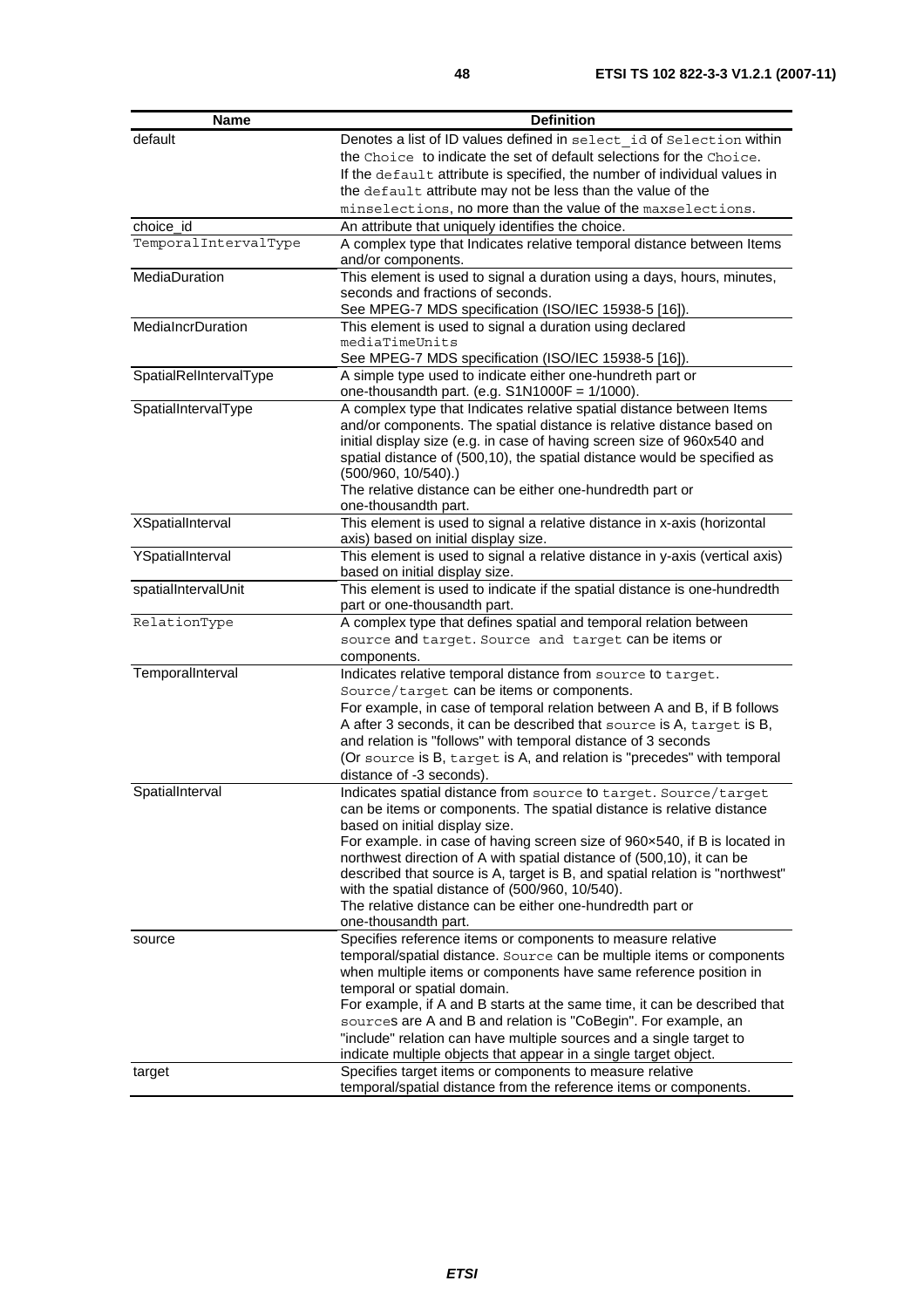| <b>Name</b>     | <b>Definition</b>                                                         |
|-----------------|---------------------------------------------------------------------------|
| ItemType        | A complex type that defines an Item that is a grouping of possible        |
|                 | sub-Items and/or Components, bound to relevant Descriptors. In            |
|                 | addition, an Item may contain Conditions, Choices, and                    |
|                 | Relations.                                                                |
|                 | An item that contains no sub-Items can be considered an entity -- a       |
|                 | logically indivisible work. An Item that does contain sub-Items can be    |
|                 | considered as compilation -- a work composed of potentially               |
|                 | independent sub-parts.                                                    |
|                 | Relations indicate relation between Items/components.                     |
| Condition       | A set of <i>predicate</i> tests for choosing the item.                    |
|                 | An Item may be conditional via a set of Condition elements (on            |
|                 | predicates asserted by Selections defined in the Choices).                |
|                 | An Item element cannot be conditional on any of its descendant            |
|                 | Selection elements.                                                       |
| Descriptor      | A descriptive information about the item.                                 |
| Choice          | A set of related selections that can affect the configuration of an item. |
| <b>Relation</b> | Indicates relative spatial/temporal relation between items and            |
|                 | components.                                                               |
| Reference       | Indicates a reference to an Item that is located somewhere within the     |
|                 | same document. See ReferenceType.                                         |
| Item            | An Item is a grouping of possible sub-Items and/or Components,            |
|                 | bound to a set of relevant Descriptors containing descriptive             |
|                 | information about item. In addition, an Item may contain Choices,         |
|                 | Conditions, and Relations.                                                |
| Component       | A Component element contains a Resource or a set of Anchors with          |
|                 | a set of relevant Descriptors containing descriptive information          |
|                 | about the component.                                                      |
| item id         | A unique ID value of an Item that can be referenced in                    |
|                 | Reference element.                                                        |
| xml:lang        | Specifies the language of the description.                                |

NOTE: The system may process the Choice/Selection mechanism in the order of listing. Therefore, it is recommended to list the Choice/Selections which may affect overall consumption of the package at the top level of description. If the Choice/Selection only affects certain set of items, it is recommended to list the proper Choice/Selection at the appropriate item level.

### 8.5 Component

Figure 4 shows an example of the temporal relations between items and components. With the relation description defined in RelationType, the relative temporal relation between items and/or components in a package can be described.

|                      |                                       |             |                                       | Time        |                          |  |
|----------------------|---------------------------------------|-------------|---------------------------------------|-------------|--------------------------|--|
|                      |                                       |             |                                       |             |                          |  |
|                      |                                       |             |                                       | Package     |                          |  |
|                      |                                       |             | <b>Temporal relation</b>              |             | <b>Temporal relation</b> |  |
|                      |                                       | <b>Item</b> |                                       | <b>Item</b> | <b>Item</b>              |  |
| Temporal<br>relation | <b>Temporal relation</b><br>Component | Component   | <b>Temporal relation</b><br>Component |             |                          |  |
| Temporal<br>relation | Component                             | Component   |                                       |             |                          |  |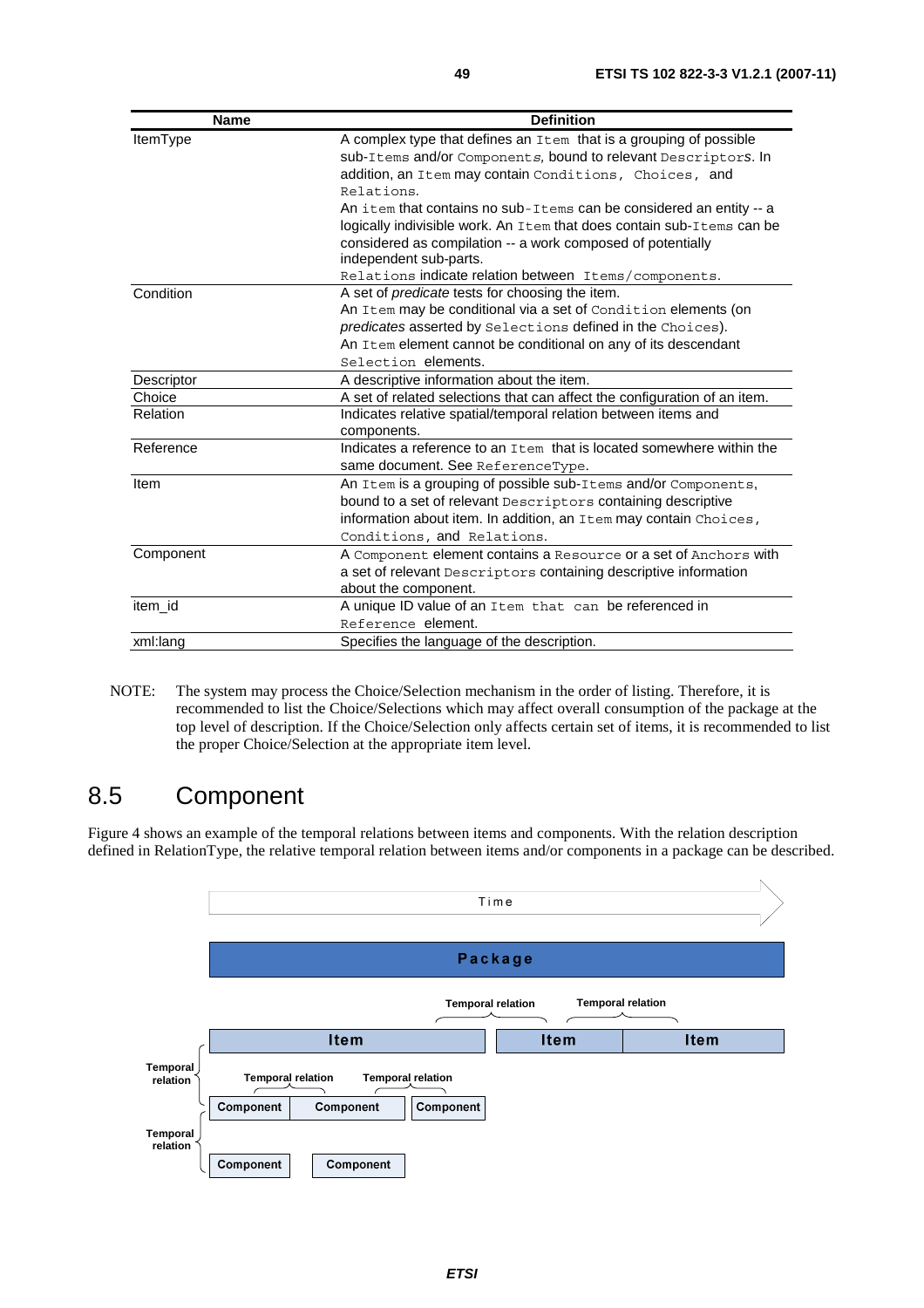#### **Figure 4: Temporal relations between items and components**

The following defines the syntax and semantics for the component which is a single acquirable entity which is a resource. It could, for example, be a MPEG 2 video/audio file, or it could be an audio stream. One or more "components" form an "item".

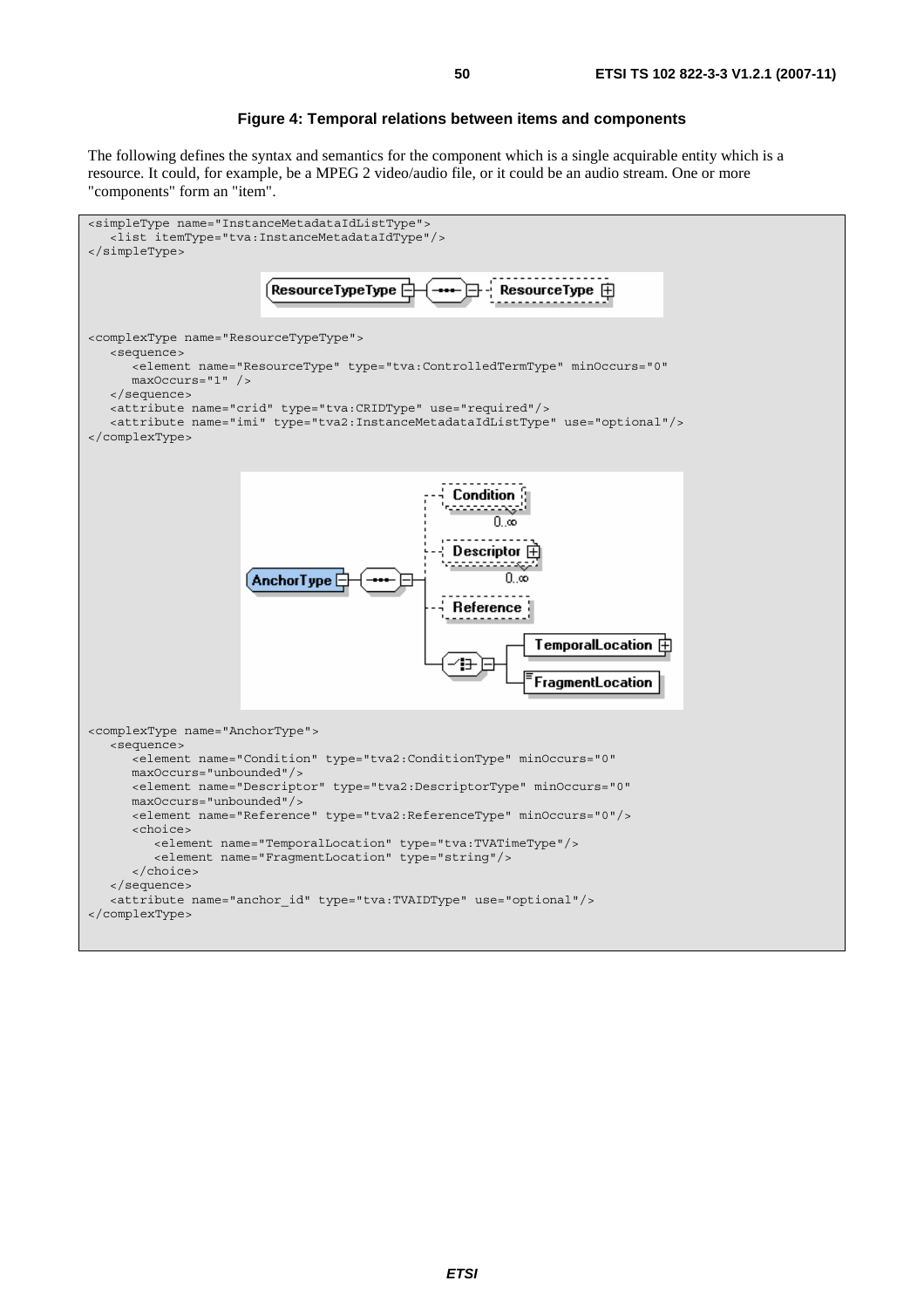

| <b>Name</b>                | <b>Definition</b>                                                                                                                                                                                                                                                                                                                            |
|----------------------------|----------------------------------------------------------------------------------------------------------------------------------------------------------------------------------------------------------------------------------------------------------------------------------------------------------------------------------------------|
| InstanceMetadataIdListType | A simple type used to specify the list of instance metadata<br>identifier(IMI)s.                                                                                                                                                                                                                                                             |
| ResourceTypeType           | A complex type to indicate individually identifiable asset, a<br>resource, such as a video or audio clip, an image, or a textual<br>asset which can be a component.<br>A Resource is identified by CRID value + 0 or more IMI(s).                                                                                                            |
| ResourceType               | Indicates the type of the resource (e.g. "video/mpeg").                                                                                                                                                                                                                                                                                      |
| crid                       | The CRID value that identifies the Resource.                                                                                                                                                                                                                                                                                                 |
| imi                        | An optional list of instance metadata identifier(IMI)s. Each of<br>them shall identify particular location of the content related to a<br>CRID.                                                                                                                                                                                              |
|                            | IMI with CRID enables identification of different bit-represented<br>instances (resulting from different encoding type, format, etc) of<br>the component for targeting.<br>Multiple IMIs are used to list the instances which have bit                                                                                                       |
| AnchorType                 | identical representation and are located in different place.<br>A complex type that defines an Anchor. An Anchor binds a set<br>of Descriptors to a specific location or range within the<br>resource identified by Resource element specified within the<br>parent Component element.                                                       |
| Condition                  | A set of predicate tests for choosing the anchor which is a<br>fragment of resource. The satisfied condition indicates that the<br>anchor is selected to be consumed.<br>An anchor, which is a fragment of resource, may be conditional<br>via a set of Condition elements (on predicates asserted by<br>Selections defined in the Choices). |
| Descriptor                 | A descriptive information about the anchor that can be<br>referenced in Reference element.                                                                                                                                                                                                                                                   |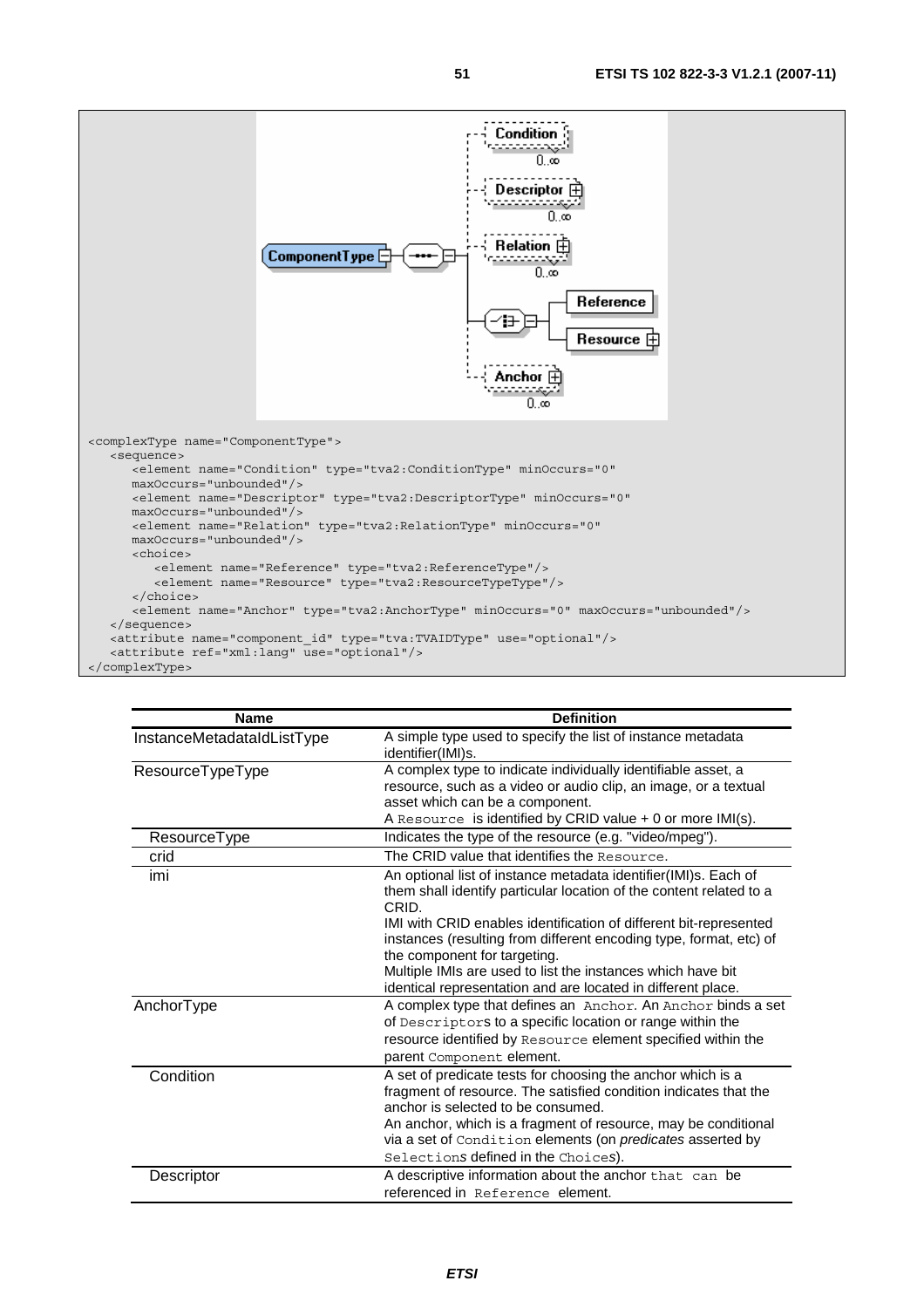| <b>Name</b>      | <b>Definition</b>                                                                                             |
|------------------|---------------------------------------------------------------------------------------------------------------|
| Reference        | A reference to the Anchor that is located somewhere within the                                                |
|                  | same document. See the ReferenceType.                                                                         |
| TemporalLocation | A element to be used to locate the part of interest within the                                                |
|                  | associated resource by using TVATimeType.                                                                     |
| Fragmentlocation | A string that, when appended to the value of the URI attribute of                                             |
|                  | the associated Resource element (specified within the parent                                                  |
|                  | Component element), followed by a pound sign ("#"), locates                                                   |
|                  | the part of interest within the associated resource.                                                          |
| anchor id        | A unique ID value of an Anchor that can be referenced in                                                      |
|                  | Reference element.                                                                                            |
| ComponentType    | A complex type that defines a Component consisting of a                                                       |
|                  | Resource, bound to a set of Descriptors. In addition, a                                                       |
|                  | Component may contain Conditions, Relations, and                                                              |
|                  | Anchors,                                                                                                      |
|                  | Descriptors contain descriptive information about the                                                         |
|                  | Component, as a representation of a work.                                                                     |
|                  | A Component may be conditional via a set of Condition                                                         |
|                  | elements (on predicates asserted by Selections defined in                                                     |
|                  | the Choices).                                                                                                 |
|                  | Relations indicate relation between Items/Components.                                                         |
|                  | It should be noted that a component itself is not an Item;                                                    |
|                  | components are building blocks of Items. A component                                                          |
|                  | includes a resource (It shall not include more than one                                                       |
|                  | resource).                                                                                                    |
| Condition        | A set of predicate tests for choosing the Component.<br>A component may be conditional via a set of Condition |
|                  | elements (on predicates asserted by Selections defined in                                                     |
|                  | the Choices).                                                                                                 |
|                  |                                                                                                               |
| Descriptor       | A descriptive information about the component.                                                                |
| Relation         | Indicates relative spatial/temporal relation between items and                                                |
|                  | components.<br>Indicates a reference to a component that is located somewhere                                 |
| Reference        | within the same instance document. See the ReferenceType.                                                     |
|                  | An individually identifiable asset that a component consists of.                                              |
| Resource         | See the ResourceType.                                                                                         |
| Anchor           | Element that binds Descriptors to a specific location or range                                                |
|                  | within the resource identified by the Resource element                                                        |
|                  | specified in the parent Component element.                                                                    |
|                  |                                                                                                               |
| component_id     | A unique ID value of a Component that can be referenced                                                       |
|                  | in Reference element.                                                                                         |
| xml:lang         | Specifies the language of the description.                                                                    |

The following shows an example instance of anchor. In this example, user can watch from the starting point of the first goal scene or second goal scene in World Cup video sequence by selecting either First\_Goal or Second\_Goal.

```
<?xml version="1.0" encoding="UTF-8"?> 
<TVAMain xmlns="urn:tva:metadata:2007" xmlns:tva2="urn:tva:metadata:extended:2007" 
xmlns:int="urn:tva:metadata:interstitial:2007" xmlns:mpeg21="urn:tva:mpeg21:2007" 
xmlns:mpeg7="urn:tva:mpeg7:2005" xmlns:rmpi="urn:tva:rmpi:2005" xmlns:tva="urn:tva:metadata:2007" 
xmlns:xsi="http://www.w3.org/2001/XMLSchema-instance" 
xsi:schemaLocation="urn:tva:metadata:extended:2007 tva2_metadata_3-3_v121.xsd" 
xsi:type="tva2:ExtendedTVAMainType"> 
    <tva2:PackageTable> 
       <tva2:Package crid="CRID://foo.com/Package/12-1-2005"> 
          <tva2:Item> 
             <tva2:Choice choice_id="Goal_Choice" minSelections="0" maxSelections="1"> 
                <tva2:Selection select_id="First_Goal"> 
                   <tva2:Descriptor> 
                      <tva2:ObjectDescription> 
                         <tva2:ContentDescription> 
                             <Title>First Goal in World Cup</Title> 
                         </tva2:ContentDescription> 
                      </tva2:ObjectDescription> 
                   </tva2:Descriptor> 
                </tva2:Selection>
```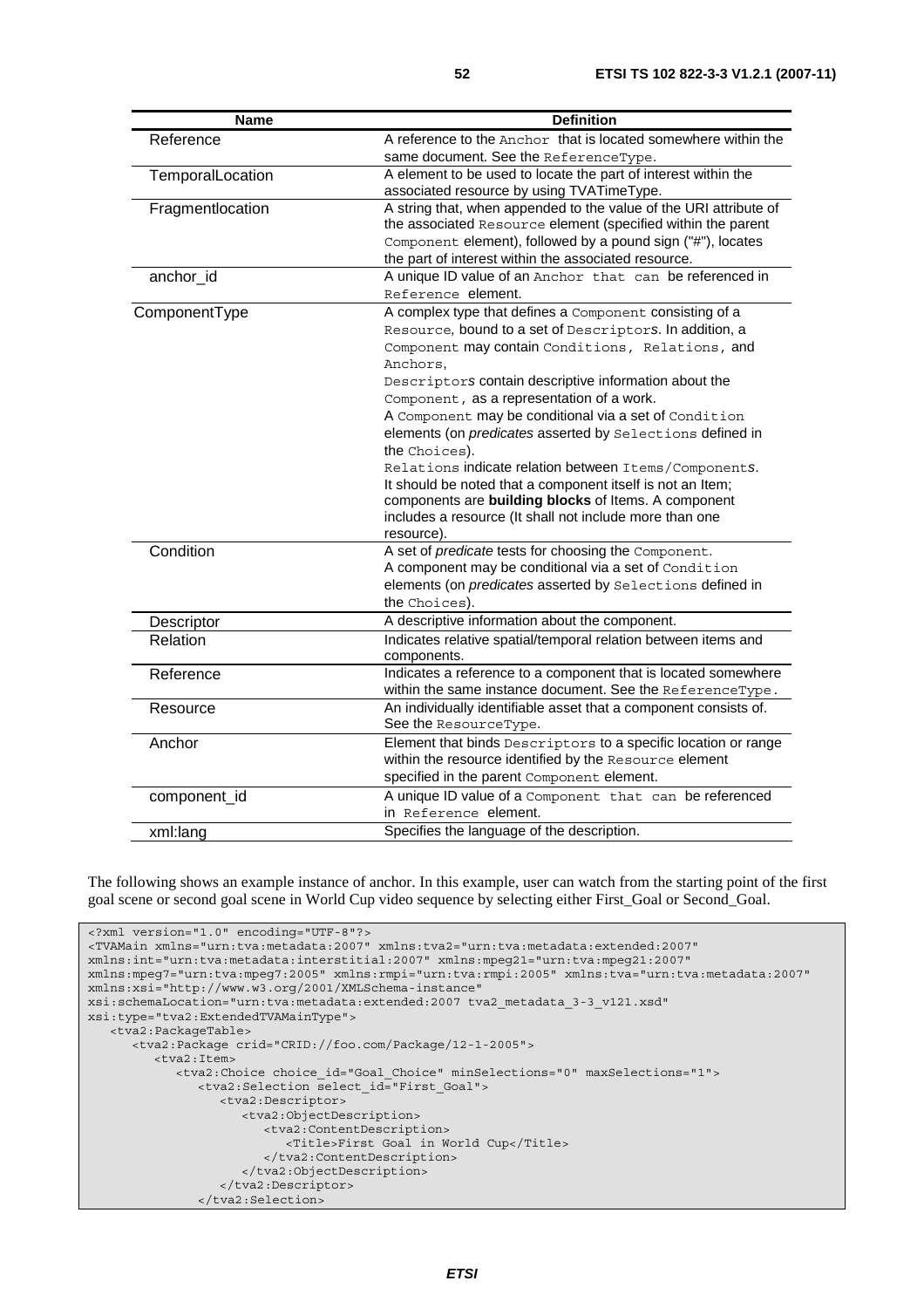```
 <tva2:Selection select_id="Second_Goal"> 
                    <tva2:Descriptor> 
                       <tva2:ObjectDescription> 
                          <tva2:ContentDescription> 
                             <Title>Second Goal in World Cup</Title> 
                          </tva2:ContentDescription> 
                       </tva2:ObjectDescription> 
                    </tva2:Descriptor> 
                </tva2:Selection> 
             </tva2:Choice> 
             <tva2:Component> 
                <tva2:Resource crid="CRID://foo.com/WORLDCUP_Video"/> 
                <tva2:Anchor> 
                    <tva2:Condition require="First_Goal"/> 
                    <tva2:TemporalLocation> 
                       <TimePoint>T00:15:01:235F1000</TimePoint> 
                    </tva2:TemporalLocation> 
               </tva2:Anchor>
                <tva2:Anchor> 
                    <tva2:Condition require="Second_Goal"/> 
                    <tva2:TemporalLocation> 
                       <TimePoint>T00:37:01:172F1000</TimePoint> 
                    </tva2:TemporalLocation> 
               </tva2:Anchor>
             </tva2:Component> 
         </tva2:Item>
       </tva2:Package> 
    </tva2:PackageTable> 
</TVAMain>
```
#### 8.6 Package

A package is defined as a collection of content components that in some combination (either all or a subset) together provide a consumer experience and are intended to be used together. A package can be instantiated with or without main AV content depending on scenarios, in which main AV content and package can be tightly associated or can be loosely coupled enough to be handled (generation, delivery, consumption) independently.

When a package is instantiated with main AV content, the description of main AV content is provided by using ProgramInformationTable.

A package consists of a set of content items and components, and provides a decision tree, where the device and user can make choices depending upon usage environment and required user experience.

A package is a structure that allows items to be grouped. The Package element may contain an optional Declarations element, a grouping of Items, and a set of Descriptors that contains descriptive information about the package.

The following describes the structure of a package.

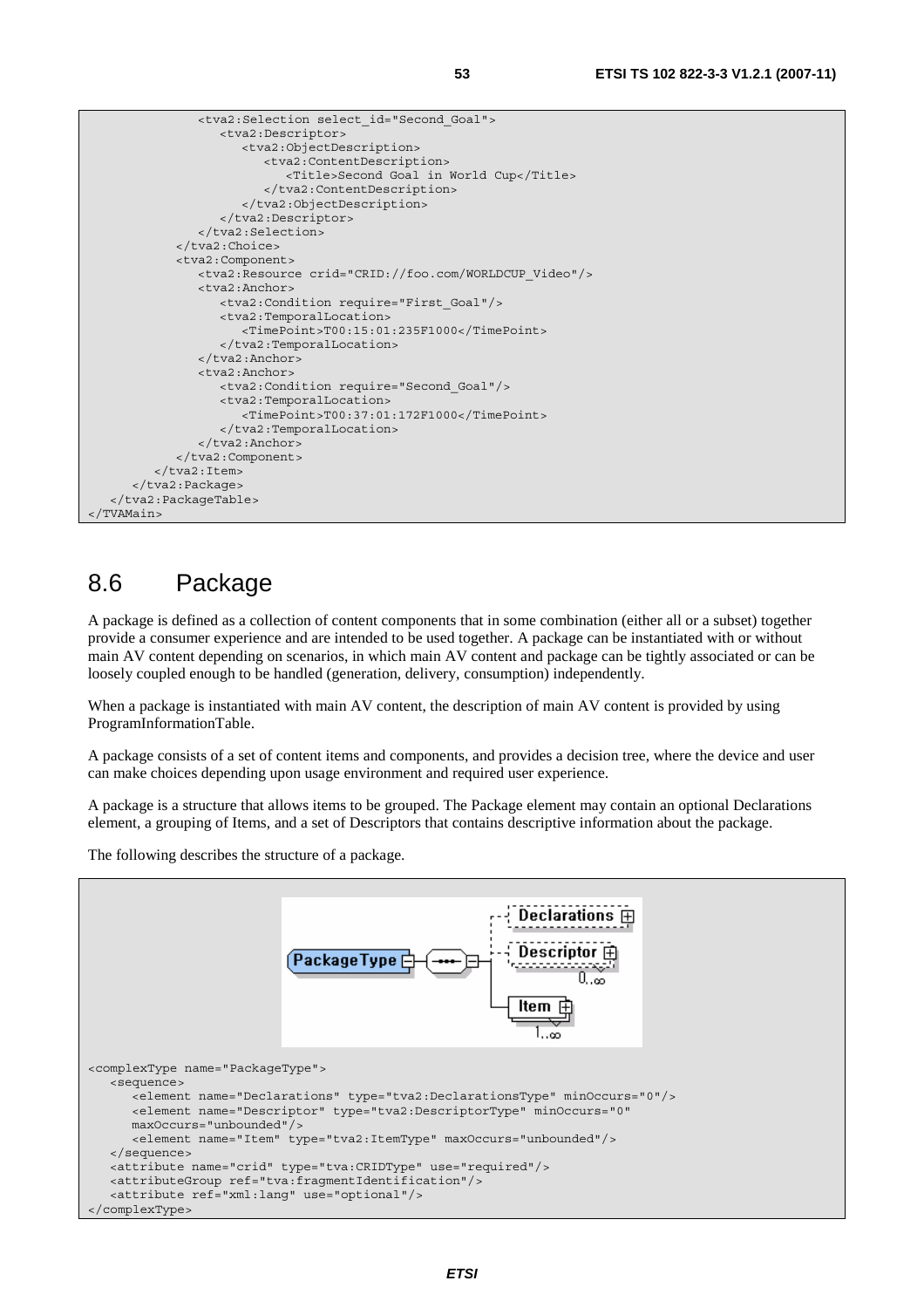| Name                   | <b>Definition</b>                                                                                                                                                                                                                                                                       |
|------------------------|-----------------------------------------------------------------------------------------------------------------------------------------------------------------------------------------------------------------------------------------------------------------------------------------|
| PackageType            | A complex type that specifies a package that is a group of items.                                                                                                                                                                                                                       |
| <b>Declarations</b>    | Declarations element is used to define a set of package elements in<br>a document without actually instantiating them. A declared element (i.e. a<br>child element of a Declarations element) is not considered to be<br>instantiated unless it is referenced (by a Reference element). |
| Descriptor             | A descriptive information about the package.                                                                                                                                                                                                                                            |
| Item                   | A grouping of possible sub-Items and/or Components.                                                                                                                                                                                                                                     |
| crid                   | The CRID for the package.                                                                                                                                                                                                                                                               |
| fragmentIdentification | Used to identify the fragment of data to which this description belongs.                                                                                                                                                                                                                |
| xml:lang               | Specifies the language of the description.                                                                                                                                                                                                                                              |

### 9 Extended User Description Datatypes

The present clause defines consumer metadata extended to describe consumer and consumer's environments supporting targeting and compatibility with Phase 1 user description metadata.

NOTE: Clause 5.5 of TS 102 822-3-2 [4] provides more detailed information on *TV-Anytime* consumer metadata including User Preferences and Usage History.



| <b>Name</b>                 | <b>Definition</b>                                         |
|-----------------------------|-----------------------------------------------------------|
| ExtendedUserDescriptionType | Defines extended consumer metadata.                       |
| UserInformationTable        | Describes the consumer's information including            |
|                             | biographic information and the accessibility information. |
| UsageEnvironment            | Describes the environment of content consumption.         |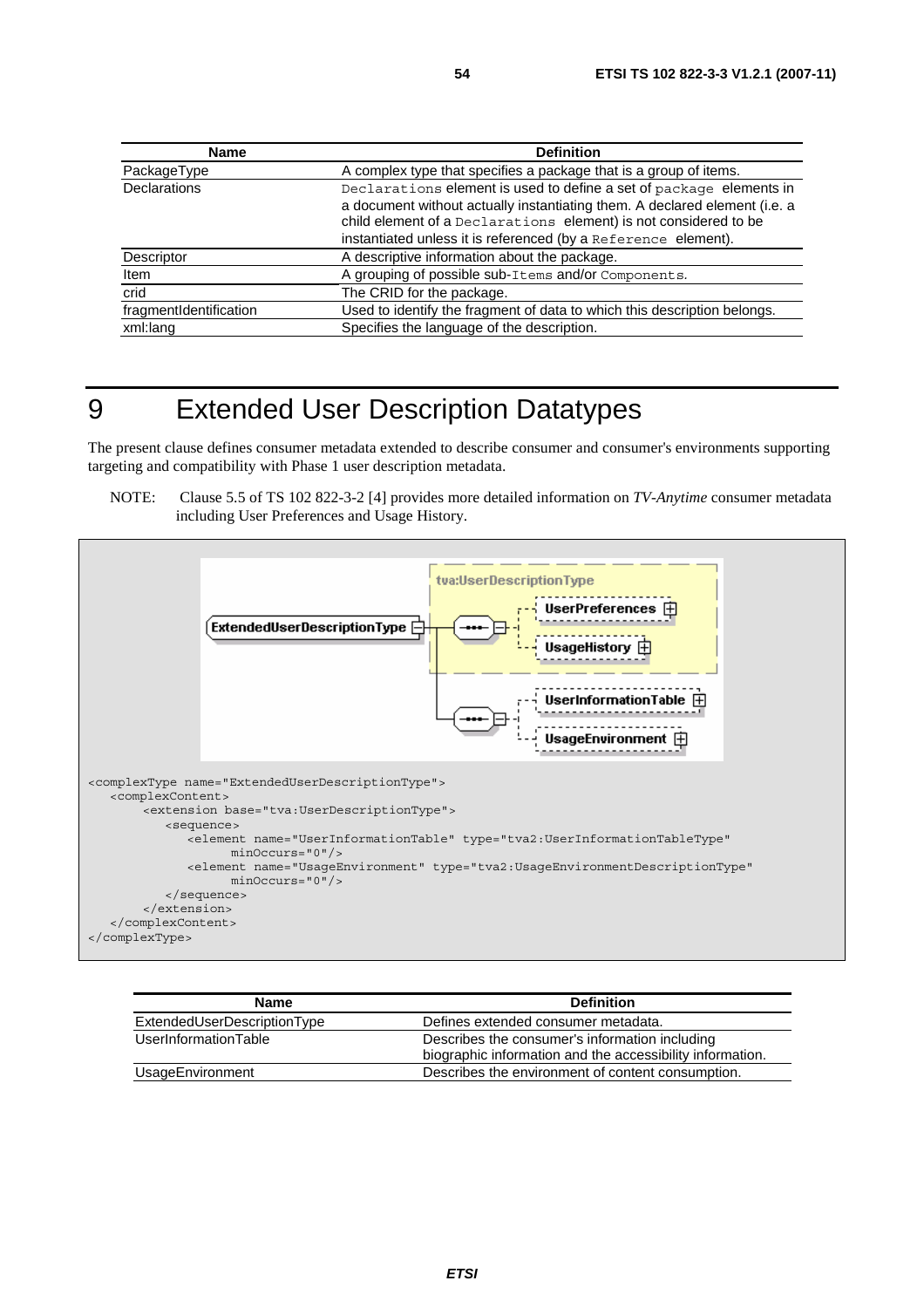### 10 Information Tables

#### 10.1 Package Table

A package is defined as a collection of content components that in some combination (either all or a subset) together provide a consumer with an enriched experience. A package can be instantiated with or without main AV content depending on scenarios, in which main AV content and a package can be tightly associated or can be coupled loosely enough to be handled (generation, delivery, consumption) independently.

When a package is instantiated with main AV content, the description of main AV content is provided by using the ProgramInformationTable.

A package consists of a set of content items and components, and provides a decision tree, where the device and user can make choices depending upon usage environment and required user experience.



| <b>Name</b>      | <b>Definition</b>                                         |  |
|------------------|-----------------------------------------------------------|--|
| PackageTableType | A complex type that describes a table of package records. |  |
| Package          | A list of package records. A Package has PackageType.     |  |
| xml:lang         | Specifies the language of the description.                |  |
| copyrightNotice  | Specifies the copyright information for the PackageTable. |  |

### 10.2 Interstitial Campaign Table

The interstitial campaign table is used to hold information about campaigns for which interstitial content descriptions are provided.

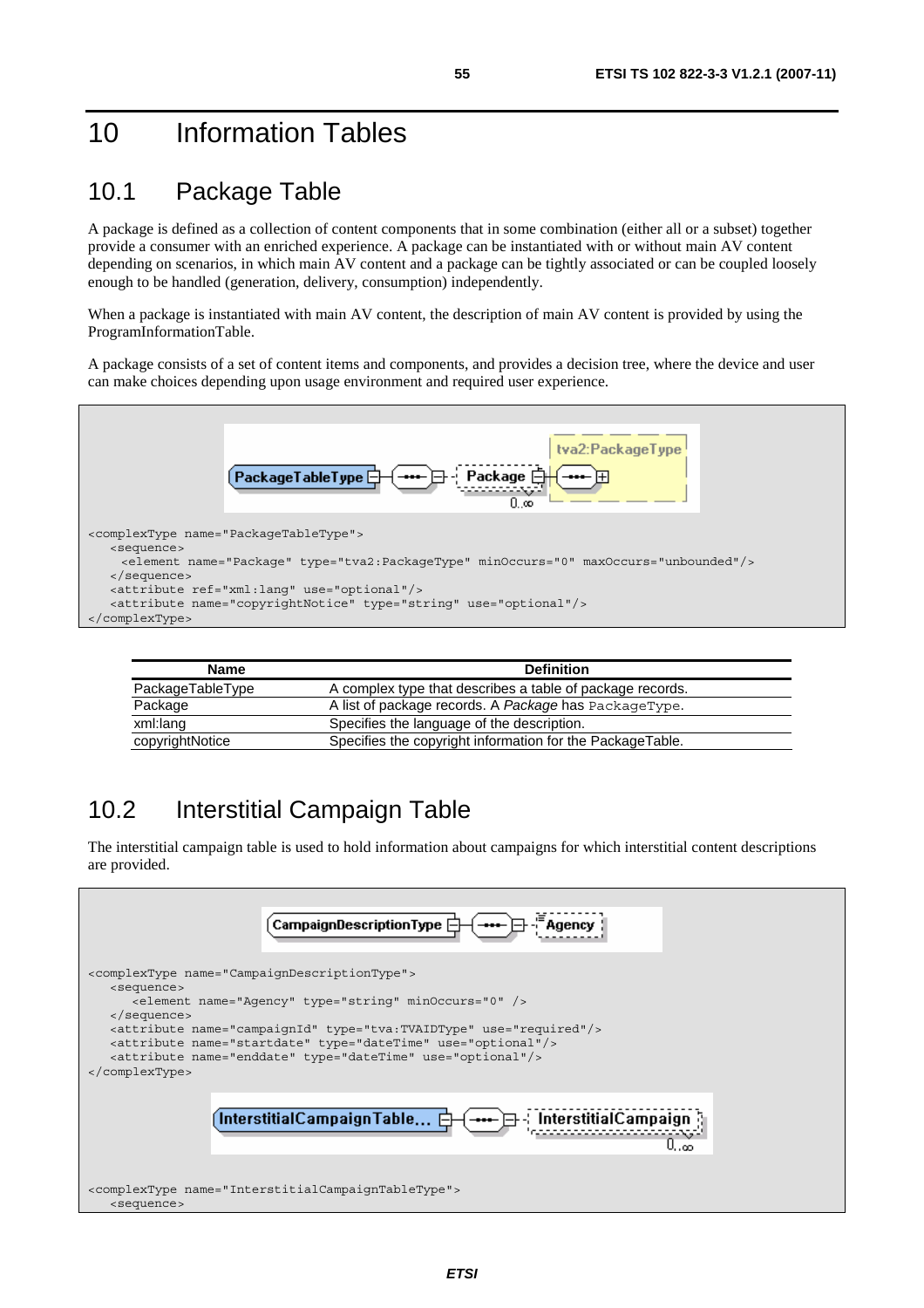<element name="InterstitialCampaign" type="tva2:CampaignDescriptionType" minOccurs="0" maxOccurs="unbounded"/> </sequence>

</complexType>

| <b>Name</b>                   | <b>Definition</b>                                                 |
|-------------------------------|-------------------------------------------------------------------|
| CampaignDescriptionType       | A complex type that describes an interstitial campaign.           |
| Agency                        | Free text to allow the identification of the Agency carrying the  |
|                               | campaign.                                                         |
| campaignId                    | A unique identifier for the Campaign. This field is referenced by |
|                               | the MemberOfCampaign element within the                           |
|                               | InterstitialContextAttributesType.                                |
| startdate                     | The inclusive date at which the campaign will start.              |
| enddate                       | The inclusive date at which the campaign will end.                |
| InterstitialCampaignTableType | A complex type that describes a table of InterstitialCampaign.    |
| <b>InterstitialCampaign</b>   | A list of InterstitialCampaign elements.                          |

#### 10.3 Rights Management and Protection Information (RMPI) **Table**

The present clause describes how to enable rights information compliant with tva\_rmpi.xsd [7] to be associated with content descriptions. The purpose is solely to provide a mechanism to inform end users of the rights associated with content - i.e. it is "attractor" information, and not intended to be the basis of any enforcement mechanism. A means is also provided to associate content descriptions with external rights documents expressed in non-*TV-Anytime* formats.

Where the same rights related information may be applicable to several content items, a table is provided to enable this information to be declared once and referenced from within content descriptions.

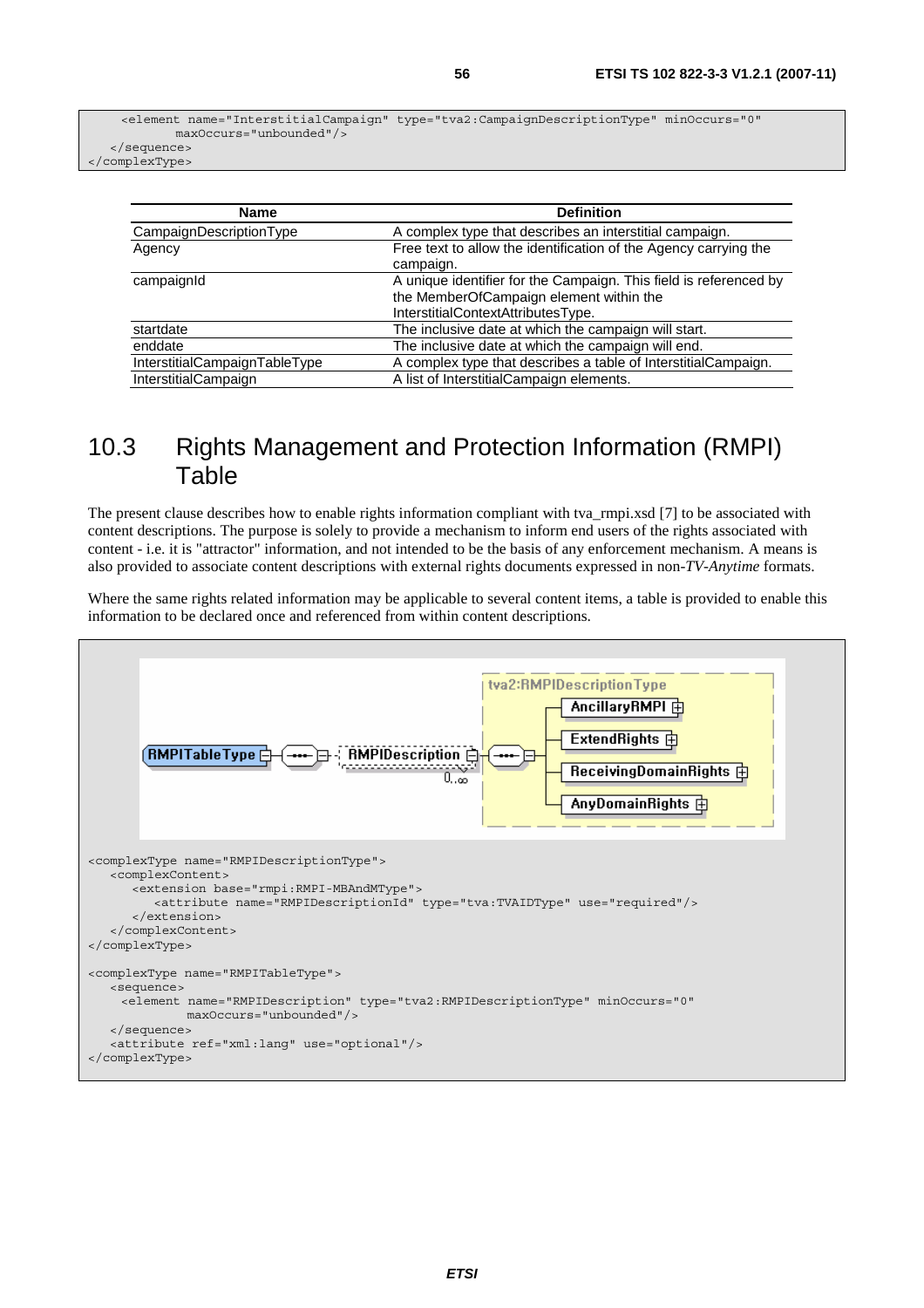| <b>Name</b>                | <b>Definition</b>                                                                                                                               |
|----------------------------|-------------------------------------------------------------------------------------------------------------------------------------------------|
| <b>RMPIDescriptionType</b> | A complex type that specifies description to be used for direct<br>incorporation of TVA-compliant RMPI information in a content<br>description. |
| <b>RMPIDescriptionId</b>   | An id for RMPIDescription.                                                                                                                      |
| RMPITableType              | A complex type that describes a table of RMPI description records.                                                                              |
| RMPIDescription            | This element is used for direct incorporation of TVA-compliant RMPI<br>information in a content description.                                    |
| xml:lang                   | Specifies the language of the description.                                                                                                      |

#### 10.4 Coupon Table

This table contains the coupon descriptions which are stand-alone, this means not included in the "PurchaseList" of a "BasicContentDescription".



| <b>Name</b>       | <b>Definition</b>                                                       |
|-------------------|-------------------------------------------------------------------------|
| CouponTableType   | A complex type that describes a table of coupon description<br>records. |
| CouponDescription | This element contains the coupon description.                           |
| xml:lang          | Specifies the language of the description.                              |

### 10.5 Targeting Information Table

This table contains the targeting information.

```
<complexType name="TargetingInformationTableType"> 
   <sequence> 
       <element name="TargetingInformation" type="tva2:TargetingInformationType" 
      minOccurs="0" maxOccurs="unbounded"/> 
    </sequence> 
</complexType>
```

| <b>Name</b>                   | <b>Definition</b>                                                                         |
|-------------------------------|-------------------------------------------------------------------------------------------|
| TargetingInformationTableType | A complex type that serves as a container for globally<br>declared Targeting Information. |
| TargetingInformation          | An instantiation of a set of Targeting Information.                                       |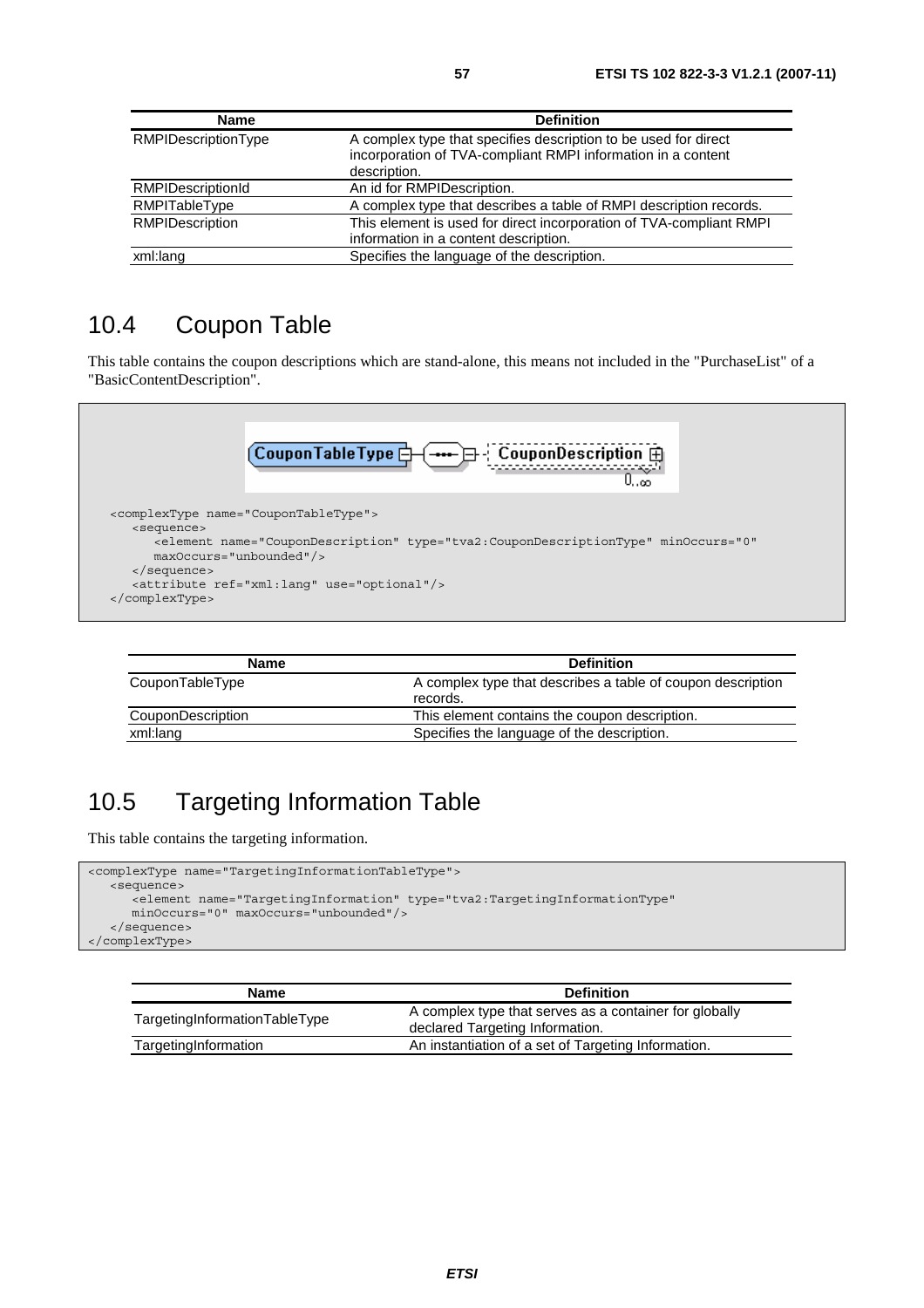### 11 Extended *TV-Anytime* Information Document

The following extends the TVAMain type developed in TS 102 822-3-1 [3] to enable the instantiation of the extended schema type.



| <b>Name</b>                | <b>Definition</b>                                     |
|----------------------------|-------------------------------------------------------|
| ExtendedTVAMainType        | Describes extended TVAMain.                           |
| PackageTable               | A table containing Package descriptions.              |
| InterstitialCampaignTable  | A table containing Interstitial campaign information. |
| <b>RMPITable</b>           | A table containing globally declared RMPI             |
|                            | descriptions.                                         |
| CouponTable                | A table containing globally declared Coupon           |
|                            | description.                                          |
| TargetingInformationTable  | A table containing globally declared Targeting        |
|                            | Information.                                          |
| InterstitialTargetingTable | A table containing Interstitial replacement           |
|                            | information. A full description of the data type is   |
|                            | provided in TS 102 822-3-4 [5].                       |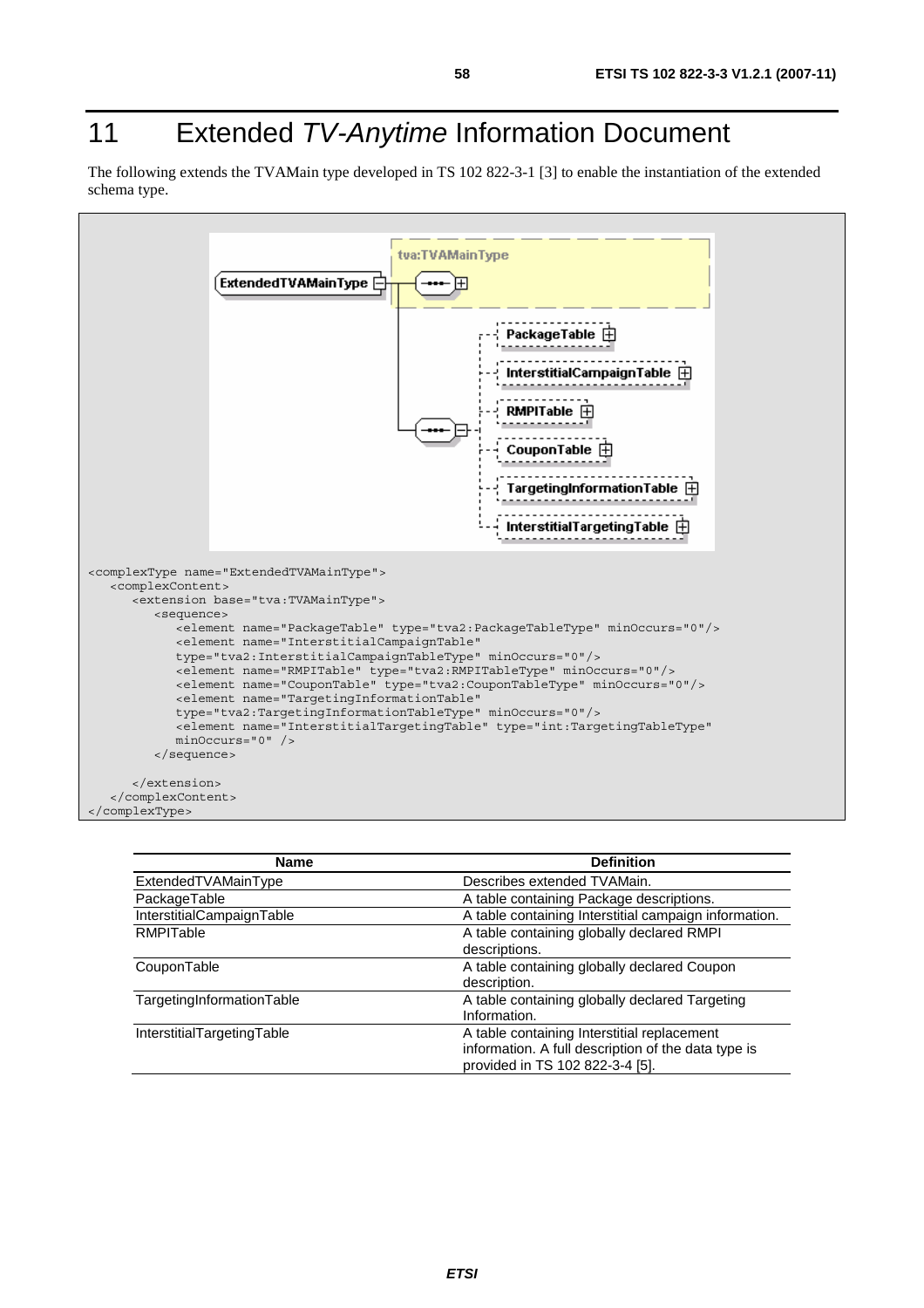### Annex A (normative): TV-Anytime Classification Schemes

### A.1 Introduction

The Classification Scheme DS is an MPEG-7 tool for the provision of controlled terminology for use in classification. It is defined in clause 7.3 of the ISO/IEC 15938-5 [16]. The MDS specification also shows how URNs can be used to uniquely identify CSs and terms within CSs, as well as the use of CS aliasing to provide a more concise, application-specific way of referring to classification terms.

An informative set of Classification Schemes has been developed by TVA to provide a universally applicable default set of classification terms. In addition to - or as a total or partial replacement for - these default CSs, implementers may create and make use of other CSs to meet specific regional or other special requirements (see clause B.3). These default CSs are presented as well-formed XML instance documents complying with the ClassificationScheme fragment defined in clause 4.3.1.13 of TS 102 822-3-2 [4]. These are not schema valid, which would require the incorporation of the fragment into an instance of ClassificationSchemeTable in the TVAMain document.

Example:

```
<TVAMain xml:lang="en" xmlns="urn:tva:metadata:2005" xmlns:mpeg7="urn:tva:mpeg7:2005" 
xmlns:xsi="http://www.w3.org/2001/XMLSchema-instance" xsi:schemaLocation="urn:tva:metadata:2005 
tva metadata 3-1 v131.xsd">
    <ClassificationSchemeTable> 
       <ClassificationScheme uri="urn:tva:metadata:cs:ActionTypeCS:2004"> 
           <!-- ##################################################################### --> 
          <!-- ACTIONTYPE
           <!-- Definition: Types of user action being 
          monitored to analyse viewing habits--> 
           <!-- ##################################################################### --> 
           <mpeg7:Term termID="1"> 
              <mpeg7:Name xml:lang="en">Audio-Video</mpeg7:Name> 
              <mpeg7:Definition xml:lang="en">Actions Related to Audio and 
              Video</mpeg7:Definition> 
           </mpeg7:Term> 
           <!--etc.--> 
       </ClassificationScheme> 
    </ClassificationSchemeTable>
```

```
</TVAMain>
```
The syntax for naming default TVA CSs is closely modelled on that used for MPEG-7 CSs and takes the form:

• "urn:tva:metadata:cs:*SchemeName*".

The first four structural components, which always take the form "urn:tva:metadata:cs", indicate that a CS is being named within the TVA metadata CS namespace. The terminating component, SchemeName, uniquely names the CS within the namespace, e.g. "urn:tva:metadata:cs:IntentionCS". In addition, the SchemaName may, if required, include one or more version qualifiers separated from the name by a colon, e.g. "urn:tva:metadata:cs:IntentionCS:2005".

However, it is recognized that alternative forms of a URI (e.g. a URL) are equally valid to uniquely identify classification schemes other than presented in the present document.

Examples of the use of the different forms of pointers to classification schemes and associated aliases are provided in clause 7.4.4.5.2 of the ISO/IEC 15938-5 [16]. It is to be noted that in the case of URNs, the separator to be used is the ":", while it is the "#" in the case of URLs.

Examples:

- If "S1" is the alias for "urn:tva:metadata:cs:IntentionCS:2004", then a termID will be accessed through ":S1:1.2.3.4" and the fully qualified term path is: "urn:tva:metadata:cs:IntentionCS:2004:1.2.3.4".
- If "S2" is the alias for ["http://arib.or.jp](http://arib.or.jp/)/tv-anytime/ContentCS.xml", then a termID will be accessed through ":S2:1.2.3.4" and the fully qualified term path is: ["http://arib.or.jp](http://arib.or.jp/)/tv-anytime/ContentCS.xml#1.2.3.4".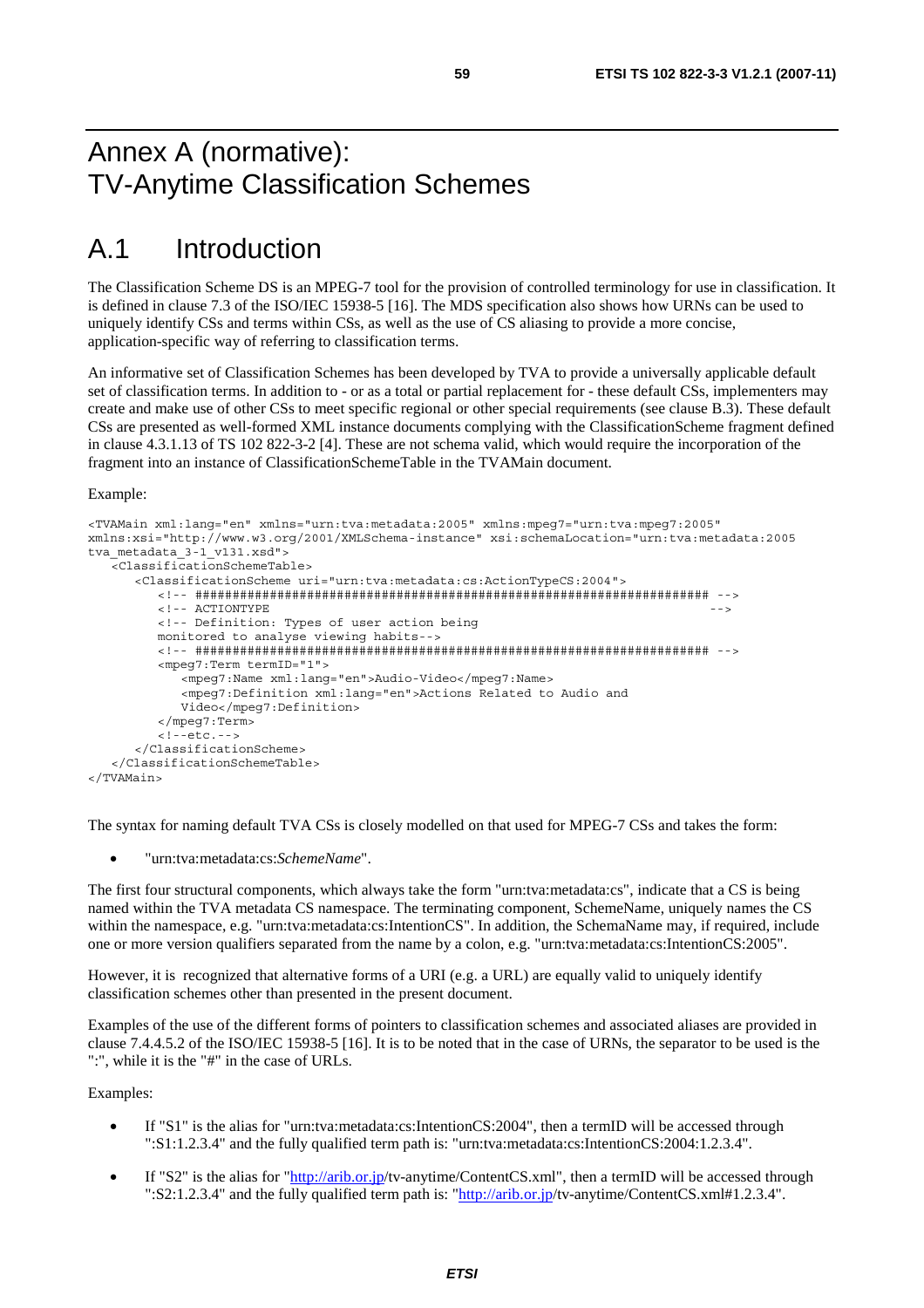If external Classification Schemes are used, it is an important implementation requirement to ensure that these resources are accessible by the metadata recipient. In the case of a URL, it must be ensured that the presence of the file is maintained at the declared location. In the case of a URN, the actual scheme location must be provided for interoperability purposes.

In complement to the Phase 1 Classification Schemes defined in TS 102 822-3-1 [3], an informative set of Phase 2 Classification Schemes has been developed by TVA to provide a universally applicable default set of classification terms.

### A.2 Game Perspectives CS

The GamePerspectivesCS defines a controlled set of terms for the classification of games content considered from the perspective of players.

```
<?xml version="1.0" encoding="UTF-8"?> 
<ClassificationScheme uri="urn:tva:metadata:extended:cs:GamePerspectivesCS:2005"> 
    <Term termId="1"> 
       <Name xml:lang="en">First-Person</Name> 
       <Definition xml:lang="en"> 
          Displayed from a 1st-person perspective or view; i.e. from the viewer's own eyes. 
       </Definition> 
    </Term> 
    <Term termId="2"> 
       <Name xml:lang="en">Third-Person</Name> 
       <Definition xml:lang="en"> 
          Displayed from a 3rd-person perspective or view; i.e. player is able to see him/herself. 
       </Definition> 
    </Term> 
    <Term termId="3"> 
       <Name xml:lang="en">Top-Down</Name> 
       <Definition xml:lang="en"> 
          Used to describe any game where the main setting of gameplay is represented by a "top-down" 
view of the playfield; used in describing both shooters and adventure games. 
       </Definition> 
    </Term> 
    <Term termId="4"> 
       <Name xml:lang="en">Isometric</Name> 
       <Definition xml:lang="en"> 
          Playfield is technically two-dimensional, but drawn in an isometric view so that the game 
looks three-dimensional. 
       </Definition> 
    </Term> 
    <Term termId="5"> 
       <Name xml:lang="en">Flat, Side-View</Name> 
       <Definition xml:lang="en"> 
          The flat, side-view is the traditional two-dimensional "side view" of the action. 
       </Definition> 
       <Term termId="5.1"> 
          <Name xml:lang="en">Side-scroller</Name> 
          <Definition xml:lang="en"> 
             Used to describe any game where the main setting of gameplay involves the player moving 
from one side of the playfield to the other horizontally for a length of time. 
          </Definition> 
       </Term> 
       <Term termId="5.2"> 
          <Name xml:lang="en">platform</Name> 
          <Definition xml:lang="en"> 
             Describes any action game where the playfield is set up as a series of floors, levels, 
or platforms for the player to navigate. 
          </Definition>
```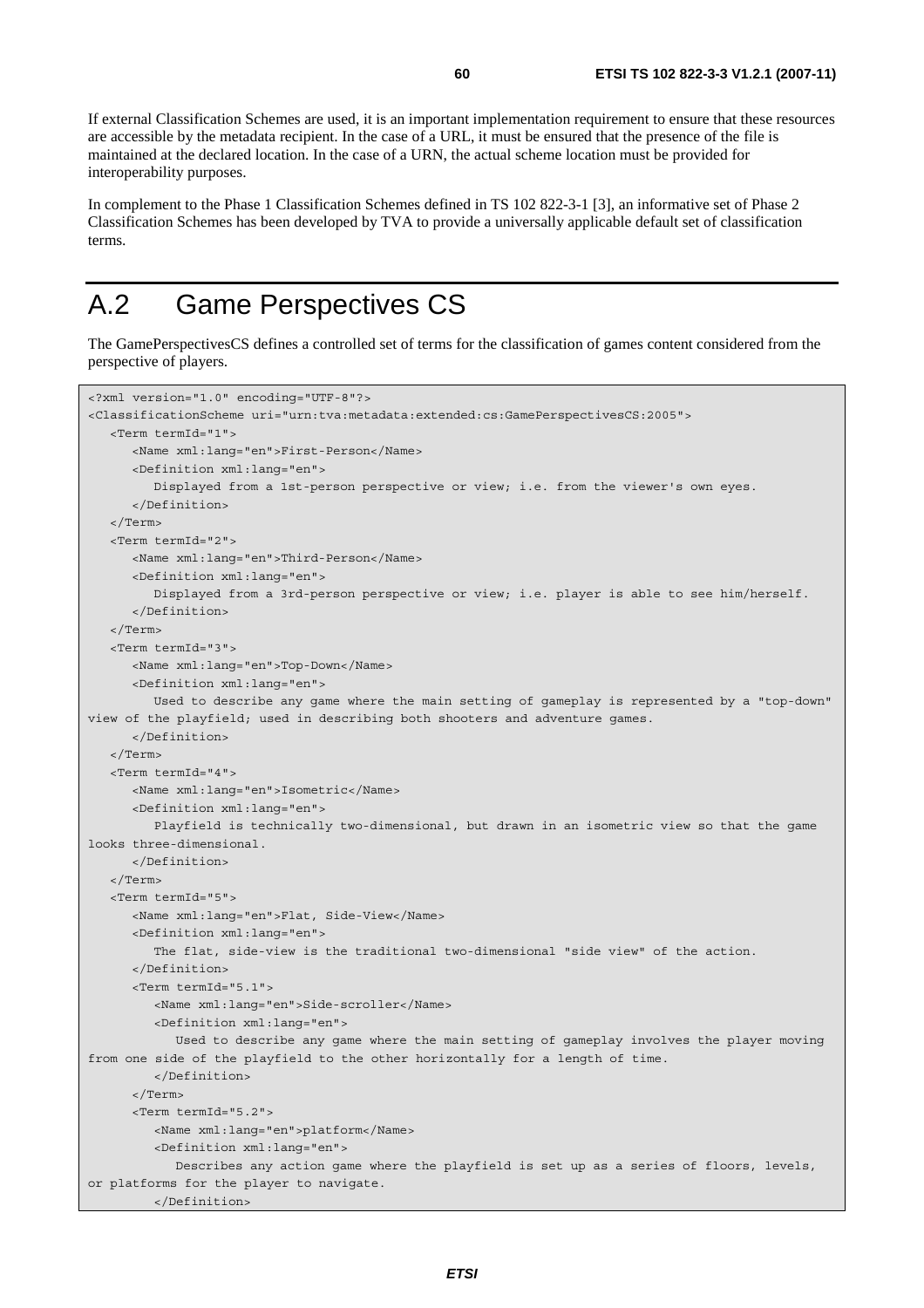```
 </Term> 
   </Term> 
   <Term termId="6"> 
      <Name xml:lang="en">Text-Based Game</Name> 
       <Definition xml:lang="en"> 
         Describes text-based games that do not use graphics at or very sparingly. 
       </Definition> 
    </Term> 
</ClassificationScheme>
```
### A.3 Intended Educational User CS

The IntendedEducationalUserCS defines a controlled set of terms for the classification of intended educational users of content.

```
<?xml version="1.0" encoding="UTF-8"?> 
<ClassificationScheme uri=" urn:tva:metadata:extended:cs:IntendedEducationalUserCS:2005"> 
   <Term termID="1"> 
      <Name xml:lang="en">Teachers</Name> 
   </Term> 
   <Term termID="2"> 
      <Name xml:lang="en">Managers</Name> 
   </Term> 
   <Term termID="3"> 
      <Name xml:lang="en">Special learners</Name> 
   </Term> 
   <Term termID="4"> 
      <Name xml:lang="en">General</Name> 
   </Term> 
   <Term termID="5"> 
      <Name xml:lang="en">Beginner</Name> 
   </Term> 
</ClassificationScheme>
```
### A.4 Educational Use CS

The EducationalUseCS defines a controlled set of terms for the classification of educational uses of content.

```
<?xml version="1.0" encoding="UTF-8"?> 
<ClassificationScheme uri=" urn:tva:metadata:extended:cs:EducationalUseCS:2005"> 
   <Term termID="1"> 
      <Name xml:lang="en">Exercise</Name> 
    </Term> 
    <Term termID="2"> 
      <Name xml:lang="en">Animation</Name> 
   </Term> 
   <Term termID="3"> 
      <Name xml:lang="en">Exam</Name> 
   </Term> 
   <Term termID="4"> 
      <Name xml:lang="en">Narrative text</Name> 
   </Term> 
    <Term termID="5"> 
      <Name xml:lang="en">Experiment</Name> 
    </Term> 
    <Term termID="6">
```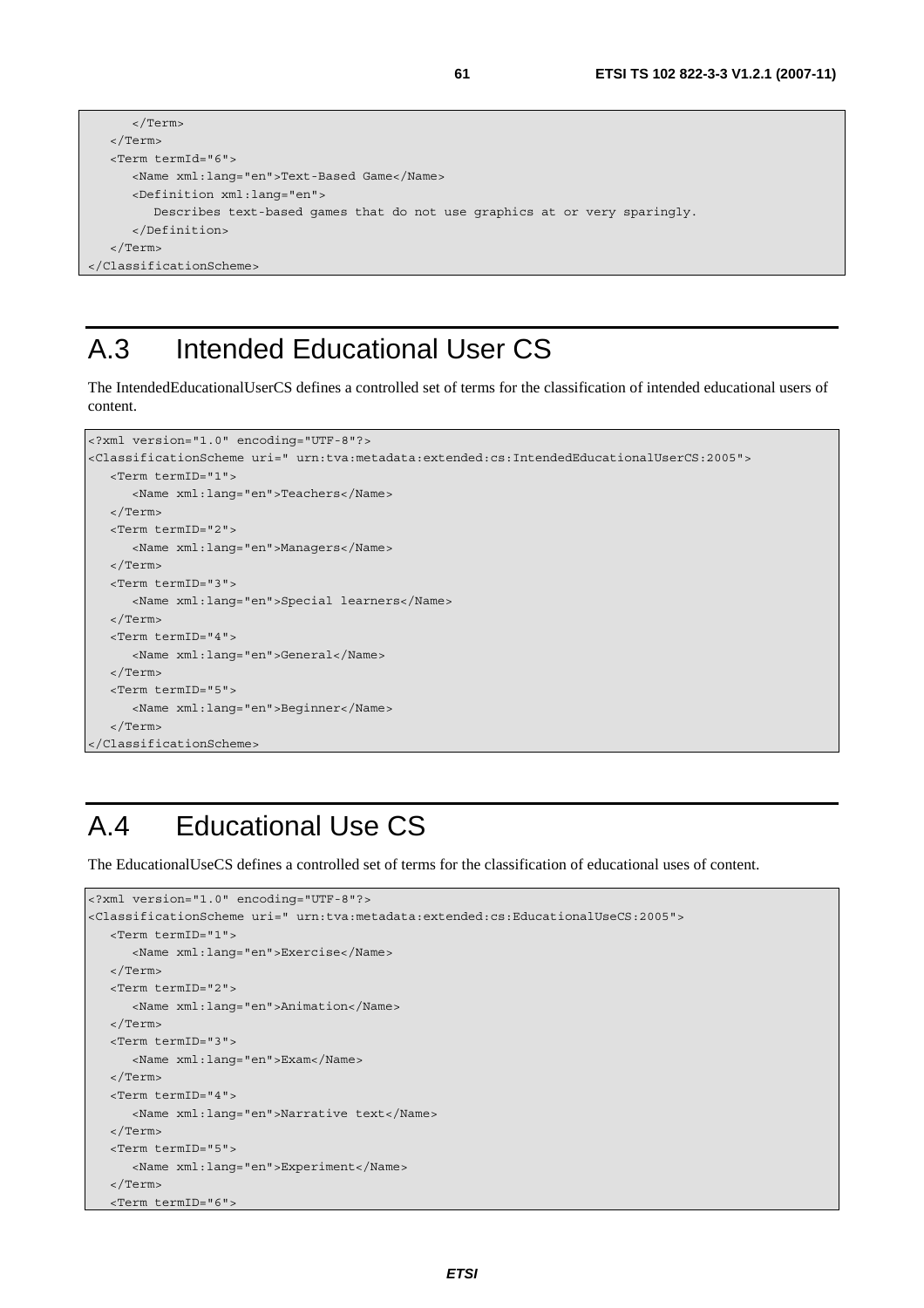```
 <Name xml:lang="en">Exercise</Name> 
   </Term> 
   <Term termID="7"> 
      <Name xml:lang="en">Self-assessment</Name> 
   </Term> 
   <Term termID="8"> 
      <Name xml:lang="en">Lecture</Name> 
   </Term> 
</ClassificationScheme>
```
### A.5 Family Member CS

The FamilyMemberCS defines a controlled set of terms for the classification of family members in the household of the content user.

```
<?xml version="1.0" encoding="UTF-8"?> 
<ClassificationScheme uri="urn:tva:metadata:extended:cs:FamilyMemberCS:2005"> 
    <Term termID="1"> 
       <Name xml:lang="en">Mother</Name> 
       <Term termID="1.1"> 
          <Name xml:lang="en">Step-mother</Name> 
       </Term> 
       <Term termID="1.2"> 
          <Name xml:lang="en">Mother-in-law</Name> 
       </Term> 
    </Term> 
    <Term termID="2"> 
       <Name xml:lang="en">Father</Name> 
       <Term termID="2.1"> 
          <Name xml:lang="en">Step-father</Name> 
       </Term> 
       <Term termID="2.2"> 
          <Name xml:lang="en">Father-in-law</Name> 
       </Term> 
    </Term> 
    <Term termID="3"> 
       <Name xml:lang="en">Grandmother</Name> 
    </Term> 
    <Term termID="4"> 
      <Name xml:lang="en">Grandfather</Name> 
    </Term> 
   <Term termID="5"> 
       <Name xml:lang="en">Great-grandmother</Name> 
    </Term> 
    <Term termID="6"> 
       <Name xml:lang="en">Great-grandfather</Name> 
    </Term> 
    <Term termID="7"> 
       <Name xml:lang="en">Great-great-grandmother</Name> 
    </Term> 
    <Term termID="8"> 
       <Name xml:lang="en">Great-great-grandfather</Name> 
    </Term> 
    <Term termID="9"> 
       <Name xml:lang="en">Sibling</Name> 
       <Term termID="9.1"> 
          <Name xml:lang="en">Brother</Name> 
          <Term termID="9.1.1"> 
             <Name xml:lang="en">Half-brother</Name> 
              <Term termID="9.1.1.1"> 
                 <Name xml:lang="en">Younger half-brother</Name> 
             </Term> 
             <Term termID="9.1.1.2"> 
                 <Name xml:lang="en">Elder half-brother</Name> 
             </Term> 
          </Term> 
          <Term termID="9.1.2"> 
             <Name xml:lang="en">Step-brother</Name> 
             <Term termID="9.1.2.1"> 
                <Name xml:lang="en">Younger step-brother</Name>
```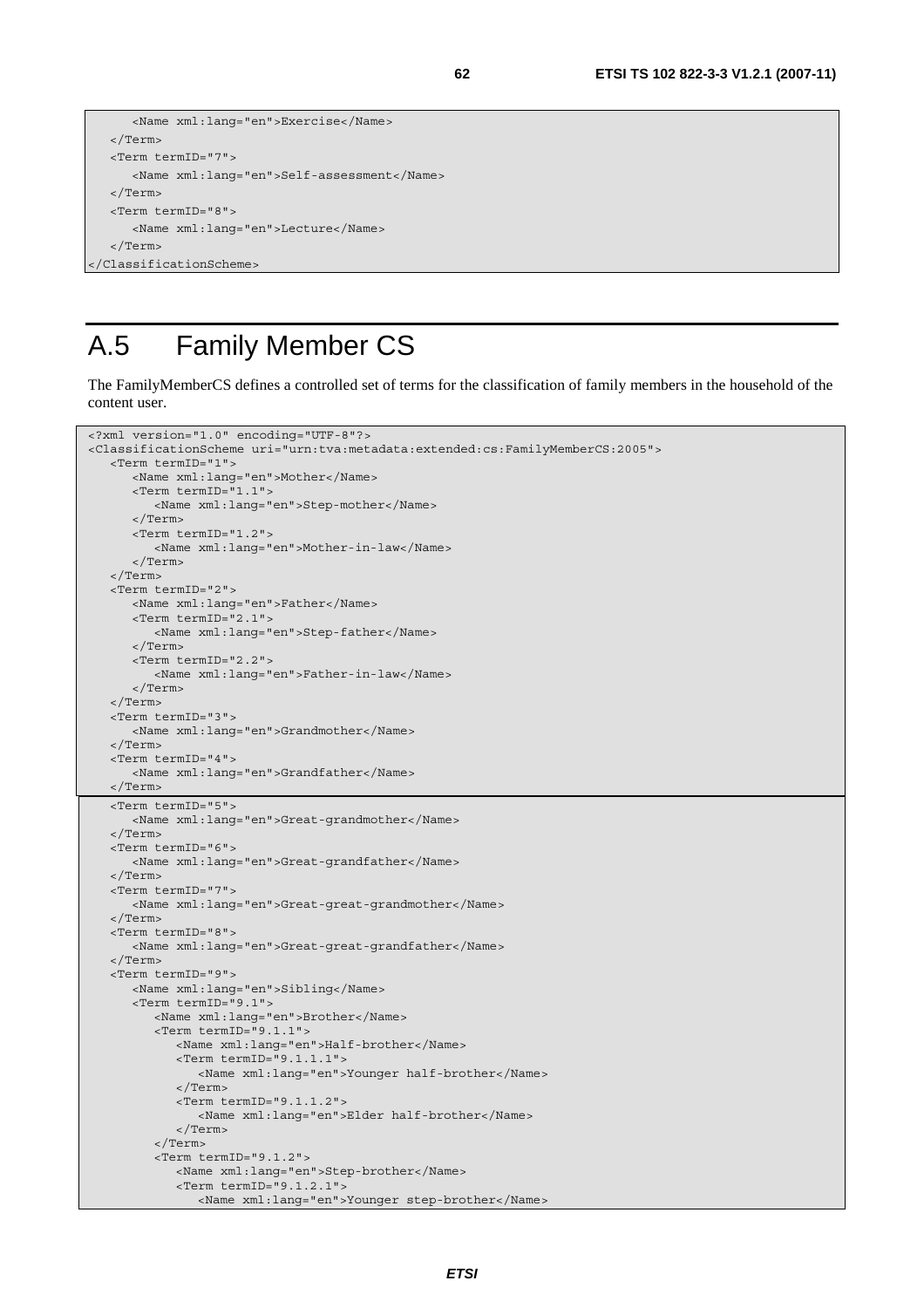</Term>

```
 <Term termID="9.1.2.2"> 
              <Name xml:lang="en">Elder step-brother</Name> 
          </Term> 
       </Term> 
       <Term termID="9.1.3"> 
          <Name xml:lang="en">Brother-in-law</Name> 
          <Term termID="9.1.2.1"> 
             <Name xml:lang="en">Younger brother-in-law</Name> 
          </Term> 
          <Term termID="9.1.2.2"> 
             <Name xml:lang="en">Elder brother-in-law</Name> 
          </Term> 
       </Term> 
       <Term termID="9.1.4"> 
          <Name xml:lang="en">Twin brother</Name> 
       </Term> 
    </Term> 
    <Term termID="9.2"> 
       <Name xml:lang="en">Sister</Name> 
       <Term termID="9.2.1"> 
          <Name xml:lang="en">Half-sister</Name> 
          <Term termID="9.2.1.1"> 
             <Name xml:lang="en">Younger half-sister</Name> 
          </Term> 
          <Term termID="9.2.1.2"> 
             <Name xml:lang="en">Elder half-sister</Name> 
          </Term> 
       </Term> 
       <Term termID="9.2.2"> 
          <Name xml:lang="en">Step-sister</Name> 
          <Term termID="9.2.2.1"> 
             <Name xml:lang="en">Younger step-sister</Name> 
          </Term> 
          <Term termID="9.2.2.2"> 
             <Name xml:lang="en">Elder step-sister</Name> 
          </Term> 
       </Term> 
       <Term termID="9.2.3"> 
          <Name xml:lang="en">Sister-in-law</Name> 
          <Term termID="9.2.2.1"> 
             <Name xml:lang="en">Younger sister-in-law</Name> 
          </Term> 
          <Term termID="9.2.2.2"> 
             <Name xml:lang="en">Elder sister-in-law</Name> 
          </Term> 
       </Term> 
       <Term termID="9.2.4"> 
          <Name xml:lang="en">Twin sister</Name> 
       </Term> 
    </Term> 
 </Term> 
 <Term termID="10"> 
    <Name xml:lang="en">Twin</Name> 
 </Term> 
 <Term termID="11"> 
    <Name xml:lang="en">Cousin</Name> 
    <Term termID="11.1"> 
       <Name xml:lang="en">First cousin</Name> 
       <Term termID="11.1.1"> 
          <Name xml:lang="en">First cousin once removed</Name> 
       </Term> 
       <Term termID="11.1.2"> 
          <Name xml:lang="en">First cousin twice removed</Name> 
       </Term> 
       <Term termID="11.1.3"> 
          <Name xml:lang="en">First cousin three times removed</Name> 
       </Term> 
   \langleTerm> <Term termID="11.2"> 
       <Name xml:lang="en">Second cousin</Name> 
       <Term termID="11.2.1"> 
          <Name xml:lang="en">Second cousin once removed</Name> 
       </Term> 
       <Term termID="11.2.2"> 
          <Name xml:lang="en">Second cousin twice removed</Name> 
       </Term> 
       <Term termID="11.2.3">
```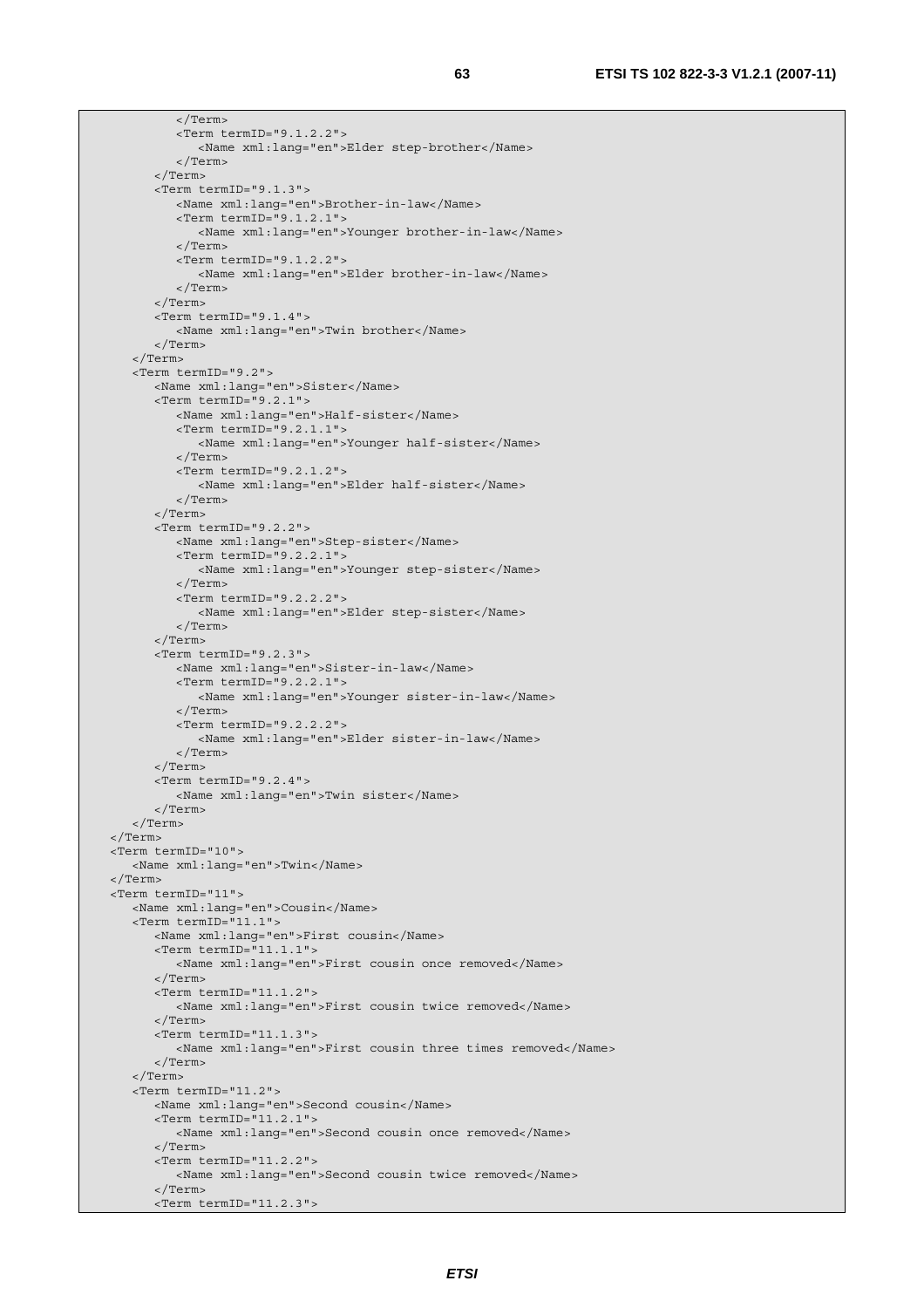<Name xml:lang="en">Second cousin three times removed</Name> </Term> </Term> <Term termID="11.3"> <Name xml:lang="en">Third cousin</Name> <Term termID="11.3.1"> <Name xml:lang="en">Third cousin once removed</Name> </Term> <Term termID="11.3.2"> <Name xml:lang="en">Third cousin twice removed</Name> </Term> <Term termID="11.3.3"> <Name xml:lang="en">Third cousin three times removed</Name> </Term> </Term> </Term> <Term termID="12"> <Name xml:lang="en">Wife</Name> <Term termID="12.1"> <Name xml:lang="en">First wife</Name> </Term> <Term termID="12.2"> <Name xml:lang="en">Second wife</Name> </Term> <Term termID="12.3"> <Name xml:lang="en">Third wife</Name> </Term> </Term> <Term termID="13"> <Name xml:lang="en">Husband</Name> <Term termID="13.1"> <Name xml:lang="en">First husband</Name> </Term> <Term termID="13.2"> <Name xml:lang="en">Second husband</Name> </Term> <Term termID="13.3"> <Name xml:lang="en">Third husband</Name> </Term> </Term> <Term termID="14"> <Name xml:lang="en">Spouse</Name> </Term> <Term termID="15"> <Name xml:lang="en">Ex-wife</Name> </Term> <Term termID="16"> <Name xml:lang="en">Ex-husband</Name> </Term> <Term termID="17"> <Name xml:lang="en">Uncle</Name> </Term> <Term termID="18"> <Name xml:lang="en">Aunt</Name> </Term> <Term termID="19"> <Name xml:lang="en">Great uncle</Name> </Term> <Term termID="20"> <Name xml:lang="en">Great aunt</Name> </Term> <Term termID="21"> <Name xml:lang="en">Great great uncle</Name> </Term> <Term termID="22"> <Name xml:lang="en">Great great aunt</Name> </Term> <Term termID="23"> <Name xml:lang="en">Daughter</Name> <Term termID="23.1"> <Name xml:lang="en">Step daughter</Name> </Term> <Term termID="23.2"> <Name xml:lang="en">Daughter-in-law</Name> </Term> <Term termID="23.3"> <Name xml:lang="en">God-daughter</Name> </Term>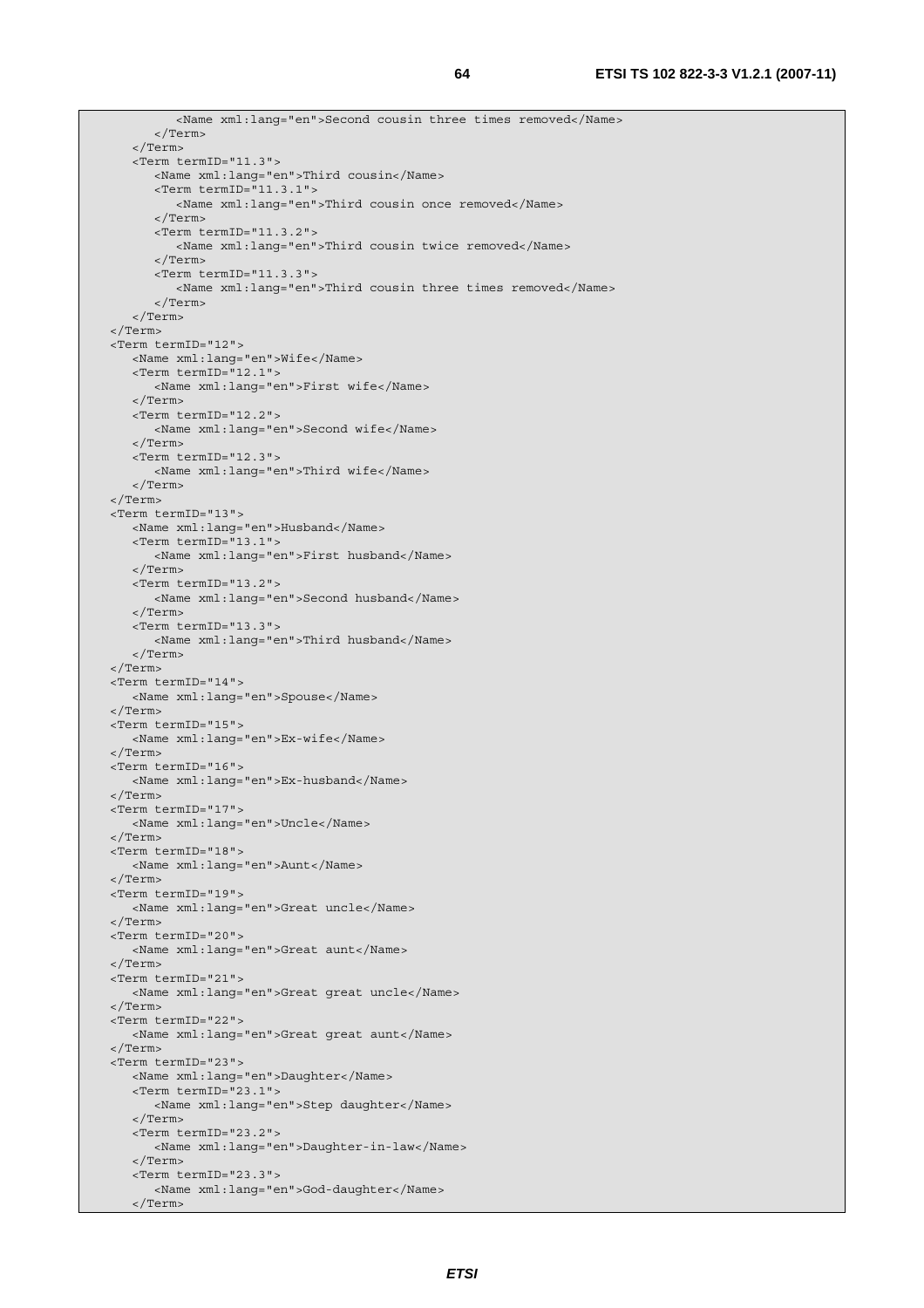```
 </Term> 
    <Term termID="24"> 
       <Name xml:lang="en">Son</Name> 
       <Term termID="24.1"> 
          <Name xml:lang="en">Step son</Name> 
       </Term> 
       <Term termID="24.2"> 
          <Name xml:lang="en">Son-in-law</Name> 
       </Term> 
       <Term termID="24.3"> 
          <Name xml:lang="en">God son</Name> 
       </Term> 
    </Term> 
    <Term termID="25"> 
       <Name xml:lang="en">Grand-daughter</Name> 
       <Term termID="25.1"> 
          <Name xml:lang="en">Step grand-daughter</Name> 
       </Term> 
    </Term> 
    <Term termID="26"> 
       <Name xml:lang="en">Grandson</Name> 
       <Term termID="26.1"> 
          <Name xml:lang="en">Step grandson</Name> 
       </Term> 
    </Term> 
    <Term termID="27"> 
       <Name xml:lang="en">Great grand-daughter</Name> 
    </Term> 
    <Term termID="28"> 
       <Name xml:lang="en">Great grandson</Name> 
    </Term> 
    <Term termID="29"> 
       <Name xml:lang="en">Great great grand-daughter</Name> 
    </Term> 
    <Term termID="30"> 
       <Name xml:lang="en">Great great grandson</Name> 
    </Term> 
    <Term termID="31"> 
       <Name xml:lang="en">Nephew</Name> 
    </Term> 
    <Term termID="32"> 
       <Name xml:lang="en">Niece</Name> 
    </Term> 
</ClassificationScheme>
```
## A.6 Accessibility CS

The AccessibilityCS defines a controlled set of terms for the classification of the accessibility characteristics of a content user.

```
<?xml version="1.0" encoding="UTF-8"?> 
<ClassificationScheme uri="urn:tva:metadata:extended:cs:AccessibilityCS:2005"> 
    <Term termID="AbleToUseRemote"> 
       <Name xml:lang="en">Able to use remote</Name> 
   </Term> 
    <Term termID="UnableToUseRemote"> 
       <Name xml:lang="en">Unable to use remote control</Name> 
   </Term> 
   <Term termID="AbleToUseKeyboard"> 
      <Name xml:lang="en">Able to use keyboard</Name> 
   </Term> 
   <Term termID="UnableToUseKeyboard"> 
      <Name xml:lang="en">Unable to use keyboard</Name> 
   </Term> 
   <Term termID="AbleToUsePointingDevice"> 
      <Name xml:lang="en">Able to use pointing device</Name> 
   </Term> 
   <Term termID="UnableToUsePointingDevice">
```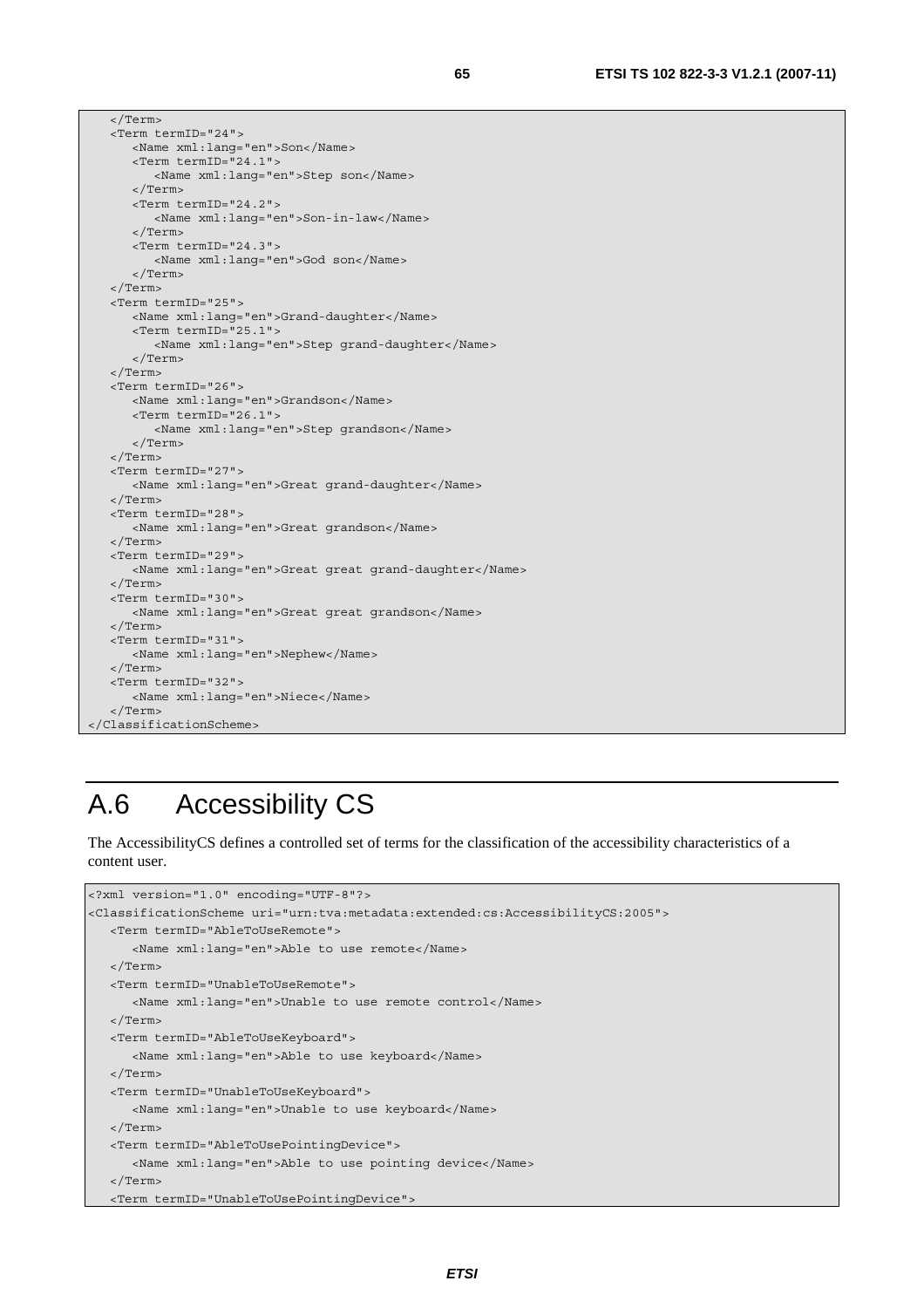```
 <Name xml:lang="en">Unable to use pointing device</Name> 
   </Term> 
   <Term termID="VoiceOnly"> 
      <Name xml:lang="en">Voice interaction only</Name> 
   </Term> 
</ClassificationScheme>
```
## A.7 CPU Type CS

The CPUTypeCS defines a controlled set of terms for the classification of CPUs of user equipment.

```
<?xml version="1.0" encoding="UTF-8"?> 
<ClassificationScheme uri="urn:tva:metadata:extended:cs:CPUTypeCS:2005"> 
   <Term termID="1"> 
       <Name xml:lang="en">CPU for PC</Name> 
       <Term termID="1.1"> 
          <Name xml:lang="en">Intel</Name> 
          <Term termID="1.1.1"> 
             <Name xml:lang="en">4004</Name> 
          </Term> 
          <Term termID="1.1.2"> 
             <Name xml:lang="en">8008</Name> 
          </Term> 
          <Term termID="1.1.3"> 
             <Name xml:lang="en">8080</Name> 
          </Term> 
          <Term termID="1.1.4"> 
             <Name xml:lang="en">8086</Name> 
          </Term> 
          <Term termID="1.1.5"> 
             <Name xml:lang="en">8088</Name> 
          </Term> 
          <Term termID="1.1.6"> 
             <Name xml:lang="en">(80)286</Name> 
          </Term> 
          <Term termID="1.1.7"> 
             <Name xml:lang="en">(80)386</Name> 
          </Term> 
          <Term termID="1.1.8"> 
             <Name xml:lang="en">(80)486</Name> 
          </Term> 
          <Term termID="1.1.9"> 
             <Name xml:lang="en">Pentium</Name> 
          </Term> 
          <Term termID="1.1.10"> 
             <Name xml:lang="en">Pentium Pro</Name> 
          </Term> 
          <Term termID="1.1.11"> 
          <Name xml:lang="en">Pentium MMX</Name> 
          </Term> 
          <Term termID="1.1.12"> 
             <Name xml:lang="en">Pentium II</Name> 
          </Term> 
          <Term termID="1.1.13"> 
             <Name xml:lang="en">Celeron</Name> 
             <Term termID="1.1.13.1"> 
                 <Name xml:lang="en">Celeron Northwood</Name> 
             </Term> 
             <Term termID="1.1.13.2"> 
                <Name xml:lang="en">CeleronD Prescott</Name>
```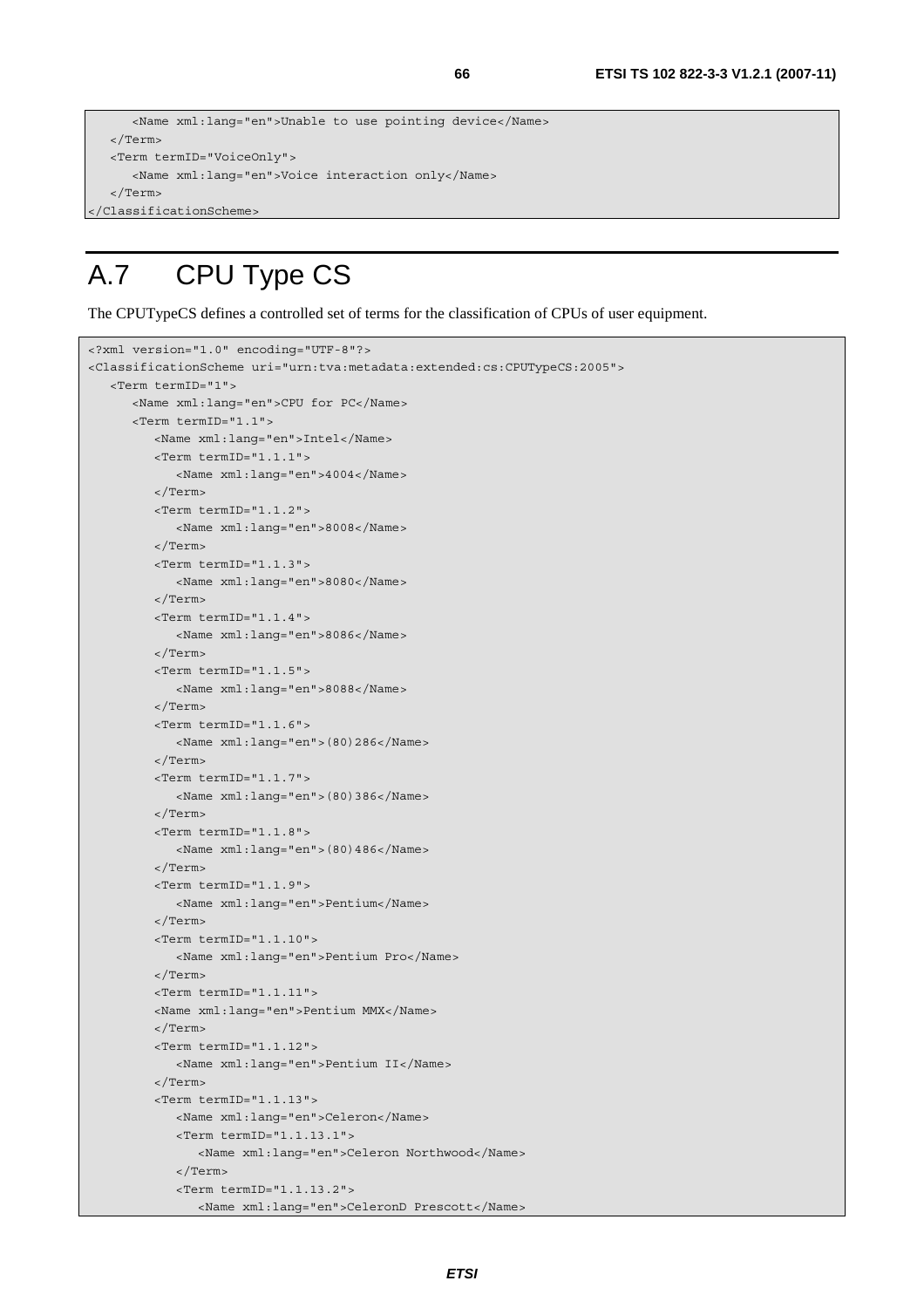```
 </Term> 
    </Term> 
    <Term termID="1.1.14"> 
       <Name xml:lang="en">Xeon</Name> 
    </Term> 
    <Term termID="1.1.15"> 
       <Name xml:lang="en">Itanium</Name> 
    </Term> 
    <Term termID="1.1.16"> 
       <Name xml:lang="en">Pentium IV</Name> 
       <Term termID="1.1.16.1"> 
          <Name xml:lang="en">Pentium IV Northwood</Name> 
       </Term> 
       <Term termID="1.1.16.2"> 
          <Name xml:lang="en">Pentium IV Willamette</Name> 
       </Term> 
       <Term termID="1.1.16.2"> 
          <Name xml:lang="en">Pentium IV Prescott</Name> 
       </Term> 
    </Term> 
    <Term termID="1.1.17"> 
       <Name xml:lang="en">McKinley</Name> 
    </Term> 
    <Term termID="1.1.18"> 
       <Name xml:lang="en">Deerfield</Name> 
    </Term> 
 </Term> 
 <Term termID="1.2"> 
    <Name xml:lang="en">AMD</Name> 
    <Term termID="1.2.1"> 
       <Name xml:lang="en">K5</Name> 
    </Term> 
    <Term termID="1.2.2"> 
       <Name xml:lang="en">K6</Name> 
    </Term> 
    <Term termID="1.2.3"> 
       <Name xml:lang="en">K6-2</Name> 
    </Term> 
    <Term termID="1.2.4"> 
       <Name xml:lang="en">K6-3</Name> 
    </Term> 
    <Term termID="1.2.5"> 
       <Name xml:lang="en">Duron</Name> 
    </Term> 
    <Term termID="1.2.6"> 
       <Name xml:lang="en">Sempron</Name> 
       <Term termID="1.2.6.1"> 
          <Name xml:lang="en">Sempron ThoroughbredB</Name> 
       </Term> 
       <Term termID="1.2.6.2"> 
          <Name xml:lang="en">Sempron Paris</Name> 
       </Term> 
       <Term termID="1.2.6.3"> 
          <Name xml:lang="en">Sempron Palermo</Name> 
       </Term> 
    </Term> 
    <Term termID="1.2.7"> 
       <Name xml:lang="en">Athlon Professional Ultra</Name> 
       <Term termID="1.2.7.1"> 
          <Name xml:lang="en">Athlon 64</Name> 
          <Term termID="1.2.7.1.1">
```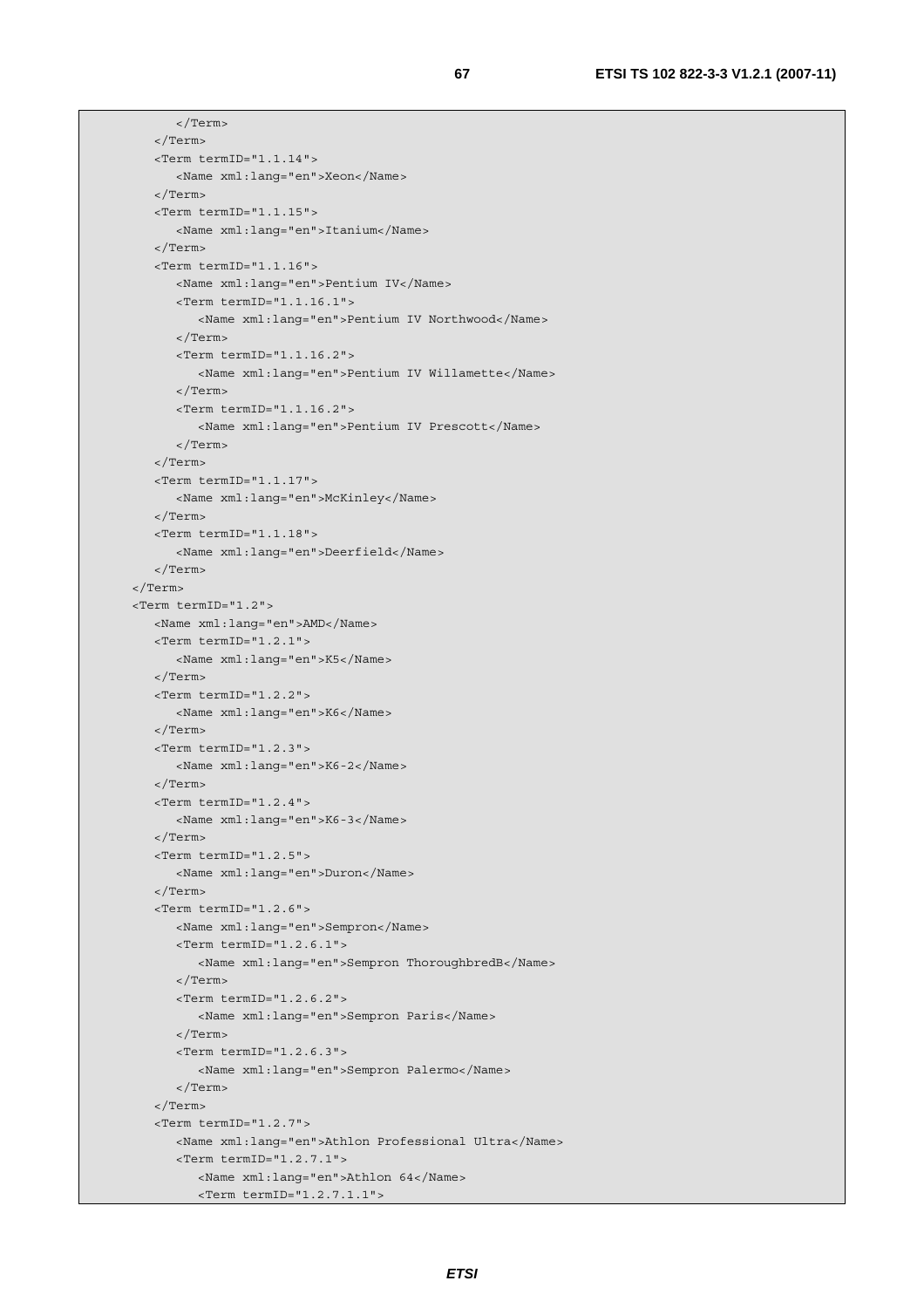```
 <Name xml:lang="en">Athlon 64 NewCastle</Name> 
              </Term> 
              <Term termID="1.2.7.1.2"> 
                 <Name xml:lang="en">Athlon 64 Winchester</Name> 
              </Term> 
              <Term termID="1.2.7.1.3"> 
                 <Name xml:lang="en">Athlon 64 Claw-Hammer</Name> 
              </Term> 
              <Term termID="1.2.7.1.4"> 
                 <Name xml:lang="en">Athlon 64 FX 55 Claw-Hammer</Name> 
              </Term> 
          </Term> 
          <Term termID="1.2.7.2"> 
              <Name xml:lang="en">AthlonXP</Name> 
              <Term termID="1.2.7.2.1"> 
                 <Name xml:lang="en">AthlonXP Barton</Name> 
              </Term> 
              <Term termID="1.2.7.2.2"> 
                 <Name xml:lang="en">AthlonXP M Barton</Name> 
              </Term> 
          </Term> 
       </Term> 
       <Term termID="1.2.8"> 
          <Name xml:lang="en">Opteron Sledge-Hammer</Name> 
       </Term> 
       <Term termID="1.2.9"> 
          <Name xml:lang="en">K8 </Name> 
       </Term> 
    </Term> 
    <Term termID="1.3"> 
       <Name xml:lang="en">VIA</Name> 
       <Term termID="3.1"> 
          <Name xml:lang="en">VIA C3 Nehemiah</Name> 
       </Term> 
   \sim/Term\sim </Term> 
 <Term termID="2"> 
    <Name xml:lang="en">CPU for PDA</Name> 
    <Term termID="2.1"> 
       <Name xml:lang="en">Motorola</Name> 
       <Term termID="2.1.1"> 
          <Name xml:lang="en">Dragonball</Name> 
       </Term> 
    </Term> 
    <Term termID="2.2"> 
       <Name xml:lang="en">Hitachi</Name> 
       <Term termID="2.2.1"> 
          <Name xml:lang="en">SH</Name> 
       </Term> 
    </Term> 
    <Term termID="2.3"> 
       <Name xml:lang="en">NEC</Name> 
       <Term termID="2.3.1"> 
          <Name xml:lang="en">VR</Name> 
       </Term> 
    </Term> 
    <Term termID="2.4"> 
       <Name xml:lang="en">Intel</Name> 
       <Term termID="2.4.1"> 
          <Name xml:lang="en">StrongARM</Name> 
       </Term>
```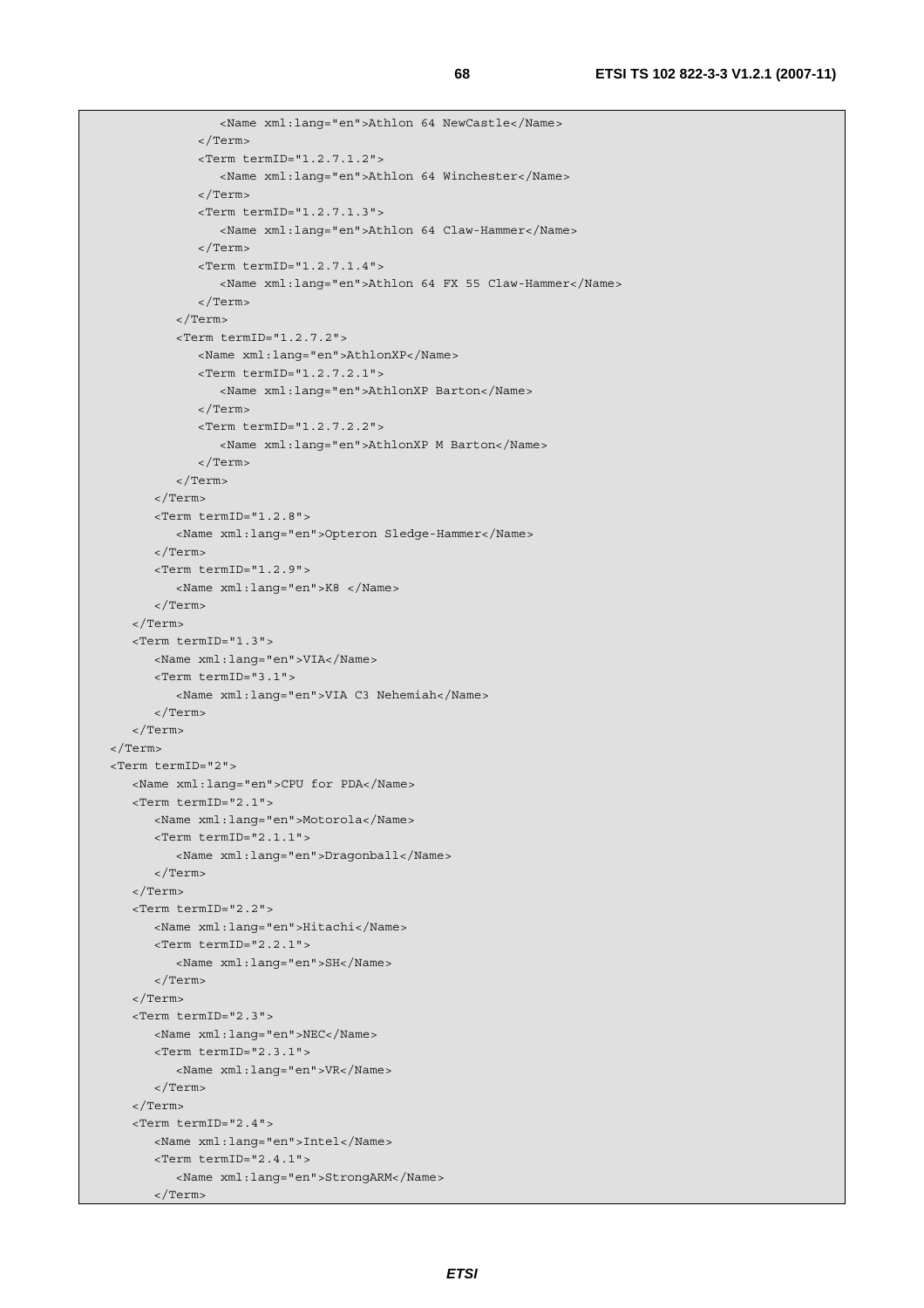```
 </Term> 
    </Term> 
    <Term termID="3"> 
       <Name xml:lang="en">CPU for Settop</Name> 
       <Term termID="3.1"> 
          <Name xml:lang="en">ATI</Name> 
          <Term termID="3.1.1"> 
             <Name xml:lang="en">XILLEON</Name> 
          </Term> 
       </Term> 
       <Term termID="3.2"> 
          <Name xml:lang="en">Zoran</Name> 
          <Term termID="3.2.1"> 
             <Name xml:lang="en">Elite(G9)</Name> 
          </Term> 
       </Term> 
       <Term termID="3.3"> 
          <Name xml:lang="en">Philips</Name> 
          <Term termID="3.3.1"> 
              <Name xml:lang="en">SA7219</Name> 
          </Term> 
          <Term termID="3.3.2"> 
              <Name xml:lang="en">SA7240</Name> 
          </Term> 
       </Term> 
    </Term> 
</ClassificationScheme>
```
### A.8 Operating System CS

The following classification scheme defines a controlled set of terms for the classification of operating systems of user equipment.

```
<?xml version="1.0" encoding="UTF-8"?> 
<ClassificationScheme uri="urn:tva:metadata:extended:cs:OperatingSystemCS:2007"> 
    <Term termID="1"> 
       <Name xml:lang="en">DOS</Name> 
    </Term> 
    <Term termID="2"> 
       <Name xml:lang="en">Windows</Name> 
       <Term termID="2.1"> 
          <Name xml:lang="en">Windows 3.X</Name> 
       </Term> 
       <Term termID="2.2"> 
          <Name xml:lang="en">Windows 95</Name> 
       </Term> 
       <Term termID="2.3"> 
          <Name xml:lang="en">Windows 98</Name> 
       </Term> 
       <Term termID="2.4"> 
          <Name xml:lang="en">Windows Me</Name> 
       </Term> 
       <Term termID="2.5"> 
          <Name xml:lang="en">Windows NT</Name> 
       </Term> 
       <Term termID="2.6"> 
          <Name xml:lang="en">Windows 2000</Name> 
       </Term> 
       <Term termID="2.7"> 
          <Name xml:lang="en">Windows 2003 Server</Name>
```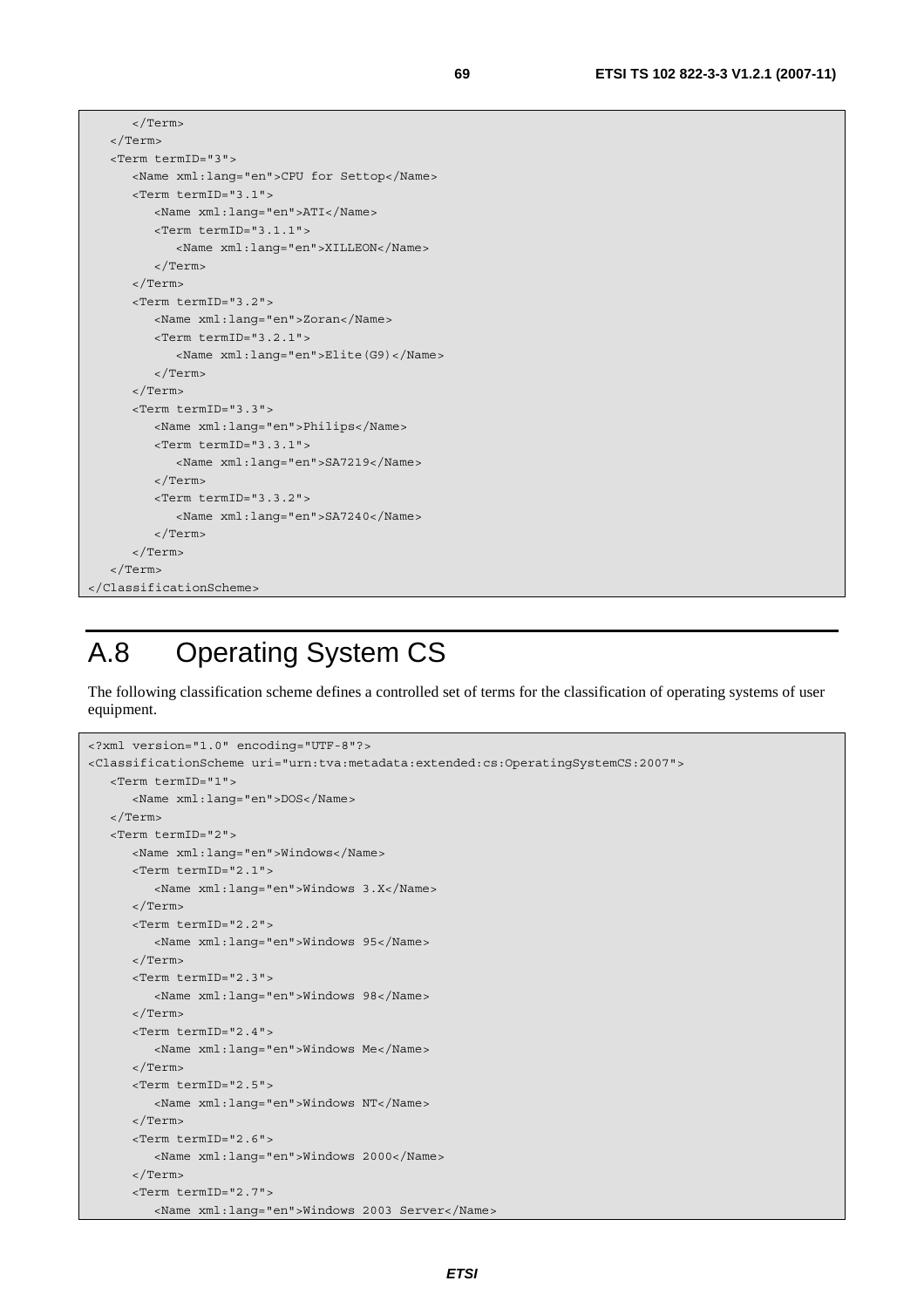```
 </Term> 
    <Term termID="2.8"> 
       <Name xml:lang="en">Windows XP</Name> 
    </Term> 
    <Term termID="2.9"> 
       <Name xml:lang="en">Windows VISTA</Name> 
    </Term> 
 </Term> 
 <Term termID="3"> 
   <Name xml:lang="en">Linux</Name> 
 </Term> 
 <Term termID="4"> 
   <Name xml:lang="en">Unix</Name> 
\sim/Term\sim <Term termID="5"> 
   <Name xml:lang="en">Solaris</Name> 
 </Term> 
 <Term termID="6"> 
    <Name xml:lang="en">OS2</Name> 
 </Term> 
 <Term termID="7"> 
    <Name xml:lang="en">Mac</Name> 
    <Term termID="7.1"> 
       <Name xml:lang="en">System 6</Name> 
    </Term> 
    <Term termID="7.2"> 
       <Name xml:lang="en">System 7</Name> 
    </Term> 
    <Term termID="7.3"> 
       <Name xml:lang="en">Mac OS 7.x</Name> 
    </Term> 
    <Term termID="7.4"> 
       <Name xml:lang="en">Mac OS 8.x</Name> 
    </Term> 
    <Term termID="7.5"> 
       <Name xml:lang="en">Mac OS 9.x</Name> 
    </Term> 
    <Term termID="7.6"> 
       <Name xml:lang="en">Mac OS X</Name> 
    </Term> 
    <Term termID="7.7"> 
       <Name xml:lang="en">Mac OS X Server</Name> 
    </Term> 
 </Term> 
 <Term termID="8"> 
   <Name xml:lang="en">Mobile</Name> 
    <Term termID="8.1"> 
       <Name xml:lang="en">Palm OS 1.x</Name> 
    </Term> 
    <Term termID="8.2"> 
       <Name xml:lang="en">Palm OS 2.x</Name> 
    </Term> 
    <Term termID="8.3"> 
       <Name xml:lang="en">Palm OS 3.x</Name> 
    </Term> 
    <Term termID="8.4"> 
       <Name xml:lang="en">Palm OS 4.x</Name> 
    </Term> 
    <Term termID="8.5"> 
       <Name xml:lang="en">Palm OS 5.x</Name> 
    </Term>
```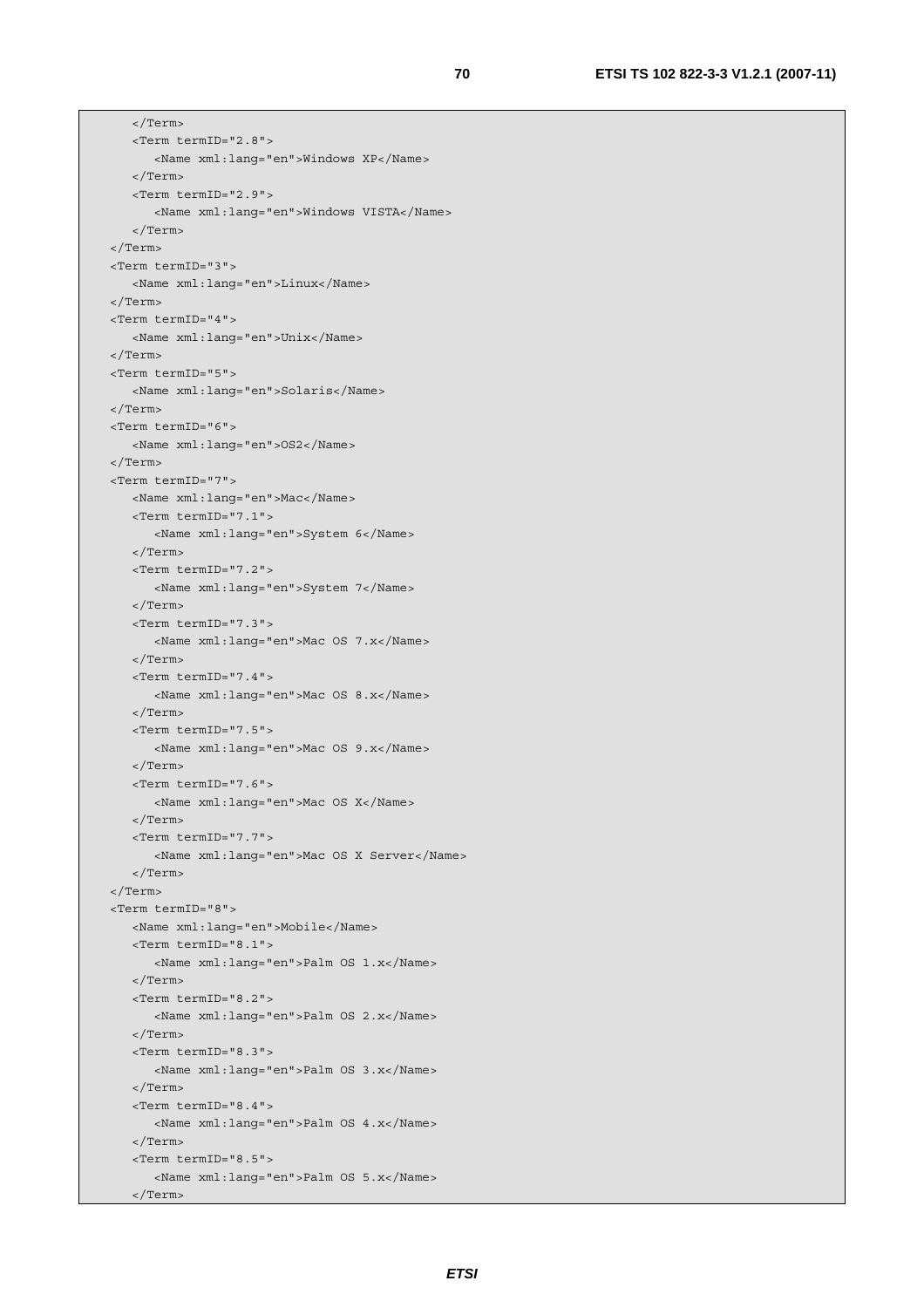```
 <Term termID="8.6"> 
       <Name xml:lang="en">Windows CE 1.x</Name> 
    </Term> 
    <Term termID="8.7"> 
       <Name xml:lang="en">Windows CE 2.x</Name> 
    </Term> 
    <Term termID="8.8"> 
       <Name xml:lang="en">Pocket PC</Name> 
    </Term> 
    <Term termID="8.9"> 
       <Name xml:lang="en">Pocket PC 2002</Name> 
    </Term> 
    <Term termID="8.10"> 
       <Name xml:lang="en">Pocket PC 2003</Name> 
    </Term> 
    <Term termID="8.11"> 
       <Name xml:lang="en">Celvic OS</Name> 
    </Term> 
    <Term termID="8.12"> 
       <Name xml:lang="en">EPOC (Psion OS)</Name> 
    </Term> 
    <Term termID="8.13"> 
       <Name xml:lang="en">Symbian</Name> 
    </Term> 
    <Term termID="8.14"> 
       <Name xml:lang="en">Windows Mobile 2003 Phone Edition</Name> 
    </Term> 
 </Term> 
 <Term termID="9"> 
   <Name xml:lang="en">Embedded OS</Name> 
   <Term termID="9.1"> 
       <Name xml:lang="en">Windows CE</Name> 
    </Term> 
    <Term termID="9.2"> 
       <Name xml:lang="en">Embedded Linux </Name> 
    </Term> 
    <Term termID="9.3"> 
       <Name xml:lang="en">Embedded Java</Name> 
   </Term> 
 </Term> 
 <Term termID="10"> 
   <Name xml:lang="en">RTOS (Real Time OS)</Name> 
   <Term termID="10.1"> 
       <Name xml:lang="en">pSOS</Name> 
    </Term> 
   <Term termID="10.2"> 
       <Name xml:lang="en">OS-9</Name> 
    </Term> 
    <Term termID="10.3"> 
       <Name xml:lang="en">VxWorks</Name> 
    </Term> 
    <Term termID="10.4"> 
       <Name xml:lang="en">QNX</Name> 
    </Term> 
    <Term termID="10.5"> 
       <Name xml:lang="en">VRTX</Name> 
    </Term> 
    <Term termID="10.6"> 
       <Name xml:lang="en">Nucleus</Name> 
    </Term> 
    <Term termID="10.7">
```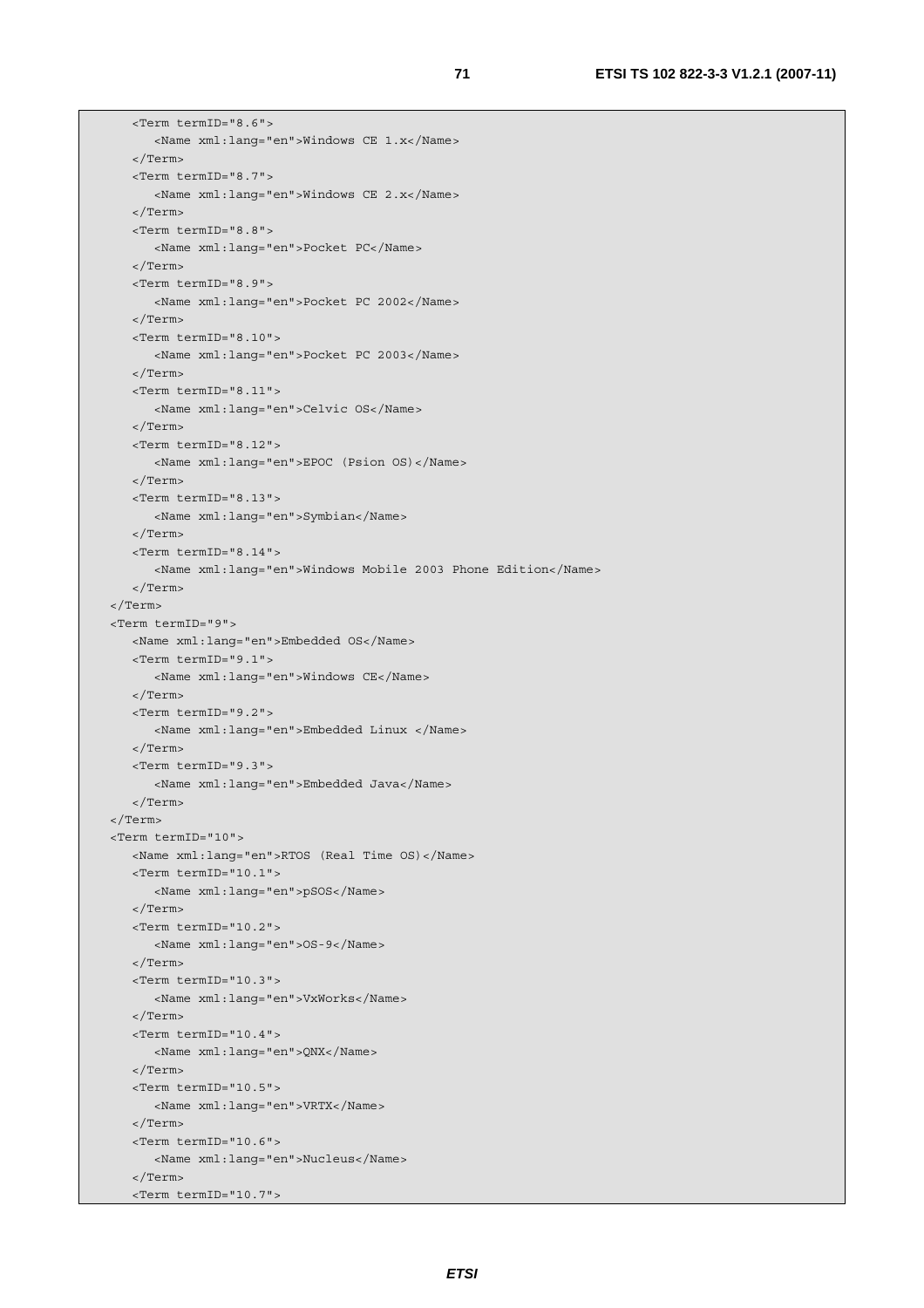```
 <Name xml:lang="en">Qplus</Name> 
       </Term> 
       <Term termID="10.8"> 
          <Name xml:lang="en">Lynx</Name> 
       </Term> 
       <Term termID="10.9"> 
          <Name xml:lang="en">RT-Linux</Name> 
       </Term> 
    </Term> 
</ClassificationScheme>
```
### A.9 Virtual Machine CS

The VirtualMachineCS defines a controlled set of terms for the classification of virtual machine software on equipment available to content users.

```
<?xml version="1.0" encoding="UTF-8"?> 
<ClassificationScheme uri="urn:tva:metadata:extended:cs:VirtualMachineCS:2005"> 
    <Term termID="1"> 
       <Name xml:lang="en">Core War</Name> 
    </Term> 
    <Term termID="2"> 
       <Name xml:lang="en">Java VM</Name> 
       <Term termID="2.1"> 
          <Name xml:lang="en">Platform</Name> 
          <Term termID="2.1.1"> 
             <Name xml:lang="en">J2SE</Name> 
          </Term> 
          <Term termID="2.1.2"> 
             <Name xml:lang="en">J2EE</Name> 
          </Term> 
          <Term termID="2.1.3"> 
             <Name xml:lang="en">J2ME</Name> 
          </Term> 
       </Term> 
       <Term termID="2.2"> 
          <Name xml:lang="en">Speed</Name> 
          <Term termID="2.2.1"> 
             <Name xml:lang="en">Classic</Name> 
          </Term> 
          <Term termID="2.2.2"> 
             <Name xml:lang="en">Hotspot</Name> 
          </Term> 
       </Term> 
       <Term termID="2.3"> 
          <Name xml:lang="en">For J2ME</Name> 
          <Term termID="2.3.1"> 
             <Name xml:lang="en">KVM(Kilobyte VM)</Name> 
          </Term> 
          <Term termID="2.3.2"> 
             <Name xml:lang="en">GVM(Game VM)</Name> 
          </Term> 
          <Term termID="2.3.3"> 
             <Name xml:lang="en">MAP(Mobile Application S/W plug-in)</Name> 
          </Term> 
          <Term termID="2.3.4"> 
             <Name xml:lang="en">BREW</Name> 
          </Term> 
          <Term termID="2.3.5"> 
              <Name xml:lang="en">Redbook compliant VM </Name>
```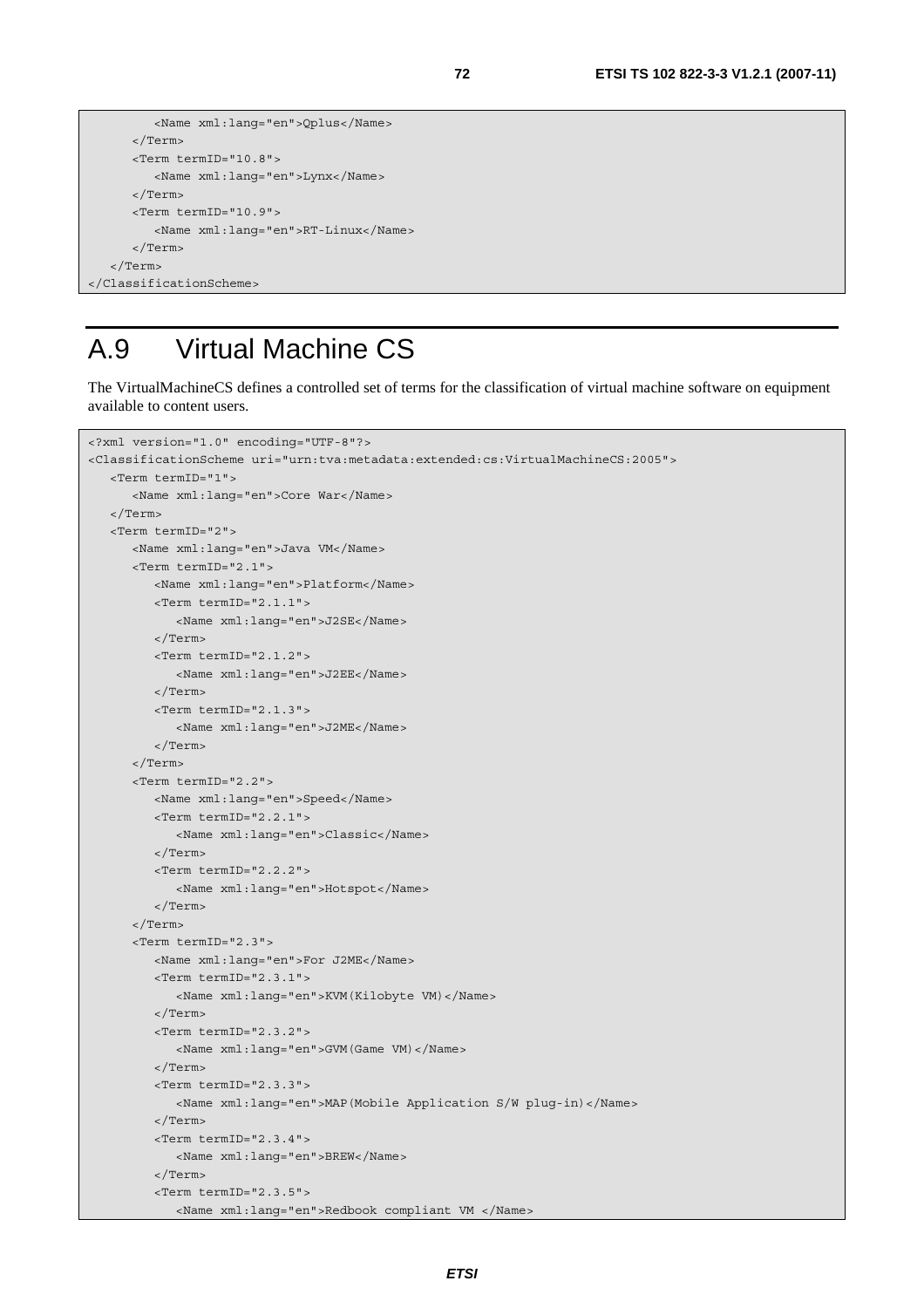```
 </Term> 
       </Term> 
   </Term> 
   <Term termID="3"> 
      <Name xml:lang="en">OCODE</Name> 
   </Term> 
   <Term termID="4"> 
      <Name xml:lang="en">OS/2</Name> 
   </Term> 
   <Term termID="5"> 
      <Name xml:lang="en">POPLOG</Name> 
   </Term> 
   <Term termID="6"> 
      <Name xml:lang="en">Portable Scheme Interpreter</Name> 
   </Term> 
   <Term termID="7"> 
       <Name xml:lang="en">Portable Standard Lisp</Name> 
   </Term> 
   <Term termID="8"> 
      <Name xml:lang="en">Parallel Virtual Machine</Name> 
   </Term> 
   <Term termID="9"> 
      <Name xml:lang="en">Sequential Parlog Machine</Name> 
   </Term> 
   <Term termID="10"> 
      <Name xml:lang="en">SNOBOL Implementation Language</Name> 
   </Term> 
   <Term termID="11"> 
      <Name xml:lang="en">SODA</Name> 
   </Term> 
   <Term termID="12"> 
      <Name xml:lang="en">Smalltalk</Name> 
   </Term> 
</ClassificationScheme>
```
# A.10 Other System Software CS

The OtherSystemSoftwareCS defines a controlled set of terms for the classification of system software, other than middleware and virtual machine software, on equipment available to content users.

```
<?xml version="1.0" encoding="UTF-8"?> 
<ClassificationScheme uri="urn:tva:metadata:extended:cs:OtherSystemSoftwareCS:2005"> 
   <!-- ########################################################################--> 
   <!--OtherSystemSoftwareCS --> 
   <!--Definition: This is a set of terms used within Content Packaging to indicate --> 
   <!-- what kind of system software are needed in the Terminal written by HeeKyung Lee --> 
   <!-- ########################################################################--> 
   <Term termID="1"> 
      <Name xml:lang="en">Graphic library</Name> 
      <Term termID="1.1"> 
         <Name xml:lang="en">DirectX</Name> 
         <Term termID="1.1.1"> 
           <Name xml:lang="en">DirectX8.0</Name> 
         </Term> 
         <Term termID="1.1.2"> 
           <Name xml:lang="en">DirectX8.1</Name> 
         </Term> 
         <Term termID="1.1.3"> 
           <Name xml:lang="en">DirectX9.0</Name> 
         </Term>
```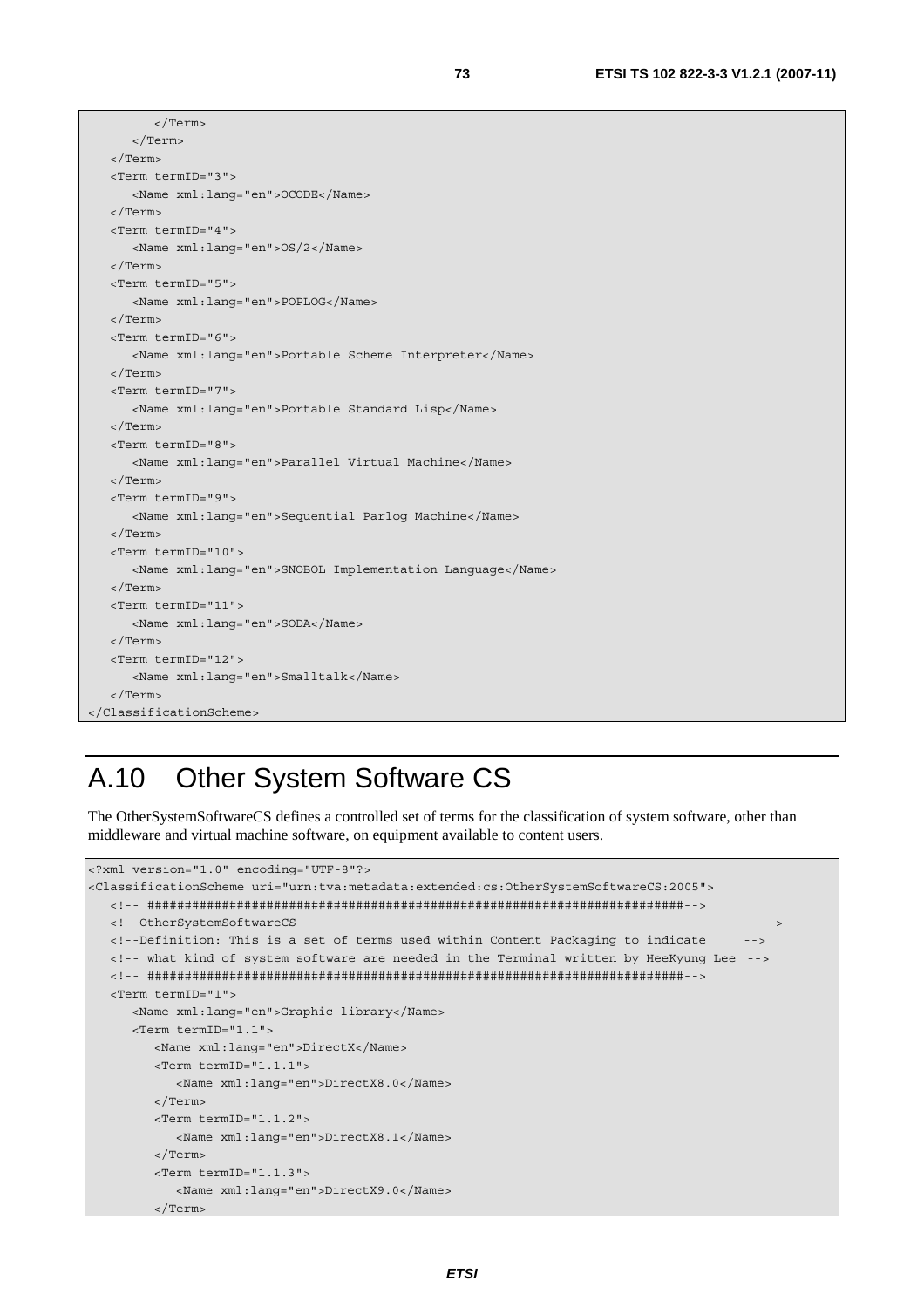```
 </Term> 
    <Term termID="1.2"> 
       <Name xml:lang="en">OpenGL</Name> 
    </Term> 
 </Term> 
 <Term termID="2"> 
    <Name xml:lang="en">Media</Name> 
    <Term termID="2.1"> 
       <Name xml:lang="en">mpeg-1 codec</Name> 
    </Term> 
    <Term termID="2.2"> 
       <Name xml:lang="en">mpeg-2 codec</Name> 
    </Term> 
    <Term termID="2.3"> 
       <Name xml:lang="en">real audio codec</Name> 
    </Term> 
    <Term termID="2.4"> 
       <Name xml:lang="en">quicktime format codec</Name> 
    </Term> 
    <Term termID="2.5"> 
       <Name xml:lang="en">windows media player</Name> 
    </Term> 
    <Term termID="2.6"> 
       <Name xml:lang="en">flash</Name> 
    </Term> 
 </Term> 
 <Term termID="3"> 
    <Name xml:lang="en">DB</Name> 
    <Term termID="3.1"> 
       <Name xml:lang="en">JDBC</Name> 
    </Term> 
    <Term termID="3.2"> 
       <Name xml:lang="en">Firebird/InterBase</Name> 
    </Term> 
    <Term termID="3.3"> 
       <Name xml:lang="en">Microsoft SQL Server</Name> 
    </Term> 
    <Term termID="3.4"> 
       <Name xml:lang="en">MySQL</Name> 
    </Term> 
    <Term termID="3.5"> 
       <Name xml:lang="en">Oracle</Name> 
    </Term> 
    <Term termID="3.6"> 
       <Name xml:lang="en">Other network-based DBMS</Name> 
    </Term> 
    <Term termID="3.7"> 
       <Name xml:lang="en">PostgreSQL</Name> 
    </Term> 
 </Term> 
 <Term termID="4"> 
   <Name xml:lang="en">GUI Library</Name> 
    <Term termID="4.1"> 
       <Name xml:lang="en">Amulet</Name> 
    </Term> 
    <Term termID="4.2"> 
       <Name xml:lang="en">FLTK</Name> 
    </Term> 
    <Term termID="4.3"> 
       <Name xml:lang="en">GTK</Name> 
    </Term> 
    <Term termID="4.4">
```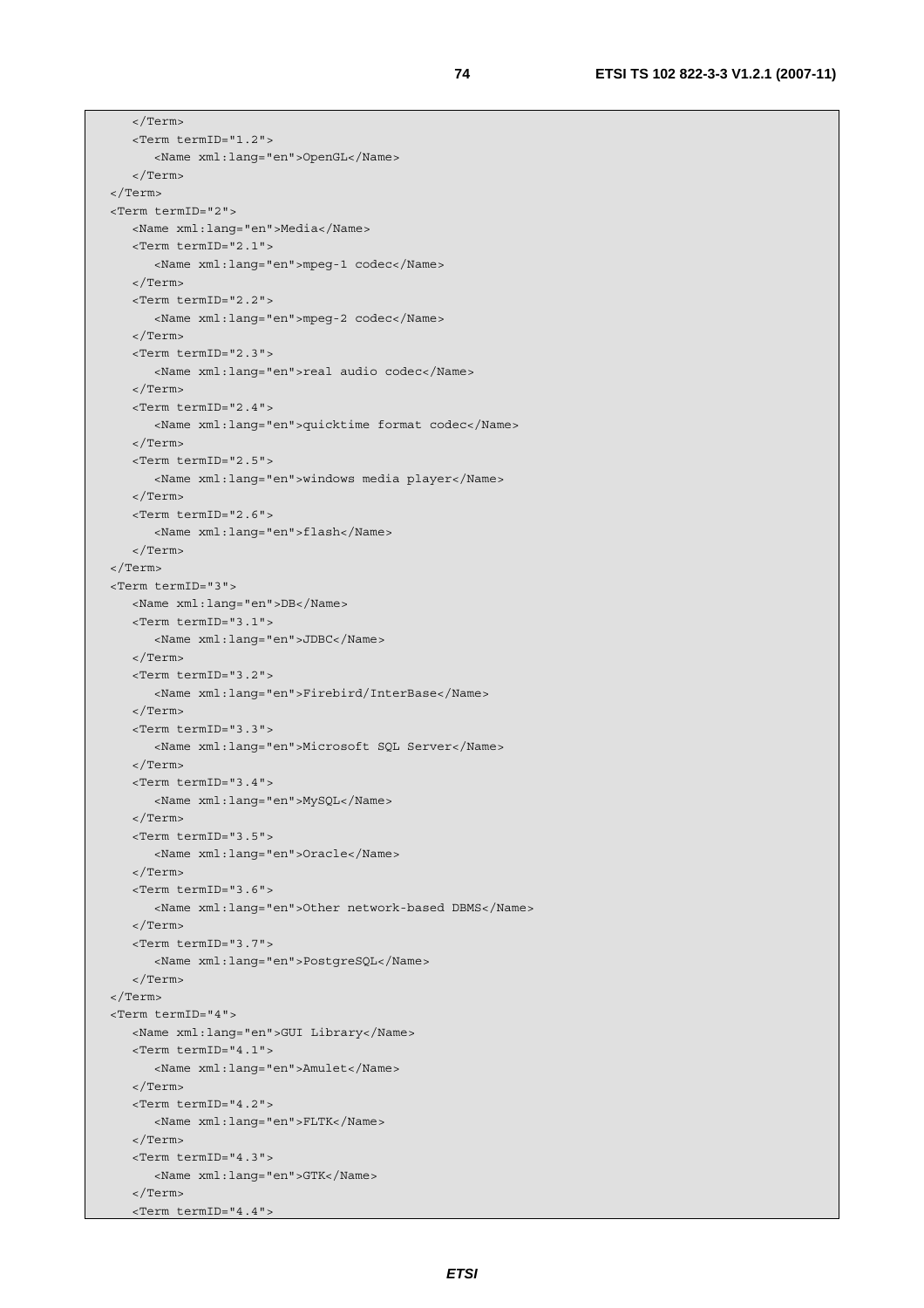```
 <Name xml:lang="en">MFC</Name> 
       </Term> 
       <Term termID="4.5"> 
          <Name xml:lang="en">Morphic</Name> 
       </Term> 
       <Term termID="4.6"> 
          <Name xml:lang="en">Motif</Name> 
       </Term> 
       <Term termID="4.7"> 
          <Name xml:lang="en">Python</Name> 
       </Term> 
       <Term termID="4.8"> 
          <Name xml:lang="en">Qt</Name> 
       </Term> 
       <Term termID="4.9"> 
          <Name xml:lang="en">wxWindows </Name> 
       </Term> 
    </Term> 
    <Term termID="5"> 
       <Name xml:lang="en">Mobile</Name> 
       <Term termID="5.1"> 
          <Name xml:lang="en">ActiveSync</Name> 
       </Term> 
       <Term termID="5.2"> 
          <Name xml:lang="en">.Net Framework</Name> 
       </Term> 
       <Term termID="5.3"> 
          <Name xml:lang="en">DioPen V5.0</Name> 
       </Term> 
    </Term> 
</ClassificationScheme>
```
# A.11 Middleware CS

The following classification scheme defines a controlled set of terms for Middleware element of SystemInformationType.

```
<?xml version="1.0" encoding="UTF-8"?> 
<ClassificationScheme uri=" urn:tva:metadata:extended:cs:MiddlewareCS:2005"> 
   <Term termID="ACAP"> 
      <Name xml:lang="en">ACAP</Name> 
   </Term> 
   <Term termID="MHP"> 
      <Name xml:lang="en">MHP</Name> 
   </Term> 
   <Term termID="OCAP"> 
      <Name xml:lang="en">OCAP</Name> 
   </Term> 
   <Term termID="BML"> 
      <Name xml:lang="en">BML</Name> 
   </Term> 
   <Term termID="MHEG-5"> 
      <Name xml:lang="en">MHEG-5</Name> 
   </Term> 
   <Term termID="Open-TV"> 
      <Name xml:lang="en">Open-TV</Name> 
   </Term> 
   <Term termID="MediaHighway"> 
      <Name xml:lang="en">MediaHighway</Name> 
   </Term>
```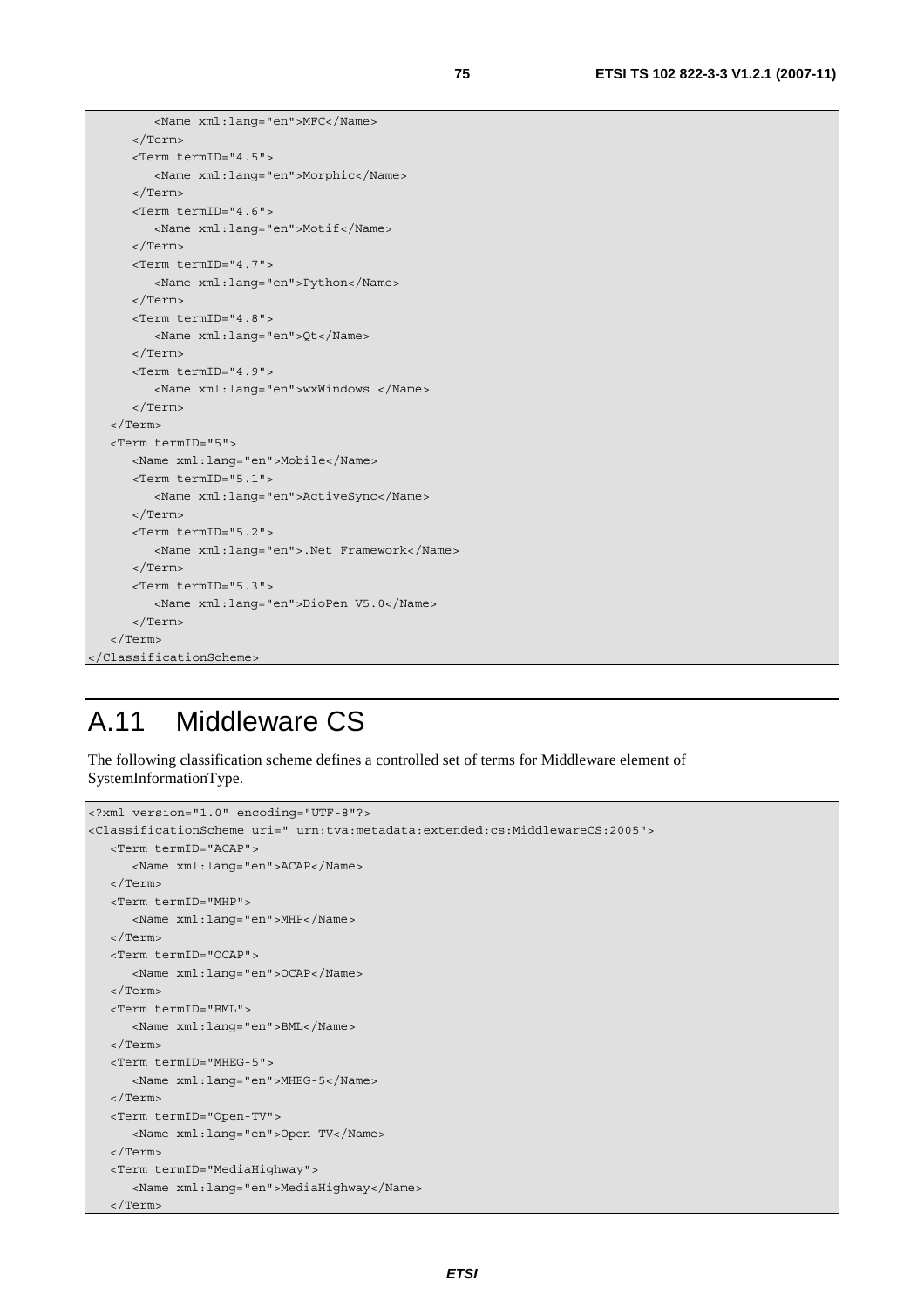</ClassificationScheme>

# A.12 Terminal Type CS

The following classification scheme defines a controlled set of terms for the classification of terminals available to content users.

```
<?xml version="1.0" encoding="UTF-8"?> 
<ClassificationScheme uri="urn:tva:metadata:extended:cs:TerminalTypeCS:2005" > 
    <Term termId="1"> 
       <Name xml:lang="en">PC</Name> 
    </Term> 
    <Term termId="2"> 
       <Name xml:lang="en">PDA</Name> 
   </Term> 
    <Term termId="3"> 
       <Name xml:lang="en">Set-Top Box</Name> 
         <Term termId="3.1"> 
          <Name xml:lang="en">PDR</Name> 
       </Term> 
         <Term termId="3.2"> 
          <Name xml:lang="en">NDR</Name> 
       </Term> 
         <Term termId="3.3"> 
          <Name xml:lang="en">Cable Set-Top Box</Name> 
       </Term> 
         <Term termId="3.4"> 
          <Name xml:lang="en">Other Set-Top Box</Name> 
       </Term> 
    </Term> 
    <Term termId="4"> 
       <Name xml:lang="en">Printer</Name> 
    </Term> 
    <Term termId="5"> 
       <Name xml:lang="en">Mobile Phone</Name> 
    </Term> 
    <Term termId="6"> 
       <Name xml:lang="en">Digital Still Camera</Name> 
    </Term> 
    <Term termId="7"> 
       <Name xml:lang="en">Digital Video Camera</Name> 
    </Term> 
    <Term termId="8"> 
       <Name xml:lang="en">Audio Player</Name> 
    </Term> 
    <Term termId="9"> 
       <Name xml:lang="en">Television</Name> 
    </Term> 
    <Term termId="10"> 
       <Name xml:lang="en">Gateway</Name> 
    </Term> 
    <Term termId="11"> 
       <Name xml:lang="en">Router</Name> 
    </Term> 
        <Term termId="12"> 
       <Name xml:lang="en">Car Terminal</Name> 
         <Term termId="12.1"> 
          <Name xml:lang="en">Car Stereo</Name> 
       </Term> 
         <Term termId="12.2">
```
*ETSI*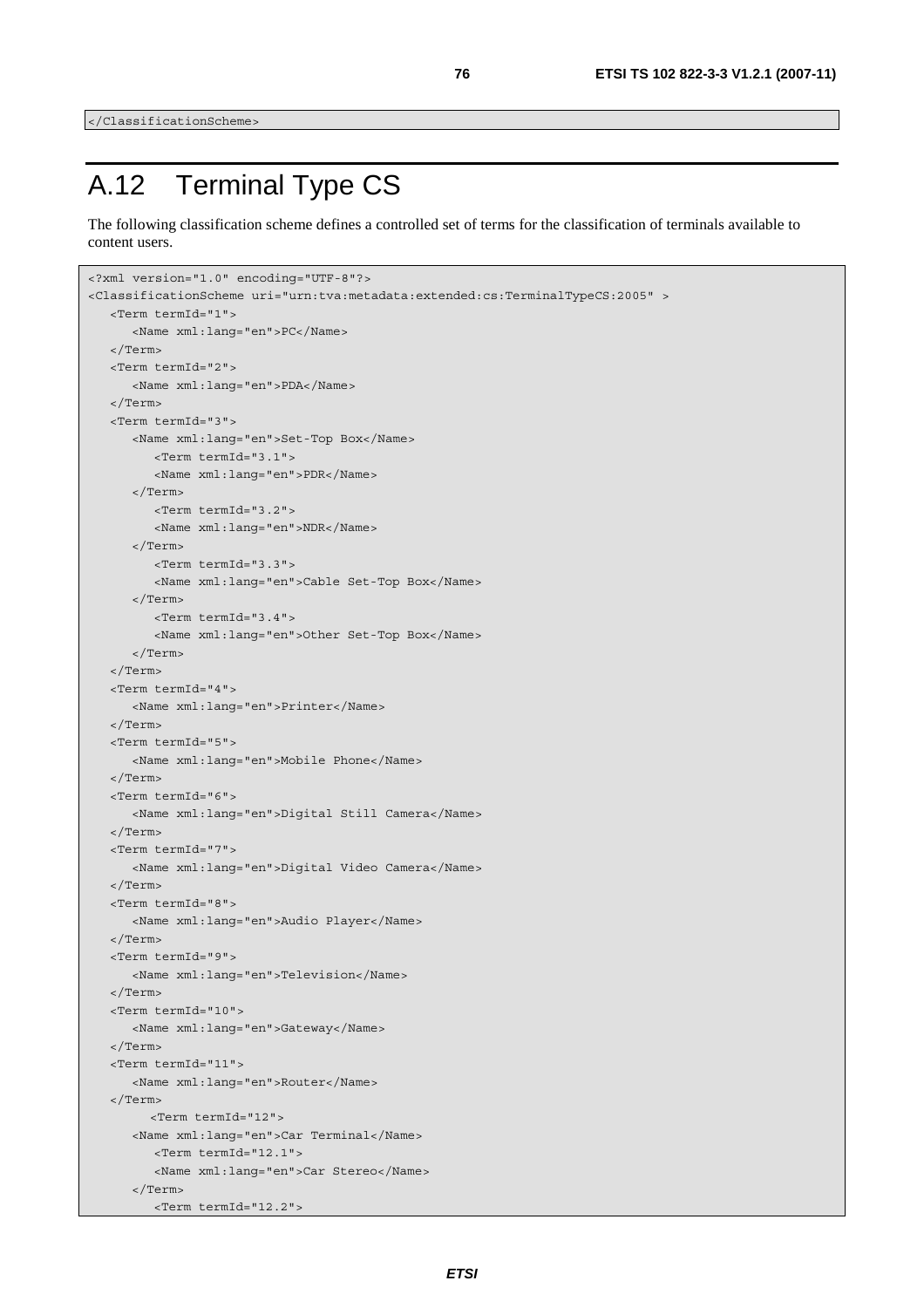```
 <Name xml:lang="en">Car Navigation</Name> 
    </Term> 
      <Term termId="12.3"> 
       <Name xml:lang="en">Car AV</Name> 
    </Term> 
 </Term> 
 <Term termId="13"> 
   <Name xml:lang="en">Game Platform</Name> 
   <Term termID="13.1"> 
       <Name xml:lang="en">3DO</Name> 
    </Term> 
    <Term termID="13.2"> 
       <Name xml:lang="en">Amiga</Name> 
   \sim/Term\sim <Term termID="13.3"> 
       <Name xml:lang="en">Apple II</Name> 
    </Term> 
    <Term termID="13.4"> 
       <Name xml:lang="en">Atari</Name> 
       <Term termID="13.4.1"> 
          <Name xml:lang="en">2600</Name> 
       </Term> 
       <Term termID="13.4.2"> 
          <Name xml:lang="en">5200</Name> 
       </Term> 
       <Term termID="13.4.3"> 
          <Name xml:lang="en">7800</Name> 
       </Term> 
       <Term termID="13.4.4"> 
          <Name xml:lang="en">ST</Name> 
       </Term> 
    </Term> 
    <Term termID="13.5"> 
       <Name xml:lang="en">ColecoVision</Name> 
    </Term> 
    <Term termID="13.6"> 
       <Name xml:lang="en">Commodore 64</Name> 
    </Term> 
    <Term termID="13.7"> 
       <Name xml:lang="en">Dreamcast</Name> 
    </Term> 
    <Term termID="13.8"> 
       <Name xml:lang="en">Game Boy</Name> 
       <Term termID="13.8.1"> 
          <Name xml:lang="en">Usual</Name> 
       </Term> 
       <Term termID="13.8.2"> 
          <Name xml:lang="en">Advance</Name> 
       </Term> 
       <Term termID="13.8.3"> 
          <Name xml:lang="en">Color</Name> 
       </Term> 
    </Term> 
    <Term termID="13.9"> 
       <Name xml:lang="en">Game Cube</Name> 
    </Term> 
    <Term termID="13.10"> 
       <Name xml:lang="en">Game Gear</Name> 
    </Term> 
    <Term termID="13.11"> 
       <Name xml:lang="en">Genesis</Name>
```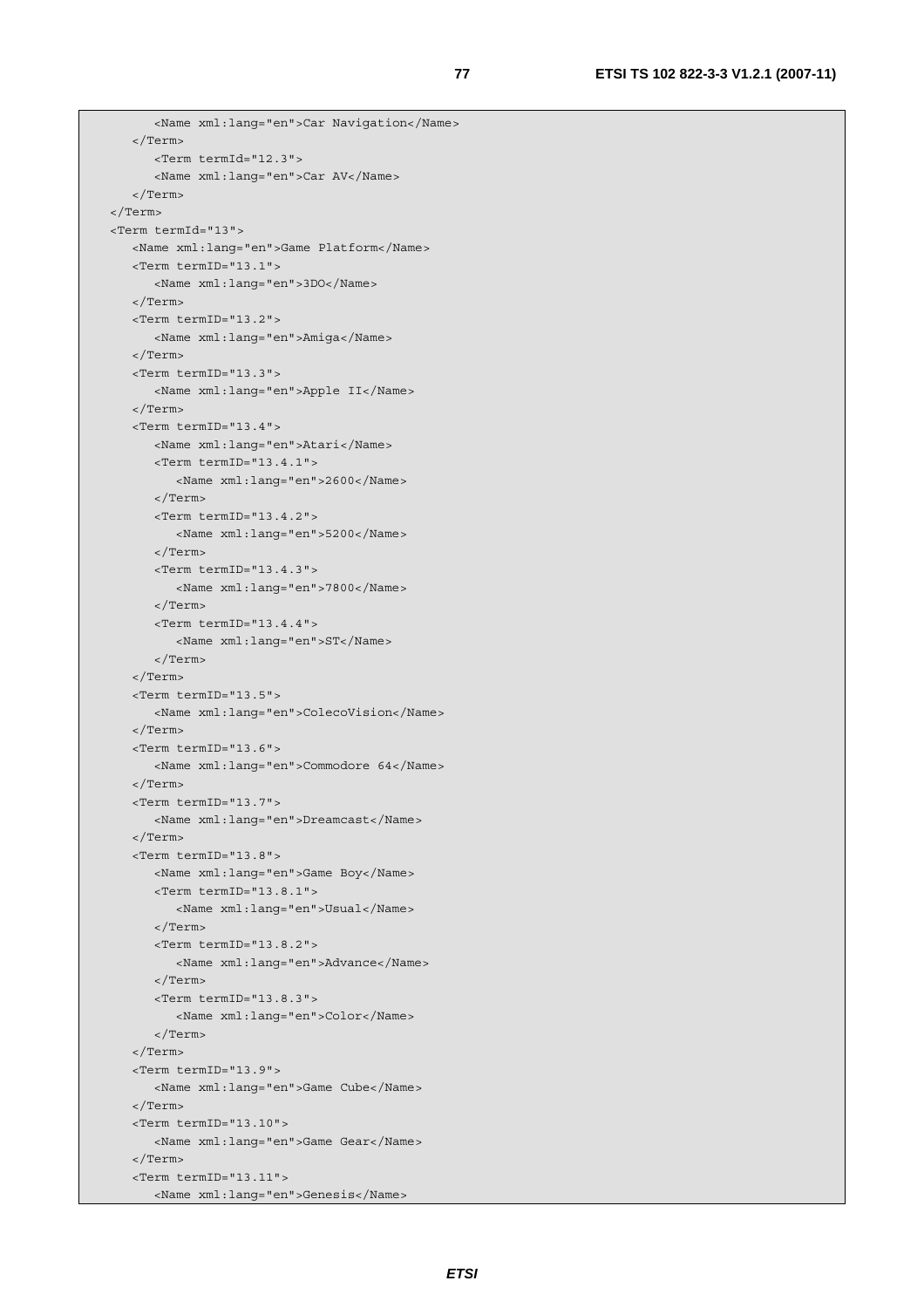```
 </Term> 
 <Term termID="13.12"> 
    <Name xml:lang="en">Intellivision</Name> 
 </Term> 
 <Term termID="13.13"> 
    <Name xml:lang="en">Jaguar</Name> 
 </Term> 
 <Term termID="13.14"> 
    <Name xml:lang="en">Lynx</Name> 
 </Term> 
 <Term termID="13.15"> 
    <Name xml:lang="en">NES</Name> 
 </Term> 
 <Term termID="13.16"> 
    <Name xml:lang="en">N-Gage</Name> 
 </Term> 
 <Term termID="13.17"> 
    <Name xml:lang="en">Nintendo</Name> 
    <Term termID="13.17.1"> 
       <Name xml:lang="en">64</Name> 
    </Term> 
    <Term termID="13.17.2"> 
       <Name xml:lang="en">DS</Name> 
    </Term> 
 </Term> 
 <Term termID="13.18"> 
    <Name xml:lang="en">PC Booter</Name> 
 </Term> 
 <Term termID="13.19"> 
    <Name xml:lang="en">PlayStation</Name> 
    <Term termID="13.19.1"> 
       <Name xml:lang="en">Usual</Name> 
    </Term> 
    <Term termID="13.19.2"> 
       <Name xml:lang="en">2</Name> 
    </Term> 
 </Term> 
 <Term termID="13.20"> 
    <Name xml:lang="en">PSP</Name> 
 </Term> 
 <Term termID="13.21"> 
    <Name xml:lang="en">Saturn</Name> 
 </Term> 
 <Term termID="13.22"> 
    <Name xml:lang="en">Sega</Name> 
    <Term termID="13.22.1"> 
       <Name xml:lang="en">32X</Name> 
    </Term> 
    <Term termID="13.22.2"> 
       <Name xml:lang="en">CD</Name> 
    </Term> 
    <Term termID="13.22.3"> 
       <Name xml:lang="en">Master System</Name> 
    </Term> 
 </Term> 
 <Term termID="13.23"> 
    <Name xml:lang="en">SNES</Name> 
 </Term> 
 <Term termID="13.24"> 
    <Name xml:lang="en">TI-99/4A</Name> 
 </Term>
```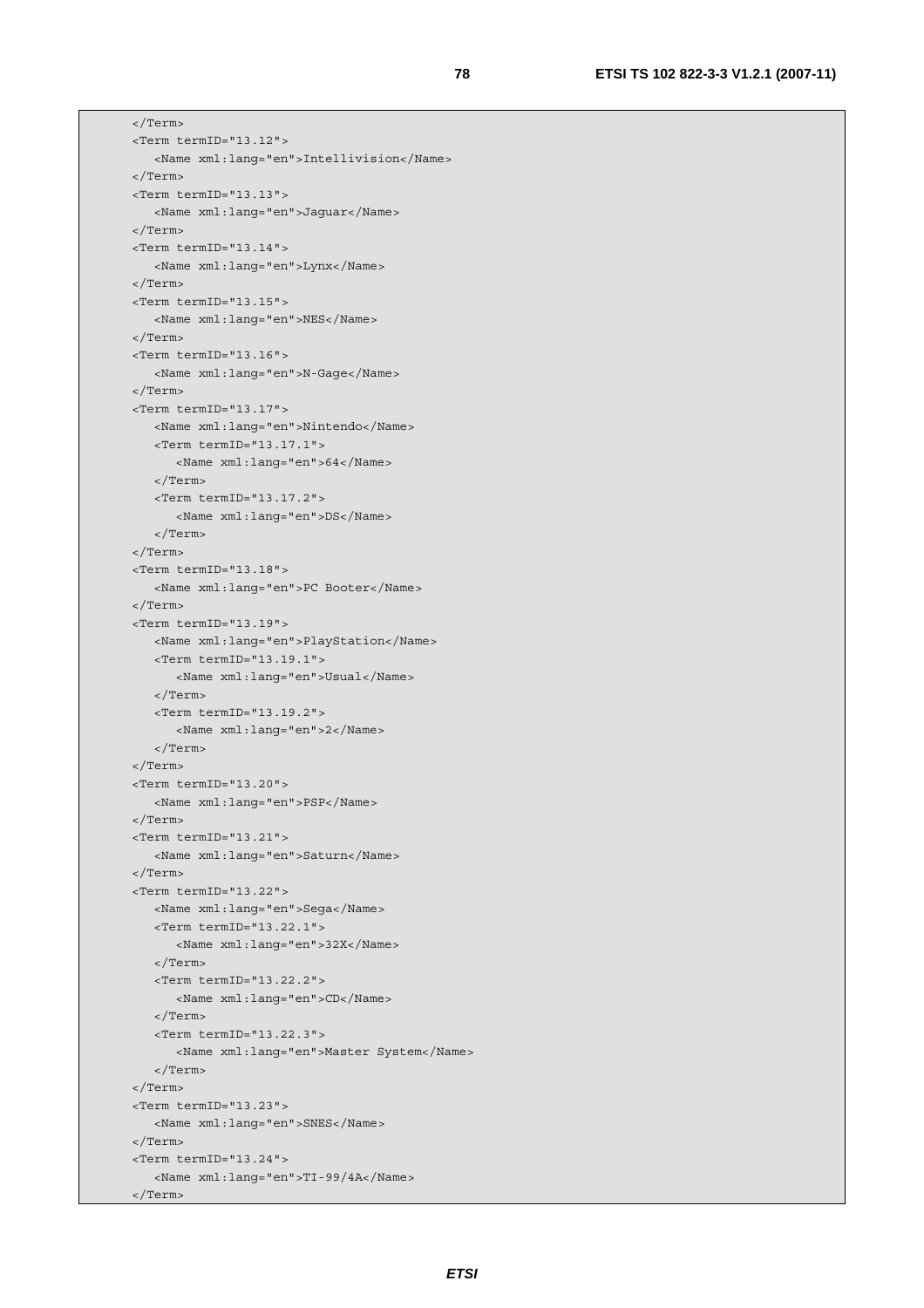```
 <Term termID="13.25"> 
          <Name xml:lang="en">TurboGrafx</Name> 
          <Term termID="13.25.1"> 
             <Name xml:lang="en">16</Name> 
          </Term> 
          <Term termID="13.25.2"> 
             <Name xml:lang="en">CD</Name> 
          </Term> 
       </Term> 
       <Term termID="13.26"> 
          <Name xml:lang="en">Vectrex</Name> 
       </Term> 
       <Term termID="13.27"> 
          <Name xml:lang="en">VIC-20</Name> 
       </Term> 
       <Term termID="13.28"> 
          <Name xml:lang="en">Virtual Boy</Name> 
       </Term> 
       <Term termID="13.29"> 
          <Name xml:lang="en">V.Smile</Name> 
       </Term> 
       <Term termID="13.30"> 
          <Name xml:lang="en">Xbox</Name> 
       </Term> 
       <Term termID="13.31"> 
          <Name xml:lang="en">ZX Spectrum</Name> 
       </Term> 
    </Term> 
    <Term termId="14"> 
       <Name xml:lang="en">Home Server</Name> 
         <Term termId="14.1"> 
          <Name xml:lang="en">Media Server</Name> 
       </Term> 
         <Term termId="14.2"> 
          <Name xml:lang="en">Refrigerator HS</Name> 
       </Term> 
         <Term termId="14.3"> 
          <Name xml:lang="en">Game machine HS</Name> 
       </Term> 
    </Term> 
</ClassificationScheme>
```
## A.13 Place Type CS

The following classification scheme defines controlled terms for "NameTerm" of "mpeg7:PlaceType" used in the "Location" of "NaturalEnvironmentInformationTableType".

```
<?xml version="1.0" encoding="UTF-8"?> 
<ClassificationScheme uri="urn:tva:metadata:extended:cs:PlaceTypeCS:2005"> 
    <Term termId="1"> 
      <Name xml:lang="en">My Home</Name> 
       <Definition xml:lang="en"> 
          A place where a person lives or a place to go back 
       </Definition> 
    </Term> 
    <Term termId="2"> 
       <Name xml:lang="en">Transportation Facilities</Name> 
       <Definition xml:lang="en"> 
          A place where people access transportation means 
       </Definition>
```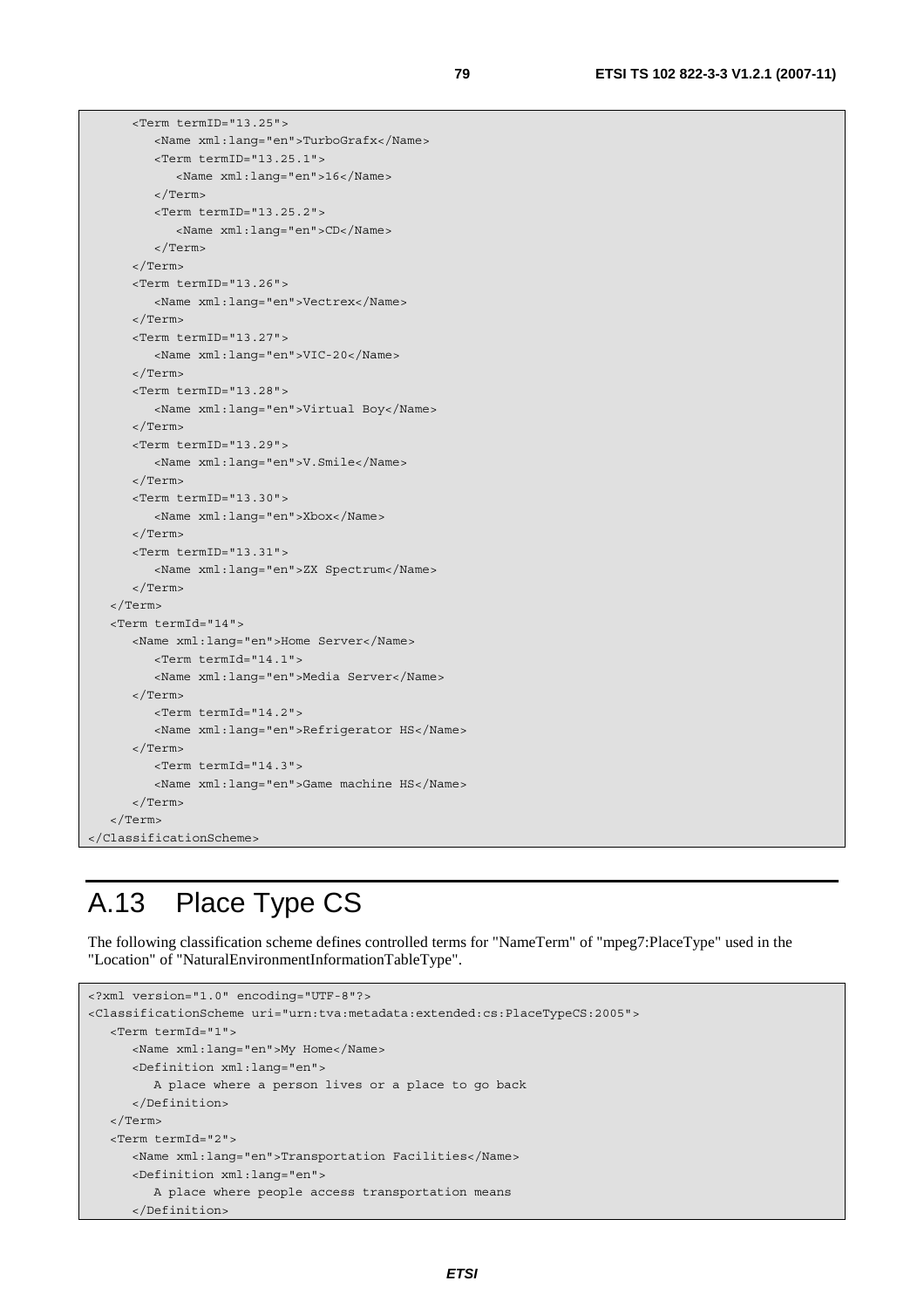```
 <Term termId="2.1"> 
       <Name xml:lang="en">Station</Name> 
    </Term> 
    <Term termId="2.2"> 
       <Name xml:lang="en">Stop</Name> 
    </Term> 
    <Term termId="2.3"> 
       <Name xml:lang="en">Airport</Name> 
    </Term> 
    <Term termId="2.4"> 
       <Name xml:lang="en">Harbour</Name> 
    </Term> 
 </Term> 
 <Term termId="3"> 
    <Name xml:lang="en">Traffic Facilities</Name> 
    <Definition xml:lang="en"> 
       A place where people access by using traffic means 
    </Definition> 
    <Term termId="3.1"> 
       <Name xml:lang="en">Entrance</Name> 
    </Term> 
    <Term termId="3.2"> 
       <Name xml:lang="en">Parking</Name> 
    </Term> 
    <Term termId="3.3"> 
       <Name xml:lang="en">Crossing</Name> 
    </Term> 
    <Term termId="3.4"> 
       <Name xml:lang="en">Street</Name> 
    </Term> 
    <Term termId="3.5"> 
       <Name xml:lang="en">Gas Station</Name> 
    </Term> 
    <Term termId="3.6"> 
       <Name xml:lang="en">Highway</Name> 
    </Term> 
    <Term termId="3.7"> 
       <Name xml:lang="en">Interchange</Name> 
    </Term> 
    <Term termId="3.8"> 
       <Name xml:lang="en">Service Area</Name> 
    </Term> 
 </Term> 
 <Term termId="4"> 
    <Name xml:lang="en">Work Place</Name> 
    <Definition xml:lang="en"> 
       A place where people work 
    </Definition> 
    <Term termId="4.1"> 
       <Name xml:lang="en">Office</Name> 
    </Term> 
    <Term termId="4.2"> 
       <Name xml:lang="en">Factory</Name> 
    </Term> 
    <Term termId="4.3"> 
       <Name xml:lang="en">Studio</Name> 
    </Term> 
    <Term termId="4.4"> 
       <Name xml:lang="en">Outdoor</Name> 
    </Term> 
 </Term>
```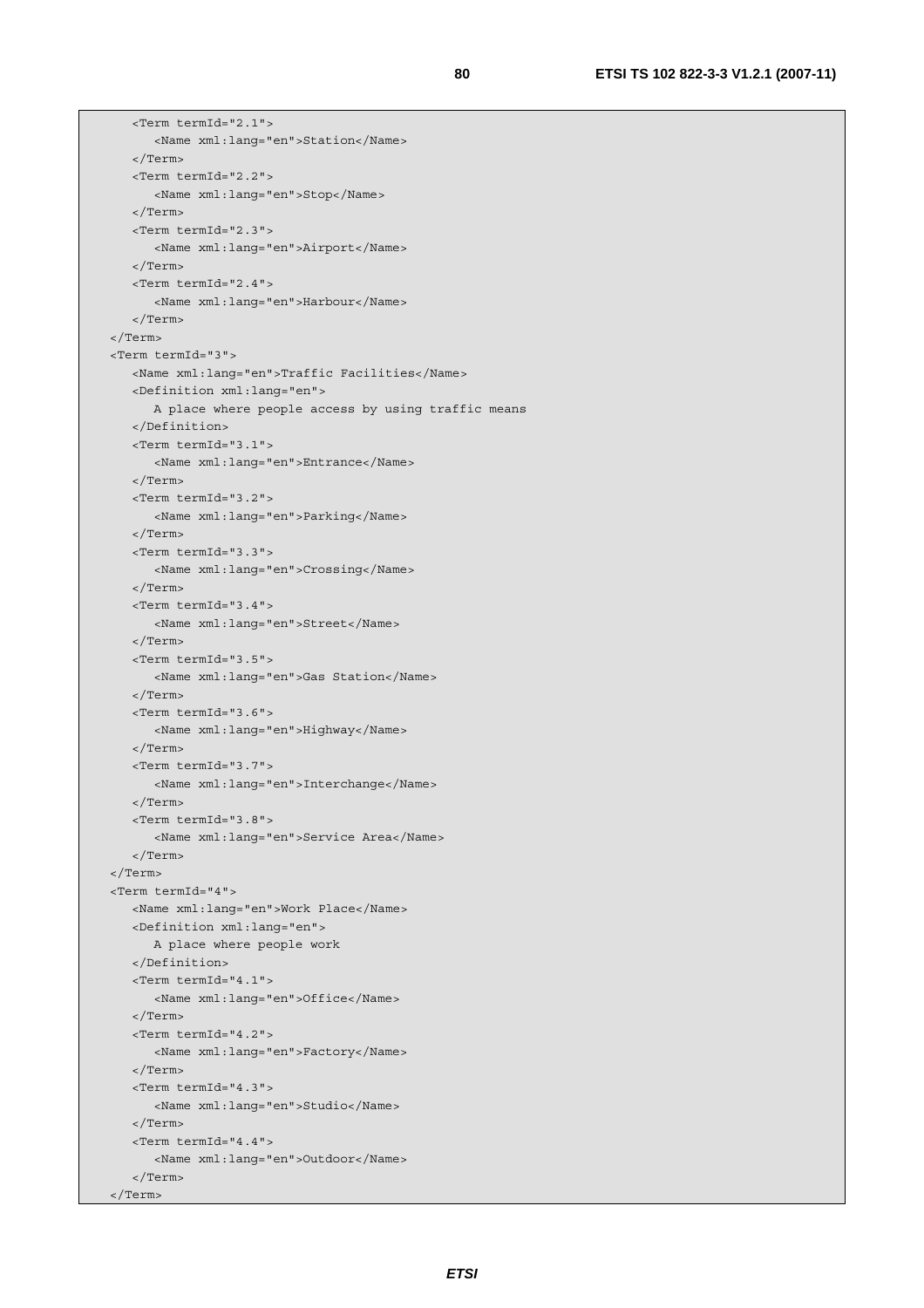```
 <Term termId="5"> 
    <Name xml:lang="en">School</Name> 
    <Definition xml:lang="en"> 
       A place where a person goes to study 
    </Definition> 
    <Term termId="5.1"> 
       <Name xml:lang="en">University</Name> 
    </Term> 
    <Term termId="5.2"> 
       <Name xml:lang="en">High School</Name> 
    </Term> 
    <Term termId="5.3"> 
       <Name xml:lang="en">Kindergarten</Name> 
    </Term> 
 </Term> 
 <Term termId="6"> 
    <Name xml:lang="en">Hall</Name> 
    <Definition xml:lang="en"> 
       A place or building used for meeting, entertainment, exhibition, etc. 
    </Definition> 
    <Term termId="6.1"> 
       <Name xml:lang="en">Museum</Name> 
    </Term> 
    <Term termId="6.2"> 
       <Name xml:lang="en">Library</Name> 
    </Term> 
    <Term termId="6.3"> 
       <Name xml:lang="en">Theatre</Name> 
    </Term> 
 </Term> 
 <Term termId="7"> 
    <Name xml:lang="en">Public Facilities</Name> 
    <Definition xml:lang="en"> 
      A place or building for public service 
    </Definition> 
    <Term termId="7.1"> 
       <Name xml:lang="en">Bank</Name> 
    </Term> 
    <Term termId="7.2"> 
       <Name xml:lang="en">Post Office</Name> 
    </Term> 
    <Term termId="7.3"> 
       <Name xml:lang="en">Hospital</Name> 
    </Term> 
    <Term termId="7.4"> 
       <Name xml:lang="en">Police</Name> 
    </Term> 
    <Term termId="7.5"> 
       <Name xml:lang="en">Public Office</Name> 
    </Term> 
    <Term termId="7.6"> 
       <Name xml:lang="en">Fire-Brigade Station</Name> 
    </Term> 
 </Term> 
 <Term termId="8"> 
    <Name xml:lang="en">Historic Site</Name> 
    <Definition xml:lang="en"> 
       A place or building of historic interest and value 
    </Definition> 
    <Term termId="8.1"> 
       <Name xml:lang="en">Palace</Name>
```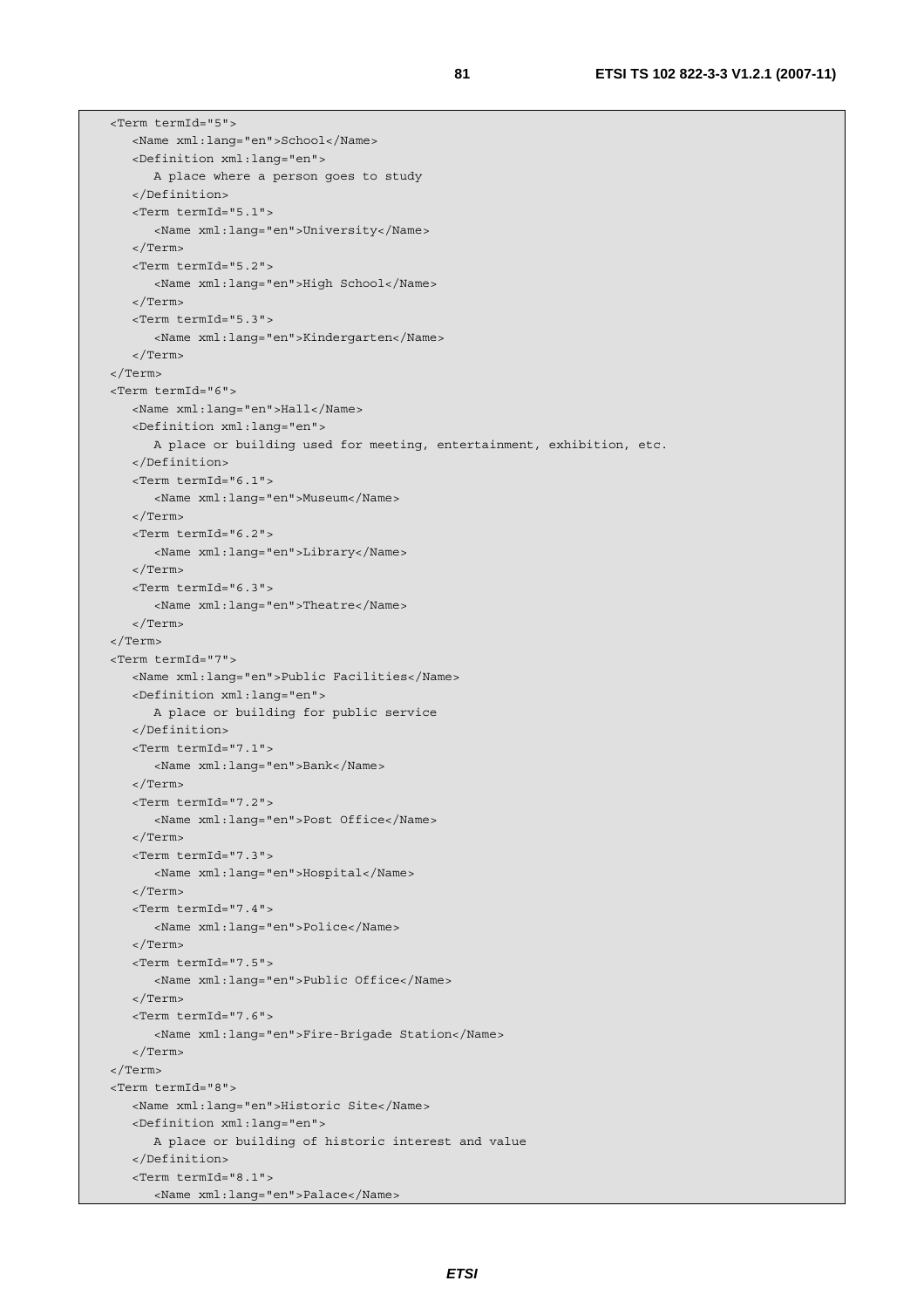</Term> <Term termId="8.2"> <Name xml:lang="en">Castle</Name> </Term> <Term termId="8.3"> <Name xml:lang="en">Church</Name> </Term> <Term termId="8.4"> <Name xml:lang="en">Temple</Name> </Term> <Term termId="8.5"> <Name xml:lang="en">Shrine</Name> </Term> <Term termId="8.6"> <Name xml:lang="en">Graveyard</Name> </Term> </Term> <Term termId="9"> <Name xml:lang="en">Natural Outdoor Spot</Name> <Definition xml:lang="en"> A spot of natural or outdoor environment </Definition> <Term termId="9.1"> <Name xml:lang="en">Mountain</Name> </Term> <Term termId="9.2"> <Name xml:lang="en">Sea</Name> </Term> <Term termId="9.3"> <Name xml:lang="en">Lake</Name> </Term> <Term termId="9.4"> <Name xml:lang="en">Pond</Name> </Term> <Term termId="9.5"> <Name xml:lang="en">River</Name> </Term> <Term termId="9.6"> <Name xml:lang="en">Valley</Name> </Term> <Term termId="9.7"> <Name xml:lang="en">Field</Name> </Term> <Term termId="9.8"> <Name xml:lang="en">Island</Name> </Term> <Term termId="9.9"> <Name xml:lang="en">Sky</Name> </Term> </Term> <Term termId="10"> <Name xml:lang="en">Hotel</Name> <Definition xml:lang="en"> A building or place where people stay, sleep or take a rest </Definition> </Term> <Term termId="11"> <Name xml:lang="en">Restaurant</Name> <Definition xml:lang="en"> A building or place where foods are served and people can eat </Definition>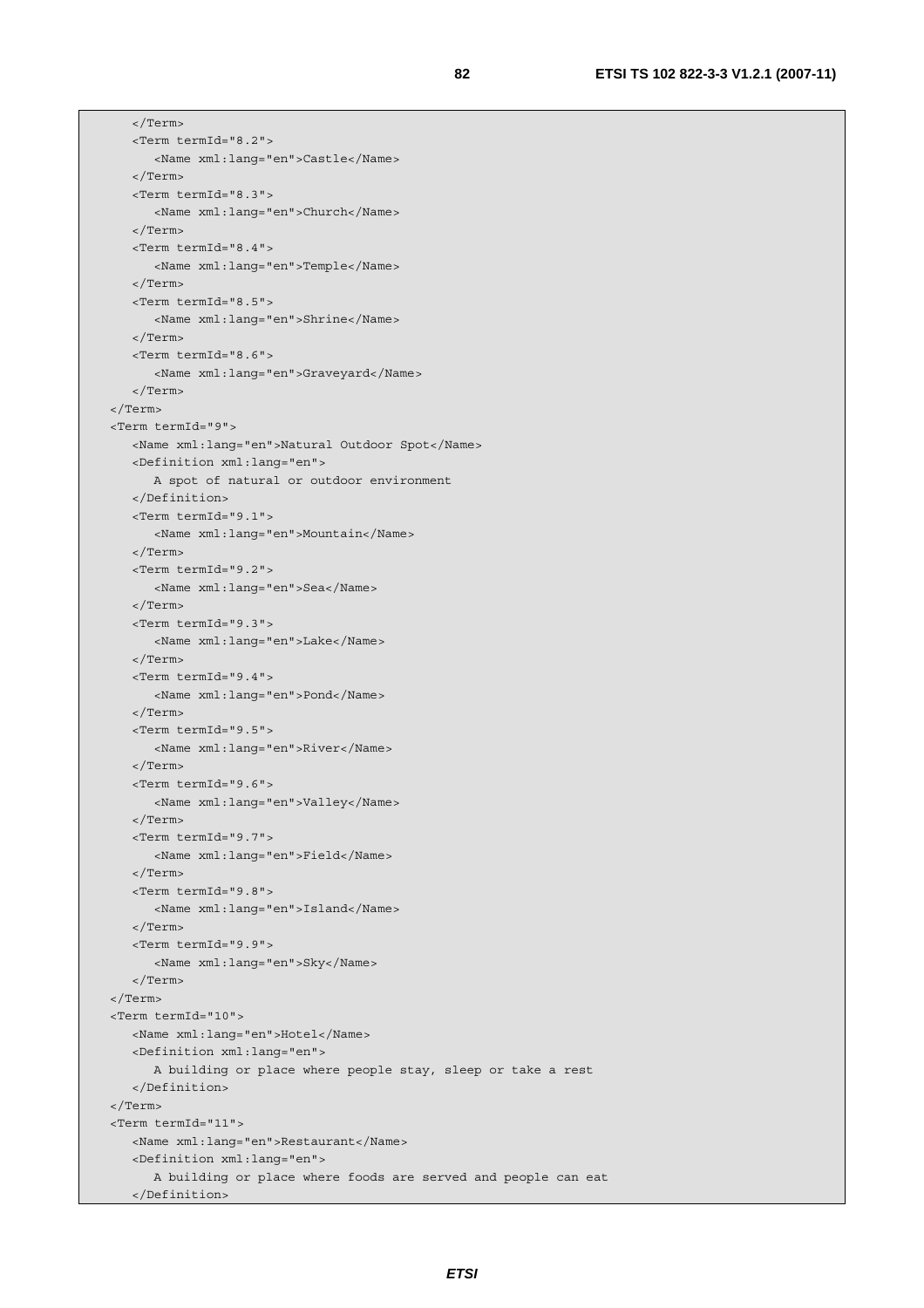</Term> <Term termId="12"> <Name xml:lang="en">Shopping Spot</Name> <Definition xml:lang="en"> A building or place where people go shopping </Definition> <Term termId="12.1"> <Name xml:lang="en">Department Store</Name> </Term> <Term termId="12.2"> <Name xml:lang="en">Supermarket</Name> </Term> <Term termId="12.3"> <Name xml:lang="en">Shop</Name> </Term> </Term> <Term termId="13"> <Name xml:lang="en">Leisure Spot</Name> <Definition xml:lang="en"> A place where people enjoy leisure </Definition> <Term termId="13.1"> <Name xml:lang="en">Park</Name> </Term> <Term termId="13.2"> <Name xml:lang="en">Garden</Name> </Term> <Term termId="13.3"> <Name xml:lang="en">Amusement Park</Name> </Term> <Term termId="13.4"> <Name xml:lang="en">Resort</Name> </Term> <Term termId="13.5"> <Name xml:lang="en">Hot Spring</Name> </Term> </Term> <Term termId="14"> <Name xml:lang="en">Sports Spot</Name> <Definition xml:lang="en"> A place where people enjoy sports </Definition> <Term termId="14.1"> <Name xml:lang="en">Stadium</Name> </Term> <Term termId="14.2"> <Name xml:lang="en">Sports Gym</Name> </Term> <Term termId="14.3"> <Name xml:lang="en">Tennis Court</Name> </Term> <Term termId="14.4"> <Name xml:lang="en">Golf Course</Name> </Term> <Term termId="14.5"> <Name xml:lang="en">Swimming Pool</Name> </Term> <Term termId="14.6"> <Name xml:lang="en">Skiing Ground</Name> </Term> <Term termId="14.7">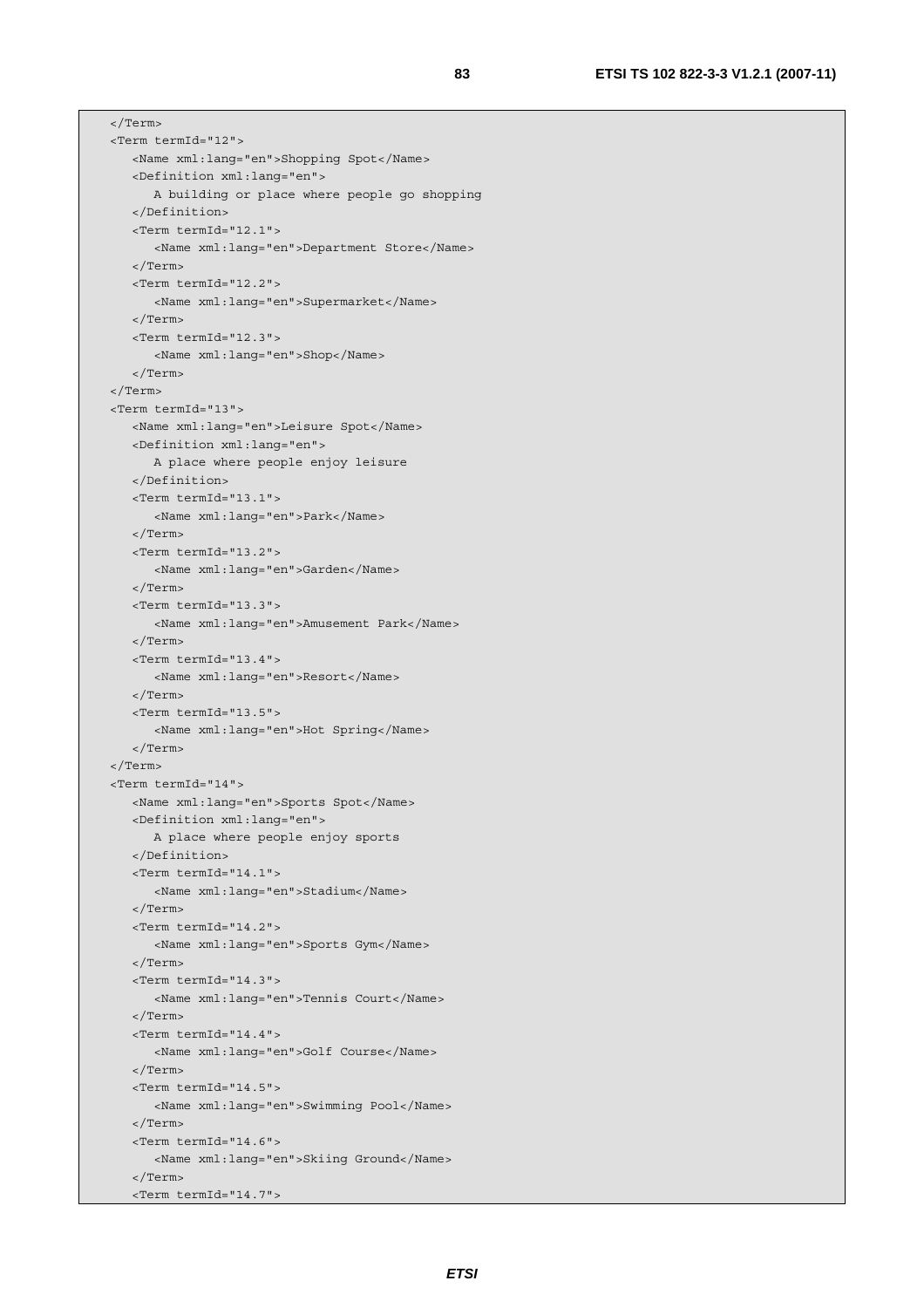```
 <Name xml:lang="en">Skating Rink</Name> 
       </Term> 
    </Term> 
    <Term termId="15"> 
       <Name xml:lang="en">Mobility</Name> 
       <Definition xml:lang="en"> 
          The user is in move. 
       </Definition> 
       <Term termId="15.1"> 
          <Name xml:lang="en">In Transportation</Name> 
          <Term termId="15.1.1"> 
             <Name xml:lang="en">In Car</Name> 
          </Term> 
         \epsilonTerm termId="15.1.2">
              <Name xml:lang="en">In Train</Name> 
          </Term> 
          <Term termId="15.1.3"> 
             <Name xml:lang="en">In Airplane</Name> 
          </Term> 
       </Term> 
       <Term termId="15.2"> 
          <Name xml:lang="en">On Foot</Name> 
          <Term termId="15.2.1"> 
             <Name xml:lang="en">Walking</Name> 
          </Term> 
          <Term termId="15.2.2"> 
             <Name xml:lang="en">Running</Name> 
          </Term> 
       </Term> 
    </Term> 
</ClassificationScheme>
```
## A.14 Weather Type CS

The following classification scheme defines controlled terms for "Weather" of "NaturalEnvironmentInformationTableType".

```
<?xml version="1.0" encoding="UTF-8"?> 
<ClassificationScheme uri="urn:tva:metadata:extended:cs:WeatherTypeCS:2005"> 
    <Term termId="1"> 
       <Name xml:lang="en">Spring</Name> 
       <Definition xml:lang="en"> 
          The season between winter and summer in which leaves and flowers appear. 
       </Definition> 
    </Term> 
    <Term termId="2"> 
       <Name xml:lang="en">Summer</Name> 
       <Definition xml:lang="en"> 
          The season between spring and autumn when the sun is hot and there are many flower. 
       </Definition> 
    </Term> 
    <Term termId="3"> 
      <Name xml:lang="en">Autumn</Name> 
       <Definition xml:lang="en"> 
          The season between summer and winter when leaves turn gold and fruits become ripe. 
       </Definition> 
    </Term> 
    <Term termId="4"> 
       <Name xml:lang="en">Winter</Name> 
       <Definition xml:lang="en">
```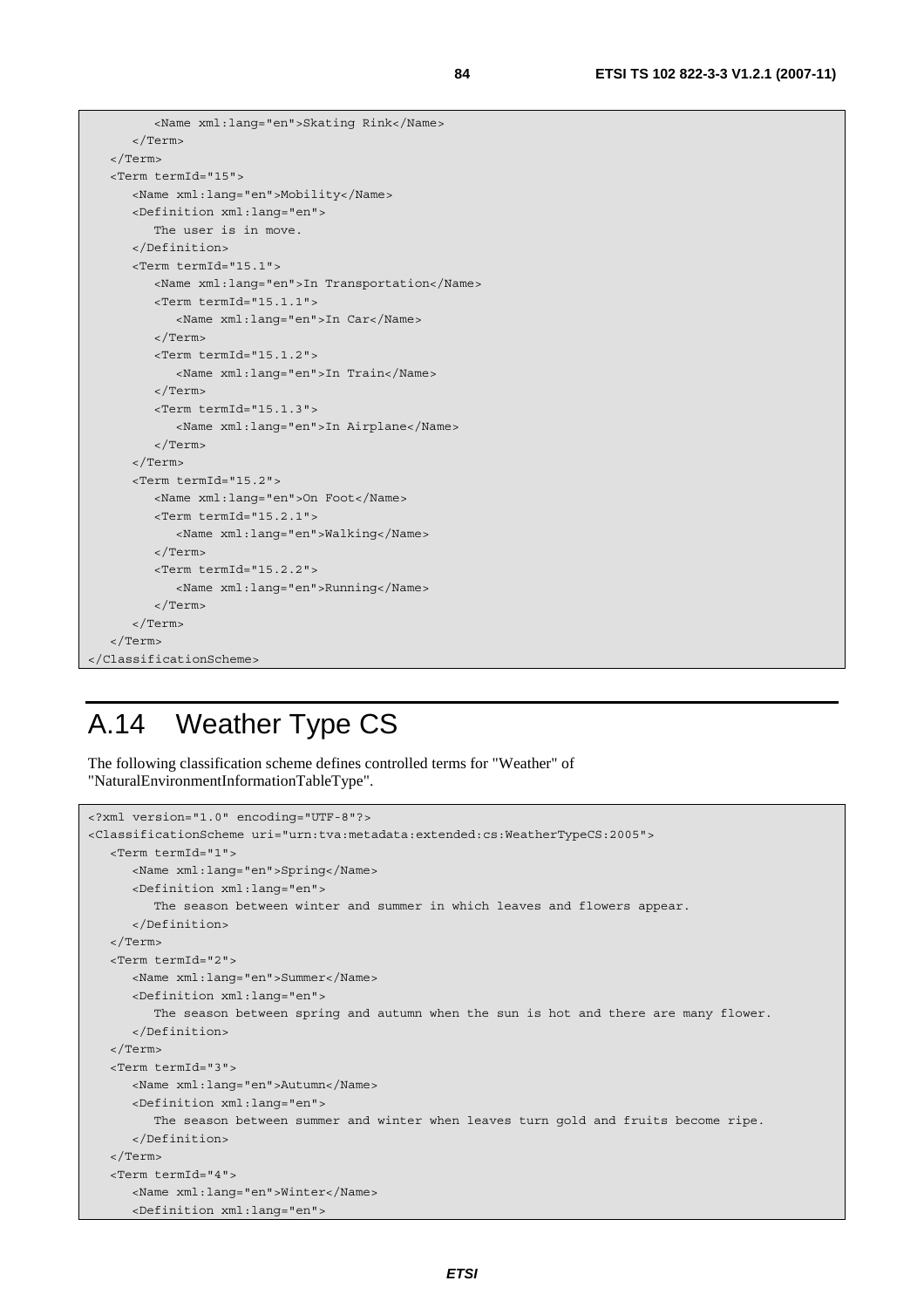```
 The season between autumn and spring when it is cold and most trees have lost their leaves. 
    </Definition> 
 </Term> 
 <Term termId="5"> 
    <Name xml:lang="en">Sunny</Name> 
    <Definition xml:lang="en"> 
       Having bright sunlight. 
    </Definition> 
 </Term> 
 <Term termId="6"> 
    <Name xml:lang="en">Rainy</Name> 
    <Definition xml:lang="en"> 
       Having a lot of rain. 
    </Definition> 
 </Term> 
 <Term termId="7"> 
    <Name xml:lang="en">Cloudy</Name> 
    <Definition xml:lang="en"> 
       Full of clouds. 
    </Definition> 
 </Term> 
 <Term termId="8"> 
    <Name xml:lang="en">Snowy</Name> 
    <Definition xml:lang="en"> 
      Full of snow or snowing.
    </Definition> 
 </Term> 
 <Term termId="9"> 
    <Name xml:lang="en">Windy</Name> 
    <Definition xml:lang="en"> 
       With a lot of wind. 
    </Definition> 
 </Term> 
 <Term termId="10"> 
    <Name xml:lang="en">Foggy</Name> 
    <Definition xml:lang="en"> 
       With a lot of fog. 
    </Definition> 
 </Term> 
 <Term termId="11"> 
    <Name xml:lang="en">Frosty</Name> 
    <Definition xml:lang="en"> 
       With a lot of frost. 
    </Definition> 
 </Term> 
 <Term termId="12"> 
    <Name xml:lang="en">Storm</Name> 
    <Definition xml:lang="en"> 
       A rough weather condition with wind, rain, and often lightning. 
    </Definition> 
    <Term termId="12.1"> 
       <Name xml:lang="en">ThunderStorm</Name> 
    </Term> 
    <Term termId="12.2"> 
       <Name xml:lang="en">RainStorm</Name> 
    </Term> 
    <Term termId="12.3"> 
       <Name xml:lang="en">SnowStorm</Name> 
    </Term> 
 </Term> 
 <Term termId="13">
```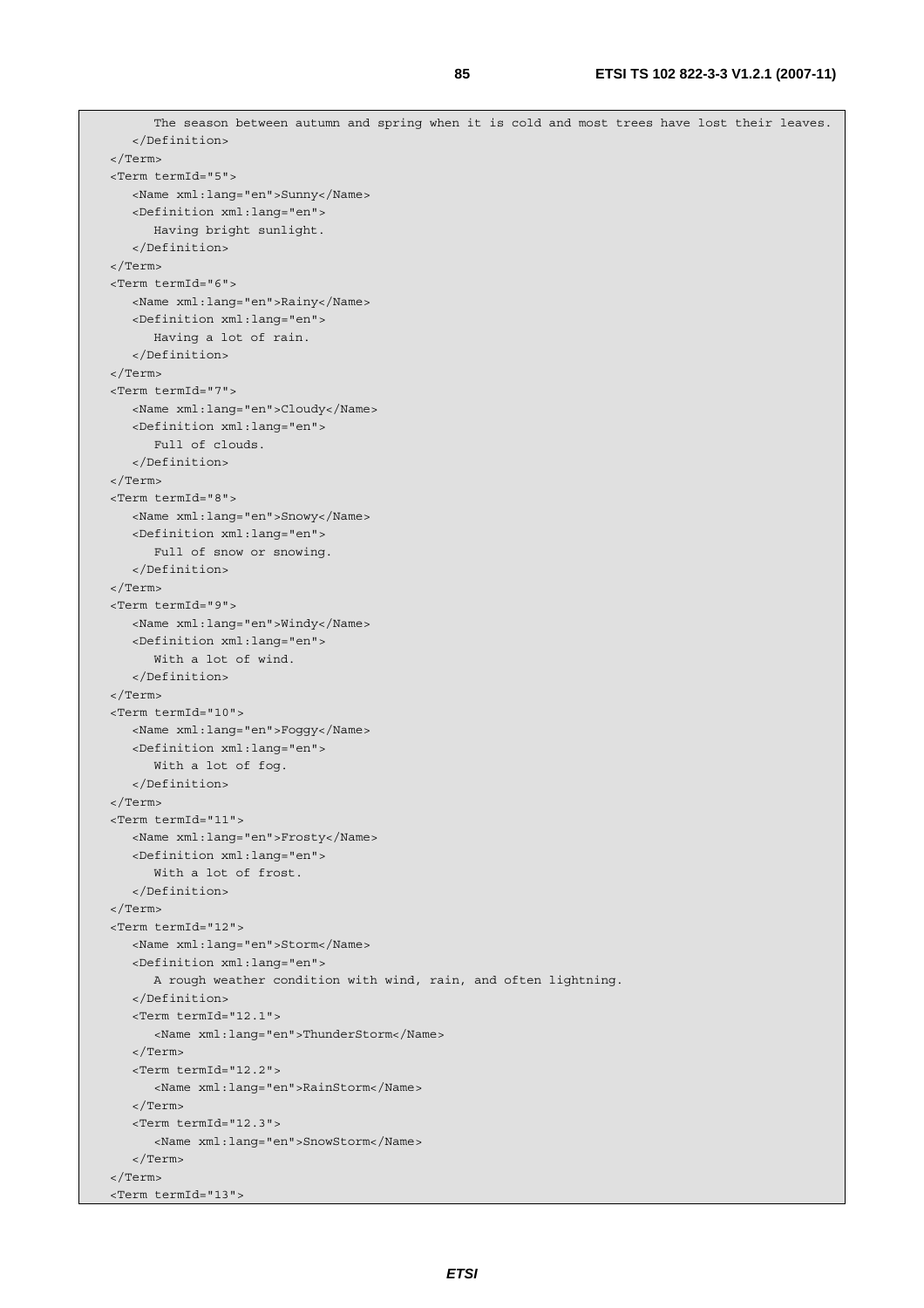```
 <Name xml:lang="en">Extreme Weather</Name> 
       <Term termId="13.1"> 
          <Name xml:lang="en">Hurricane</Name> 
       </Term> 
       <Term termId="13.2"> 
          <Name xml:lang="en">Typhoon</Name> 
       </Term> 
       <Term termId="13.3"> 
          <Name xml:lang="en">Tornado</Name> 
       </Term> 
    </Term> 
</ClassificationScheme>
```
### A.15 Temporal Relation CS

The following classification scheme defines controlled terms for temporal relations between items and/or components.

```
<?xml version="1.0" encoding="UTF-8"?> 
<ClassificationScheme uri="urn:tva:metadata:extended:cs:TemporalRelationCS:2005"> 
    <!-- ################################################################# --> 
   <!-- TEMPORAL RELATION
    <!-- Definition: This is a set of terms used within Content Packaging to --> 
   <!-- indicate --> 
    <!-- what kinds of temporal relation components/items have with others --> 
    <!-- It makes the receiving terminal know when the component and/or item --> 
   <!-- has to be consumed
    <!-- ################################################################## --> 
    <Term termID="precedes"> 
       <Name xml:lang="en">precedes</Name> 
       <Definition> B precedes C if and only if B ends before C starts.</Definition> 
    </Term> 
    <Term termID="follows"> 
       <Name xml:lang="en">follows</Name> 
       <Definition> Inverse relation of precedes </Definition> 
    </Term> 
    <Term termID="meets"> 
       <Name xml:lang="en">meets</Name> 
       <Definition>B meets C if and only if B ends at the same time as C starts.</Definition> 
    </Term> 
    <Term termID="metBy"> 
       <Name xml:lang="en">metBy</Name> 
       <Definition> Inverse relation of meets </Definition> 
    </Term> 
    <Term termID="overlaps"> 
       <Name xml:lang="en">overlaps</Name> 
       <Definition>B overlaps C if and only if B starts before C starts, B ends after C starts and B 
ends before C ends.</Definition>
   </Term> 
    <Term termID="overlappedBy"> 
      <Name xml:lang="en">overlappedBy</Name> 
       <Definition> Inverse relation of overlaps </Definition> 
    </Term> 
    <Term termID="contains"> 
       <Name xml:lang="en">contains</Name> 
       <Definition> 
         B contains C if and only if C starts after B starts and C ends at the same time as or 
before B ends, or C starts after or at the same time as B starts and C ends before B ends. 
       </Definition> 
    </Term> 
    <Term termID="during">
```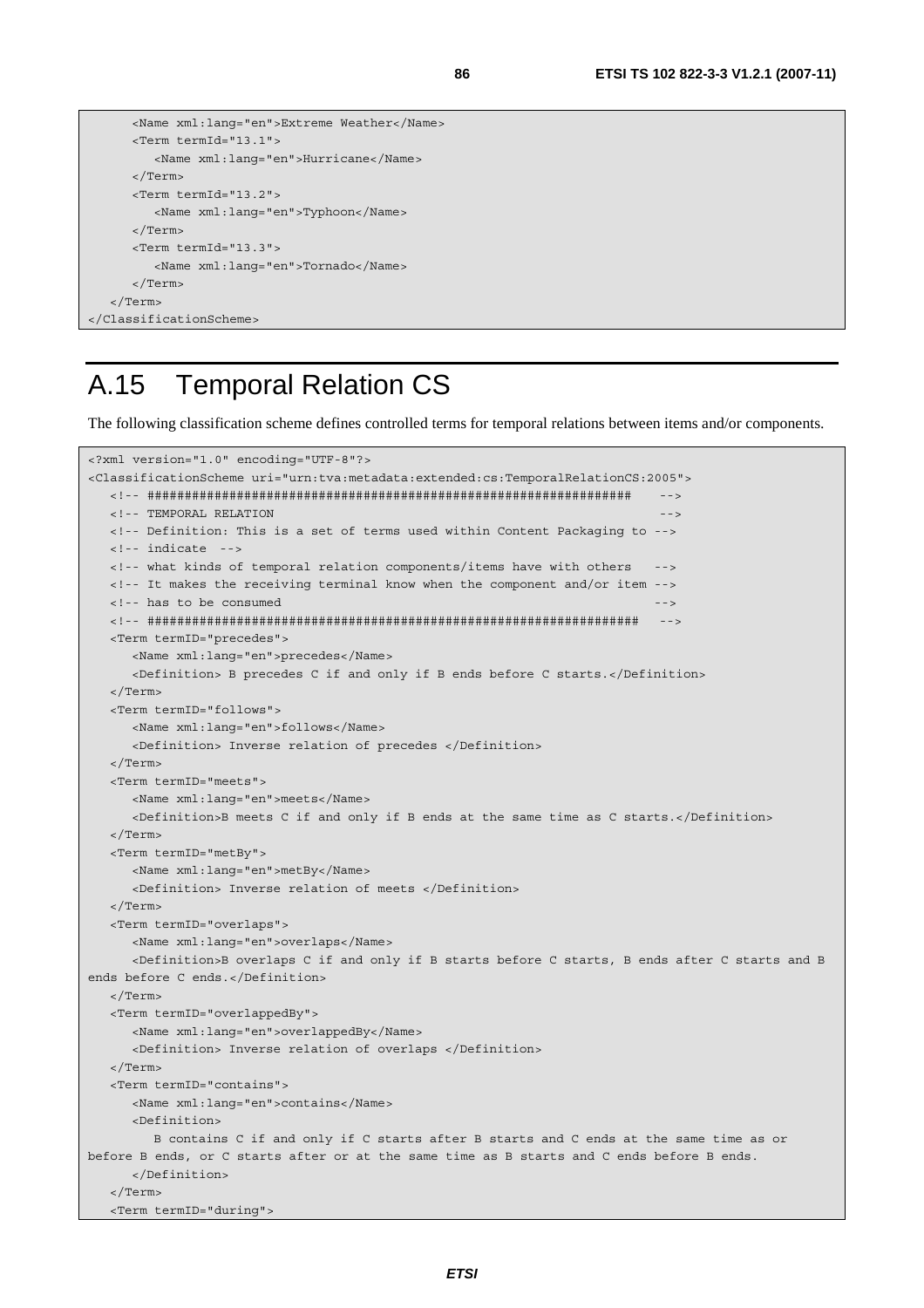<Name xml:lang="en">during</Name> <Definition> Inverse relation of contains </Definition> </Term> <Term termID="strictContains"> <Name xml:lang="en">strictContains</Name> <Definition>B strictContains C if and only if C starts after B starts and C ends before B ends.</Definition> </Term> <Term termID="strictDuring"> <Name xml:lang="en">strictDuring</Name> <Definition> Inverse relation of strictContains </Definition> </Term> <Term termID="starts"> <Name xml:lang="en">starts</Name> <Definition>B starts C if and only if B starts at the same time as C starts and B ends before C ends.</Definition>  $\langle$ Term $\sim$  <Term termID="startedBy"> <Name xml:lang="en">startedBy</Name> <Definition> Inverse relation of starts </Definition> </Term> <Term termID="finishes"> <Name xml:lang="en">finishes</Name> <Definition>B finishes C if and only if B starts after C starts and B ends at the same time as C ends.</Definition> </Term> <Term termID="finishedBy"> <Name xml:lang="en">finishedBy</Name> <Definition> Inverse relation of finishes </Definition> </Term> <Term termID="coOccurs"> <Name xml:lang="en">coOccurs</Name> <Definition>B coOccurs if and only if B starts at the same time as C starts and B ends at the same time as C ends.</Definition>  $\sim$ /Term $\sim$  <Term termID="contiguous"> <Name xml:lang="en">contiguous</Name> <Definition>A1, A2, … An contiguous if and only if they are temporally disjoint and connected.</Definition> </Term> <Term termID="sequential"> <Name xml:lang="en">sequential</Name> <Definition>A1, A2, … An sequential if and only if they are temporally disjoint and not necessarily connected.</Definition> </Term> <Term termID="coBegin"> <Name xml:lang="en">coBegin</Name> <Definition>A1, A2, … An coBegin if and only if they start at the same time.</Definition> </Term> <Term termID="coEnd"> <Name xml:lang="en">coEnd</Name> <Definition>A1, A2, … An coEnd if and only if they end at the same time.</Definition> </Term> <Term termID="parallel"> <Name xml:lang="en">parallel</Name> <Definition>A1, A2, … An parallel if and only if the intersection of A1, A2, … An has one nonempty interior.</Definition> </Term> <Term termID="overlapping"> <Name xml:lang="en">overlapping</Name> <Definition>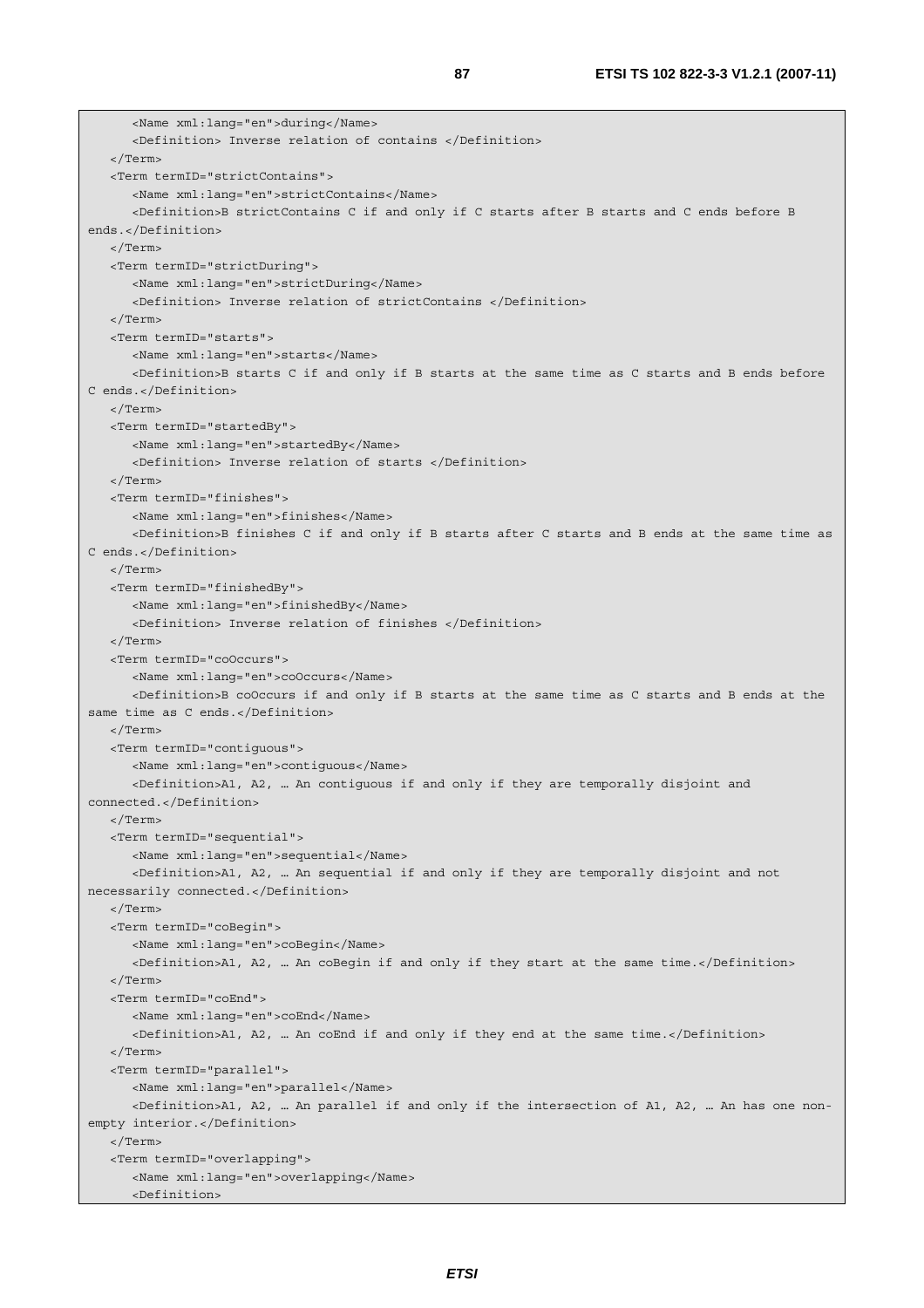```
 A1, A2, … An overlapping if and only if the union of A1, A2, … An is connected and each Ai 
intersects at least one other Aj with non-empty interior. 
       </Definition> 
    </Term> 
</ClassificationScheme>
```
#### A.16 Spatial Relation CS

The following classification scheme defines controlled terms for spatial relations between items and/or components.

```
<?xml version="1.0" encoding="UTF-8"?> 
<ClassificationScheme uri="urn:tva:metadata:extended:cs:SpatialRelationCS:2005"> 
    <Term termID="south"> 
       <Name xml:lang="en">south</Name> 
       <Definition> 
          B south C if and only if, in the dimension x, B starts after or at the same time as C 
starts and B ends at the same time as or before C ends, or B starts at the same time as or before C 
starts and B ends after or at the same time as C ends; and, in the dimension y, B ends at the same 
time as or before C starts. 
       </Definition> 
    </Term> 
    <Term termID="north"> 
       <Name xml:lang="en">north</Name> 
       <Definition> Inverse relation of south </Definition> 
    </Term> 
    <Term termID="west"> 
       <Name xml:lang="en">west</Name> 
       <Definition> 
          B west C if and only if, in the dimension x, B ends at the same time as or before C starts; 
and, in the dimension y, B starts after or at the same time as C starts and B ends at the same time 
as or before C ends, or B starts at the same time as or before C starts and B ends after or at the 
same time as C ends. 
       </Definition> 
    </Term> 
    <Term termID="east"> 
       <Name xml:lang="en">east</Name> 
       <Definition> Inverse relation of west </Definition> 
    </Term> 
    <Term termID="northwest"> 
       <Name xml:lang="en">northwest</Name> 
       <Definition> 
          B northwest C if and only if, in the dimension x, B ends at the same time as or before C 
starts; and, in the dimension y, B starts after or at the same time as C ends. 
       </Definition> 
    </Term> 
    <Term termID="southeast"> 
       <Name xml:lang="en">southeast</Name> 
       <Definition> Inverse relation of northwest </Definition> 
   </Term> 
    <Term termID="southwest"> 
       <Name xml:lang="en">southwest</Name> 
       <Definition> 
         B southwest C if and only if, in the dimension x, B ends at the same time as or before C 
starts; and, in the dimension y, B ends at the same time as or before C starts. 
       </Definition> 
    </Term> 
    <Term termID="northeast"> 
       <Name xml:lang="en">northeast</Name> 
       <Definition> Inverse relation of southwest </Definition> 
    </Term>
```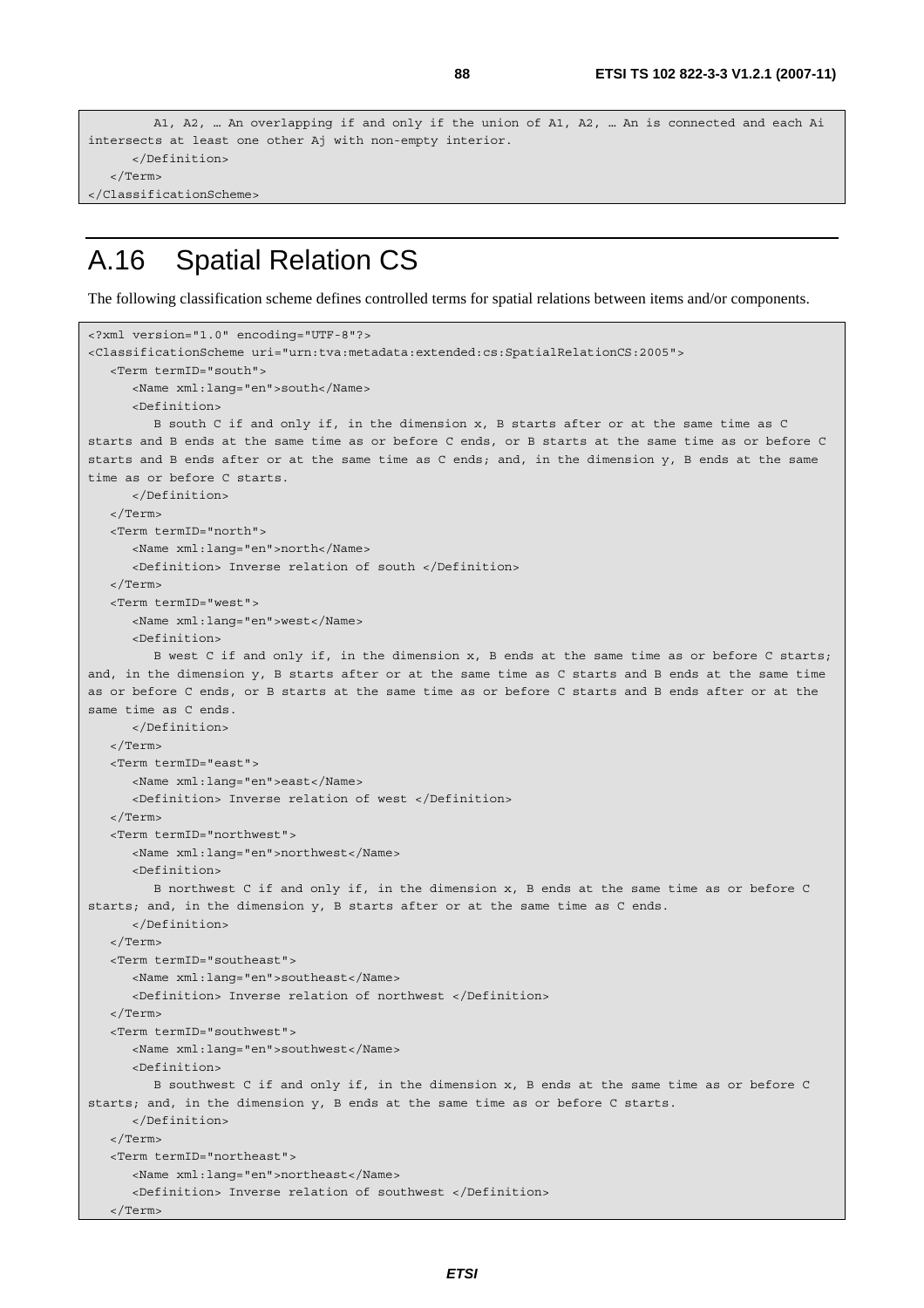<Term termID="left"> <Name xml:lang="en">left</Name> <Definition> B left C if and only if, in the dimension x, B ends at the same time as or before C starts. </Definition> </Term> <Term termID="right"> <Name xml:lang="en">right</Name> <Definition> Inverse relation of left </Definition> </Term> <Term termID="below"> <Name xml:lang="en">below</Name> <Definition> B below C if and only if, in the dimension y, B ends at the same time as or before C starts. </Definition> </Term> <Term termID="above"> <Name xml:lang="en">above</Name> <Definition> Inverse relation of below </Definition> </Term> <Term termID="over"> <Name xml:lang="en">over</Name> <Definition> B over C if and only if, in the dimension x, B starts at the same time as or before C starts and B ends after C starts, or B starts after C starts and B starts before C ends; and, in the dimension y, B starts at the same time as C ends. </Definition> </Term> <Term termID="under"> <Name xml:lang="en">under</Name> <Definition> Inverse relation of over </Definition> </Term> <Term termID="equals"> <Name xml:lang="en">equals</Name> <Definition>B equals C if and only if B is equal to C.</Definition> </Term> <Term termID="inside"> <Name xml:lang="en">inside</Name> <Definition>B1, B2, ..., Bn is inside C if and only if the union of B1, ..., Bn is a subset of C</Definition> </Term> <Term termID="contains"> <Name xml:lang="en">contains</Name> <Definition> Inverse relation of inside </Definition> </Term> <Term termID="covers"> <Name xml:lang="en">covers</Name> <Definition>B1, B2, ..., Bn covers argument C if and only if the union of B1, B2, ..., Bn contains C AND that union is not equal to C</Definition> </Term> <Term termID="coveredBy"> <Name xml:lang="en">coveredBy</Name> <Definition> Inverse relation of covers </Definition> </Term> <Term termID="overlaps"> <Name xml:lang="en">overlaps</Name> <Definition>B overlaps C if and only if B intersect C has non-empty interior</Definition> </Term> <Term termID="touches"> <Name xml:lang="en">touches</Name>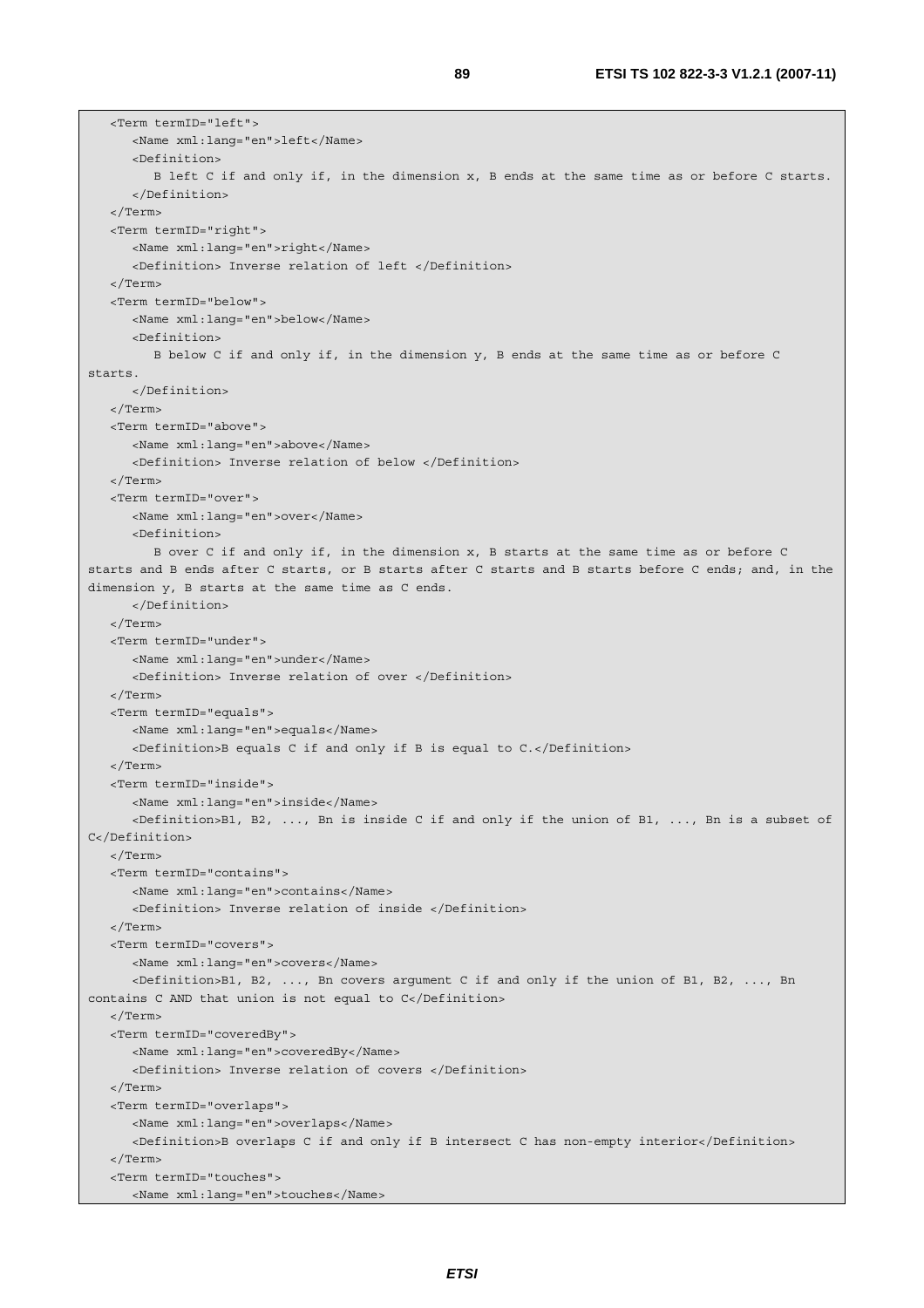```
 <Definition>B1, B2, ..., Bn touches argument C if and only if B union C is 
connected</Definition> 
   </Term> 
    <Term termID="disjoint"> 
      <Name xml:lang="en">disjoint"</Name> 
      <Definition>B is disjoint with C if and only if the intersection of B and C is 
empty.</Definition> 
   </Term> 
    <Term termID="separated"> 
      <Name xml:lang="en">separated</Name> 
      <Definition>E is separated from O if and only if the intersection of E and the closure of A is 
empty AND the intersection of the closure of 
          E with O is empty. 
       </Definition> 
    </Term> 
</ClassificationScheme>
```
### A.17 Content Type CS

The following classification scheme defines controlled terms for content types.

```
<?xml version="1.0" encoding="UTF-8"?> 
<ClassificationScheme uri=" urn:tva:metadata:extended:cs:ContentTypeCS:2005"> 
   <!-- ##################################################################### --> 
   <!-- ContentTypeCS --> 
   <!-- Definition: This is a set of terms used to indicate what kinds of content are --> 
     <!-- used as main Program or used in Package. - <!-- Content can be classified by either the type of content or the subject of content --> 
   <!-- ##################################################################### --> 
   <Term termID="1"> 
      <Name xml:lang="en">Audio</Name> 
   </Term> 
   <Term termID="2"> 
      <Name xml:lang="en">Video</Name> 
   </Term> 
   <Term termID="3"> 
      <Name xml:lang="en">StillImage</Name> 
   </Term> 
   <Term termID="4"> 
      <Name xml:lang="en">Text</Name> 
    </Term> 
   <Term termID="5"> 
      <Name xml:lang="en">DataBroadcasting</Name> 
   </Term> 
   <Term termID="6"> 
      <Name xml:lang="en">Interstitial</Name> 
   </Term> 
   <Term termID="7"> 
      <Name xml:lang="en">Education</Name> 
   </Term> 
   <Term termID="8"> 
      <Name xml:lang="en">Application</Name> 
   </Term> 
   <Term termID="9"> 
      <Name xml:lang="en">Game</Name> 
   </Term> 
   <Term termID="10"> 
      <Name xml:lang="en">Package</Name> 
    </Term> 
</ClassificationScheme>
```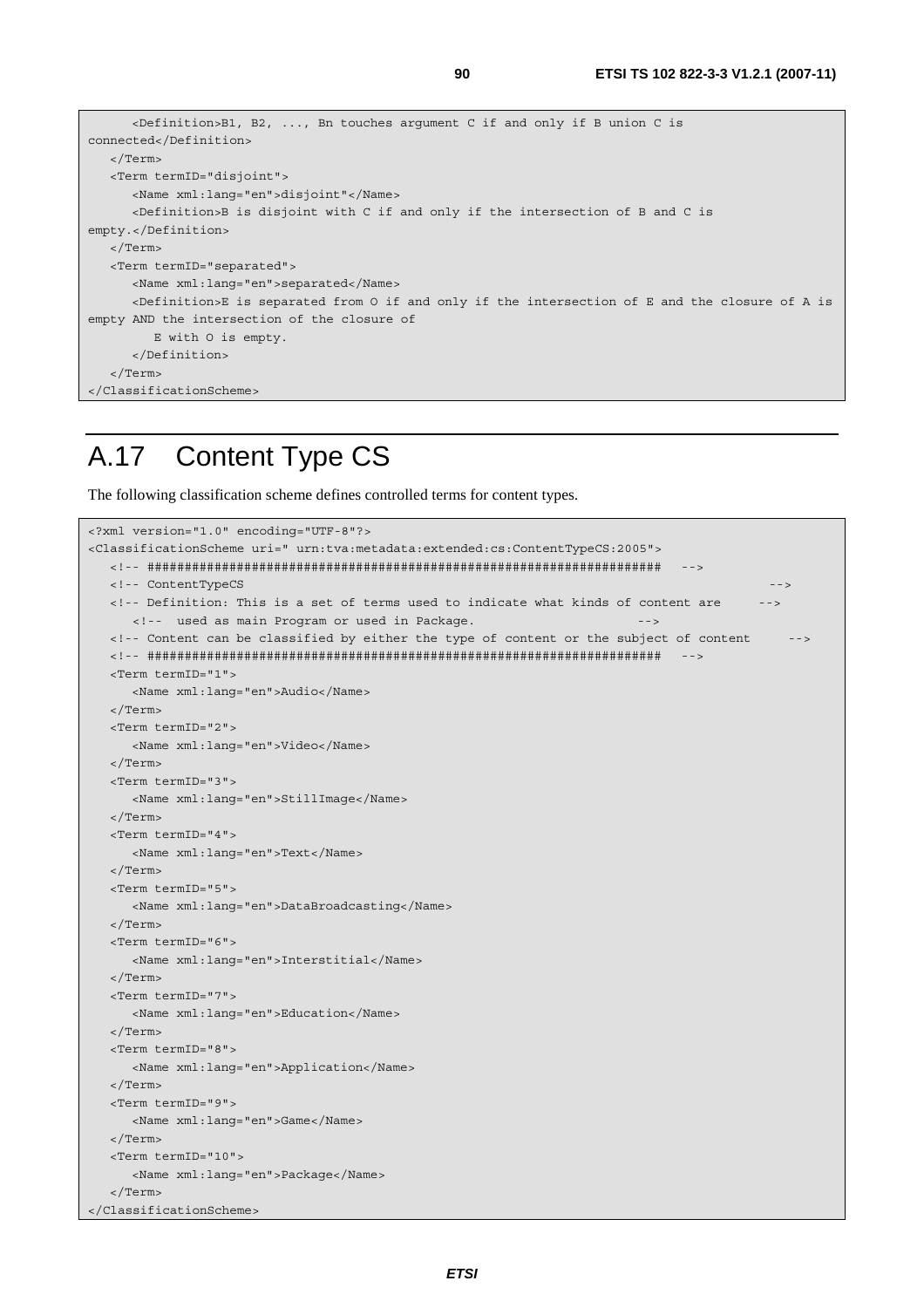## Annex B (normative): *TV-Anytime* Extended Description Schemes and Classification Schemes

The *TV-Anytime* extended metadata schema listed in the present document has been aggregated into a series of xsd files, forming the reference documentation, contained in archive ts\_1028220303v010201p0.zip, which accompanies the present document.

- "tva\_mpeg21\_tva.xsd";
- "tva\_metadata\_3-3\_v121.xsd".

The following classification schemes are also attached as xml files in archive ts  $1028220303v010201p0.$ zip, which accompanies the present document:

- AccessibilityCS.
- ContentTypeCS.
- CPUTypeCS.
- EducationalUseCS.
- FamilyMemberCS.
- GamePerspectiveCS.
- IntendedEducationalUserCS.
- MiddlewareServiceCS.
- OperatingSystemCS.
- OtherSystemSoftwareCS.
- PlaceTypeCS.
- SpatialRelationsCS.
- TemporalRelationCS.
- TerminalTypeCS.
- VirtualMachineCS.
- WeatherTypeCS.

The extended metadata schema imports other files that need to be present in order to be valid:

- "tva\_mpeg7.xsd" that is available in archive ts\_1028220301v010401p0.zip accompanying TS 102 822-3-1 [3];
- "tva\_metadata\_3-1\_v141.xsd" that is available in archive ts\_1028220301v010401p0.zip accompanying TS 102 822-3-1 [3];
- "tva\_interstitial\_3-4\_v121.xsd" that is available in archive ts\_1028220304v010201p0.zip accompanying TS 102 822-3-4 [5];
- xml.xsd that is available in archive ts  $1028220301v010401p0$ .zip accompanying TS 102 822-3-1 [3];
- "tva\_rmpi\_5-1\_v131.xsd" that is available in archive ts\_1028220501v010201p0.zip can be extracted from TS 102 822-5-1 [7].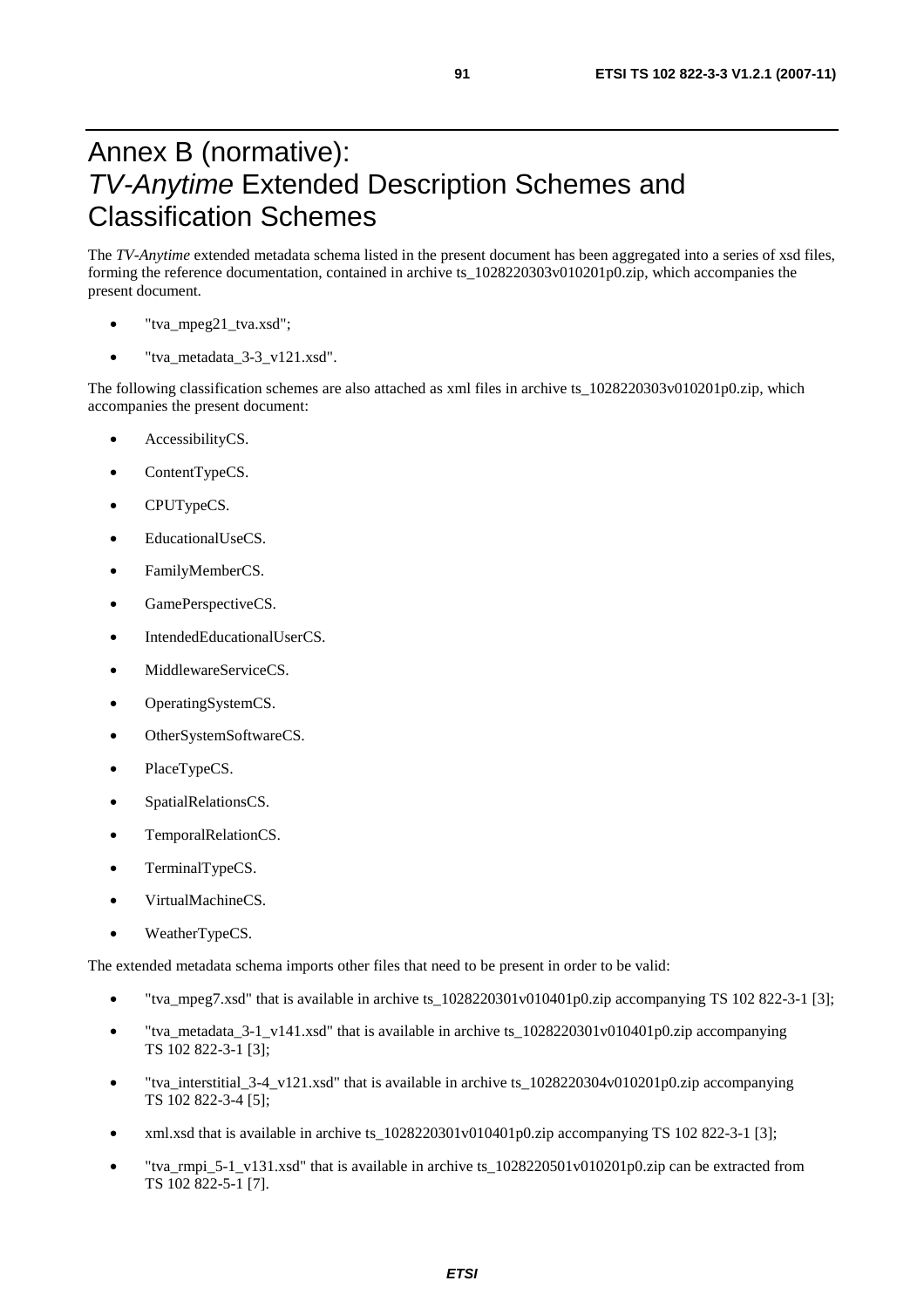# List of figures

 $92$